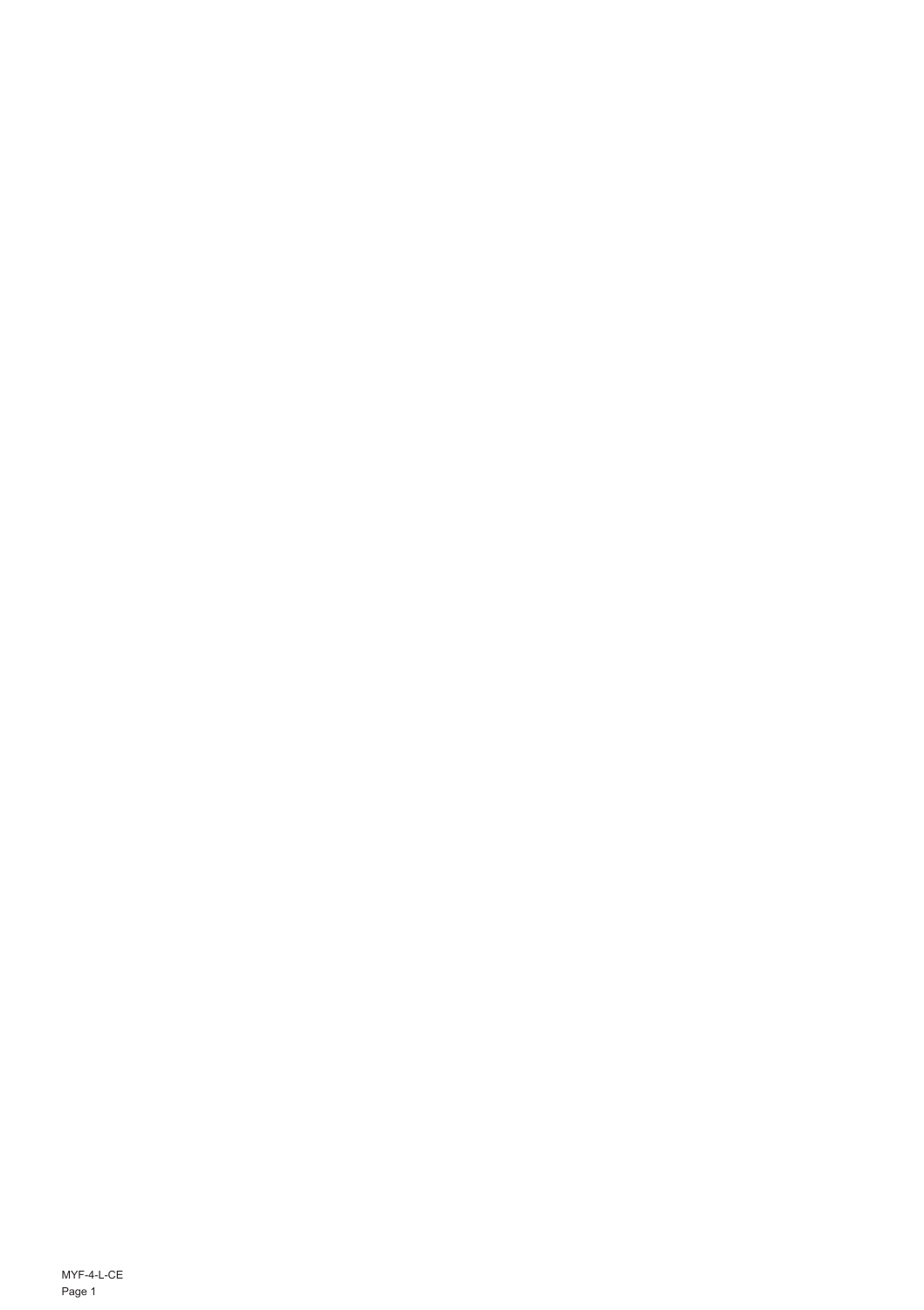## <span id="page-2-0"></span>**NovocastraTM Liquid Mouse Monoclonal Antibody Myf-4 (Rhabdomyosarcoma Marker) Product Code: NCL-L-Myf-4**

## **Intended Use**

#### *For in vitro diagnostic use.*

NCL-L-Myf-4 is intended for the qualitative identification by light microscopy of Myf-4 (Rhabdomyosarcoma Marker) molecules in paraffin sections. The clinical interpretation of any staining or its absence should be complemented by morphological studies using proper controls and should be evaluated within the context of the patient's clinical history and other diagnostic tests by a qualified pathologist.

#### **Principle of Procedure**

Immunohistochemical (IHC) staining techniques allow for the visualization of antigens via the sequential application of a specific antibody to the antigen (primary antibody), a secondary antibody to the primary antibody and an enzyme complex with a chromogenic substrate with interposed washing steps. The enzymatic activation of the chromogen results in a visible reaction product at the antigen site. The specimen may then be counterstained and coverslipped. Results are interpreted using a light microscope and aid in the differential diagnosis of pathophysiological processes, which may or may not be associated with a particular antigen.

#### **Clone**

LO26

#### **Immunogen**

Prokaryotic recombinant fusion protein corresponding to the Myf-4 molecule.

#### **Specificity**

Human Myf-4 gene product.

#### **Reagent Composition**

NCL-L-Myf-4 is a liquid tissue culture supernatant containing sodium azide as a preservative.

#### **Ig Class**

IgG1

## **Total Protein Concentration Total Protein**

Refer to vial label for lot specific total protein concentration.

#### **Antibody Concentration**

Greater than or equal to 13 mg/L as determined by ELISA. Refer to vial label for batch specific Ig concentration.

#### **Recommendations On Use**

Immunohistochemistry on paraffin sections.

**Heat Induced Epitope Retrieval (HIER):** Please follow the instructions for use in Novocastra Epitope Retrieval Solution pH 6. **Suggested dilution:** 1:40 for 30 minutes at 25 °C. This is provided as a guide and users should determine their own optimal working dilutions.

**Visualization:** Please follow the instructions for use in the Novolink™ Polymer Detection Systems. For further product information or support, contact your local distributor or regional office of Leica Biosystems, or alternatively, visit the Leica Biosystems Web site, www.LeicaBiosystems.com

The performance of this antibody should be validated when utilized with other manual staining systems or automated platforms.

#### **Storage and Stability**

Store at 2–8 ℃. Do not freeze. Return to 2–8 ℃ immediately after use. Do not use after expiration date indicated on the vial label. Storage conditions other than those specified above must be verified by the user.

#### **Specimen Preparation**

The recommended fixative is 10% neutral-buffered formalin for paraffin-embedded tissue sections.

### **Warnings and Precautions**

This reagent has been prepared from the supernatant of cell culture. As it is a biological product, reasonable care should be taken when handling it.

This reagent contains sodium azide. A Material Safety Data Sheet is available upon request or available from www.LeicaBiosystems.com Consult federal, state or local regulations for disposal of any potentially toxic components.

Specimens, before and after fixation, and all materials exposed to them, should be handled as if capable of transmitting infection and disposed of with proper precautions.1 Never pipette reagents by mouth and avoid contacting the skin and mucous membranes with reagents and specimens. If reagents or specimens come in contact with sensitive areas, wash with copious amounts of water. Seek medical advice.

Minimize microbial contamination of reagents or an increase in non-specific staining may occur.

Incubation times or temperatures, other than those specified, may give erroneous results. Any such changes must be validated by the user.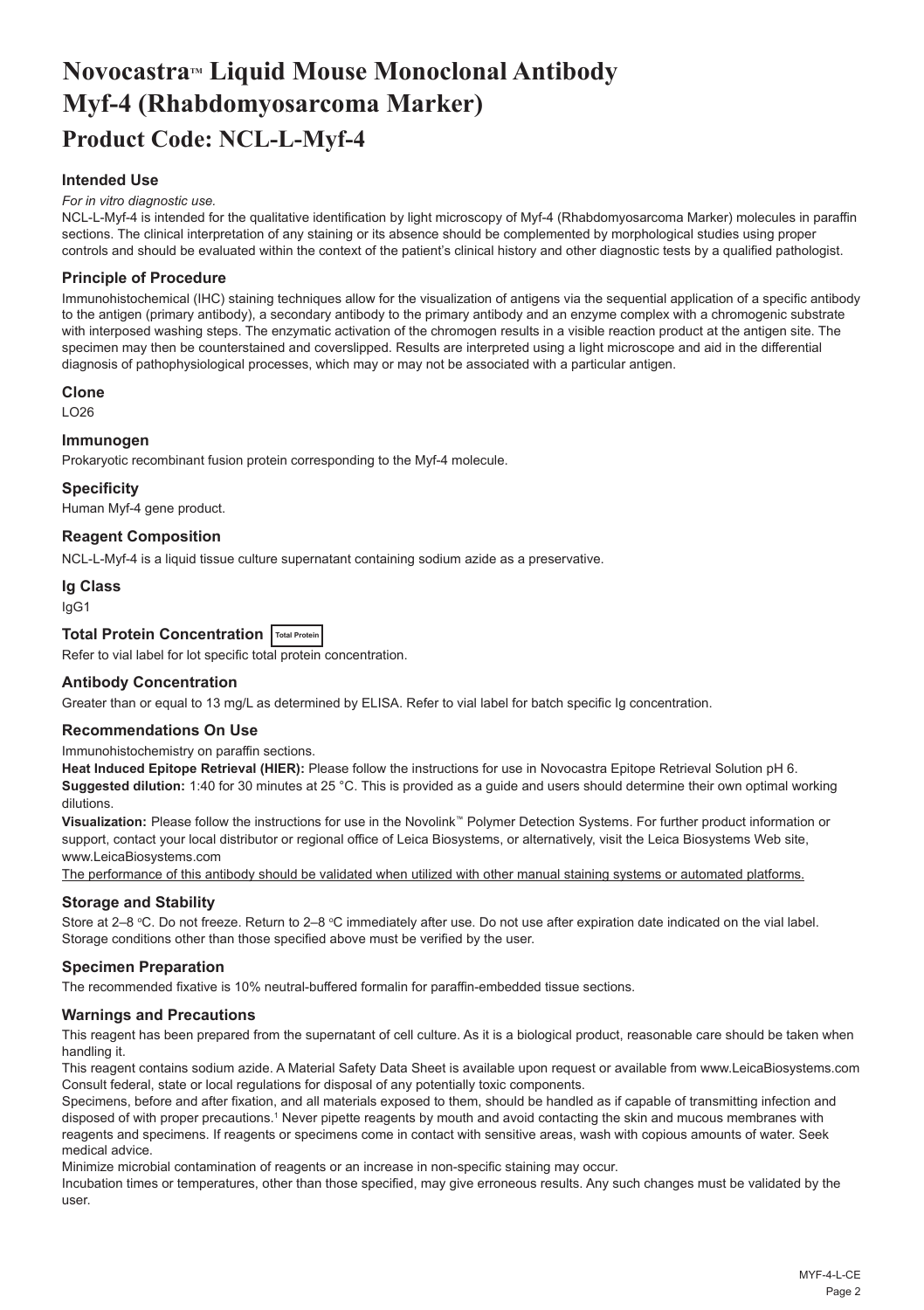## **Quality Control**

Differences in tissue processing and technical procedures in the user's laboratory may produce significant variability in results, necessitating regular performance of in-house controls in addition to the following procedures.

Controls should be fresh autopsy/biopsy/surgical specimens, formalin-fixed, processed and paraffin wax-embedded as soon as possible in the same manner as the patient sample(s).

### **Positive Tissue Control**

Used to indicate correctly prepared tissues and proper staining techniques.

One positive tissue control should be included for each set of test conditions in each staining run.

A tissue with weak positive staining is more suitable than a tissue with strong positive staining for optimal quality control and to detect minor levels of reagent degradation.<sup>2</sup>

Recommended positive control tissue is rhabdomyosarcoma or RH30 cell line.

If the positive tissue control fails to demonstrate positive staining, results with the test specimens should be considered invalid.

#### **Negative Tissue Control**

Should be examined after the positive tissue control to verify the specificity of the labeling of the target antigen by the primary antibody. Recommended negative control tissue is tonsil where the lymphocytes are negative.

Alternatively, the variety of different cell types present in most tissue sections frequently offers negative control sites, but this should be verified by the user.

Non-specific staining, if present, usually has a diffuse appearance. Sporadic staining of connective tissue may also be observed in sections from excessively formalin-fixed tissues. Use intact cells for interpretation of staining results. Necrotic or degenerated cells often stain non-specifically.<sup>3</sup> False-positive results may be seen due to non-immunological binding of proteins or substrate reaction products. They may also be caused by endogenous enzymes such as pseudoperoxidase (erythrocytes), endogenous peroxidase

(cytochrome C), or endogenous biotin (eg. liver, breast, brain, kidney) depending on the type of immunostain used. To differentiate endogenous enzyme activity or non-specific binding of enzymes from specific immunoreactivity, additional patient tissues may be stained exclusively with substrate chromogen or enzyme complexes (avidin-biotin, streptavidin, labeled polymer) and substrate-chromogen, respectively. If specific staining occurs in the negative tissue control, results with the patient specimens should be considered invalid.

### **Negative Reagent Control**

Use a non-specific negative reagent control in place of the primary antibody with a section of each patient specimen to evaluate non-specific staining and allow better interpretation of specific staining at the antigen site.

#### **Patient Tissue**

Examine patient specimens stained with NCL-L-Myf-4 last. Positive staining intensity should be assessed within the context of any non-specific background staining of the negative reagent control. As with any immunohistochemical test, a negative result means that the antigen was not detected, not that the antigen was absent in the cells/tissue assayed. If necessary, use a panel of antibodies to identify false-negative reactions.

#### **Results Expected**

#### Normal Tissues

Normal tissues: Clone LO26 demonstrated no staining in a variety of normal tissues (Total number of normal cases evaluated = 115).

## Abnormal Tissues

Abnormal tissues: Clone LO26 stained 20/48 alveolar rhabdomyosarcomas, 15/52 embryonal rhabdomyosarcomas, 9/59 pleomorphic rhabdomyosarcomas and 8/30 spindle cell rhabdomyosarcomas. No staining was seen in 0/3 transitional cell carcinomas of the bladder, 0/3 invasive ductal carcinomas of the breast, 0/3 astrocytomas, 0/2 adenocarcinomas of the colon, 0/1 signet ring cell carcinoma of the colon, 0/3 squamous cell carcinomas of the esophagus, 0/5 adenocarcinomas of the gallbladder, 0/3 renal clear cell carcinomas, 0/3 adenocarcinomas of the lung, 0/3 adenocarcinomas of the pancreas, 0/2 adenocarcinomas of the prostate, 0/3 adenocarcinomas of the stomach, 0/2 papillary carcinomas of the thyroid and 0/3 squamous cell carcinomas of the cervix (Total number of abnormal cases evaluated= 228).

#### **NCL-L-Myf-4 is recommended for the detection of the human Myf-4 gene product in normal and neoplastic tissues, as an adjunct to conventional histopathology using non-immunologic histochemical stains.**

#### **General Limitations**

Immunohistochemistry is a multistep diagnostic process that consists of specialized training in the selection of the appropriate reagents; tissue selection, fixation, and processing; preparation of the IHC slide; and interpretation of the staining results.

Tissue staining is dependent on the handling and processing of the tissue prior to staining. Improper fixation, freezing, thawing, washing, drying, heating, sectioning or contamination with other tissues or fluids may produce artifacts, antibody trapping, or false negative results. Inconsistent results may be due to variations in fixation and embedding methods, or to inherent irregularities within the tissue.<sup>4</sup> Excessive or incomplete counterstaining may compromise proper interpretation of results.

The clinical interpretation of any staining or its absence should be complemented by morphological studies using proper controls and should be evaluated within the context of the patient's clinical history and other diagnostic tests by a qualified pathologist. Antibodies from Leica Biosystems Newcastle Ltd are for use, as indicated, on either frozen or paraffin-embedded sections with specific fixation requirements. Unexpected antigen expression may occur, especially in neoplasms. The clinical interpretation of any stained tissue section must include morphological analysis and the evaluation of appropriate controls.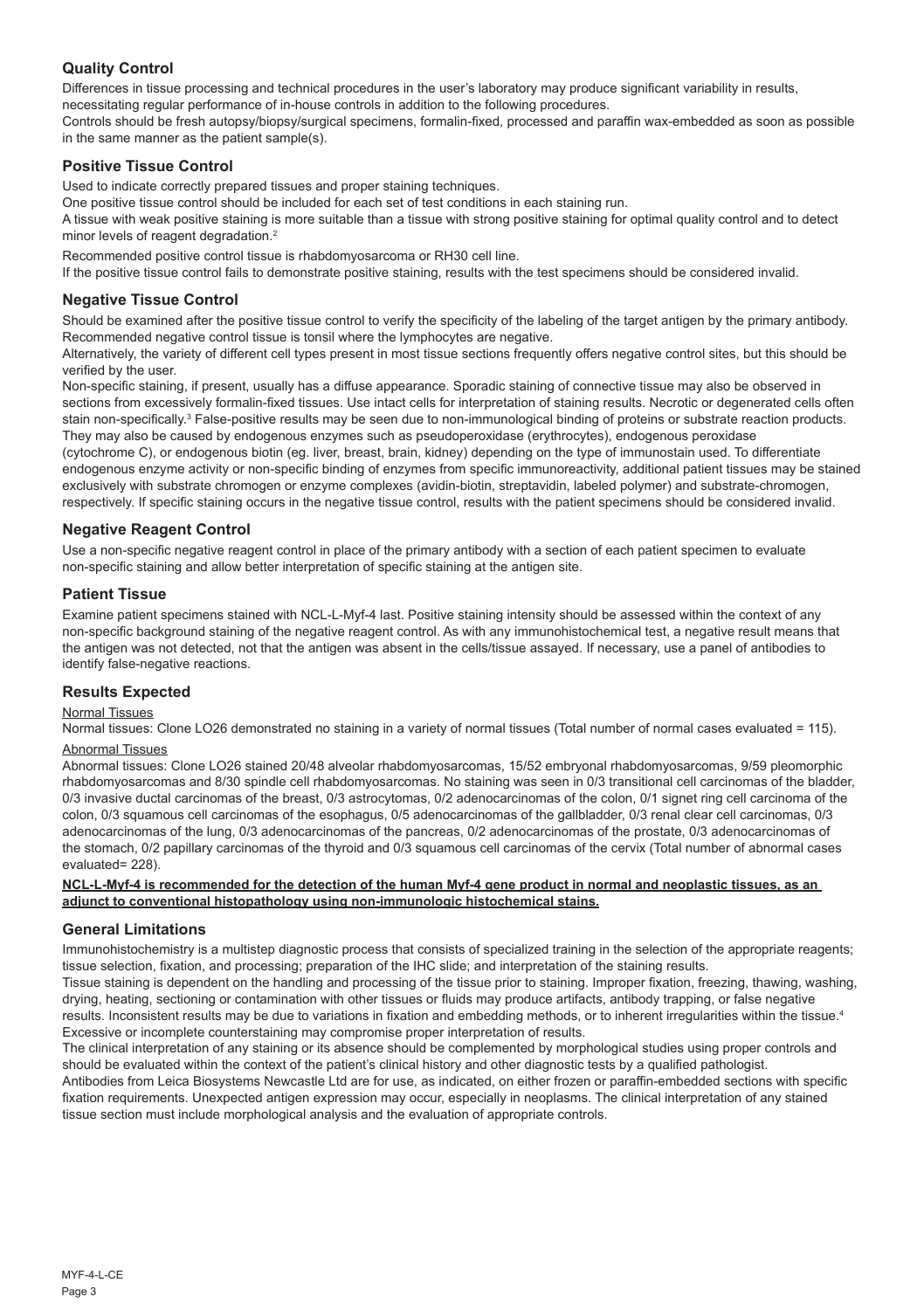## **Bibliography - General**

- 1. National Committee for Clinical Laboratory Standards (NCCLS). Protection of laboratory workers from infectious diseases transmitted by blood and tissue; proposed guideline. Villanova, P.A. 1991; 7(9). Order code M29-P.
- 2. Battifora H. Diagnostic uses of antibodies to keratins: a review and immunohistochemical comparison of seven monoclonal and three polyclonal antibodies. Progress in Surgical Pathology. 6:1–15. eds. Fenoglio-Preiser C, Wolff CM, Rilke F. Field & Wood, Inc., Philadelphia.
- 3. Nadji M, Morales AR. Immunoperoxidase, part I: the techniques and pitfalls. Laboratory Medicine. 1983; 14:767.
- 4. Omata M, Liew CT, Ashcavai M, Peters RL. Nonimmunologic binding of horseradish peroxidase to hepatitis B surface antigen: a possible source of error in immunohistochemistry. American Journal of Clinical Pathology. 1980; 73:626.
- 5. Den Bakker MA, Seynaeve C, Kliffen M et al. Microsatellite instability in a pleomorphic rhabdomyosarcoma in a patient with hereditary non-polyposis colorectal cancer. Histopathology. 2003; 43(3):297–299.
- 6. Ingeholm P, Theilgaard SA, Buchwald C et al. Esthesioneuroblastoma: a Danish clinicopathological study of 40 consecutive cases. APMIS. 2002; 110(9):639–645.
- 7. Kumar S, Perlman E, Harris CA et al. Myogenin is a specific marker for rhabdomyosarcoma: an immunohistochemical study in paraffin-embedded tissues. Modern Pathology. 2000; 13(9):988–993.
- 8. Gilpin BJ, Loechel F, Mattei M-G et al. A novel, secreted form of human ADAM 12 (meltrin α) provokes myogenesis in vivo. Journal of Biological Chemistry. 1998; 273(1):157–166.

## **Amendments to Previous Issue**

Reagent Composition, Total Protein Concentration, Recommendations on Use, Warnings and Precautions, Results Expected.

## **Date of Issue**

15 July 2019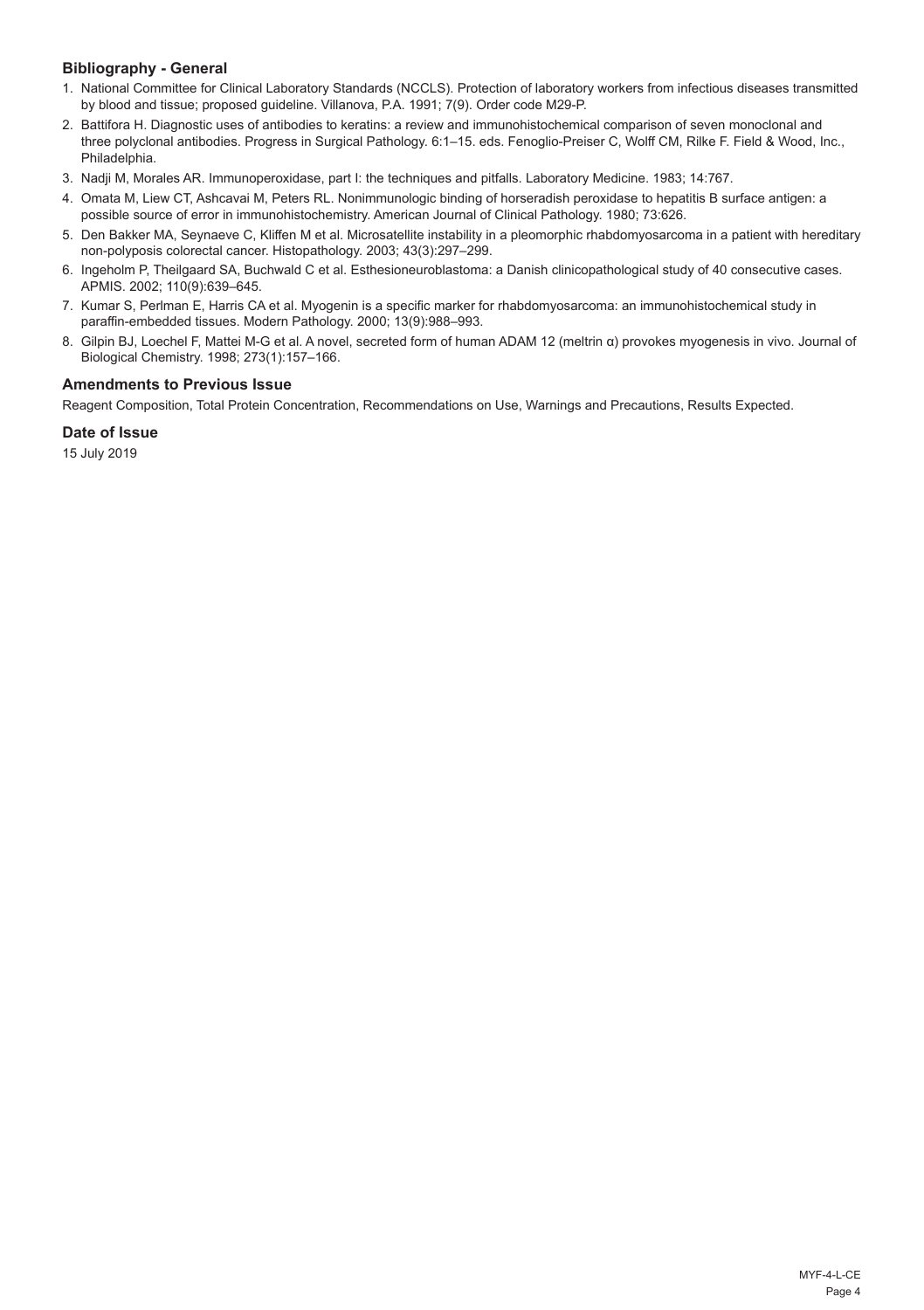## <span id="page-5-0"></span>**NovocastraTM Anticorps Monoclonal liquide de Souris Myf-4 (Rhabdomyosarcoma Marker) Référence du Produit: NCL-L-Myf-4**

## **Utilisation Prévue**

#### *Diagnostic in vitro*.

Le NCL-L-Myf-4 est destiné à l'identification qualitative par microscopie optique de la molécules Myf-4 (Rhabdomyosarcoma Marker) sur des coupes en paraffine. L'interprétation clinique de tout marquage, ou absence de marquage, doit être complétée par des études morphologiques utilisant des contrôles appropriés et doit être évaluée par un pathologiste qualifié à la lumière des antécédents cliniques du patient et d'autres analyses diagnostiques.

### **Principe de la Procédure**

Les techniques de marquage immunohistochimique (IHC) permettent la visualisation des antigènes via l'application séquentielle d'un anticorps spécifique sur un antigène (anticorps primaire), d'un anticorps secondaire sur l'anticorps primaire et d'un complexe enzymatique comportant un substrat chromogène, avec des étapes de lavage intercalées. L'activation enzymatique du chromogène se traduit par la présence d'un produit de réaction visible au niveau du site de l'antigène. Le spécimen peut ensuite faire l'objet d'une coloration de contraste et être placé sous une lamelle. Les résultats sont interprétés à l'aide d'un microscope optique et participent au diagnostic différentiel des processus physiopathologiques, susceptibles, ou non, d'être associés à un antigène particulier.

#### **Clone**

 $LO26$ 

#### **Immunogène**

Protéine de fusion recombinante procaryote correspondant à la molécule de Myf-4.

### **Spécificité**

Produit génétique Myf-4 humain.

#### **Composition du Réactif**

NCL-L-Myf-4 est un surnageant de culture tissulaire liquide contenant une solution d'azoture de sodium comme conservateur.

## **Classe d'Ig**

IgG1

## **Concentration Totale en Protéines Total Protein**

La concentration totale en protéines, spécifique au lot, figure sur l'étiquette du flacon.

## **Concentration en Anticorps**

Supérieure ou égale à 13 mg/L, déterminée par la méthode ELISA. La concentration totale en Ig, spécifique du lot, figure sur l'étiquette du flacon.

## **Recommandations d'utilisation**

Immunohistochimie sur coupes en paraffine.

**Récupération d'épitopes induites par la chaleur (HIER)** :S'il vous plaît suivreles instructions pour utilisation dans Novocastra Epitope Retrieval Solution pH6.

**Dilution préconisée** : 1:40 durant 30 minutes à 25 °C. Ceci n'est donné qu'à titre indicatif et les utilisateurs doivent déterminer leurs propres dilutions de travail optimales.

**Visualisation** : Veuillez respecter le mode d'emploi des Novolink™ Polymer Detection Systems. Pour obtenir davantage d'informations sur le produit ou une assistance, veuillez contacter votre distributeur local ou le bureau régional de Leica Biosystems. Vous pouvez également consulter le site Internet de Leica Biosystems, www.LeicaBiosystems.com

Les performances de cet anticorps doivent être validées lorsqu'il est utilisé avec d'autres systèmes de coloration manuels ou plateformes automatisées.

#### **Conservation et Stabilité**

Conserver à 2–8 °C. Ne pas congeler. Remettre immédiatement à 2–8 °C après utilisation. Ne pas utiliser après la date de péremption indiquée sur l'étiquette du récipient. Les conditions de conservation autres que celles qui sont spécifiées ci-dessus doivent faire l'objet d'une vérification par l'utilisateur.

## **Préparation des Spécimens**

Le fixateur recommandé est le formol à 10%, tamponné, neutre, pour coupes tissulaires incluses en paraffine.

#### **Mises en Garde et Précautions**

Ce réactif a été préparé à partir du surnageant d'une culture cellulaire. Du fait de sa nature de produit biologique, sa manipulation doit faire l'objet du plus grand soin.

Ce réactif contient de l'azoture de sodium. Une Fiche de données de sécurité est disponible sur demande ou sur le site www. LeicaBiosystems.com .

Consulter les réglementations nationales, régionales ou locales en vigueur relatives à l'élimination de tous les éléments potentiellement toxiques.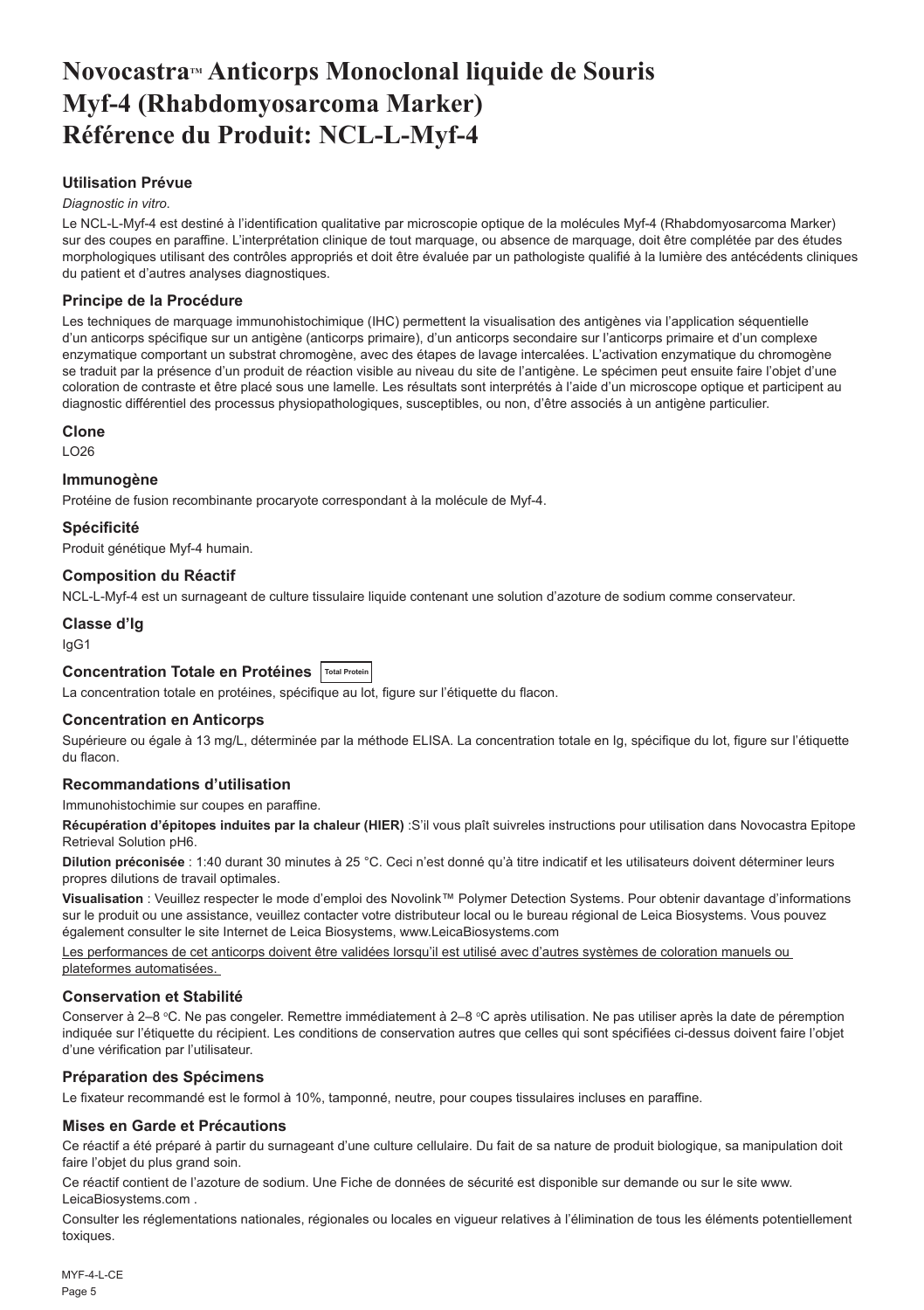Les spécimens, avant et après fixation, ainsi que toutes les matières ayant été en contact avec eux, doivent être manipulés comme s'ils étaient susceptibles de transmettre une infection et être éliminés en respectant les précautions appropriées<sup>1</sup>. Ne jamais pipeter les réactifs avec la bouche et éviter tout contact des réactifs et des spécimens avec la peau et les membranes muqueuses. Rincer avec de grandes quantités d'eau en cas de contact des réactifs ou des spécimens avec des zones sensibles. Consulter un médecin.

Minimiser la contamination microbienne des réactifs sinon un accroissement du marquage non spécifique est susceptible de se produire. Des durées et des températures d'incubation différentes de celles qui ont été spécifiées sont susceptibles de conduire à des résultats erronés. Toutes les modifications doivent être validées par l'utilisateur.

#### **Contrôle de Qualité**

Des différences de traitement des tissus et de procédures techniques du laboratoire de l'utilisateur sont susceptibles de conduire à une variabilité significative des résultats, ce qui rend nécessaire la mise en œuvre de contrôles en interne en plus des procédures suivantes.

Les contrôles doivent être des spécimens frais provenant d'autopsies, de biopsies ou d'interventions chirurgicales, fixés au formol, traités et inclus en cire de paraffine dès que possible, de la même façon que le(s) échantillon(s) de patient.

### **Tissu de Contrôle Positif**

Il est utilisé pour indiquer que les tissus ont été préparés correctement et que les techniques de marquage étaient appropriées.

Un contrôle tissulaire positif doit être inclus dans toute opération de marquage pour chaque ensemble de conditions d'analyse.

Un tissu présentant un marquage faiblement positif est plus adapté à un contrôle de qualité optimal qu'un tissu présentant un marquage fortement positif et il permet de détecter de moindres niveaux de dégradation du réactif.<sup>2</sup>

Le tissu de contrôle positif recommandé est le rhabdomyosarcome ou la lignée cellulaire RH30.

Si le tissu de contrôle positif ne présente pas de marquage positif, les résultats des spécimens analysés doivent être considérés comme invalides.

## **Tissu de Contrôle Négatif**

Il doit être examiné après le tissu de contrôle positif afin de vérifier la spécificité du marquage de l'antigène cible par l'anticorps primaire. Les amygdales, dont les lymphocytes sont négatifs constituent le tissu de contrôle négatif recommandé.

Sinon, la diversité des types cellulaires présents dans la plupart des tissus permet de disposer fréquemment de sites de contrôle négatif, mais ils doivent être vérifiés par l'utilisateur.

S'il est présent, le marquage non spécifique prend habituellement une apparence diffuse. Un marquage sporadique du tissu conjonctif peut également être observé sur des coupes de tissus qui ont été fixées par un excès de formol. Utiliser des cellules intactes pour l'interprétation des résultats du marquage. Les cellules nécrotiques ou dégénérées sont souvent marquées de façon non spécifique.<sup>3</sup> Des résultats faussement positifs peuvent être observés en raison d'une liaison non immunologique à des protéines ou à des produits de réaction du substrat. Ils peuvent également être provoqués par des enzymes endogènes comme la pseudoperoxydase (érythrocytes), la peroxydase endogène (cytochrome C), ou la biotine endogène (foie, sein, cerveau, rein, par exemple) selon le type d'immunomarquage utilisé. Pour différencier l'activité des enzymes endogènes ou la liaison non spécifique d'enzymes de l'immunoréactivité spécifique, des tissus supplémentaires du patient peuvent être marqués exclusivement avec le substrat chromogène ou par des complexes enzymatiques (avidine-biotine, streptavidine, polymère marqué) et le substrat chromogène respectivement. Si un marquage spécifique se produit dans le tissu de contrôle négatif, les résultats des spécimens du patient doivent être considérés comme invalides.

### **Réactif de Contrôle Négatif**

Utiliser un réactif de contrôle négatif non spécifique à la place de l'anticorps primaire avec une coupe de chaque spécimen du patient afin d'évaluer le marquage non spécifique et de permettre une meilleure interprétation du marquage spécifique au niveau du site antigénique.

#### **Tissu du Patient**

Examiner les échantillons du patient marqués au NCL-L-Myf-4 en dernier lieu. L'intensité du marquage positif doit être évaluée à la lumière du bruit de fond du marquage non spécifique du réactif de contrôle négatif. Comme pour toutes les analyses immunohistochimiques, un résultat négatif signifie que l'antigène n'a pas été détecté mais ne signifie pas qu'il est absent des cellules/ tissus testés. Si nécessaire, employer un panel d'anticorps pour identifier les réactions faussement négatives.

## **Résultats Attendus**

#### Tissus normaux

Le clone LO26 n'a produit aucune coloration dans divers tissus normaux (nombre total de cas normaux évalués = 115).

#### Tissus tumoraux

Le clone LO26 a coloré 20/48 rhabdomyosarcomes alvéolaires, 15/52 rhabdomyosarcomes embryonnaires, 9/59 rhabdomyosarcomes pléomorphes et 8/30 rhabdomyosarcomes à cellules fusiformes. Aucune coloration n'a été observée dans 0/3 carcinomes à cellules transitionnelles de la vessie, 0/3 carcinomes canalaires invasifs du sein, 0/3 astrocytomes, 0/2 adénocarcinomes du colon, 0/1 carcinome des cellules en bague à chaton du colon, 0/3 carcinomes à cellules squameuses de l'œsophage, 0/5 adénocarcinomes de la vésicule biliaire, 0/3 carcinomes du rein à cellules claires, 0/3 adénocarcinomes du poumon, 0/3 adénocarcinomes du pancréas, 0/2 adénocarcinomes de la prostate, 0/3 adénocarcinomes de l'estomac, 0/2 carcinomes papillaires de la thyroïde et 0/3 carcinomes à cellules squameuses du col de l'utérus (nombre total de cas anormaux évalués = 228)..

#### **NCL-L-Myf-4 est recommandé pour la détection du produit du gène humain Myf-4 dans les tissus normaux et néoplasiques, en complément de l'histopathologie traditionnelle utilisant des marqueurs histochimiques non immunologiques.**

#### **Limites Générales**

L'immunohistochimie est un processus diagnostique constitué de plusieurs étapes qui nécessite une formation spécialisée relative au choix des réactifs appropriés ; au choix, à la fixation et au traitement des tissus ; à la préparation des lames IHC ; et à l'interprétation des résultats du marquage.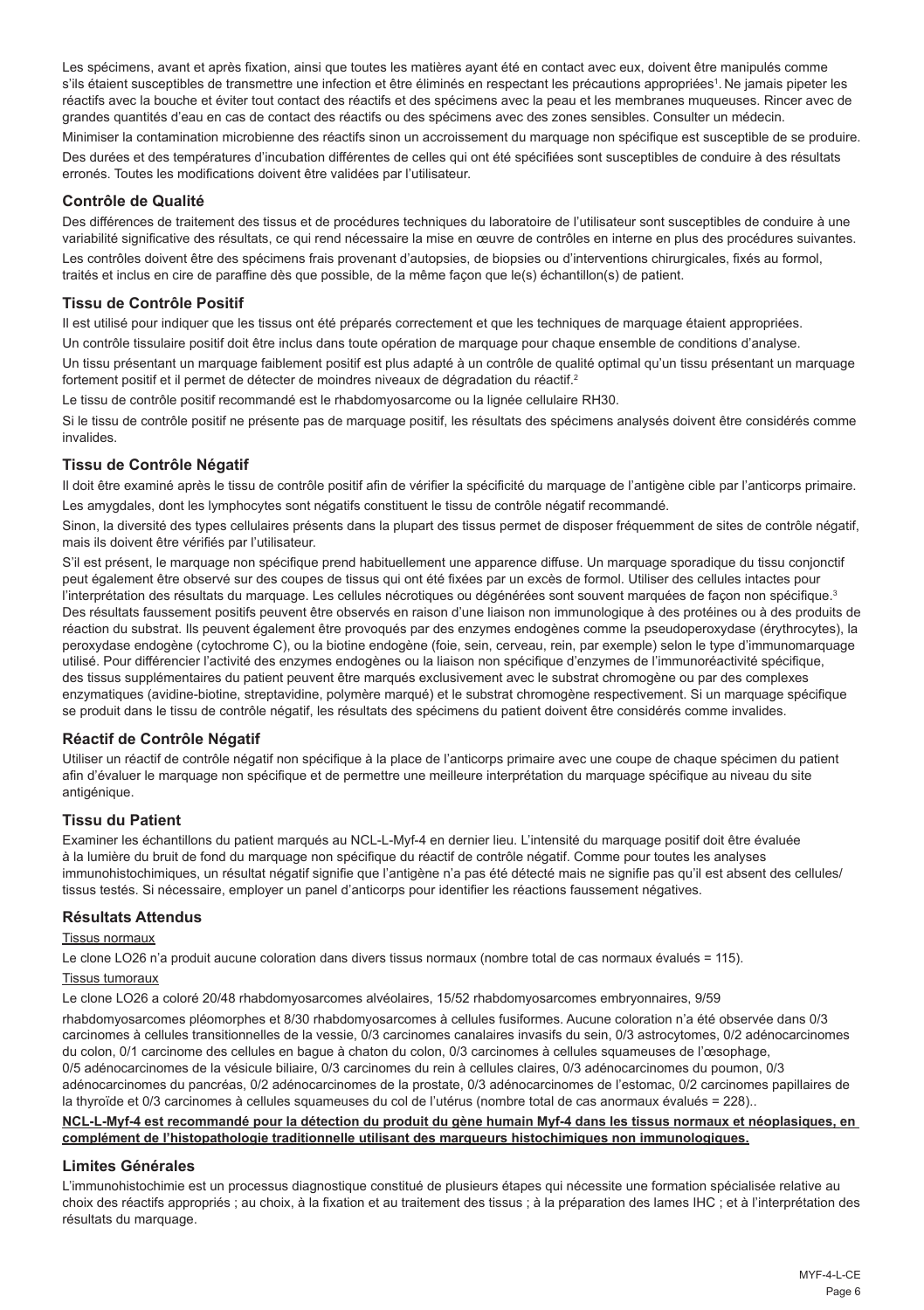Le marquage des tissus dépend de leur manipulation et de leur traitement avant le marquage. Une fixation, une congélation, une décongélation, un lavage, un séchage, un chauffage, une coupe, incorrects ou une contamination par d'autres tissus ou d'autres liquides sont susceptibles de conduire à la production d'artefacts, au piégeage de l'anticorps ou à des résultats faussement négatifs. Des variations dans les méthodes de fixation et d'inclusion, ainsi que des irrégularités propres au tissu, peuvent conduire à des résultats incohérents.<sup>4</sup>

Une coloration de contraste excessive ou incomplète peut gêner l'interprétation correcte des résultats.

L'interprétation clinique de tout marquage, ou absence de marquage, doit être complétée par des études morphologiques utilisant des contrôles appropriés et doit être évaluée par un pathologiste qualifié à la lumière des antécédents cliniques du patient et d'autres analyses diagnostiques.

Les anticorps de Leica Biosystems Newcastle Ltd sont destinés, selon les besoins, à être utilisés sur des coupes incluses en paraffine ou des coupes congelées, et conformément à des exigences particulières en matière de fixation. Une expression antigénique inattendue est susceptible de se produire, en particulier au niveau des néoplasmes. L'interprétation clinique de toute coupe tissulaire marquée doit comporter une analyse morphologique et l'évaluation des contrôles appropriés.

### **Bibliographie Générale**

- 1. National Committee for Clinical Laboratory Standards (NCCLS). Protection of laboratory workers from infectious diseases transmitted by blood and tissue; proposed guideline. Villanova, P.A. 1991; 7(9). Order code M29-P.
- 2. Battifora H. Diagnostic uses of antibodies to keratins: a review and immunohistochemical comparison of seven monoclonal and three polyclonal antibodies. Progress in Surgical Pathology. 6:1–15. eds. Fenoglio-Preiser C, Wolff CM, Rilke F. Field & Wood, Inc., Philadelphia.
- 3. Nadji M, Morales AR. Immunoperoxidase, part I: the techniques and pitfalls. Laboratory Medicine. 1983; 14:767.
- 4. Omata M, Liew CT, Ashcavai M, Peters RL. Nonimmunologic binding of horseradish peroxidase to hepatitis B surface antigen: a possible source of error in immunohistochemistry. American Journal of Clinical Pathology. 1980; 73:626.
- 5. Den Bakker MA, Seynaeve C, Kliffen M et al. Microsatellite instability in a pleomorphic rhabdomyosarcoma in a patient with hereditary non-polyposis colorectal cancer. Histopathology. 2003; 43(3):297–299.
- 6. Ingeholm P, Theilgaard SA, Buchwald C et al. Esthesioneuroblastoma: a Danish clinicopathological study of 40 consecutive cases. APMIS. 2002; 110(9):639–645.
- 7. Kumar S, Perlman E, Harris CA et al. Myogenin is a specific marker for rhabdomyosarcoma: an immunohistochemical study in paraffin-embedded tissues. Modern Pathology. 2000; 13(9):988–993.
- 8. Gilpin BJ, Loechel F, Mattei M-G et al. A novel, secreted form of human ADAM 12 (meltrin α) provokes myogenesis in vivo. Journal of Biological Chemistry. 1998; 273(1):157–166.

#### **Amendements Apportés à la Version Précédente**

Composition du réactif, Concentration totale en protéines, Recommandations d'usage, Avertissements et Précautions, Résultats attendus.

#### **Date de Publication**

15 juillet 2019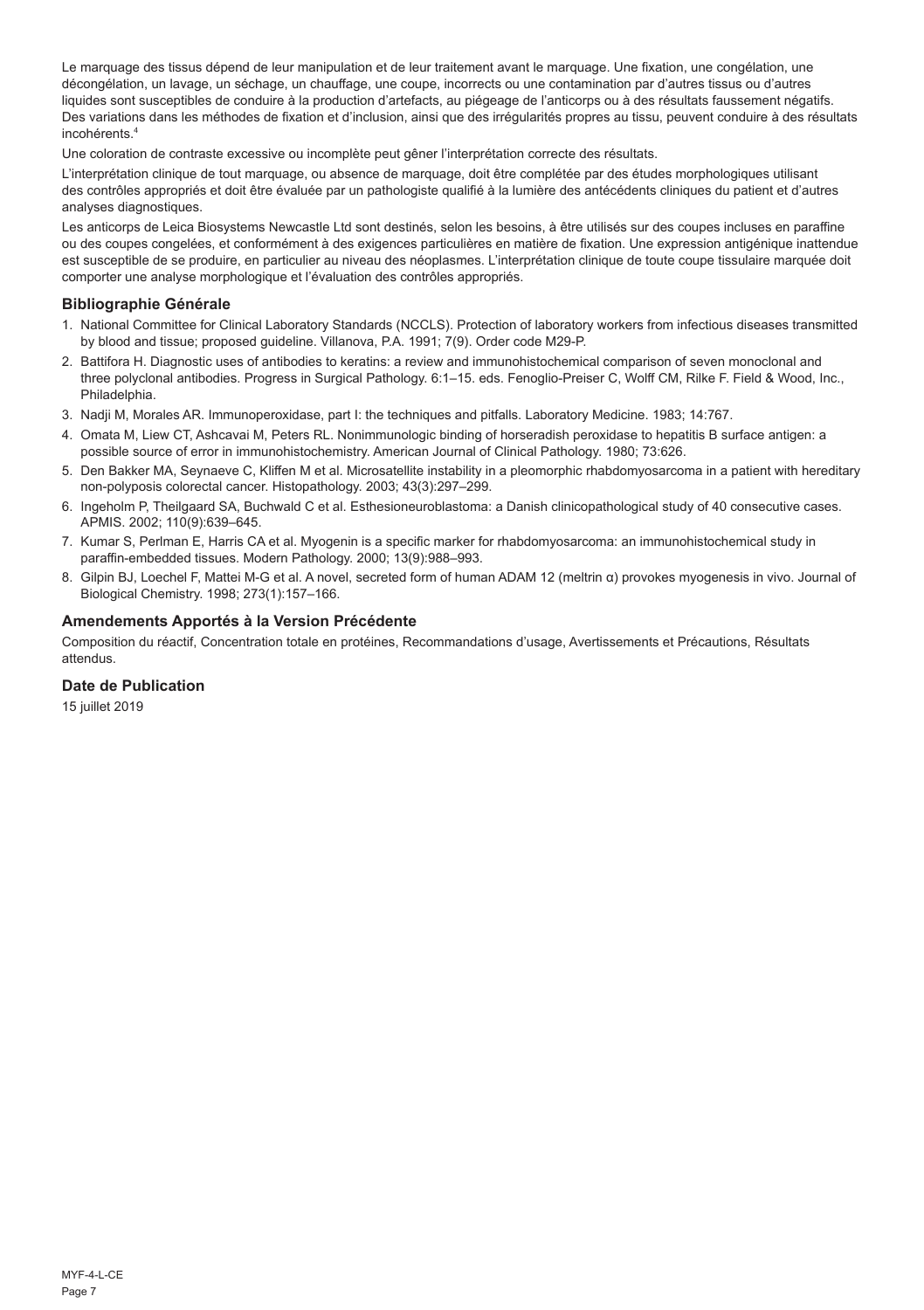## <span id="page-8-0"></span>Novocastra<sup>™</sup> Anticorpo Monoclonale Murino Liquido **Myf-4 (Rhabdomyosarcoma Marker) Codice Del Prodotto: NCL-L-Myf-4**

## **Uso Previsto**

*Per uso diagnostico in vitro*.

NCL-L-Myf-4 è destinato all'identificazione qualitativa in microscopia ottica della molecole Myf-4 (Rhabdomyosarcoma Marker), in sezioni incluse in paraffina. L'interpretazione clinica di ogni colorazione o della sua assenza va integrata da studi morfologici che utilizzino i controlli appropriati e deve essere valutata da un patologo qualificato, nel contesto della storia clinica del paziente e delle altre metodiche diagnostiche adoperate.

#### **Principio Della Procedura**

Le tecniche di colorazione immunoistochimica (IHC) consentono la visualizzazione degli antigeni mediante l'applicazione sequenziale di un anticorpo specifico per l'antigene (anticorpo primario), di un anticorpo secondario che lega l'anticorpo primario e di un complesso enzimatico con un substrato cromogeno; l'applicazione dei tre reagenti è intervallata da fasi di lavaggio. L'attivazione enzimatica del cromogeno produce una reazione visibile in corrispondenza del sito antigenico. Il campione biologico può, quindi, essere controcolorato e montato. I risultati vengono interpretati mediante un microscopio ottico e sono utili nella diagnosi differenziale di processi fisiopatologici, che possono essere più o meno associati ad un particolare antigene.

#### **Clone**

LO26

#### **Immunogeno**

Proteina di fusione ricombinante procariotica, corrispondente alla molecola di Myf-4.

#### **Specificità**

Prodotto genico umano Myf-4.

### **Composizione Del Reagente**

NCL-L-Myf-4 è un supernatante liquido di coltura tissutale, contenente sodio azide come conservante.

## **Classe Ig**

IgG1

## **Concentrazione Proteica Totale Total Protein**

Consultare l'etichetta del flaconcino per la concentrazione proteica totale specifica del lotto.

#### **Concentrazione Anticorpale**

Superiore o uguale a 13 mg/L, come determinato mediante test ELISA. Consultare l'etichetta del flacone per la concentrazione di Ig specifica del lotto.

#### **Raccomandazioni Per L'uso**

Immunoistochimica su sezioni in paraffina.

**Smascheramento termoindotto dell'epitopo (HIER):** si raccomanda di seguire le istruzioni per l'uso di Novocastra Epitope Retrieval Solution pH 6.

**Diluizione consigliata**: 1:40 per 30 minuti a 25 °C. Queste raccomandazioni costituiscono delle semplici linee guida; spetta al singolo utilizzatore stabilire le diluizioni di lavoro ottimali.

**Visualizzazione**: seguire le istruzioni per l'uso nei Novolink™ Polymer Detection Systems. Per ulteriori informazioni sul prodotto o supporto, rivolgersi al distributore di zona o all'ufficio regionale di Leica Biosystems. In alternativa, visitare il sito Web di Leica Biosystems, www.LeicaBiosystems.com

Quando questo anticorpo viene utilizzato con altri sistemi di colorazione manuale o piattaforme automatizzate, le prestazioni dell'anticorpo devono essere verificate.

#### **Conservazione E Stabilità**

Conservare a 2–8 °C. Non congelare. Immediatamente dopo l'uso, raffreddare di nuovo a 2–8 °C. Non usare dopo la data di scadenza, indicata sull'etichetta del flacone. Condizioni di conservazione diverse da quelle sopra specificate vanno verificate dall'utente.

#### **Preparazione Del Campione Biologico**

Il fissativo raccomandato è la formalina tamponata neutra al 10% per sezioni tissutali incluse in paraffina.

#### **Avvertenze E Precauzioni**

Questo reagente è stato preparato dal supernatante di coltura cellulare. Trattandosi di un prodotto biologico, va maneggiato con cautela.

Questo reagente contiene azoturo di sodio. È disponibile su richiesta una scheda di sicurezza oppure sul sito www.LeicaBiosystems.com. Fare riferimento alla normativa federale, statale o locale per lo smaltimento dei componenti potenzialmente tossici.

Prima e dopo la fissazione, i campioni biologici e tutti i materiali ad essi esposti vanno trattati come potenzialmente infettanti e smaltiti con le appropriate precauzioni.<sup>1</sup> Non pipettare i reagenti con la bocca ed evitare il contatto dei reagenti e dei campioni biologici con la pelle e con le mucose. Se i reagenti o i campioni biologici vengono a contatto con zone sensibili, sciacquare abbondantemente le parti interessate. Consultare il medico.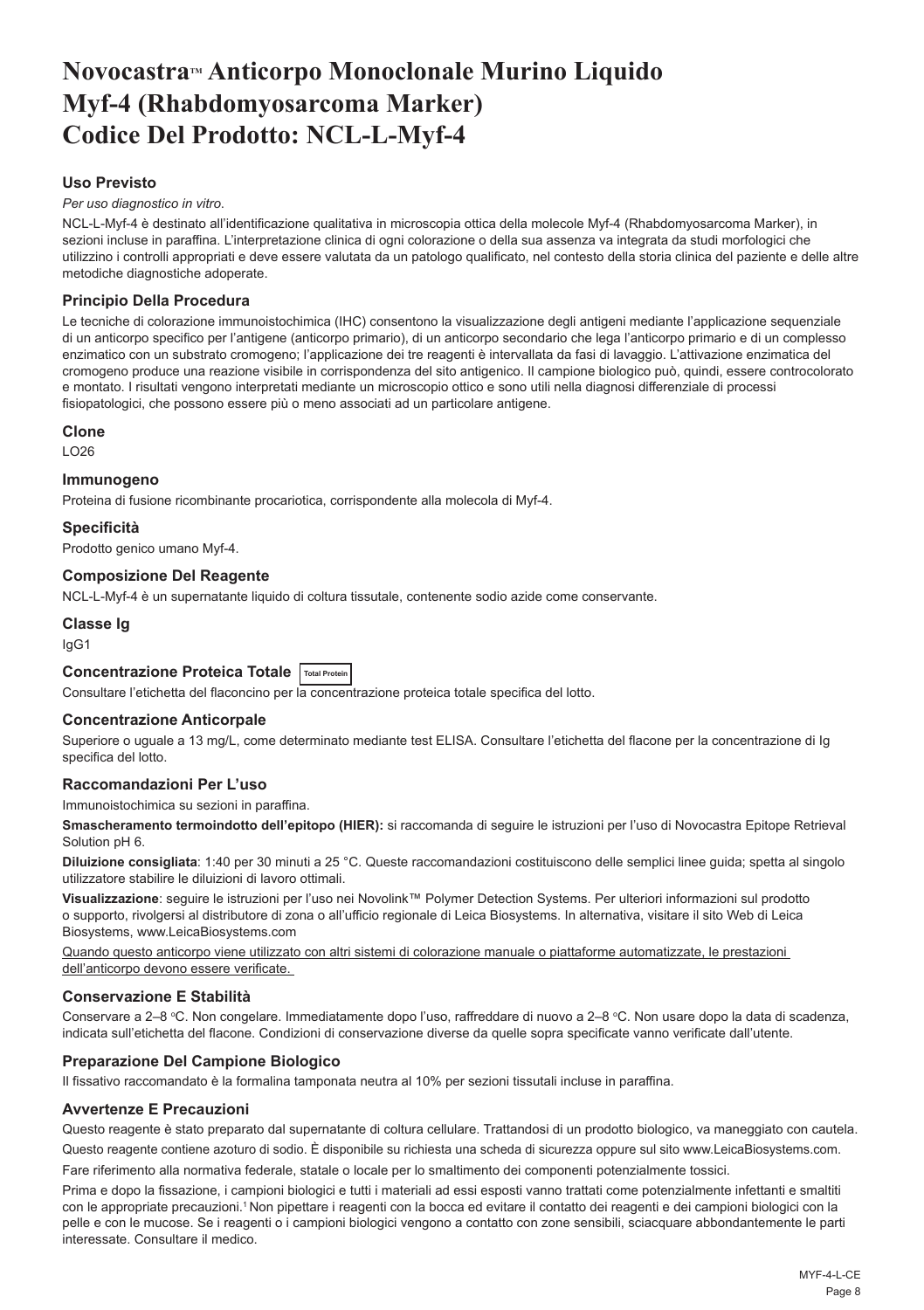Ridurre al minimo la contaminazione microbica dei reagenti, allo scopo di evitare un aumento di colorazione aspecifica. Tempi o temperature d'incubazione diversi da quelli specificati possono condurre a risultati non veritieri. Tali variazioni devono essere convalidate dall'utente.

#### **Controllo Qualità**

Differenze nella processazione del tessuto e nelle tecniche in uso presso il laboratorio dell'utente possono produrre una discrepanza significativa nei risultati, rendendo necessaria la regolare esecuzione di controlli interni, in aggiunta alle procedure descritte di seguito. I controlli devono essere costituiti da campioni biologici freschi autoptici/bioptici/chirurgici e devono essere il più rapidamente possibile fissati in formalina, processati ed inclusi in paraffina, allo stesso modo dei campioni biologici ottenuti dal paziente.

### **Controllo Positivo Del Tessuto**

È usato per indicare tessuti correttamente preparati e tecniche di colorazione appropriate.

Per ogni gruppo di condizioni del test e ogni volta che viene eseguita la colorazione, deve essere incluso un controllo positivo del tessuto.

Un tessuto a debole colorazione positiva è più adatto di uno a colorazione positiva intensa per un ottimale controllo qualità e per mettere in evidenza anche minimi livelli di degradazione del reagente.<sup>2</sup>

Il tessuto raccomandato per il controllo positivo con rabdomiosarcoma o con la linea cellulare RH30.

Se il controllo positivo del tessuto non dimostra colorazione positiva, i risultati con i campioni biologici del test vanno considerati non validi.

#### **Controllo Negativo Del Tessuto**

Va esaminato dopo il controllo positivo, per verificare la specificità nei confronti dell'antigene bersaglio da parte dell'anticorpo primario. Il tessuto raccomandato per il controllo negativo è la tonsilla, dove i linfociti risultano negativi.

In alternativa, la varietà dei tipi cellulari presenti nella maggior parte delle sezioni tissutali offre spesso siti di controllo negativo, ma questo va verificato dall'utente.

La colorazione aspecifica, se presente, assume di solito aspetto diffuso. La colorazione sporadica del tessuto connettivo può anche manifestarsi in seguito ad iperfissazione di sezioni di tessuto in formalina. Per l'interpretazione dei risultati della colorazione, usare cellule intatte. Le cellule necrotiche o degenerate si colorano spesso in maniera aspecifica<sup>3</sup>. Si possono osservare risultati falsamente positivi, dovuti a legame non immunologico delle proteine o a prodotti di reazione del substrato. Tali falsi positivi possono essere anche causati da enzimi endogeni quali la pseudoperossidasi (eritrociti), la perossidasi endogena (citocromo C) o la biotina endogena (es. fegato, mammella, cervello, rene), a seconda del tipo di immunocolorazione usato. Per differenziare l'attività enzimatica endogena o il legame enzimatico aspecifico dall'immunoreattività specifica, possono essere colorati ulteriori tessuti del paziente esclusivamente con substrato cromogeno o con complessi enzimatici (avidina-biotina, streptavidina, polimero marcato) e substrato cromogeno. Se nel controllo negativo del tessuto compare una colorazione specifica, i risultati sui campioni biologici ottenuti dal paziente devono essere considerati non validi.

#### **Controllo Negativo Del Reagente**

Usare un controllo negativo aspecifico del reagente in luogo dell'anticorpo primario, con una sezione di ogni campione biologico del paziente, per valutare la colorazione aspecifica e per consentire una migliore interpretazione della colorazione specifica in corrispondenza del sito antigenico.

#### **Tessuto Del Paziente**

Successivamente, esaminare i campioni biologici del paziente colorati con NCL-L-Myf-4. L'intensità della colorazione positiva va analizzata nel contesto di qualsiasi colorazione aspecifica di fondo del controllo negativo del reagente. Come per tutti gli altri test immunoistochimici, un risultato negativo significa che l'antigene non è stato determinato, ma non necessariamente che fosse assente dalle cellule o dal tessuto esaminato. Se necessario, usare un pannello di anticorpi per identificare reazioni falsamente negative.

#### **Risultati Attesi**

#### Tessuti normali

Il clone LO26 non ha dimostrato colorazione in una serie di tessuti normali (numero totale di casi normali esaminati = 115)..

#### Tessuti tumorali

Il clone LO26 ha colorato 20 di 48 rabdomiosarcomi alveolari, 15 di 52 rabdomiosarcomi embrionali, 9 di 59 rabdomiosarcomi pleomorfi e 8 di 30 rabdomiosarcomi a cellule fusate. Nessuna colorazione è stata osservata in 0 di 3 carcinomi a cellule transizionali della vescica, 0 di 3 carcinomi duttali invasivi della mammella, 0 di 3 astrocitomi, 0 di 2 adenocarcinomi del colon, 0 di 1 carcinoma a cellule anello con sigillo del colon, 0 di 3 carcinomi a cellule squamose dell'esofago, 0 di 5 adenocarcinomi della cistifellea, 0 di 3 carcinomi renali a cellule chiare, 0 di 3 adenocarcinomi del polmone, 0 di 3 adenocarcinomi del pancreas, 0 di 2 adenocarcinomi della prostata, 0 di 3 adenocarcinomi dello stomaco, 0 di 2 carcinomi papillari della tiroide e 0 di 3 carcinomi a cellule squamose della cervice (numero totale di casi anomali esaminati = 228).

#### **L'uso di NCL-L-Myf-4 è consigliato per il rilevamento del prodotto del gene Myf-4 umano nei tessuti normali e neoplastici, in aggiunta all'istopatologia convenzionale che si avvale di colorazioni istochimiche non immunologiche.**

#### **Limitazioni Generali**

L'immunoistochimica è un procedimento diagnostico a più passi (multistep) che richiede un'esperienza specifica nella selezione dei reagenti appropriati, nella selezione, fissazione e processazione dei tessuti, nella preparazione di vetrini IHC e nell'interpretazione dei risultati della colorazione.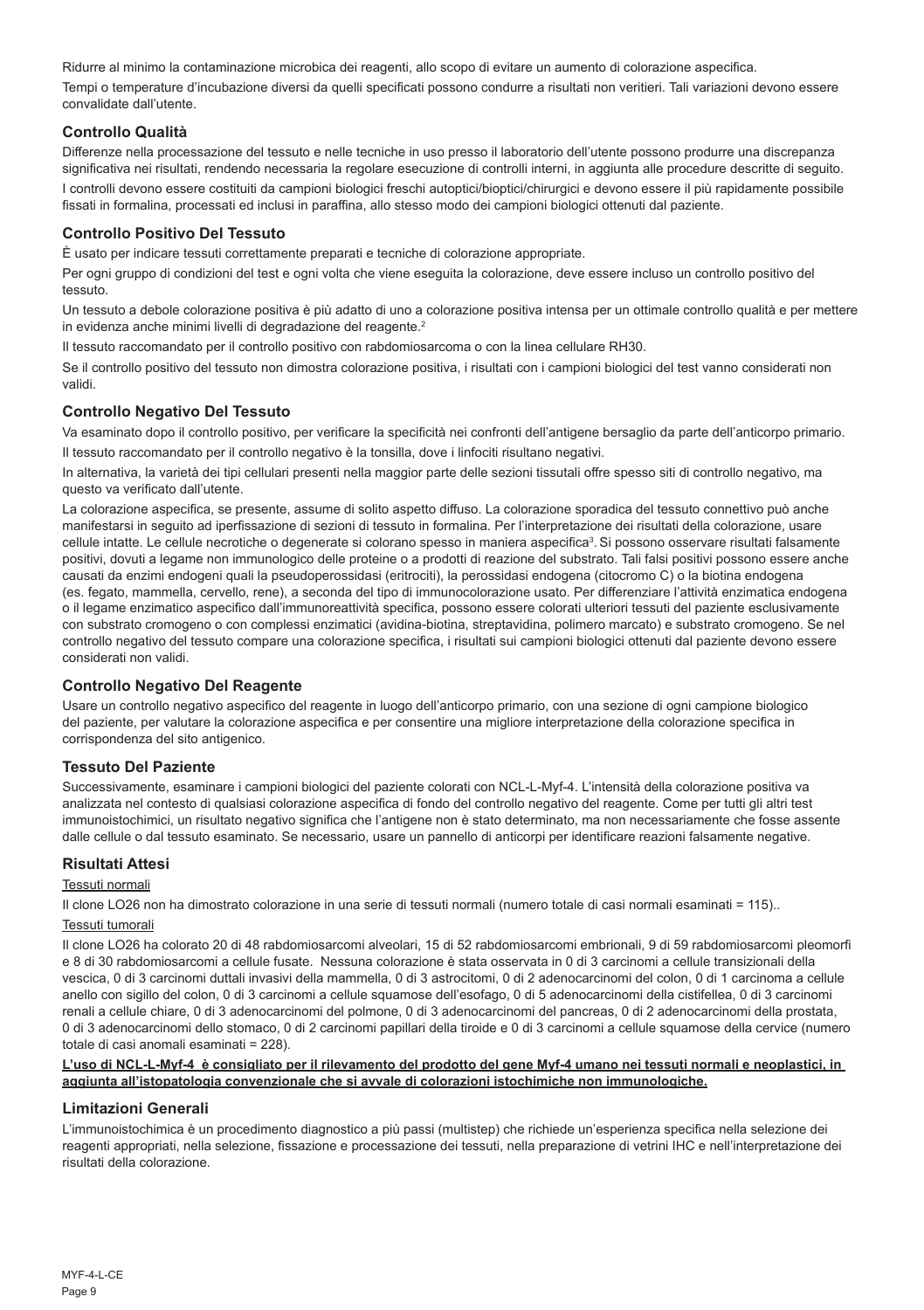La colorazione del tessuto dipende dalle modalità di manipolazione e di processazione del tessuto stesso, adottate prima della colorazione. La fissazione, il congelamento, lo scongelamento, il lavaggio, l'asciugatura, il riscaldamento o la sezione condotti in modo non corretto, o la contaminazione con altri tessuti o liquidi, possono produrre artefatti, intrappolamento (trapping) anticorpale o risultati falsi negativi. Risultati incompatibili possono essere dovuti a modifiche dei metodi di fissazione e di inclusione o ad irregolarità intrinseche al tessuto.<sup>4</sup>

Una controcolorazione eccessiva o incompleta può compromettere la corretta interpretazione dei risultati.

L'interpretazione clinica di ogni colorazione o della sua assenza va integrata da studi morfologici che utilizzino i controlli appropriati e deve essere valutata da un patologo qualificato, nel contesto della storia clinica del paziente e delle altre metodiche diagnostiche adoperate.

Gli anticorpi di Leica Biosystems Newcastle Ltd. sono destinati all'uso, quando indicato, su sezioni congelate o incluse in paraffina, con specifici requisiti di fissazione. Un'espressione antigenica inattesa può manifestarsi in particolare nelle neoplasie. L'interpretazione clinica di ogni sezione tissutale colorata deve includere l'analisi morfologica e la valutazione dei controlli appropriati.

### **Riferimenti Bibliografici Di Base**

- 1. National Committee for Clinical Laboratory Standards (NCCLS). Protection of laboratory workers from infectious diseases transmitted by blood and tissue; proposed guideline. Villanova, P.A. 1991; 7(9). Order code M29-P.
- 2. Battifora H. Diagnostic uses of antibodies to keratins: a review and immunohistochemical comparison of seven monoclonal and three polyclonal antibodies. Progress in Surgical Pathology. 6:1–15. eds. Fenoglio-Preiser C, Wolff CM, Rilke F. Field & Wood, Inc., Philadelphia.
- 3. Nadji M, Morales AR. Immunoperoxidase, part I: the techniques and pitfalls. Laboratory Medicine. 1983; 14:767.
- 4. Omata M, Liew CT, Ashcavai M, Peters RL. Nonimmunologic binding of horseradish peroxidase to hepatitis B surface antigen: a possible source of error in immunohistochemistry. American Journal of Clinical Pathology. 1980; 73:626.
- 5. Den Bakker MA, Seynaeve C, Kliffen M et al. Microsatellite instability in a pleomorphic rhabdomyosarcoma in a patient with hereditary non-polyposis colorectal cancer. Histopathology. 2003; 43(3):297–299.
- 6. Ingeholm P, Theilgaard SA, Buchwald C et al. Esthesioneuroblastoma: a Danish clinicopathological study of 40 consecutive cases. APMIS. 2002; 110(9):639–645.
- 7. Kumar S, Perlman E, Harris CA et al. Myogenin is a specific marker for rhabdomyosarcoma: an immunohistochemical study in paraffin-embedded tissues. Modern Pathology. 2000; 13(9):988–993.
- 8. Gilpin BJ, Loechel F, Mattei M-G et al. A novel, secreted form of human ADAM 12 (meltrin α) provokes myogenesis in vivo. Journal of Biological Chemistry. 1998; 273(1):157–166.

#### **Modifiche Alla Pubblicazione Precedente**

Composizione del reagente, Concentrazione proteica totale, Raccomandazioni per l'uso, Avvertenze e precauzioni, Risultati attesi.

#### **Data Di Pubblicazione**

15 luglio 2019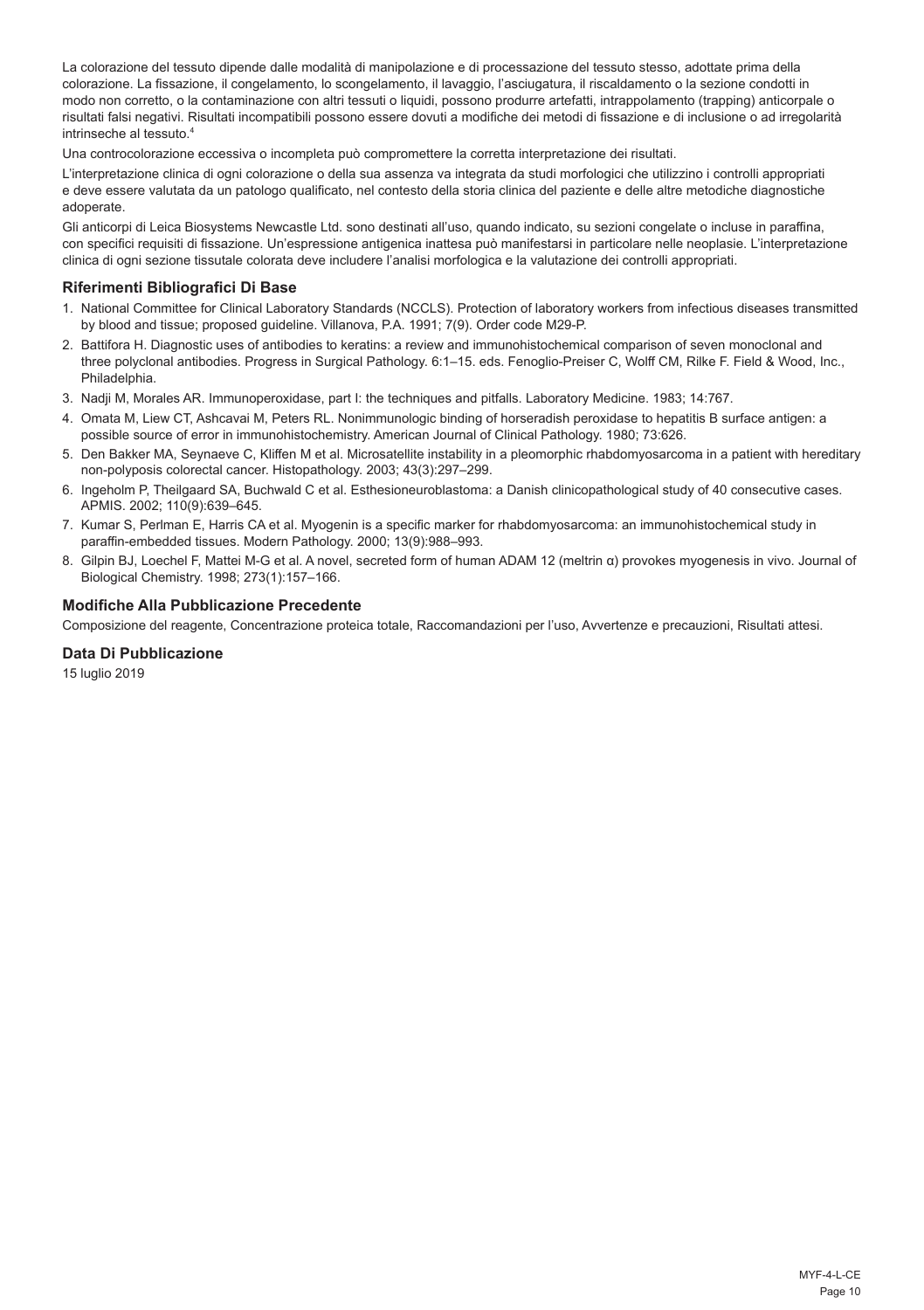## <span id="page-11-0"></span>Novocastra™ Flüssiger Monoklonaler Maus-Antikörper **Myf-4 (Rhabdomyosarcoma Marker) Produkt-Nr.: NCL-L-Myf-4**

#### **Verwendungszweck**

#### *Für in-vitro-Diagnostik*.

NCL-L-Myf-4 ist für den qualitativen Nachweis der Myf-4 (Rhabdomyosarcoma Marker)-Moleküle in Paraffinschnitten mittels Lichtmikroskopie gedacht. Die klinische Bewertung einer vorliegenden bzw. fehlenden Färbung sollte durch morphologische Studien mit entsprechenden Kontrollen ergänzt und im Kontext der Krankengeschichte des Patienten und anderer diagnostischer Tests von einem qualifizierten Pathologen vorgenommen werden.

#### **Verfahrensgrundlage**

Immunhistochemische (IHC) Färbetechniken gestatten die optische Darstellung von Antigenen mittels sequentieller Anwendung eines spezifischen Antikörpers zum Antigen (primärer Antikörper), eines sekundären Antikörpers zum primären Antikörper und eines Enzymkomplexes mit einem chromogenen Substrat, jeweils getrennt durch dazwischen liegende Waschschritte. Die enzymatische Aktivierung des Chromogens führt zu einem sichtbaren Reaktionsprodukt am Ort des Antigens. Die Probe kann dann gegengefärbt und mit einem Deckglas versehen werden. Die Ergebnisse werden mithilfe eines Lichtmikroskops interpretiert und unterstützen die Differentialdiagnose pathophysiologischer Prozesse, die mit einem bestimmten Antigen assoziiert sein könnten.

#### **Klon**

LO26

#### **Immunogen**

Prokaryotisches rekombinantes Fusionsprotein, das dem Myf-4-Molekül entspricht.

#### **Spezifität**

Humanes Myf-4-Genprodukt.

#### **Reagenzzusammensetzung**

NCL-L-Myf-4 ist ein flüssiger Gewebekulturüberstand, der Natriumazid als Konservierungsmittel enthält.

## **Ig-Klasse**

IgG1

## **Gesamtproteinkonzentration Total Protein**

Chargenspezifische Gesamtproteinkonzentration siehe Angaben auf dem Produktetikett.

#### **Antikörperkonzentration**

Größer als oder gleich 13 mg/L laut ELISA-Bestimmung. Hinsichtlich der chargenspezifischen Ig-Konzentration siehe Angaben auf dem Produktetikett.

#### **Gebrauchsempfehlungen**

Immunhistochemie bei Paraffinschnitten.

**Hitzeinduzierte Epitopdemaskierung (Heat Induced Epitope Retrieval – HIER):** Bitte Gebrauchsanweisung für Novocastra Epitope Retrieval Solution pH 6 befolgen.

**Empfohlene Verdünnung**: 1:40 über einen Zeitraum von 30 Minuten bei 25 °C. Dies ist nur eine Empfehlung, und die Benutzer sollten ihre eigenen optimalen Arbeitsverdünnungen bestimmen.

**Visualisierung**: Bitte Gebrauchsanweisung in den Novolink™ Polymer Detection Systems befolgen. Weitere Produktinformationen oder Support erhalten Sie von Ihrem lokalen Vertriebspartner oder der regionalen Niederlassung von Leica Biosystems oder alternativ auf der Leica Biosystems Website: www.LeicaBiosystems.com

Die Leistung dieses Antikörpers sollte unter Verwendung anderer manueller Färbesysteme oder automatischer Plattformen validiert werden.

#### **Lagerung und Stabilität**

Bei 2–8 °C lagern. Nicht einfrieren. Nach Gebrauch sofort wieder bei 2–8 °C lagern. Nach Ablauf des Verfallsdatums (auf dem Behälteretikett) darf das Produkt nicht mehr verwendet werden. Lagerbedingungen, die von den oben genannten Bedingungen abweichen, müssen vom Benutzer verifiziert werden.

#### **Probenvorbereitung**

Für paraffineingebettete Gewebeschnitte ist das empfohlene Fixativ 10% neutral gepuffertes Formalin.

#### **Warnhinweise und Sicherheitsmaßnahmen**

Dieses Reagenz wurde aus Zellkulturüberstand zubereitet. Das Reagenz ist ein biologisches Produkt und sollte mit entsprechender Vorsicht gehandhabt werden.

Dieses Reagenz enthält Natriumazid. Ein Materialsicherheits-Datenblatt steht auf Anfrage oder unter folgender Adresse zur Verfügung: www. LeicaBiosystems.com.

Die entsprechenden nationalen und lokalen Bestimmungen und Vorschriften zur Entsorgung potentiell giftiger Komponenten sind einzuhalten.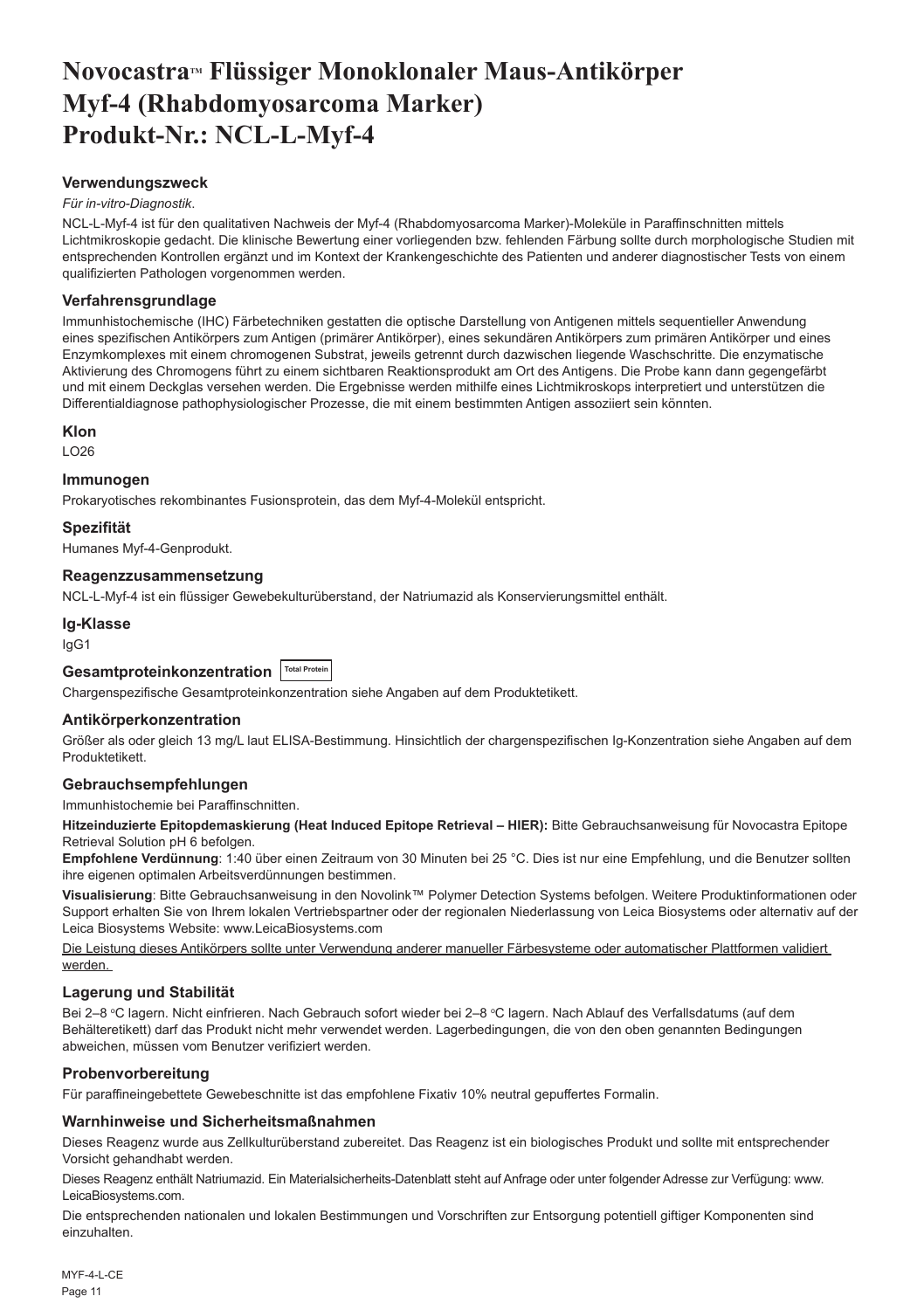Vor und nach der Fixierung sind die Proben sowie alle Materialien, die mit ihnen in Kontakt gekommen sind, als potentiell infektiös zu behandeln und daher mit entsprechender Vorsicht zu entsorgen.<sup>1</sup> Reagenzien dürfen niemals mit dem Mund pipettiert werden, und jeglicher Kontakt der Reagenzien und Proben mit Haut und Schleimhäuten ist zu vermeiden. Falls Reagenzien oder Proben mit empfindlichen Bereichen in Kontakt gekommen sind, müssen diese mit reichlich Wasser gespült werden. Ärztlichen Rat einholen.

Die mikrobielle Verunreinigung von Reagenzien ist zu minimieren, da ansonsten eine erhöhte unspezifische Färbung auftreten kann. Falls die spezifizierten Inkubationszeiten oder -temperaturen nicht eingehalten werden, kann es zu fehlerhaften Ergebnissen kommen. Jegliche Abweichungen von den angegebenen Werten müssen vom Benutzer verifiziert werden.

#### **Qualitätskontrolle**

Unterschiede bei der Gewebebearbeitung und den technischen Verfahren im Labor des Benutzers können zu signifikanten Schwankungen bei den Ergebnissen führen. Daher ist es wichtig, zusätzlich zu den folgenden Verfahren regelmäßige laborinterne Kontrollen durchzuführen.

Die Kontrollen sollten mit frischen Autopsie-/Biopsie-/chirurgischen Proben vorgenommen werden, die so bald wie möglich und auf dieselbe Weise wie die Patientenprobe(n) in Formalin fixiert, behandelt und in Paraffin eingebettet worden sind.

#### **Positive Gewebekontrolle**

Zeigt korrekt vorbereitete Gewebe und korrekte Färbetechniken an.

In jedem Färbelauf sollte für jeden Satz Testbedingungen eine positive Gewebekontrolle durchgeführt werden.

Gewebe mit schwach positiver Färbung ist für die optimale Qualitätskontrolle und den Nachweis kleiner Minderungen in der Reagenzleistung besser geeignet als ein Gewebe mit stark positiver Färbung.<sup>2</sup>

Für die positive Gewebekontrolle werden Rhabdomyosarkomgewebe oder die RH30-Zelllinie empfohlen.

Falls das positive Kontrollgewebe keine positive Färbung nachweisen kann, sollten die mit den Testproben erzielten Ergebnisse als ungültig betrachtet werden.

### **Negative Gewebekontrolle**

Die negative Gewebekontrolle sollte nach der positiven Gewebekontrolle erfolgen, um die Spezifität der Zielantigenmarkierung durch den primären Antikörper zu verifizieren.

Für die negative Gewebekontrolle wird Tonsillengewebe empfohlen, in dem Lymphozyten negativ reagieren.

Alternativ bietet die Vielfalt unterschiedlicher Zelltypen, die in den meisten Gewebeschnitten vorliegen, häufig Stellen für eine negative Kontrolle. Jedoch sollte dies vom Benutzer verifiziert werden.

Liegt eine unspezifische Färbung vor, hat diese gewöhnlich ein diffuses Erscheinungsbild. Eine sporadische Färbung des Bindegewebes kann ebenfalls in Schnitten von übermäßig formalinfixierten Geweben beobachtet werden. Zur Bewertung der Färbeergebnisse intakte Zellen verwenden. Nekrotische oder degenerierte Zellen werden oft unspezifisch gefärbt.<sup>3</sup> Falsch-positive Ergebnisse können aufgrund einer nichtimmunologischen Bindung von Proteinen oder Substratreaktionsprodukten beobachtet werden. In Abhängigkeit von der Art der verwendeten Immunfärbung können solche Ergebnisse auch durch endogene Enzyme wie Pseudoperoxidase (Erythrozyten), endogene Peroxidase (Zytochrom C) oder endogenes Biotin (beispielsweise Leber, Mamma, Gehirn, Niere) hervorgerufen werden. Um eine endogene Enzymaktivität bzw. eine unspezifische Enzymbindung von einer spezifischen Immunreaktivität zu unterscheiden, können zusätzliche Patientengewebe ausschließlich mit Substratchromogen bzw. mit Enzymkomplexen (Avidin-Biotin, Streptavidin, markiertes Polymer) plus Substratchromogen gefärbt werden. Falls im negativen Kontrollgewebe eine spezifische Färbung auftritt, sollten die Ergebnisse mit den Patientenproben als ungültig betrachtet werden.

#### **Negative Reagenzkontrolle**

Zur Beurteilung einer unspezifischen Färbung und zur besseren Bewertung einer spezifischen Färbung an der Antigenstelle ist mit einem Schnitt jedes Patientenpräparates anstelle des primären Antikörpers eine unspezifische negative Reagenzkontrolle zu verwenden.

#### **Patientengewebe**

Die mit NCL-L-Myf-4 gefärbten Patientenproben müssen zuletzt untersucht werden. Eine positive Färbeintensität ist im Kontext einer unspezifischen Hintergrundfärbung der negativen Reagenzkontrolle zu bewerten. Wie bei jedem immunhistochemischen Test bedeutet ein negatives Ergebnis, dass das Antigen nicht nachgewiesen wurde. Ein negatives Ergebnis bedeutet jedoch nicht notwendigerweise, dass das Antigen in den getesteten Zellen / im getesteten Gewebe nicht vorlag. Bei Bedarf sollte zur Identifizierung falsch-negativer Reaktionen eine Gruppe von Antikörpern verwendet werden.

#### **Erwartete Ergebnisse**

Normale Gewebe

Normalgewebe: Der Klon LO26 zeigte keine Färbung in verschiedenen normalen Gewebeproben (Anzahl der insgesamt untersuchten normalen Gewebeproben = 115).

### Tumorgewebe

Abnormale Gewebeproben: Der Klon LO26 führte zu einer Färbung bei 20/48 alveolaren Rhabdomyosarkomen, 15/52 embryonalen Rhabdomyosarkomen, 9/59 pleomorphen Rhabdomyosarkomen und 8/30 Spindelzell-Rhabdomyosarkomen, Es wurde keine Verfärbung bei 0/3 Übergangsepithelkarzinomen der Blase, 0/3 invasiven Duktalkarzinomen der Brust, 0/3 Astrozytomen, 0/2 Adenokarzinomen des Darms, 0/1 Siegelringzellkarzinomen des Darms, 0/3 Plattenepithelkarzinomen der Speiseröhre, 0/5 Adenokarzinomen der Gallenblase, 0/3 klarzelligen Nierenkarzinomen, 0/3 Adenokarzinomen der Lunge, 0/3 Adenokarzinomen der Bauchspeicheldrüse, 0/2 Adenokarzinomen der Prostata, 0/3 Adenokarzinomen des Magens, 0/2 papillären Karzinomen der Schilddrüse und 0/3 Plattenepithelkarzinomen des Gebärmutterhalses festgestellt (Anzahl der insgesamt untersuchten abnormalen Gewebeproben = 228).

**NCL-L-Myf-4 wird für den Nachweis von humanem Myf-4-Protein in normalem und neoplastischem Gewebe als zusätzliches Hilfsmitteln zur herkömmlichen Histopathologie unter Verwendung nicht-immunologischer histochemischer Färbemittel empfohlen.**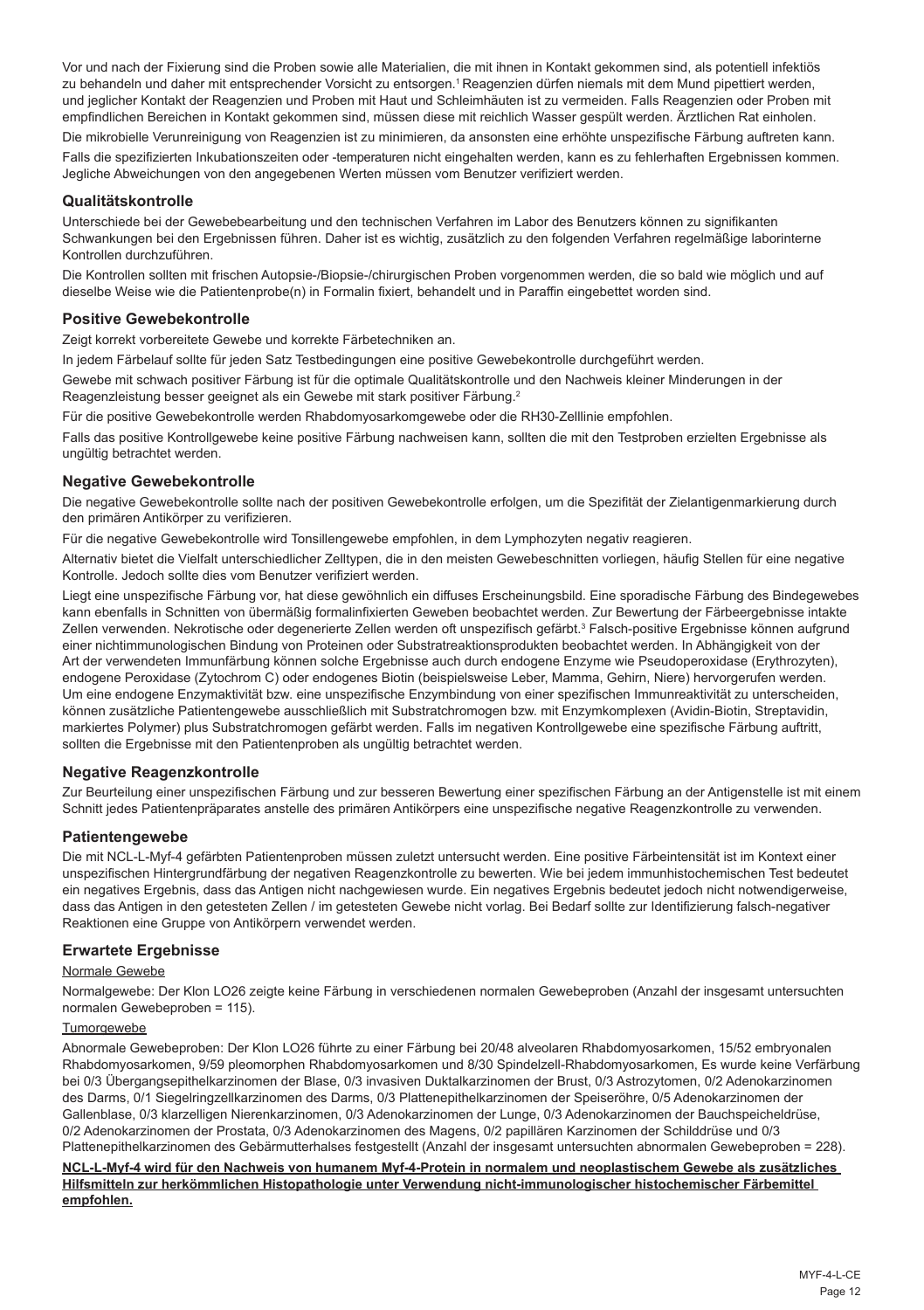## **Allgemeine Beschränkungen**

Die Immunhistochemie ist ein mehrstufiger diagnostischer Prozess, der eine spezialisierte Ausbildung auf den folgenden Gebieten erfordert: Auswahl der entsprechenden Reagenzien; Gewebeauswahl, -fixierung und -verarbeitung; Vorbereitung des IHC-Objektträgers sowie Bewertung der Färbeergebnisse.

Die Gewebefärbung hängt von der Handhabung und Verarbeitung des Gewebes vor dem Färben ab. Unsachgemäßes Fixieren, Einfrieren, Auftauen, Waschen, Trocknen, Erwärmen, Schneiden oder eine Kontamination mit anderen Geweben oder Flüssigkeiten kann zu Artefakten, Antikörper-Trapping oder falsch-negativen Ergebnissen führen. Abweichende Ergebnisse können aufgrund von Unterschieden bei der Fixierung und Einbettung oder intrinsischen Unregelmäßigkeiten im Gewebe selbst entstehen.<sup>4</sup>

Eine exzessive oder unvollständige Gegenfärbung kann die korrekte Bewertung von Ergebnissen gefährden.

Die klinische Bewertung einer vorliegenden bzw. fehlenden Färbung sollte durch morphologische Studien mit entsprechenden Kontrollen ergänzt und im Kontext der Krankengeschichte des Patienten und anderer diagnostischer Tests von einem qualifizierten Pathologen vorgenommen werden.

Antikörper von Leica Biosystems Newcastle Ltd sind wo angezeigt für die Verwendung entweder auf gefrorenen oder in Paraffin eingebetteten Schnitten mit spezifischen Fixierungsanforderungen bestimmt. Es kann insbesondere bei Neoplasmen zu einer unerwarteten Antigenexpression kommen. Die klinische Bewertung eines gefärbten Gewebeschnitts muss eine morphologische Analyse und die Auswertung der entsprechenden Kontrollen einschließen.

#### **Literatur - Allgemein**

- 1. National Committee for Clinical Laboratory Standards (NCCLS). Protection of laboratory workers from infectious diseases transmitted by blood and tissue; proposed guideline. Villanova, P.A. 1991;7(9). Order code M29-P.
- 2. Battifora H. Diagnostic uses of antibodies to keratins: a review and immunohistochemical comparison of seven monoclonal and three polyclonal antibodies. Progress in Surgical Pathology. 6:1–15. eds. Fenoglio-Preiser C, Wolff CM, Rilke F. Field & Wood, Inc., Philadelphia.
- 3. Nadji M, Morales AR. Immunoperoxidase, part I: the techniques and pitfalls. Laboratory Medicine. 1983; 14:767.
- 4. Omata M, Liew CT, Ashcavai M, Peters RL. Nonimmunologic binding of horseradish peroxidase to hepatitis B surface antigen: a possible source of error in immunohistochemistry. American Journal of Clinical Pathology. 1980; 73:626.
- 5. Den Bakker MA, Seynaeve C, Kliffen M et al. Microsatellite instability in a pleomorphic rhabdomyosarcoma in a patient with hereditary non-polyposis colorectal cancer. Histopathology. 2003; 43(3):297–299.
- 6. Ingeholm P, Theilgaard SA, Buchwald C et al. Esthesioneuroblastoma: a Danish clinicopathological study of 40 consecutive cases. APMIS. 2002; 110(9):639–645.
- 7. Kumar S, Perlman E, Harris CA et al. Myogenin is a specific marker for rhabdomyosarcoma: an immunohistochemical study in paraffin-embedded tissues. Modern Pathology. 2000; 13(9):988–993.
- 8. Gilpin BJ, Loechel F, Mattei M-G et al. A novel, secreted form of human ADAM 12 (meltrin α) provokes myogenesis in vivo. Journal of Biological Chemistry. 1998; 273(1):157–166.

#### **Änderungen zur vorhergehenden Ausgabe**

Reagenzzusammensetzung, Gesamtproteinkonzentration, Anwendungsempfehlungen, Warnungen und Vorsichtsmaßnahmen, erwartete Ergebnisse.

### **Ausgabedatum**

15 Juli 2019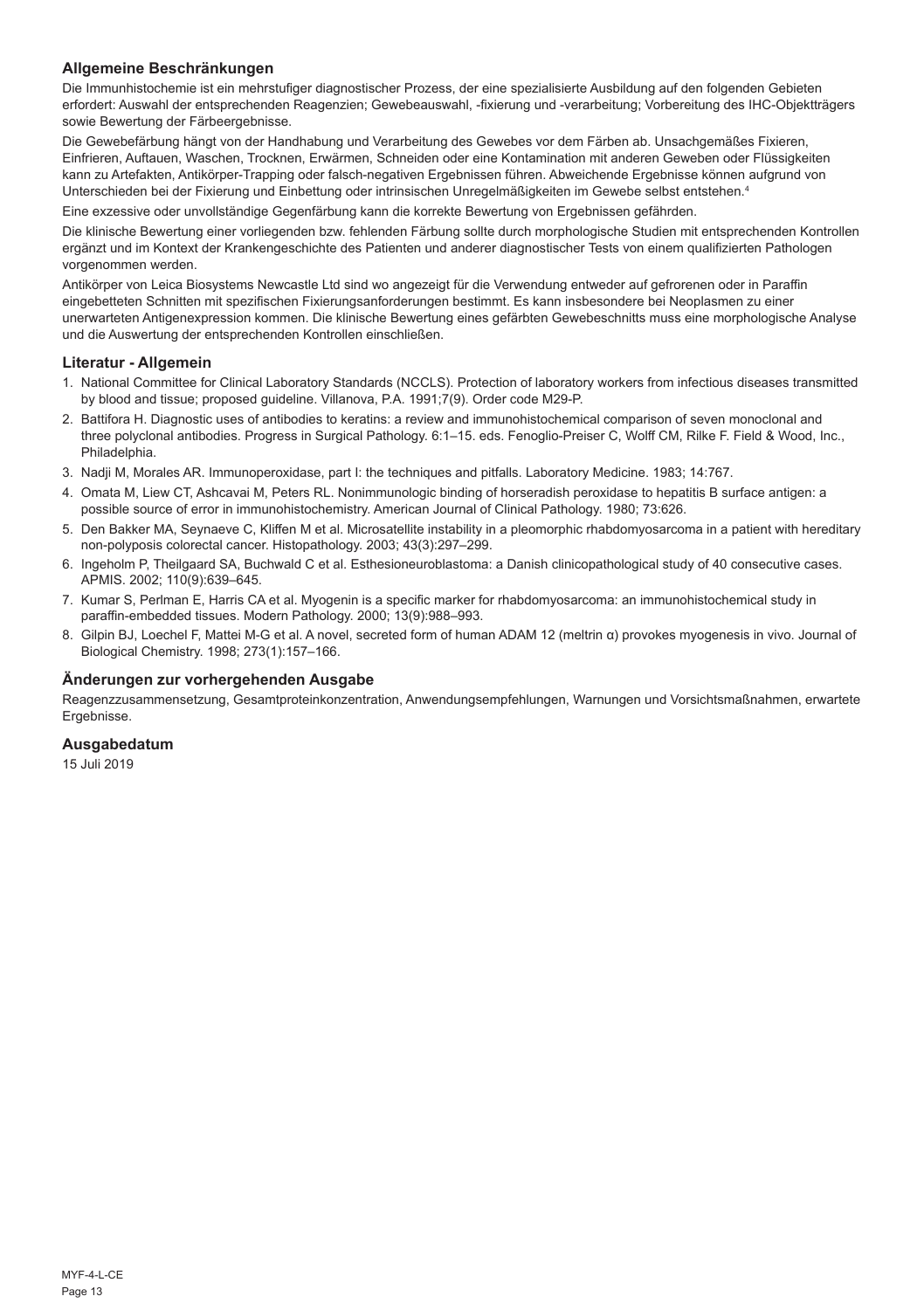## <span id="page-14-0"></span>**NovocastraTM Anticuerpos Monoclonal líquidos de Ratón Myf-4 (Rhabdomyosarcoma Marker) Código De Producto: NCL-L-Myf-4**

## **Indicaciones De Uso**

#### *Para uso diagnóstico in vitro*.

NCL-L-Myf-4 está indicado para la identificación cualitativa en secciones de parafina, mediante microscopía óptica, de moléculas de Myf-4 (Rhabdomyosarcoma Marker). La interpretación clínica de cualquier tinción o de su ausencia debe complementarse con estudios morfológicos, con el uso de los controles adecuados, y un anatomopatólogo cualificado debe evaluarla en el contexto del historial clínico del paciente y de otras pruebas diagnósticas.

#### **Principio Del Procedimiento**

Las técnicas de tinción inmunohistocitoquímica (IHQ) permiten la visualización de antígenos mediante la aplicación secuencial de un anticuerpo específico dirigido contra el antígeno (anticuerpo primario), un anticuerpo secundario dirigido contra el anticuerpo primario y un complejo enzimático con un sustrato cromogénico, con pasos de lavado intercalados. La activación enzimática del cromógeno produce una reacción visible en el lugar en que se encuentra el antígeno. Luego se puede contrateñir la muestra y cubrirla con un cubreobjeto. Los resultados se interpretan utilizando un microscopio óptico y son de ayuda en el diagnóstico diferencial de los procesos fisiopatológicos, que pueden estar o no vinculados a un determinado antígeno.

#### **Clon**

 $LO26$ 

#### **Inmunógeno**

Proteína de fusión recombinante procariótica correspondiente a la molécula de Myf-4.

#### **Especificidad**

Producto del gen Myf-4 humano.

#### **Composición Del Reactivo**

NCL-L-Myf-4 es un sobrenadante de cultivo tisular líquido que contiene azida sódica como conservante.

## **Clase de Ig**

IgG1

## **Concentración Total De Proteína Total Protein**

Consulte en la etiqueta del vial la concentración total específica de proteína total del Iote.

#### **Concentración De Anticuerpo**

Igual o superior a 13 mg/L según se ha determinado mediante ELISA. Consulte en la etiqueta del vial la concentración de Ig específica del lote.

#### **Recomendaciones De Uso**

Cortes de parafina o inmunohistocitoquímica.

**HIER (por sus siglas, Recuperación del epítopo inducido por calor):** Por favor, siga las instrucciones de uso de Novocastra Epitope Retrieval Solution pH 6.

**Dilución sugerida**: 1:40 durante 30 minutos a 25 °C. Esta es tan solo una pauta, y cada usuario debe determinar sus propias diluciones de trabajo óptimas.

**Visualización**: Por favor, siga las instrucciones de uso de los Novolink™ Polymer Detection System. Para obtener más información sobre el producto o recibir ayuda, póngase en contacto con su distribuidor local o con la sucursal regional de Leica Biosystems; también puede visitar el sitio web de Leica Biosystems, www.LeicaBiosystems.com

El rendimiento de este anticuerpo se debe validar cuando se utiliza con otros sistemas manuales de tinción o plataformas automatizadas.

#### **Almacenamiento Y Estabilidad**

Almacénelo a una temperatura de 2–8 °C. No lo congele. Devuélvalo a 2–8 °C inmediatamente después de su uso. No lo utilice después de la fecha de caducidad indicada en la etiqueta del vial. Cualesquiera condiciones de almacenamiento que no sean las arriba especificadas deben ser verificadas por el usuario.

#### **Preparación De Las Muestras**

El fijador recomendado para secciones de tejido incluidos en parafina es formol tamponado neutro al 10%.

#### **Advertencias Y Precauciones**

Este reactivo se ha preparado a partir del sobrenadante de un cultivo celular. Como se trata de un producto de origen biológico, debe manipularse con precaución.

Este reactivo contiene azida sódica. Está disponible una Ficha de información sobre la seguridad del material, previa petición, o en www.LeicaBiosystems.com.

Consulte las normativas nacionales, estatales, provinciales o municipales acerca de cómo desechar cualquier componente potencialmente tóxico.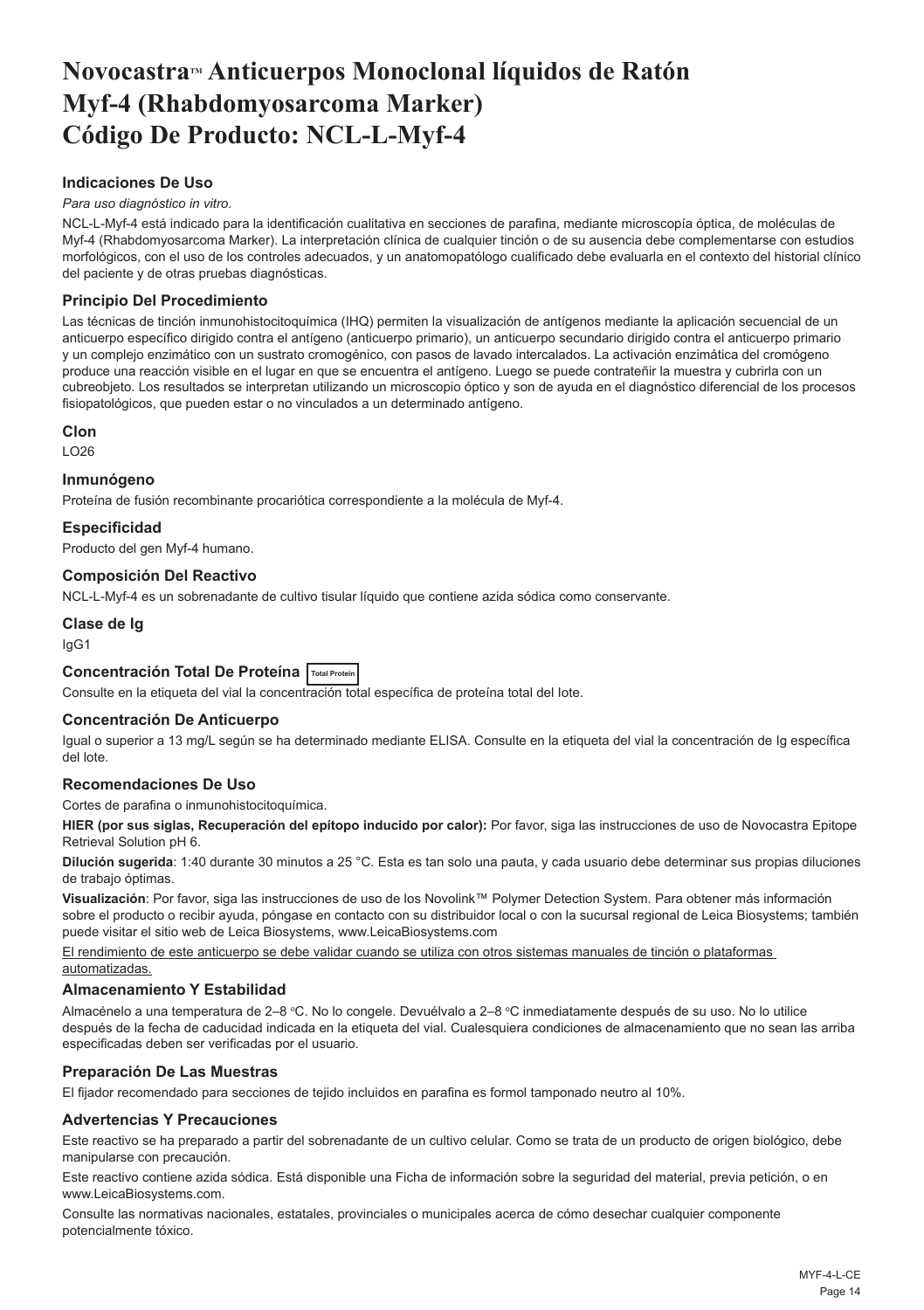Las muestras, antes y después de ser fijadas, así como todos los materiales expuestos a ellas, deben manipularse como susceptibles de transmitir una infección, y se deben desechar tomando las precauciones adecuadas.<sup>1</sup> No pipetee nunca los reactivos con la boca, y evite el contacto de la piel y de las membranas mucosas con los reactivos y las muestras. Si los reactivos o las muestras entran en contacto con zonas delicadas, lave éstas con abundante agua. Acuda inmediatamente al médico.

Reduzca al mínimo la contaminación microbiana de los reactivos; de lo contrario, podría producirse un aumento de la tinción no específica.

Cualquier tiempo o temperatura de incubación que no sean los aquí especificados pueden conducir a resultados erróneos. Cualquier cambio de tal naturaleza debe ser validado por el usuario.

#### **Control De Calidad**

Las diferencias en el procesamiento de los tejidos y en los procedimientos técnicos del laboratorio del usuario pueden producir una variabilidad significativa en los resultados; por ello, es necesario que éste lleve a cabo regularmente los controles de su propio laboratorio, además de los siguientes procedimientos.

Los controles deben ser muestras frescas de autopsia, biopsia o quirúrgicas fijadas en formol, procesadas e incluidas en parafina, lo antes posible, de manera idéntica a la utilizada para la muestra o muestras del paciente o pacientes.

#### **Control Tisular Positivo**

Se utiliza para indicar la preparación correcta de los tejidos y las técnicas de tinción adecuadas.

Debe incluirse un control tisular positivo por cada conjunto de condiciones de ensayo en cada tinción o serie de tinciones realizada. Un tejido con una tinción positiva débil es más adecuado que un tejido con una tinción positiva intensa para lograr un control de calidad óptimo y para detectar niveles bajos de degradación del reactivo.<sup>2</sup>

El tejido de control positivo recomendado es rabdomiosarcoma o línea celular RH30.

Si el tejido de control positivo no muestra tinción positiva, los resultados de las muestras analizadas deben considerarse no válidos.

#### **Control Tisular Negativo**

Debe examinarse después del control de tejido positivo, a fin de verificar la especificidad del marcado del antígeno diana por el anticuerpo primario.

El tejido de control negativo recomendado es amígdala palatina, en el que los linfocitos dan negativo.

O bien, la variedad de diferentes tipos de células presentes en la mayoría de los cortes de tejido ofrece con frecuencia lugares de control negativo, pero esto debe ser verificado por el usuario.

Si aparece una tinción no específica, ésta tiene generalmente aspecto difuso. En cortes de tejido fijados excesivamente con formol puede observarse también una tinción esporádica del tejido conectivo. Utilice células intactas para la interpretación de los resultados de la tinción. A menudo, las células necróticas o degeneradas quedan teñidas de forma no específica.<sup>3</sup> También pueden observarse falsos positivos causados por la unión no inmunológica a proteínas o a productos de reacción del sustrato. Estos falsos positivos pueden estar causados también por enzimas endógenas tales como la pseudoperoxidasa (eritrocitos), la peroxidasa endógena (citocromo C), o la biotina endógena (por ejemplo, de hígado, mama, cerebro, riñón), en función del tipo de inmunotinción utilizada. Para diferenciar la actividad de las enzimas endógenas o los enlaces no específicos de las enzimas de la inmunorreactividad específica, pueden teñirse otros tejidos del paciente exclusivamente con cromógeno sustrato o con complejos enzimáticos (avidina-biotina, estreptavidina, polímeros marcados) y cromógeno sustrato respectivamente. Si se produce una tinción específica del control tisular negativo, los resultados de las muestras de los pacientes deben considerarse no válidos.

#### **Control De Reactivo Negativo**

Utilice un control de reactivo negativo no específico en lugar del anticuerpo primario con un corte de cada muestra del paciente a fin de evaluar la tinción no específica y obtener una mejor interpretación de la tinción específica en el lugar en que se encuentra el antígeno.

#### **Tejido Del Paciente**

Examine las muestras del paciente o pacientes teñidas con NCL-L-Myf-4 al final. La intensidad de la tinción positiva debe valorarse en el contexto de cualquier tinción de fondo no específica del control de reactivo negativo. Como con cualquier prueba inmunohistocitoquímica, un resultado negativo significa que no se ha detectado antígeno, y no que el antígeno esté ausente en las células o tejido probados. Si es necesario, use un panel de anticuerpos para identificar falsas reacciones negativas.

#### **Resultados esperados**

#### Teiidos normales

Tejidos normales: El clon LO26 no demostró tinción alguna en diversos tejidos normales (número total de casos sanos evaluados = 115).

#### Tejidos tumorales

Tejidos anormales: El clon LO26 produjo tinción en 20/48 rabdomiosarcomas alveolares, 15/52 rabdomiosarcomas embrionarios, 9/59 rabdomiosarcomas pleomórficos y 8/30 rabdomiosarcomas de células fusiformes. No se observó tinción en 0/3 carcinomas de células de transición vesicales, 0/3 carcinomas ductales invasivos de la mama, 0/3 astrocitomas, 0/2 adenocarcinomas del colon, 0/1 carcinoma en anillo de sello del colon, 0/3 carcinomas de células escamosas del esófago, 0/5 adenocarcinomas de la vesícula biliar, 0/3 carcinomas renales de célula clara, 0/3 adenocarcinomas pulmonares, 0/3 adenocarcinomas del páncreas, 0/2 adenocarcinomas de la próstata, 0/3 adenocarcinomas estomacales, 0/2 carcinomas papilares de la tiroides y 0/3 carcinomas de células escamosas del cuello uterino (número total de casos anómalos evaluados = 228).

#### **NCL-L-Myf-4 está recomendado para la detección del producto genético Myf-4 humano en tejidos normales y neoplásicos, como complemento de la histopatología tradicional con tinciones histoquímicas no inmunológicas.**

#### **Limitaciones Generales**

La inmunohistocitoquímica es un proceso de diagnóstico en varias fases que abarca: la formación especializada en la selección de los reactivos apropiados, la selección, fijación y procesamiento de tejidos, la preparación del portaobjeto para IHQ, y la interpretación de los resultados de la tinción.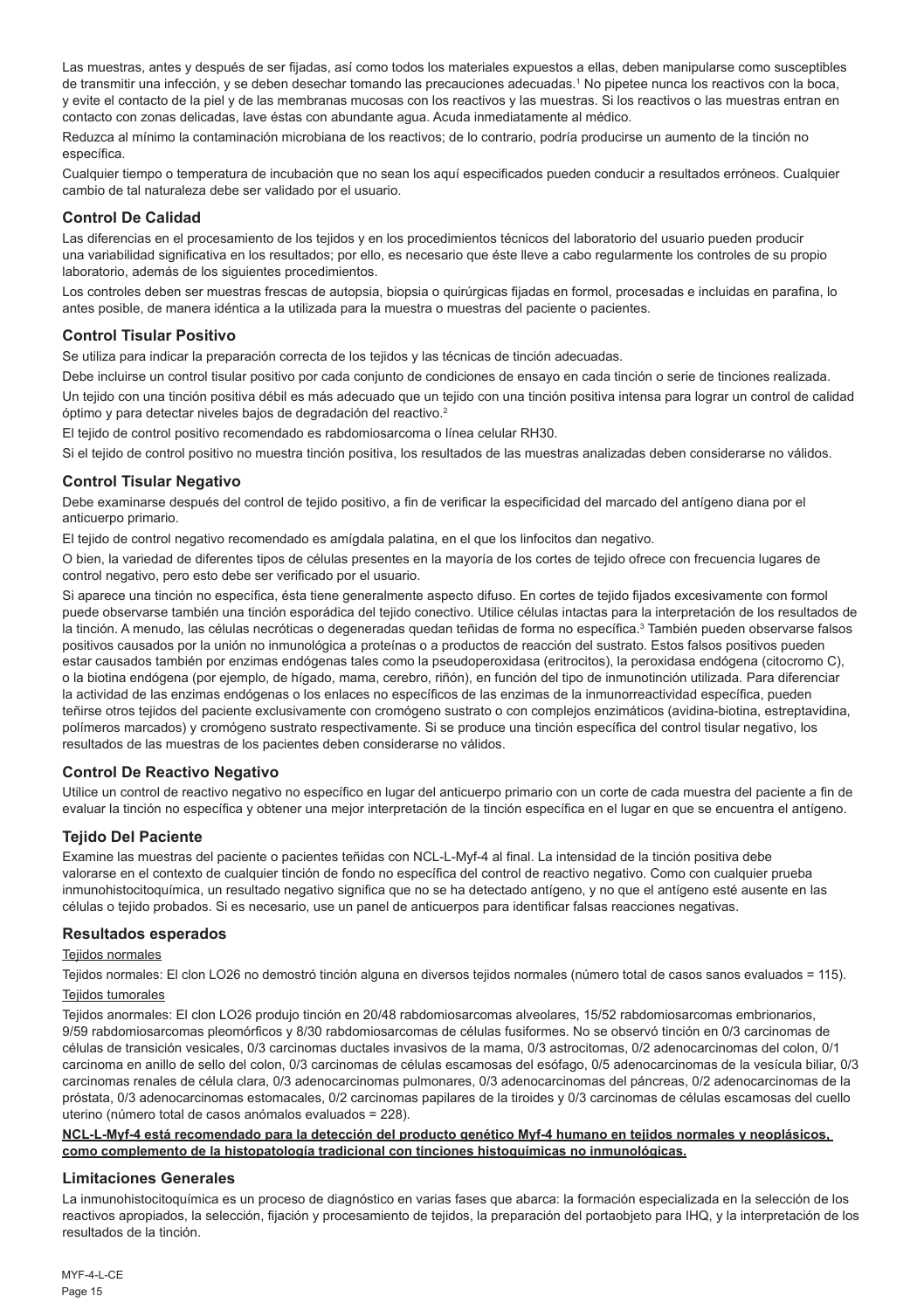La tinción de los tejidos depende de la manipulación y el procesamiento del tejido previos a la tinción. Una fijación, congelación, descongelación, lavado, secado, calentamiento o seccionamiento incorrectos, o la contaminación con otros tejidos o líquidos pueden generar artefactos, atrapamiento del anticuerpo o falsos negativos. La aparición de resultados incoherentes puede deberse a variaciones en los métodos de fijación y de inclusión, o a irregularidades inherentes al tejido.<sup>4</sup>

Una contratinción excesiva o incompleta puede poner en peligro la interpretación correcta de los resultados.

La interpretación clínica de cualquier tinción o de su ausencia debe complementarse con estudios morfológicos, con el uso de los controles adecuados, y un anatomopatólogo cualificado debe evaluarla en el contexto del historial clínico del paciente y de otras pruebas diagnósticas.

Los anticuerpos de Leica Biosystems Newcastle Ltd son para utilizarlos, según se indique, con secciones congeladas o incluidas en parafina, con requisitos de fijación específicos. Puede producirse una expresión inesperada del antígeno, especialmente en las neoplasias. La interpretación clínica de cualquier sección de tejido teñida debe incluir un análisis morfológico y la evaluación de los controles apropiados.

#### **Bibliografía - General**

- 1. National Committee for Clinical Laboratory Standards (NCCLS). Protection of laboratory workers from infectious diseases transmitted by blood and tissue; proposed guideline. Villanova, P.A. 1991; 7(9). Order code M29-P.
- 2. Battifora H. Diagnostic uses of antibodies to keratins: a review and immunohistochemical comparison of seven monoclonal and three polyclonal antibodies. Progress in Surgical Pathology. 6:1–15. eds. Fenoglio-Preiser C, Wolff CM, Rilke F. Field & Wood, Inc., Philadelphia.
- 3. Nadji M, Morales AR. Immunoperoxidase, part I: the techniques and pitfalls. Laboratory Medicine. 1983; 14:767.
- 4. Omata M, Liew CT, Ashcavai M, Peters RL. Nonimmunologic binding of horseradish peroxidase to hepatitis B surface antigen: a possible source of error in immunohistochemistry. American Journal of Clinical Pathology. 1980; 73:626.
- 5. Den Bakker MA, Seynaeve C, Kliffen M et al. Microsatellite instability in a pleomorphic rhabdomyosarcoma in a patient with hereditary non-polyposis colorectal cancer. Histopathology. 2003; 43(3):297–299.
- 6. Ingeholm P, Theilgaard SA, Buchwald C et al. Esthesioneuroblastoma: a Danish clinicopathological study of 40 consecutive cases. APMIS. 2002; 110(9):639–645.
- 7. Kumar S, Perlman E, Harris CA et al. Myogenin is a specific marker for rhabdomyosarcoma: an immunohistochemical study in paraffin-embedded tissues. Modern Pathology. 2000; 13(9):988–993.
- 8. Gilpin BJ, Loechel F, Mattei M-G et al. A novel, secreted form of human ADAM 12 (meltrin α) provokes myogenesis in vivo. Journal of Biological Chemistry. 1998; 273(1):157–166.

#### **Correcciones A La Publicación Anterior**

Composición del reactivo, concentración total de proteína, recomendaciones de uso, advertencias y precauciones, resultados esperados.

### **Fecha De Publicación**

15 de julio de 2019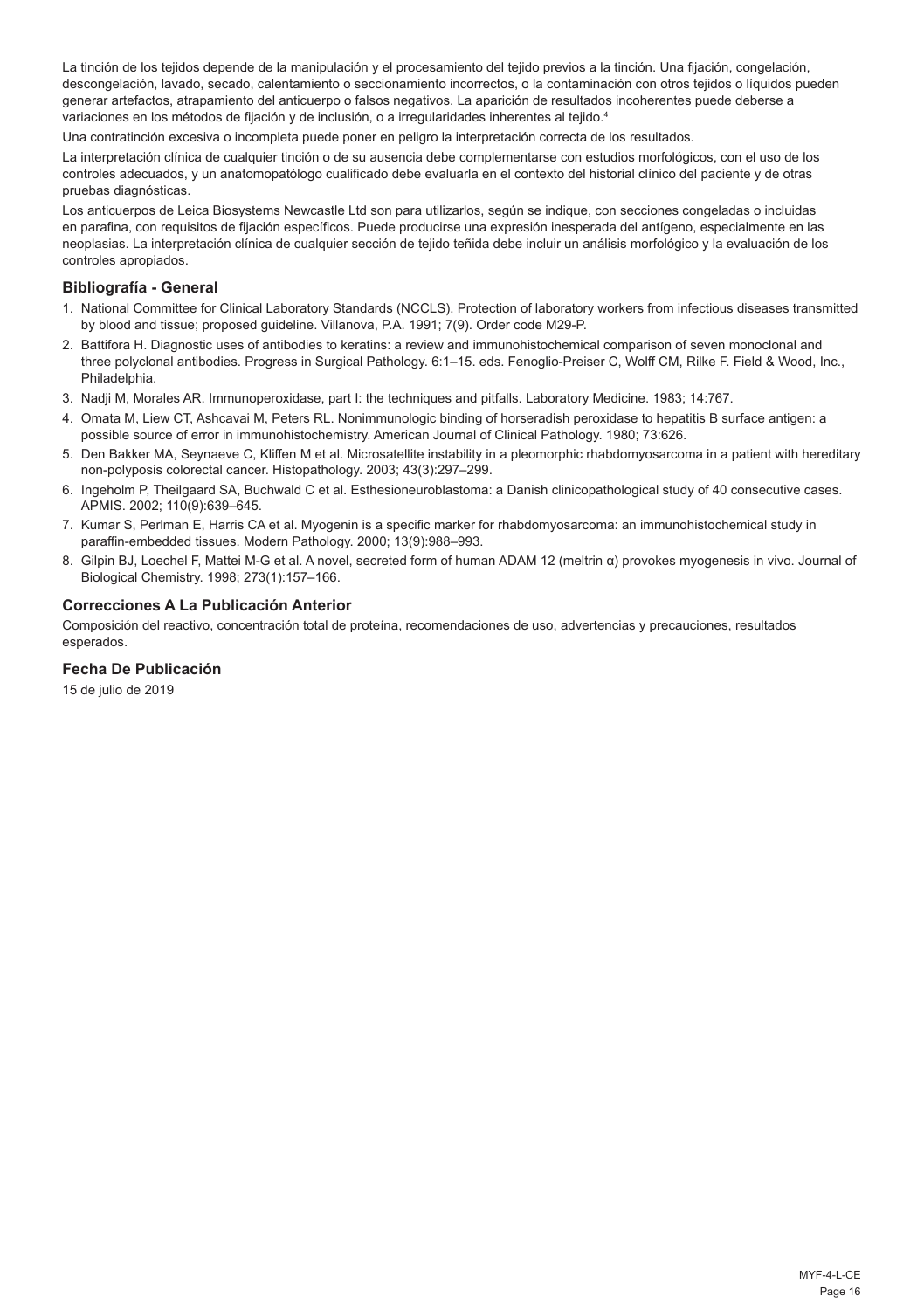## <span id="page-17-0"></span>**NovocastraTM Anticorpo Monoclonal líquido de Ratinho Myf-4 (Rhabdomyosarcoma Marker) Código Do Produto: NCL-L-Myf-4**

## **Utilização prevista**

#### *Para utilização em diagnósticos in vitro*.

NCL-L-Myf-4 foi concebido para efectuar a identificação qualitativa da moléculas de Myf-4 (Rhabdomyosarcoma Marker) por microscopia óptica, em secções parafinizadas. A interpretação clínica de qualquer coloração ou da sua ausência deve ser complementada por estudos morfológicos empregando os devidos controlos e deve ser avaliada por um patologista qualificado, dentro do contexto do historial clínico do doente e de outros testes de diagnóstico.

### **Princípio Do Procedimento**

As técnicas de coloração imunohistoquímica (IHQ) permitem que se faça a visualização de antígenos por meio da aplicação sequencial de um anticorpo específico do antígeno (o anticorpo primário), de um anticorpo secundário ao anticorpo primário, e de um complexo enzimático com um substrato cromogénico e etapas de lavagem de permeio. A activação enzimática do cromogénio resulta num produto de reacção visível no local do antígeno. A amostra pode então ser contrastada e coberta com uma lamela. Os resultados são interpretados por meio de um microscópio óptico, e ajudam a formular o diagnóstico diferencial dos processos fisiopatológicos, os quais podem ou não estar associados a antígenos específicos.

#### **Clone**

LO26

#### **Imunogénio**

Proteína de fusão recombinante procariótica correspondendo à molécula Myf-4.

#### **Especificidade**

Produto genético humano Myf-4.

#### **Composição Do Reagente**

NCL-L-Myf-4 é um sobrenadante líquido da cultura de um tecido contendo azida de sódio como produto conservante.

## **Classe De Ig**

IgG1

## **Concentração Total De Proteína Total Protein**

Consultar a etiqueta da ampola para determinar a concentração total de proteína do lote específico.

#### **Concentração De Anticorpo**

Maior que ou igual a 13 mg/L, conforme determinado por ELISA. Consultar a etiqueta da ampola para determinar a concentração de Ig do lote específico.

#### **Recomendações Sobre A Utilização**

Imunohistoquímica em cortes de parafina.

**Recuperação de epítopo induzida por calor (Heat Induced Epitope Retrieval, HIER):** Siga as instruções de utilização da Novocastra Epitope Retrieval Solution pH 6.

**Diluição sugerida:** 1:40 durante 30 minutos a 25 °C. Esta recomendação serve apenas de orientação e os utilizadores devem determinar as suas diluições ótimas de trabalho.

**Visualização**: Siga as instruções de utilização de Novolink™ Polymer Detection Systems. Para obter mais informações do produto ou apoio, contacte o seu distribuidor local ou o gabinete regional da Leica Biosystems ou, em alternativa, visite o site da Leica Biosystems, www.LeicaBiosystems.com

O desempenho deste anticorpo deve ser validado quando utilizado com outros sistemas de coloração manual ou plataformas automatizadas.

#### **Armazenamento E Estabilidade**

Armazenar a 2–8 °C. Não congelar. Retornar à temperatura de 2–8 °C imediatamente após a utilização. Não utilizar após o prazo de validade indicado no rótulo do recipiente. As condições de armazenamento que diferirem das que se encontram especificadas acima devem ser verificadas pelo utilizador.

#### **Preparação Das Amostras**

O fixador recomendado é formol tamponado neutro a 10% para secções de tecido envolvidas em parafina.

## **Avisos E Precauções**

Este reagente foi preparado a partir do sobrenadante de cultura celular. Visto ser um produto biológico, deve ser manuseado com o devido cuidado.

Este reagente contém azida de sódio. Encontra-se disponível uma Ficha de Dados de Segurança do Material, mediante pedido ou através do site www.LeicaBiosystems.com

Consultar a legislação aplicável em relação ao descarte de quaisquer componentes potencialmente tóxicos.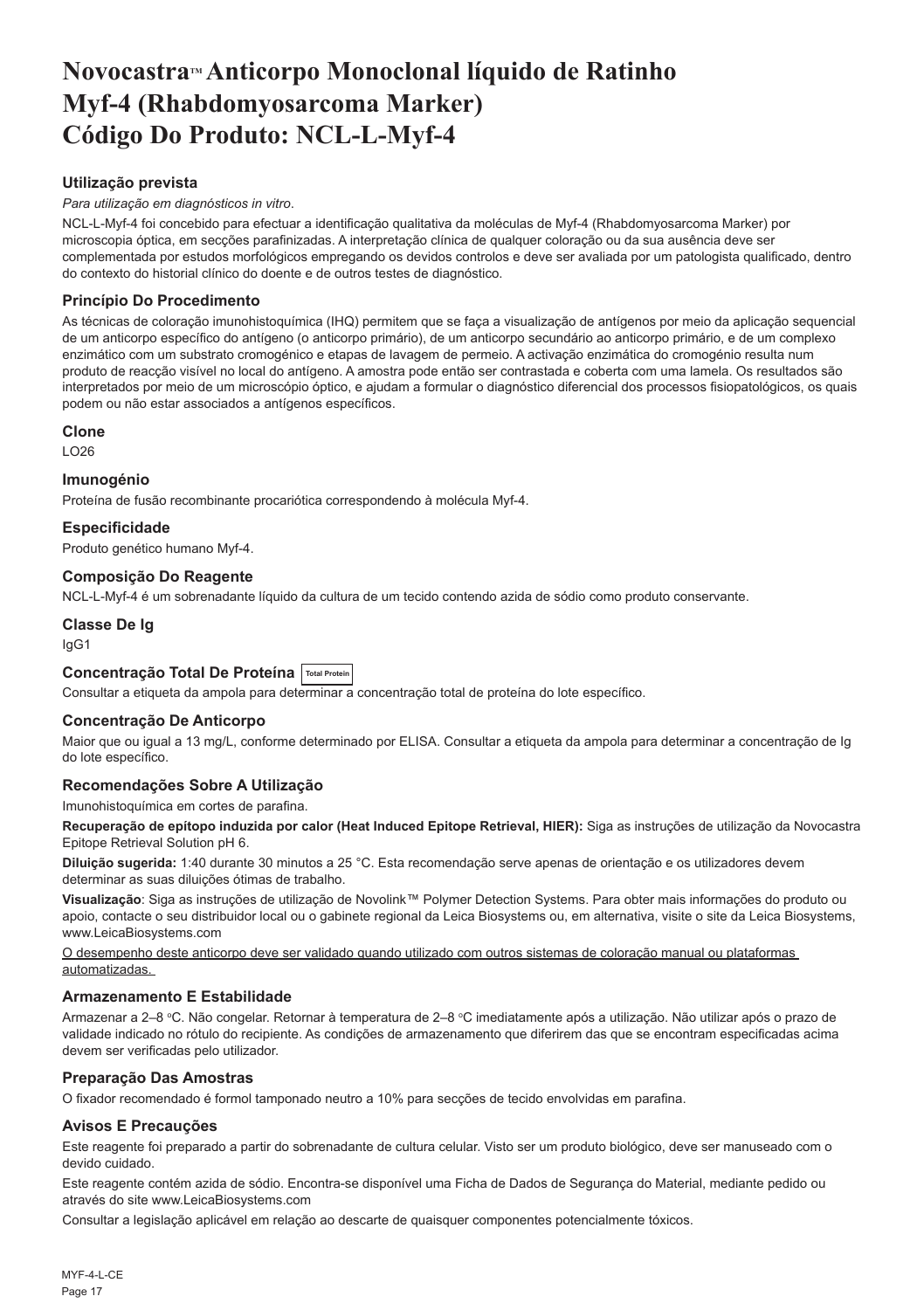As amostras, antes e depois da sua fixação, bem como todos os materiais expostos às mesmas, devem ser manipulados como se tivessem a capacidade de transmitir infecções e devem ser descartados com as devidas precauções.<sup>1</sup> Não pipetar nunca os reagentes com a boca e evitar o contacto entre a pele e membranas mucosas e os reagentes e amostras. Caso os reagentes ou amostras entrem em contacto com áreas sensíveis, lavar com grandes quantidades de água. Consultar um médico.

Minimizar a contaminação microbiana dos reagentes para evitar a possibilidade do aumento da coloração não específica.

Os períodos de incubação ou temperaturas diferentes dos que foram especificados poderão dar azo a resultados errados. Todas as alterações desse tipo devem ser validadas pelo utilizador.

#### **Controlo Da Qualidade**

As diferenças entre os diferentes métodos e técnicas de processamento de tecidos no laboratório do utilizador podem causar uma grande variabilidade de resultados, requerendo a realização frequente de controlos internos suplementares aos procedimentos que se seguem.

Os controlos devem ser amostras de autópsia/biopsia/cirurgia frescas, fixadas em formol, processadas e envolvidas em cera parafínica logo que possível, da mesma maneira que a(s) amostra(s) do(s) doente(s).

#### **Controlo De Tecido Positivo**

Usado para assinalar os tecidos correctamente preparados e as técnicas de coloração indicadas.

Cada conjunto de condições de testes, em cada processo de coloração, deve incluir um controlo de tecido positivo.

Os tecidos com uma coloração positiva fraca são mais indicados do que os têm uma coloração positiva forte para proporcionarem um controlo de qualidade óptimo, bem como para detectar níveis reduzidos de degradação dos reagentes.<sup>2</sup>

O tecido de controlo positivo recomendado é o rabdomiossarcoma ou linha celular de RH30.

Se o controlo de tecido positivo não demonstrar uma coloração positiva, os resultados obtidos com as amostras de testes devem ser considerados inválidos.

### **Controlo De Tecido Negativo**

Este deve ser examinado depois do controlo de tecido positivo para verificar a especificidade da marcação do antígeno objectivado pelo anticorpo primário.

O controlo de tecido negativo recomendado é a amígdala, onde os linfócitos sejam negativos.

Alternativamente, a variedade de diferentes tipos de células presentes na maioria das secções de tecidos oferece muitas vezes locais de controlo negativo, mas isto deve ser verificado pelo utilizador.

A coloração não específica, caso ocorra, tem geralmente um aspecto difuso. A coloração esporádica do tecido conjuntivo pode também ter lugar em secções de tecido excessivamente fixado em formol. Devem utilizar-se células intactas para a interpretação dos resultados da coloração. As células necróticas ou degeneradas causam muitas vezes uma coloração não específica.<sup>3</sup> Podem

verificar-se resultados positivos falsos devido à ligação não imunológica de proteínas ou de produtos da reacção do substrato. Esses resultados podem também ser causados por enzimas endógenas tais como a pseudoperoxidase (eritrócitos), a peroxidase endógena (citocromo C), ou a biotina endógena (ex. no fígado, mama, cérebro ou rim) dependendo do tipo de imunocoloração utilizado. Para diferenciar entre a actividade das enzimas endógenas e as ligações não específicas de enzimas de imunoreactividade específica, podem colorir-se tecidos adicionais dos doentes exclusivamente com substrato cromogénio ou com complexos de enzimas (avidina-biotina, estreptavidina, polímero marcado) e substrato-cromogénio, respectivamente. Se ocorrer a coloração específica no controlo de tecido negativo, os resultados dos testes feitos com as amostras do doente devem ser considerados inválidos.

#### **Controlo De Reagente Negativo**

Utilizar um controlo de reagente negativo não específico em vez do anticorpo primário com uma secção de cada amostra de doente para avaliar a coloração não específica e permitir uma melhor interpretação da coloração específica no local do antígeno.

## **Tecido Do Doente**

Examinar as amostras do doente coloridas com NCL-L-Myf-4 em último lugar. A intensidade da coloração positiva deve ser avaliada dentro do contexto de qualquer coloração não específica de fundo do controlo de reagente negativo. Tal como com qualquer teste imunohistoquímico, um resultado negativo significa que o antígeno não foi detectado, e não que o antígeno se encontrava ausente das células ou tecido analisados. Se necessário, deve utilizar-se um painel de anticorpos para identificar reacções falso-negativas.

#### **Resultados Previstos**

#### Tecidos normais

O clone LO26 não demonstrou coloração em vários tecidos normais (número total de casos normais avaliados = 115).

#### Tecidos tumorais

O clone LO26 corou 20/48 rabdomiossarcomas alveolares, 15/52 rabdomiossarcomas embrionários, 9/59 rabdomiossarcomas pleomórficos e 8/30 rabdomiossarcomas de células em fuso. Não se observou coloração em 0/3 carcinomas de células de transição da bexiga, 0/3 carcinomas ductais invasivos da mama, 0/3 astrocitomas, 0/2 adenocarcinomas do cólon, 0/1 carcinoma de células em anel de sinete do cólon, 0/3 carcinomas das células escamosas do esófago, 0/5 adenocarcinomas da vesícula biliar, 0/3 carcinomas de células claras renais, 0/3 adenocarcinomas do pulmão, 0/3 adenocarcinomas do pâncreas, 0/2 adenocarcinomas da próstata, 0/3 adenocarcinomas do estômago, 0/2 carcinomas papilares da tiroide e 0/3 carcinomas das células escamosas do colo do útero (número total de casos anormais avaliados = 228).

#### **NCL-L-Myf-4 é recomendado para a deteção do produto do gene Myf-4 humano em tecidos normais e neoplásicos, como auxiliar da histopatologia convencional, através da utilização de corantes histoquímicos não imunológicos.**

## **Limitações Gerais**

A imunohistoquímica é um processo diagnóstico em múltiplas etapas que consta de: uma formação especializada na selecção dos reagentes apropriados, selecção, fixação e processamento de tecidos, preparação das lâminas de IHQ e interpretação dos resultados das colorações.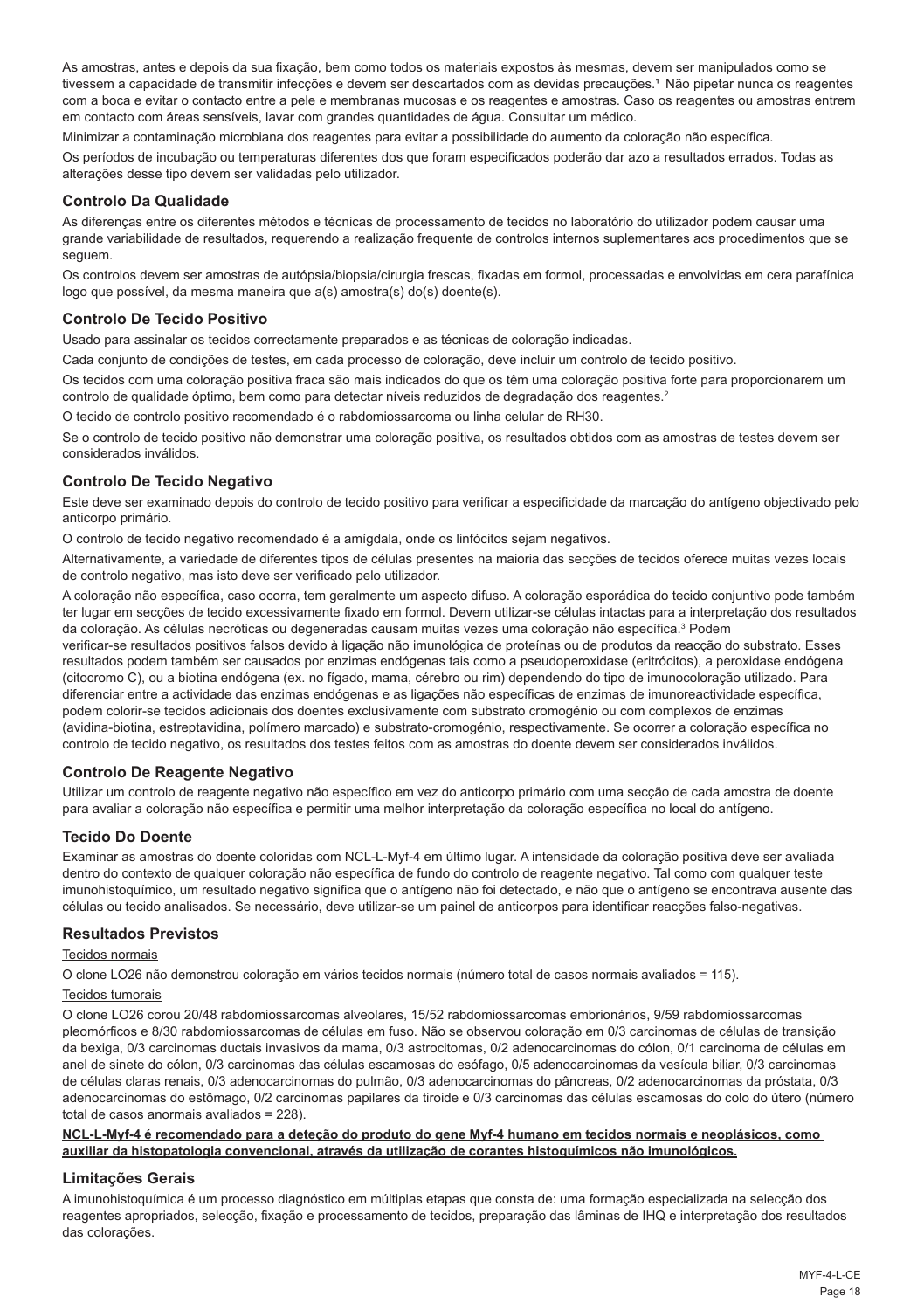A coloração de tecidos depende do seu manuseamento e processamento antes da sua coloração. A fixação, congelação, descongelação, lavagem, secagem, aquecimento ou corte incorrectos das amostras, ou a sua contaminação com outros tecidos ou fluidos, podem produzir artefactos, retenção de anticorpos, ou resultados falso-negativos. Os resultados inconsistentes podem dever-se a variações nos métodos de fixação e envolvimento ou a irregularidades inerentes ao tecido.<sup>4</sup>

Uma contrastação excessiva ou incompleta pode comprometer a correcta interpretação dos resultados.

A interpretação clínica de qualquer coloração ou da sua ausência deve ser complementada por estudos morfológicos empregando os devidos controlos e deve ser avaliada por um patologista qualificado, dentro do contexto do historial clínico do doente e de outros testes de diagnóstico.

Os anticorpos da Leica Biosystems Newcastle Ltd destinam-se a serem utilizados, conforme indicado, em secções de tecido ou congeladas ou envolvidas em parafina, com requisitos de fixação específicos. Pode ocorrer uma expressão inesperada de antígeno, especialmente em neoplasmas. A interpretação clínica de qualquer secção de tecido colorido deverá incluir a análise morfológica e a avaliação de controlos apropriados.

#### **Bibliografia - Geral**

- 1. National Committee for Clinical Laboratory Standards (NCCLS). Protection of laboratory workers from infectious diseases transmitted by blood and tissue; proposed guideline. Villanova, P.A. 1991; 7(9). Order code M29-P.
- 2. Battifora H. Diagnostic uses of antibodies to keratins: a review and immunohistochemical comparison of seven monoclonal and three polyclonal antibodies. Progress in Surgical Pathology. 6:1–15. eds. Fenoglio-Preiser C, Wolff CM, Rilke F. Field & Wood, Inc., Philadelphia.
- 3. Nadji M, Morales AR. Immunoperoxidase, part I: the techniques and pitfalls. Laboratory Medicine. 1983; 14:767.
- 4. Omata M, Liew CT, Ashcavai M, Peters RL. Nonimmunologic binding of horseradish peroxidase to hepatitis B surface antigen: a possible source of error in immunohistochemistry. American Journal of Clinical Pathology. 1980; 73:626.
- 5. Den Bakker MA, Seynaeve C, Kliffen M et al. Microsatellite instability in a pleomorphic rhabdomyosarcoma in a patient with hereditary non-polyposis colorectal cancer. Histopathology. 2003; 43(3):297–299.
- 6. Ingeholm P, Theilgaard SA, Buchwald C et al. Esthesioneuroblastoma: a Danish clinicopathological study of 40 consecutive cases. APMIS. 2002; 110(9):639–645.
- 7. Kumar S, Perlman E, Harris CA et al. Myogenin is a specific marker for rhabdomyosarcoma: an immunohistochemical study in paraffin-embedded tissues. Modern Pathology. 2000; 13(9):988–993.
- 8. Gilpin BJ, Loechel F, Mattei M-G et al. A novel, secreted form of human ADAM 12 (meltrin α) provokes myogenesis in vivo. Journal of Biological Chemistry. 1998; 273(1):157–166.

#### **Emendas Da Edição Anterior**

Composição do Reagente, Concentração Total de Proteína, Recomendações Sobre a Utilização, Avisos e Precauções, Resultados Previstos.

## **Data De Emissão**

15 de Julho de 2019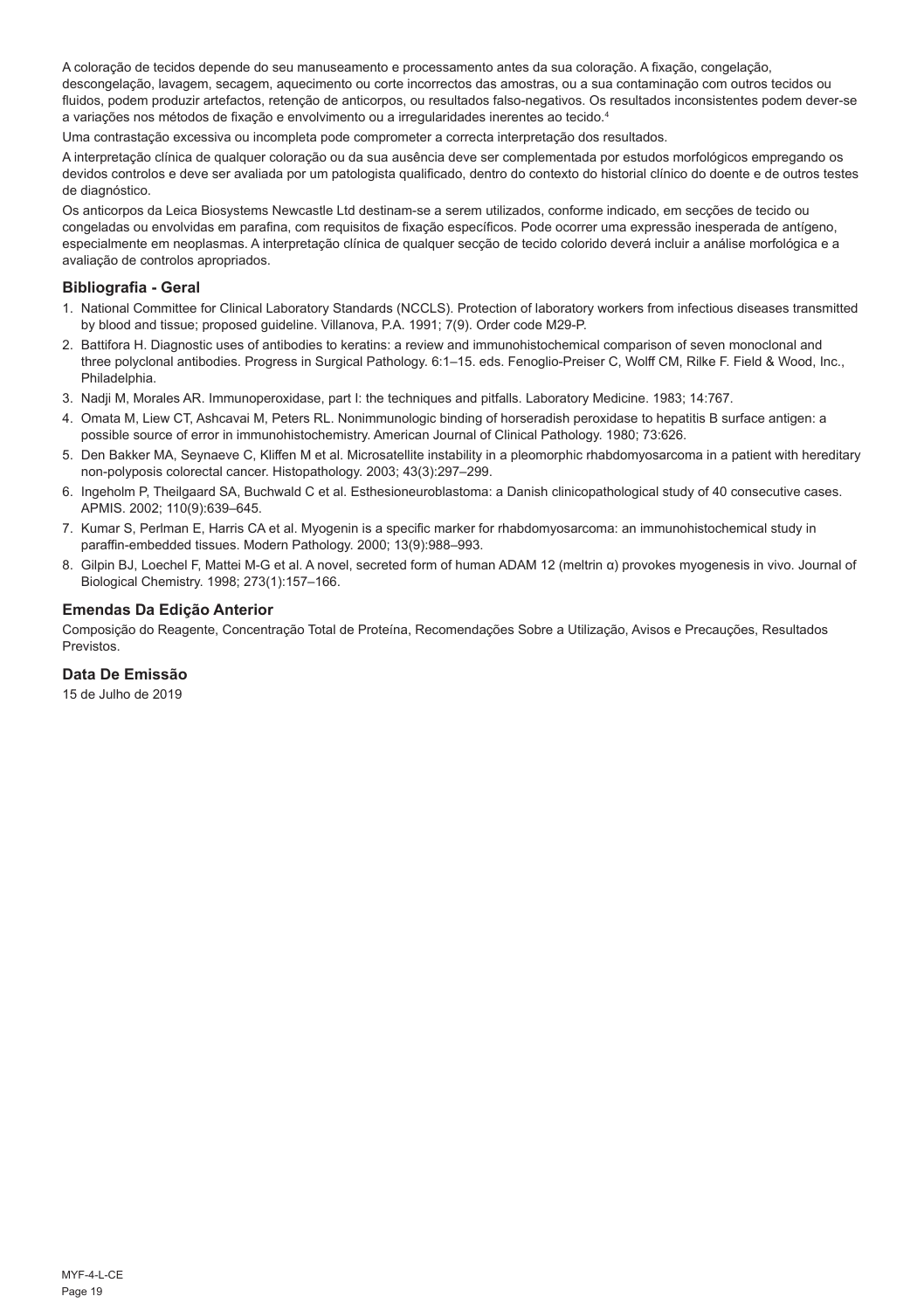## <span id="page-20-0"></span>Novocastra™ Flytande Monoklonal Musantikropp **Myf-4 (Rhabdomyosarcoma Marker) Produktkod: NCL-L-Myf-4**

## **Avsedd Användning**

#### *För in vitro diagnostisk användning*.

NCL-L-Myf-4 är avsedd för kvalitativ identifiering med ljusmikroskopi avMyf-4 (Rhabdomyosarcoma Marker)-molekyler i paraffinsnitt. Den kliniska tolkningen av all färgning eller dess frånvaro bör kompletteras med morfologiska undersökningar som använder korrekta kontroller och utvärderas av kvalificerad patolog inom ramen för patientens kliniska anamnes och andra diagnostiska tester.

### **Metodens Princip**

Immunhistokemiska (IHC) färgningstekniker tillåter visualisering av antigener genom sekvenstillämpning av en specifik antikropp till antigenet (primär antikropp), en sekundär antikropp till den primära antikroppen och ett enzymkomplex med ett kromogent substrat med inlagda tvättsteg. Den enzymatiska aktiveringen av kromogenet resulterar i en synlig reaktionsprodukt på antigenområdet. Proverna kan då kontrastfärgas och förses med täckglas. Resultaten tolkas med ljusmikroskop och bidrar till differentialdiagnosen av patofysiologiska processer som eventuellt kan associeras till ett särskilt antigen.

#### **Klon**

LO26

### **Immunogen**

Prokaryotiskt rekombinant fusionsprotein motsvarande Myf-4 molekylen.

### **Specificitet**

Human Myf-4 genprodukt.

### **Reagensinnehåll**

NCL-L-Myf-4 är en flytande vävnadskulturssupernatant med natriumazid som konserveringsmedel.

#### **Ig-klass**

IgG1

## **Total Proteinkoncentration Total Protein**

Se flaskans etikett för specifik, total proteinkoncentration.

#### **Antikroppskoncentration**

Större än eller lika med 13 mg/L fastställt genom ELISA. Se flaskans etikett för specifik Ig-koncentration för satsen.

#### **Rekommendationer Vid Användning**

Immunohistokemi på paraffinsnitt.

**Värmeinducerad epitopåtervinning (Heat Induced Epitope Retrieval, HIER):** Följ bruksanvisningen på Novocastra epitopåtervinningslösning pH 6.

**Föreslagen spädning:** 1:40 i 30 minuter vid 25 °C. Detta tillhandahålls som en guide och användare bör bestämma sina egna optimala arbetsspädningar.

**Visualisering**: Följ bruksanvisningen i Novolink™ Polymer Detection Systems. Du kan få en kopia av materialsäkerhetsdatabladet genom att kontakta en lokal distributör eller Leica Biosystems regionkontor eller också på Leica Biosystems webbplats, www.LeicaBiosystems.com Denna antikropps prestanda ska valideras när den används tillsammans med andra manuella färgningssystem eller automatiska plattformar.

#### **Förvaring Och Stabilitet**

Förvara vid 2–8 °C. Frys ej. Atergå till 2–8 °C direkt efter användning. Använd ej efter det utgångsdatum som anges på flaskans etikett. Förvaringsförhållanden som skiljer sig från de ovannämnda måste kontrolleras av användaren.

#### **Preparation Av Prov**

Rekommenderat fixeringsmedel för paraffininbäddade vävnadssnitt är 10% neutralbuffrat formalin.

#### **Varningar Och Försiktighetsåtgärder**

Reagenset har förberetts från supernatanten av vävnadsodlingar. Eftersom det är en biologisk produkt bör skälig försiktighet iakttas vid hantering.

Detta reagens innehåller natriumazid. Ett datablad för materialsäkerhet finns tillgängligt på begäran eller från www.LeicaBiosystems.com För kassering av potentiellt toxiska komponenter hänvisas till nationella eller lokala bestämmelser.

Före och efter fixering bör prover och alla material som har varit utsatta för dem hanteras som om det finns risk för att de kan överföra infektioner och kasseras med iakttagande av försiktighet.<sup>1</sup> Pipettera aldrig reagenser med munnen och se till att huden och slemhinnorna inte kommer i kontakt med reagens och prover. Om reagens eller prover kommer i kontakt med känsliga områden, tvätta med rikliga mängder vatten. Rådgör med läkare.

Minimera mikrobisk kontaminering av reagens annars kan en ökning av ospecifik färgning ske.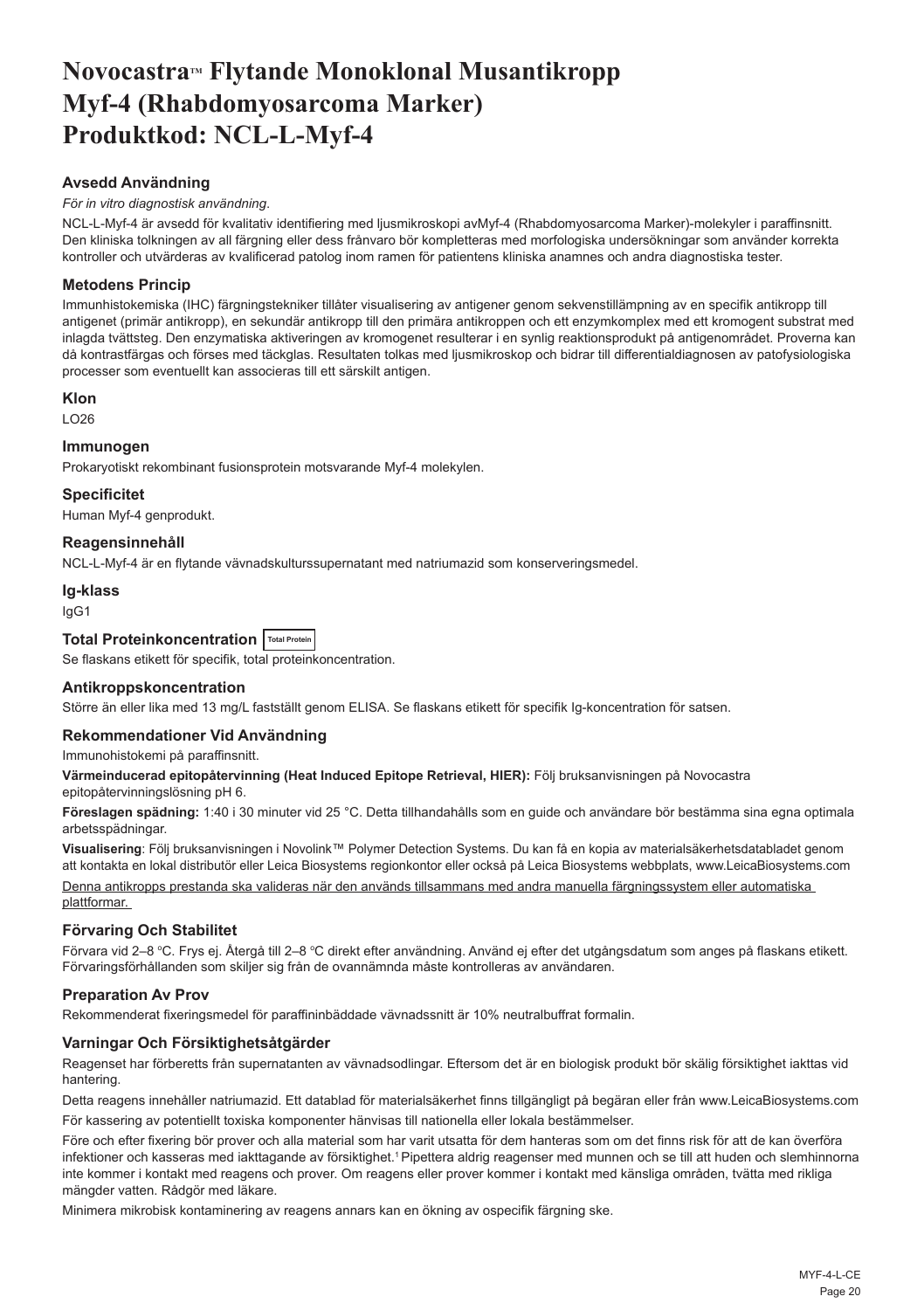Inkubationstider eller temperaturer som skiljer sig från dem som specificeras kan ge felaktiga resultat. Alla sådana förändringar måste kontrolleras av användaren.

### **Kvalitetskontroll**

Skillnader i vävnadsbehandling och tekniska metoder i användarens laboratorium kan ge stor variation i resultaten vilket kan göra det nödvändigt att genomföra regelbundna interna kontroller utöver följande metoder.

Kontroller bör vara färska obduktions-/biopsi-/kirurgiprover som snarast möjligt formalinfixeras, bearbetas och paraffininbäddas på samma sätt som patientprover.

### **Positiv Vävnadskontroll**

Används för att ange korrekt förberedda vävnader och rätt färgningstekniker.

En positiv vävnadskontroll bör ingå i varje uppsättning av testförhållanden vid varje färgningskörning.

En vävnad med svag positiv färgning är mer lämplig för optimal kvalitetskontroll och för att upptäcka låga nivåer av reagensdegradering än en vävnad med stark positiv färgning.<sup>2</sup>

Rabdomyosarkom eller RH30 cellinje rekommenderas som positiv kontrollvävnad.

Om den positiva vävnadskontrollen inte uppvisar positiv färgning bör resultat med testproverna anses vara ogiltiga.

#### **Negativ Vävnadskontroll**

Bör undersökas efter den positiva vävnadskontrollen för att fastställa specificiteten för märkningen av målantigenet med den primära antikroppen

Tonsill där lymfocyter är negativa rekommenderades som negativ kontrollvävnad.

Alternativt ger ofta en mängd olika celltyper som finns i de flesta vävnadssnitt negativa kontrollområden men detta bör kontrolleras av användaren.

Ospecifik färgning, om det förekommer, har ofta ett diffust utseende. Sporadisk färgning av bindväv kan också observeras i snitt från överflödigt formalinfixerade vävnader. Använd intakta celler för tolkning av färgningsresultat. Nekrotiska eller degenererade celler färgar ofta ospecifikt.<sup>s</sup> Falskt positiva resultat kan uppstå p.g.a. icke-immunologisk bindning av proteiner eller substratreaktionsprodukter. De kan också orsakas av endogena enzymer som pseudoperoxidas (erytrocyter), endogent peroxidas (cytokrom C) eller endogent biotin (t.ex. lever, bröst, hjärna, njure) beroende på typ av immunfärgning som används. För att skilja endogen enzymaktivitet eller ospecifik enzymbindning från specifik immunreaktivitet kan ytterligare patientvävnader färgas exklusivt med respektive substratkromogen eller enzymkomplex (avidin-biotin, streptavidin, märkt polymer) och substrat-kromogen. Om specifik färgning sker i den negativa vävnadskontrollen bör resultat med patientprover anses vara ogiltiga.

#### **Negativ Reagenskontroll**

Använd en ospecifik negativ reagenskontroll istället för den primära antikroppen med ett snitt från varje patientprov för att utvärdera ospecifik färgning och tillåta bättre tolkning av specifik färgning på antigenområdet.

#### **Patientvävnad**

Undersök patientprover färgade med NCL-L-Myf-4 sist. Positiv färgningsintensitet bör utvärderas inom ramen för all ospecifik bakgrundsfärgning av den negativa reagenskontrollen. Som vid alla immunhistokemiska tester betyder ett negativt resultat att antigenet inte upptäcktes och inte att det inte förekom i de analyserade cellerna/vävnaderna. Använd vid behov en antikroppspanel för att identifiera falskt negativa reaktioner.

#### **Förväntade Resultat**

#### Normal vävnad

Normala vävnader Klon LO26 uppvisade ingen färgning i flera olika normala vävnader (total antal normala fall som utvärderades = 115). Tumörvävnader

Onormala vävnader: Klon LO26 färgade 20/48 alveolära rabdomyosarkom, 15/52 embryonala rabdomyosarkom, 9/59 pleomorfa

rabdomyosarkom och 8/30 spindelcellrabdomyosarkom. Ingen färgning sågs i 0/3 övergångscellcarcinom i urinblåsan, 0/3 invasiva,duktala carcinom i bröst, 0/3 astrocytom, 0/2 adenocarcinom i kolon, 0/1 signet-ring-cellcarcinom i kolon, 0/3 skivepitelcarcinom i matstrupen, 0/5 adenocarcinom i gallblåsan, 0/3 klarcellscarcinom i njure, 0/3 adenocarcinom i lunga, 0/3 adenocarcinom i bukspottkörteln, 0/2 adenocarcinom i prostata, 0/3 adenocarcinom i magen, 0/2 papillära carcinom i sköldkörteln, och 0/3 skivepitelcarcinom i cervix (totalt antal onormala fall som utvärderades = 228).

#### **NCL-L-Myf-4 rekommenderas för detektion av den humana Myf-4-genprodukten i normala eller neoplastiska vävnader, som tillägg till konventionell histopatologi med användning av icke-immunologiska histokemiska färger.**

#### **Allmänna Begränsningar**

Immunhistokemi är en diagnostisk process i flera steg som kräver specialiserad utbildning i urvalet av lämpliga reagens, val av vävnad, fixering och bearbetning, förberedelse av IHC-objektglaset samt tolkning av färgningsresultaten.

Vävnadsfärgning påverkas av hantering och bearbetning av vävnaden före färgningen. Felaktig fixering, nedfrysning, upptining, tvättning, torkning, uppvärmning, snittning eller kontaminering av andra vävnader eller vätskor kan framställa artefakter, infångande av antikroppar eller falskt negativa resultat. Motsägelsefulla resultat kan bero på variationer av fixerings- och inbäddningsmetoder eller på naturliga oregelbundenheter i vävnaden.<sup>4</sup>

Överflödig eller ofullständig kontrastfägning kan försvåra en korrekt tolkning av resultatet.

Den kliniska tolkningen av all färgning eller dess frånvaro bör kompletteras med morfologiska undersökningar som använder korrekta kontroller och utvärderas av kvalificerad patolog inom ramen för patientens kliniska anamnes och andra diagnostiska tester.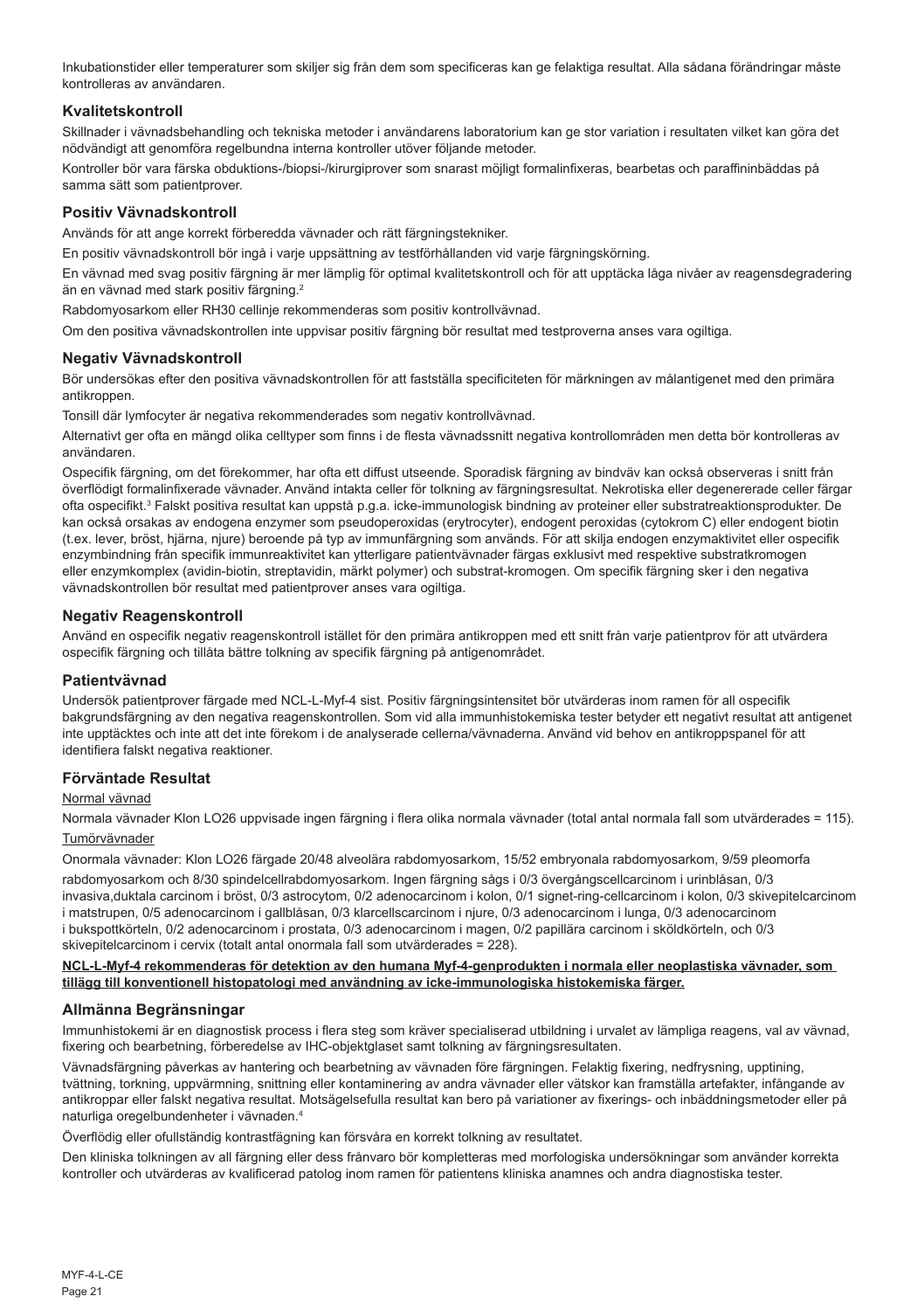Antikroppar från Leica Biosystems Newcastle Ltd är till för användning så som anges på antingen frysta eller paraffininbäddade snitt med specifika fixeringskrav. Oväntat antigenuttryck kan ske, speciellt i neoplasmer. Morfologisk analys och utvärdering av lämpliga kontroller måste ingå i den kliniska tolkningen av alla färgade vävnadssnitt.

#### **Bibliografi - Allmän**

- 1. National Committee for Clinical Laboratory Standards (NCCLS). Protection of laboratory workers from infectious diseases transmitted by blood and tissue; proposed guideline. Villanova, P.A. 1991; 7(9). Order code M29-P.
- 2. Battifora H. Diagnostic uses of antibodies to keratins: a review and immunohistochemical comparison of seven monoclonal and three polyclonal antibodies. Progress in Surgical Pathology. 6:1–15. eds. Fenoglio-Preiser C, Wolff CM, Rilke F. Field & Wood, Inc., Philadelphia.
- 3. Nadji M, Morales AR. Immunoperoxidase, part I: the techniques and its pitfalls. Laboratory Medicine. 1983; 14:767.
- 4. Omata M, Liew CT, Ashcavai M, Peters RL. Nonimmunologic binding of horseradish peroxidase to hepatitis B surface antigen: a possible source of error in immunohistochemistry. American Journal of Clinical Pathology. 1980; 73:626.
- 5. Den Bakker MA, Seynaeve C, Kliffen M et al. Microsatellite instability in a pleomorphic rhabdomyosarcoma in a patient with hereditary non-polyposis colorectal cancer. Histopathology. 2003; 43(3):297–299.
- 6. Ingeholm P, Theilgaard SA, Buchwald C et al. Esthesioneuroblastoma: a Danish clinicopathological study of 40 consecutive cases. APMIS. 2002; 110(9):639–645.
- 7. Kumar S, Perlman E, Harris CA et al. Myogenin is a specific marker for rhabdomyosarcoma: an immunohistochemical study in paraffin-embedded tissues. Modern Pathology. 2000; 13(9):988–993.
- 8. Gilpin BJ, Loechel F, Mattei M-G et al. A novel, secreted form of human ADAM 12 (meltrin α) provokes myogenesis in vivo. Journal of Biological Chemistry. 1998; 273(1):157–166.

## **Rättelser Av Tidigare Utgivning**

Reagenskomposition, total proteinkoncentration, antikroppskoncentration, rekommendationer om användning, varningar och försiktighetsåtgärder, förväntade resultat.

#### **Utgivningsdatum**

15 juli 2019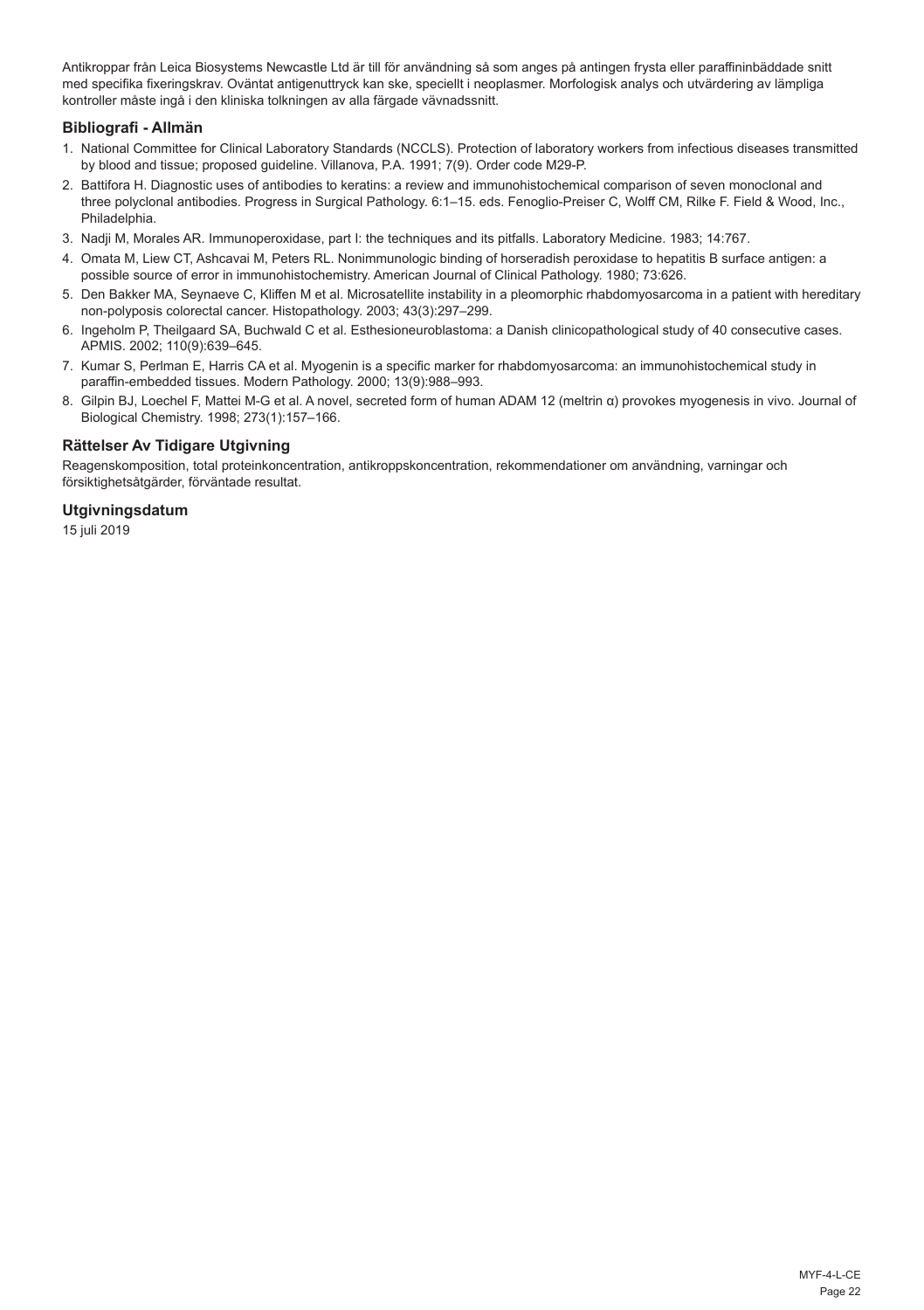## <span id="page-23-0"></span>**NovocastraTM Υγρό μονοκλωνικό αντίσωμα ποντικού Myf-4 (Rhabdomyosarcoma Marker) Κωδικός είδους: NCL-L-Myf-4**

## **Χρήση Για Την Οποία Προορίζεται**

### *Για in vitro διαγνωστική χρήση*.

Το NCL-L-Myf-4 προορίζεται για την ποιοτική ταυτοποίηση με μικροσκοπία φωτός της ανθρώπινης Μόρια Myf-4 (Rhabdomyosarcoma Marker) σε τομές παραφίνης. Η κλινική ερμηνεία οποιασδήποτε χρώσης ή της απουσίας της θα πρέπει να συμπληρώνεται με μορφολογικές μελέτες που χρησιμοποιούν σωστούς μάρτυρες και θα πρέπει να αξιολογείται στα πλαίσια του κλινικού ιστορικού του ασθενούς και άλλων διαγνωστικών εξετάσεων από ειδικευμένο παθολογοανατόμο.

## **Αρχή Της Διαδικασίας**

Οι τεχνικές ανοσοϊστοχημικής (IHC) χρώσης επιτρέπουν την οπτικοποίηση των αντιγόνων μέσω της διαδοχικής εφαρμογής ενός ειδικού αντισώματος στο αντιγόνο (πρωτοταγές αντίσωμα), ενός δευτεροταγούς αντισώματος στο πρωτοταγές αντίσωμα και ενός ενζυμικού συμπλόκου με χρωμογόνο υπόστρωμα με παρεμβαλλόμενα βήματα πλύσης. Η ενζυμική ενεργοποίηση του χρωμογόνου έχει ως αποτέλεσμα το σχηματισμό ενός ορατού προϊόντος αντίδρασης στη θέση του αντιγόνου. Το δείγμα μπορεί κατόπιν να υποβληθεί σε αντίχρωση και να καλυφθεί με καλυπτρίδα. Τα αποτελέσματα ερμηνεύονται με χρήση μικροσκοπίου φωτός και βοηθούν στη διαφορική διάγνωση παθοφυσιολογικών εξεργασιών, οι οποίες ενδέχεται ή όχι να σχετίζονται με ένα συγκεκριμένο αντιγόνο.

## **Κλώνος**

LO26

## **Ανοσογόνο**

Προκαρυωτική ανασυνδυασμένη πρωτεΐνη σύντηξης που αντιστοιχεί στο μόριο Myf-4.

## **Ειδικότητα**

Ανθρώπινο γονιδιακό προϊόν Myf-4.

## **Σύνθεση Αντιδραστηρίου**

Το NCL-L-Myf-4 είναι ένα υγρό υπερκείμενο ιστοκαλλιέργειας που περιέχει αζίδιο του νατρίου ως συντηρητικό.

**Τάξη Ig** IgG1

## **Ολική Συγκέντρωση Πρωτεΐνης Total Protein**

Για την ολική συγκέντρωση πρωτεΐνης που είναι ειδική για την εκάστοτε παρτίδα, ανατρέξτε στην ετικέτα του φιαλιδίου.

#### **Συγκέντρωση Αντισώματος**

Μεγαλύτερη ή ίση με 13 mg/L, όπως προσδιορίζεται με ELISA. Για τη συγκέντρωση Ig που είναι ειδική για την εκάστοτε παρτίδα, ανατρέξτε στην ετικέτα του φιαλιδίου.

## **Συστάσεις Για Τη Χρήση**

Ανοσοϊστοχημεία σε τομές παραφίνης.

**Ανάκτηση επιτόπων επαγόμενη με θερμότητα (Heat Induced Epitope Retrieval, HIER):** Παρακαλούμε ακολουθήστε τις οδηγίες χρήσης για το Novocastra Epitope Retrieval Solution pH 6.

**Προτεινόμενη αραίωση:** 1:40 για 30 λεπτά στους 25 °C. Αυτό προτείνεται ενδεικτικά και οι χρήστες θα πρέπει να ορίσουν τις δικές τους βέλτιστες αποτελεσματικές αραιώσεις.

**Οπτικοποίηση:** Παρακαλούμε ακολουθήστε τις οδηγίες χρήσης των Novolink™ Polymer Detection Systems. Για περισσότερες πληροφορίες για το προϊόν ή για υποστήριξη, επικοινωνήστε με τον τοπικό διανομέα σας ή το περιφερειακό γραφείο της Leica Biosystems ή εναλλακτικά, επισκεφθείτε τον ιστότοπο της Leica Biosystems, www.LeicaBiosystems.com

Η απόδοση του συγκεκριμένου αντισώματος θα πρέπει να επικυρωθεί όταν χρησιμοποιηθεί μαζί με άλλα μη αυτόματα συστήματα χρώσης ή αυτοματοποιημένες πλατφόρμες.

#### **Φύλαξη Και Σταθερότητα**

Φυλάσσετε στους 2–8 °C. Μην καταψύχετε. Επαναφέρετε στους 2–8 °C αμέσως μετά τη χρήση. Μη χρησιμοποιείτε μετά την ημερομηνία λήξης που αναγράφεται στην ετικέτα του φιαλιδίου. Τυχόν συνθήκες φύλαξης διαφορετικές από εκείνες που καθορίζονται παραπάνω πρέπει να επαληθεύονται από το χρήστη.

#### **Παρασκευή Δείγματος**

Το συνιστώμενο μονιμοποιητικό είναι ουδέτερο ρυθμιστικό διάλυμα φορμόλης 10% για τομές ιστού εγκλεισμένες σε παραφίνη.

#### **Προειδοποιήσεις Και Προφυλάξεις**

Το αντιδραστήριο αυτό έχει παρασκευαστεί από το υπερκείμενο κυτταροκαλλιέργειας. Επειδή είναι βιολογικό προϊόν, θα πρέπει να δίνεται εύλογη προσοχή κατά το χειρισμό του.

Αυτό το αντιδραστήριο περιέχει αζίδιο του νατρίου. Το Δελτίο Δεδομένων Ασφαλείας Υλικού διατίθεται κατόπιν αιτήματος ή από τη διεύθυνση www.LeicaBiosystems.com

Συμβουλευτείτε τους ομοσπονδιακούς, πολιτειακούς ή τοπικούς κανονισμούς για απόρριψη τυχόν δυνητικώς τοξικών συστατικών. Ο χειρισμός δειγμάτων, πριν και μετά τη μονιμοποίηση, καθώς και όλων των υλικών που έχουν εκτεθεί σε αυτά, θα πρέπει να γίνεται ως εάν ήταν δυνητικά μετάδοσης λοίμωξης και η απόρριψή τους να πραγματοποιείται λαμβάνοντας τις σωστές προφυλάξεις.<sup>1</sup>Μην αναρροφάτε ποτέ με πιπέτα αντιδραστήρια με το στόμα και αποφύγετε την επαφή του δέρματος και των βλεννογόνων με αντιδραστήρια και δείγματα. Εάν τα αντιδραστήρια ή τα δείγματα έλθουν σε επαφή με ευαίσθητες περιοχές, πλύνετε με άφθονες ποσότητες νερού. Ζητήστε τη συμβουλή ιατρού.

Ελαχιστοποιήστε τη μικροβιακή μόλυνση των αντιδραστηρίων, διότι ενδέχεται να συμβεί αύξηση μη ειδικής χρώσης.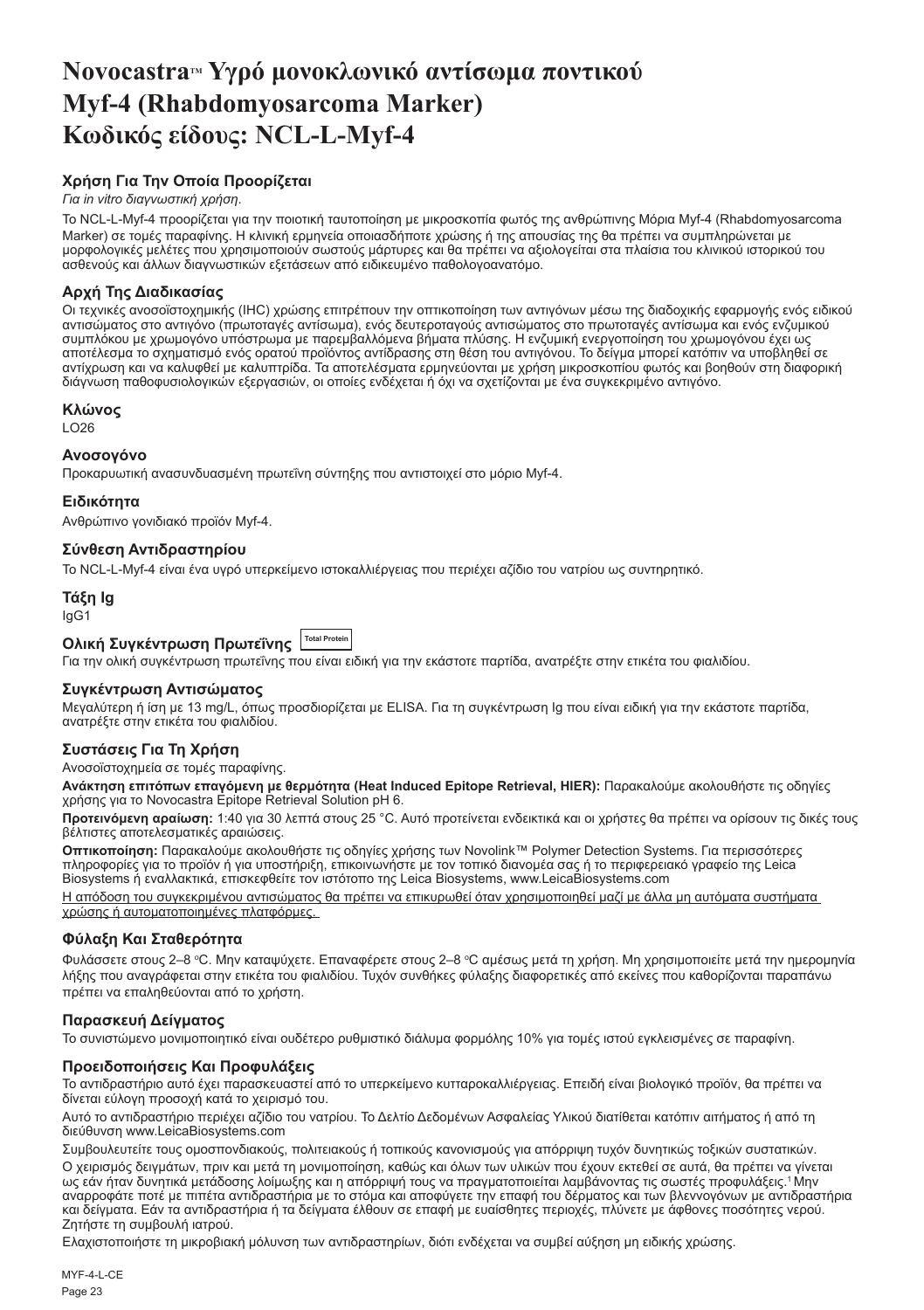Χρόνοι ή θερμοκρασίες επώασης διαφορετικές από εκείνες που καθορίζονται ενδέχεται να δώσουν εσφαλμένα αποτελέσματα. Τυχόν τέτοιες μεταβολές πρέπει να επικυρώνονται από το χρήστη.

### **Ποιοτικός Έλεγχος**

Τυχόν διαφορές στην επεξεργασία των ιστών και τις τεχνικές διαδικασίες στο εργαστήριο του χρήστη ενδέχεται να προκαλέσουν σημαντική μεταβλητότητα στα αποτελέσματα, καθιστώντας αναγκαία την τακτική εκτέλεση εσωτερικών ελέγχων επιπλέον των ακόλουθων διαδικασιών.

Οι μάρτυρες θα πρέπει να είναι φρέσκα δείγματα νεκροψίας/βιοψίας/χειρουργικά δείγματα, τα οποία είναι μονιμοποιημένα σε φορμόλη, επεξεργασμένα και εγκλεισμένα σε κηρό παραφίνης, το συντομότερο δυνατό με τον ίδιο τρόπο με το(α) δείγμα(τα) του ασθενούς.

#### **Θετικός Μάρτυρας Ιστού**

Χρησιμοποιείται για να υποδεικνύει σωστά παρασκευασμένους ιστούς και σωστές τεχνικές χρώσης.

Θα πρέπει να περιλαμβάνεται ένας θετικός μάρτυρας ιστού για κάθε σύνολο συνθηκών εξέτασης σε κάθε εκτέλεση χρώσης.

Ένας ιστός με ασθενή θετική χρώση είναι πιο κατάλληλος από έναν ιστό με ισχυρή θετική χρώση για βέλτιστο έλεγχο ποιότητας και για την ανίχνευση πολύ μικρών επιπέδων τυχόν αποδόμησης των αντιδραστηρίων.<sup>2</sup>

Συνιστώμενος ιστός θετικού μάρτυρα είναι το ραβδομυοσάρκωμα ή η κυτταρική σειρά RH30.

Εάν ο θετικός μάρτυρας ιστού δεν παρουσιάζει θετική χρώση, τα αποτελέσματα με τα δείγματα της εξέτασης θα πρέπει να θεωρούνται άκυρα.

#### **Αρνητικός Μάρτυρας Ιστού**

Θα πρέπει να εξετάζεται μετά τον θετικό μάρτυρα ιστού για την επαλήθευση της ειδικότητας της επισήμανσης του αντιγόνου-στόχου από το πρωτοταγές αντίσωμα.

Συνιστώμενος ιστός αρνητικού μάρτυρα είναι η αμυγδαλή, όπου τα λεμφοκύτταρα είναι αρνητικά.

Εναλλακτικά, η ποικιλία διαφόρων κυτταρικών τύπων που υπάρχουν στις περισσότερες τομές ιστών παρέχει συχνά θέσεις αρνητικού μάρτυρα, αλλά αυτό πρέπει να επαληθεύεται από το χρήστη.

Μη ειδική χρώση, εάν υπάρχει, έχει συνήθως διάχυτη εμφάνιση. Ενδέχεται επίσης να παρατηρηθεί σποραδική χρώση του συνδετικού ιστού σε τομές από ιστούς που έχουν μονιμοποιηθεί με υπερβολική ποσότητα φορμόλης. Χρησιμοποιείτε άθικτα κύτταρα για την<br>ερμηνεία των αποτελεσμάτων της χρώσης. Νεκρωτικά ή εκφυλισμένα κύτταρα παρουσιάζουν συχνά μη ειδική παρατηρηθούν ψευδώς θετικά αποτελέσματα λόγω μη ανοσολογικής δέσμευσης των πρωτεϊνών ή των προϊόντων αντίδρασης του υποστρώματος. Ενδέχεται επίσης να προκληθούν από ενδογενή ένζυμα, όπως η ψευδοϋπεροξειδάση (ερυθροκύτταρα), η ενδογενής<br>υπεροξειδάση (κυτόχρωμα C) ή η ενδογενής βιοτίνη (π.χ. ήπαρ, μαστός, εγκέφαλος, νεφρός) ανάλογα με το χρησιμοποιείται. Για τη διαφοροποίηση της ενδογενούς ενζυμικής δραστικότητας ή της μη ειδικής δέσμευσης των ενζύμων από ειδική ανοσοαντιδραστικότητα, είναι δυνατό να χρωματιστούν αποκλειστικά επιπλέον ιστοί ασθενών με χρωμογόνο υποστρώματος ή ενζυμικά σύμπλοκα (αβιδίνη-βιοτίνη, στρεπταβιδίνη, σημασμένο πολυμερές) και υπόστρωμα-χρωμογόνο, αντίστοιχα. Εάν παρουσιαστεί ειδική χρώση στον αρνητικό μάρτυρα ιστού, τα αποτελέσματα με τα δείγματα ασθενούς θα πρέπει να θεωρούνται άκυρα.

#### **Αρνητικός Μάρτυρας Αντιδραστηρίου**

Χρησιμοποιείτε έναν μη ειδικό αρνητικό μάρτυρα αντιδραστηρίου αντί του πρωτοταγούς αντισώματος με μια τομή κάθε δείγματος ασθενούς για την αξιολόγηση μη ειδικής χρώσης και για να επιτρέπεται καλύτερη ερμηνεία της ειδικής χρώσης στη θέση του αντιγόνου.

#### **Ιστός Ασθενούς**

Εξετάστε τελευταία τα δείγματα ασθενούς που έχουν χρωματιστεί με το NCL-L-Myf-4. Η ένταση της θετικής χρώσης θα πρέπει να εκτιμάται στα πλαίσια τυχόν μη ειδικής χρώσης υποβάθρου του αρνητικού μάρτυρα αντιδραστηρίου. Όπως συμβαίνει με οποιαδήποτε ανοσοϊστοχημική εξέταση, ένα αρνητικό αποτέλεσμα σημαίνει ότι το αντιγόνο δεν ανιχνεύτηκε, όχι ότι το αντιγόνο δεν υπήρχε στα κύτταρα/στον ιστό που εξετάστηκε. Εάν είναι απαραίτητο, χρησιμοποιήστε μια σειρά αντισωμάτων για την αναγνώριση ψευδώς αρνητικών αντιδράσεων.

#### **Αναμενόμενα Αποτελέσματα**

#### Φυσιολογικοί ιστοί

Φυσιολογικοί ιστοί: Ο κλώνος LO26 δεν κατέδειξε χρώση σε διάφορους άλλους φυσιολογικούς ιστούς (Συνολικός αριθμός αξιολογηθέντων φυσιολογικών περιστατικών = 115).

#### Καρκινικοί ιστοί

Μη φυσιολογικοί ιστοί: Ο κλώνος LO26 προκάλεσε χρώση σε 20/48 των κυψελιδικών ραβδομυοσαρκωμάτων, 15/52 εμβρυϊκών ραβδομυωσαρκωμάτων, 9/59 των πλειομορφικών ραβδομυοσαρκωμάτων και 8/30 των ραβδομυοσαρκωμάτων της ατράκτου των κυττάρων. Δεν παρατηρήθηκε χρώση σε 0/3 των διηθητικών κυττάρων καρκινωμάτων της ουροδόχου κύστης, 0/3 των διηθητικών<br>πορογενών καρκινωμάτων του μαστού, 0/3 των αστροκυτωμάτων, 0/2 των αδενοκαρκινωμάτων του ορθού, 0/1 των καρκινωμάτων του ορθού, 0/3 πλακωδών κυττάρων καρκινωμάτων του οισοφάγου, 0/5 των αδενοκαρκινωμάτων της χοληφόρου κύστης, 0/3 των διαυγοκυτταρικών καρκινωμάτων, 0/3 των αδενοκαρκινωμάτων του πνεύμονα, 0/3 των αδενοκαρκινωμάτων του παγκρέατος, 0/2 των αδενοκαρκινωμάτων του προστάτη, 0/3 των αδενοκαρκινωμάτων του στομάχου, 0/2 των θηλοειδών καρκινωμάτων του θυρεοειδούς και 0/3 των πλακωδών κυττάρων καρκινωμάτων του τραχήλου της μήτρας (Συνολικός αριθμός αξιολογηθέντων μη φυσιολογικών περιστατικών= 228).

**Το NCL-L-Myf-4 συνιστάται για την ανίχνευση του προϊόντος του ανθρώπινου γονιδίου Myf-4 σε φυσιολογικούς και νεοπλασματικούς ιστούς, ως συμπλήρωμα της συμβατικής ιστοπαθολογίας χρησιμοποιώντας μη ανοσολογικές ιστοχημικές χρώσεις.**

#### **Γενικοί Περιορισμοί**

Η ανοσοϊστοχημεία είναι μια διαγνωστική διεργασία πολλαπλών βημάτων, η οποία αποτελείται από ειδικευμένη εκπαίδευση στην επιλογή των κατάλληλων αντιδραστηρίων, επιλογή ιστού, μονιμοποίηση και επεξεργασία, προετοιμασία της πλάκας IHC και ερμηνεία των αποτελεσμάτων της χρώσης.

Η χρώση του ιστού εξαρτάται από το χειρισμό και την επεξεργασία του ιστού πριν από τη χρώση. Τυχόν εσφαλμένη μονιμοποίηση, κατάψυξη, απόψυξη, πλύση, στέγνωμα, θέρμανση, τομή ή μόλυνση με άλλους ιστούς ή υγρά ενδέχεται να παράγει μορφώματα, παγίδευση αντισώματος ή ψευδώς αρνητικά αποτελέσματα. Τυχόν ασυνεπή αποτελέσματα ενδέχεται να οφείλονται σε παραλλαγές των μεθόδων μονιμοποίησης και εγκλεισμού ή σε εγγενείς ανωμαλίες εντός του ιστού.<sup>4</sup>

Τυχόν υπερβολική ή ατελής αντίχρωση ενδέχεται να διακυβεύσει τη σωστή ερμηνεία των αποτελεσμάτων.

Η κλινική ερμηνεία οποιασδήποτε χρώσης ή της απουσίας της θα πρέπει να συμπληρώνεται με μορφολογικές μελέτες που χρησιμοποιούν σωστούς μάρτυρες και θα πρέπει να αξιολογείται στα πλαίσια του κλινικού ιστορικού του ασθενούς και άλλων διαγνωστικών εξετάσεων από ειδικευμένο παθολογοανατόμο.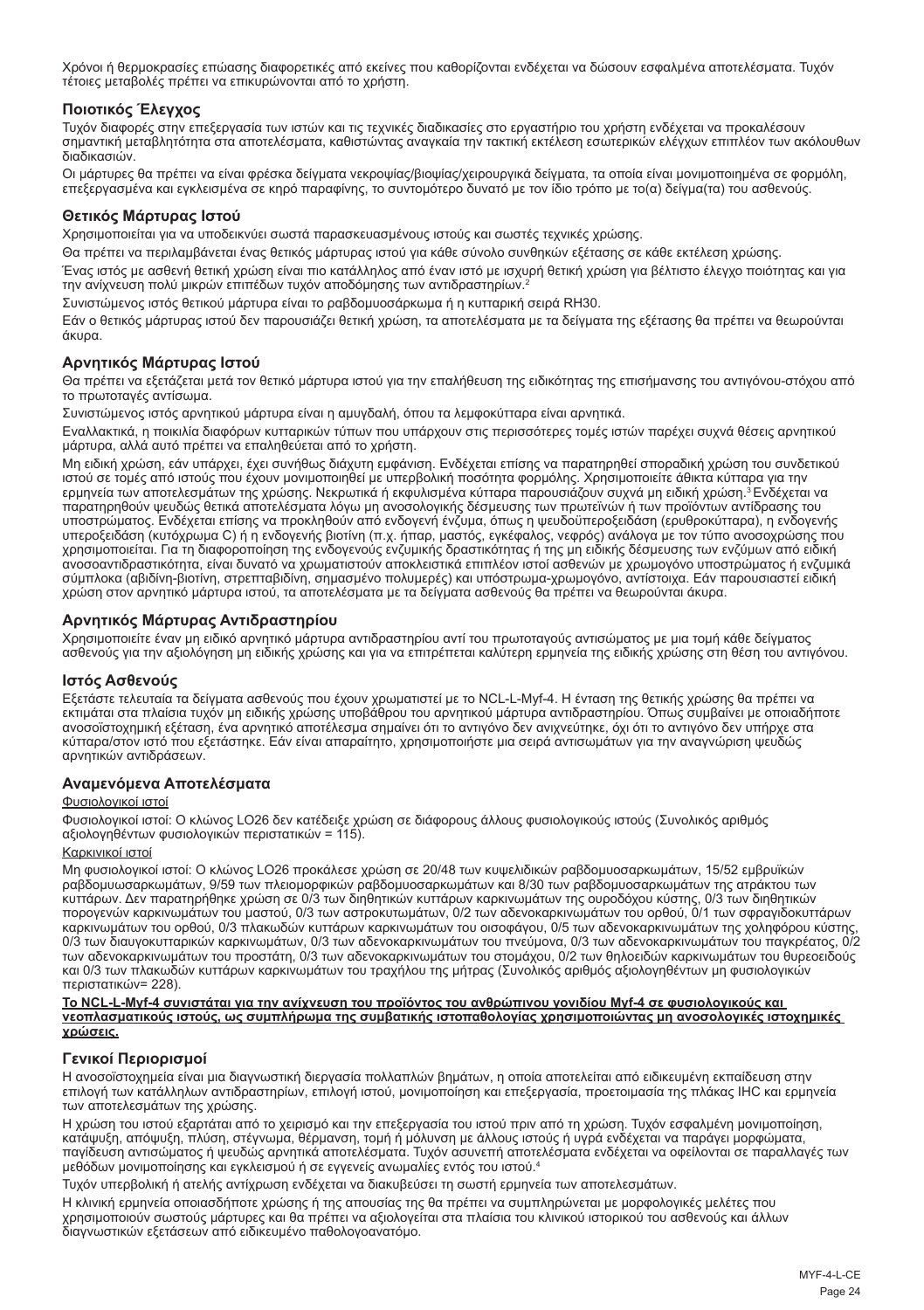Τα αντισώματα που παρέχονται από την Leica Biosystems Newcastle Ltd προορίζονται για χρήση, όπως υποδεικνύεται, είτε σε κατεψυγμένες είτε σε εγκλεισμένες σε παραφίνη τομές, με ειδικές απαιτήσεις μονιμοποίησης. Ενδέχεται να παρουσιαστεί μη<br>αναμενόμενη έκφραση αντιγόνου, ειδικά σε νεοπλάσματα. Η κλινική ερμηνεία οποιασδήποτε χρωματισμένης περιλαμβάνει μορφολογική ανάλυση και την αξιολόγηση των κατάλληλων μαρτύρων.

#### **Βιβλιογραφία - Γενική**

- 1. National Committee for Clinical Laboratory Standards (NCCLS). Protection of laboratory workers from infectious diseases transmitted by blood and tissue; proposed guideline. Villanova, P.A. 1991; 7(9). Order code M29-P.
- 2. Battifora H. Diagnostic uses of antibodies to keratins: a review and immunohistochemical comparison of seven monoclonal and three polyclonal antibodies. Progress in Surgical Pathology. 6:1–15. eds. Fenoglio-Preiser C, Wolff CM, Rilke F. Field & Wood, Inc., Philadelphia.
- 3. Nadji M, Morales AR. Immunoperoxidase, part I: the techniques and pitfalls. Laboratory Medicine. 1983; 14:767.
- 4. Omata M, Liew CT, Ashcavai M, Peters RL. Nonimmunologic binding of horseradish peroxidase to hepatitis B surface antigen: a possible source of error in immunohistochemistry. American Journal of Clinical Pathology. 1980; 73:626.
- 5. Den Bakker MA, Seynaeve C, Kliffen M et al. Microsatellite instability in a pleomorphic rhabdomyosarcoma in a patient with hereditary non-polyposis colorectal cancer. Histopathology. 2003; 43(3):297–299.
- 6. Ingeholm P, Theilgaard SA, Buchwald C et al. Esthesioneuroblastoma: a Danish clinicopathological study of 40 consecutive cases. APMIS. 2002; 110(9):639–645.
- 7. Kumar S, Perlman E, Harris CA et al. Myogenin is a specific marker for rhabdomyosarcoma: an immunohistochemical study in paraffin-embedded tissues. Modern Pathology. 2000; 13(9):988–993.
- 8. Gilpin BJ, Loechel F, Mattei M-G et al. A novel, secreted form of human ADAM 12 (meltrin α) provokes myogenesis in vivo. Journal of Biological Chemistry. 1998; 273(1):157–166.

#### **Τροποποιήσεις Στην Προηγούμενη Έκδοση**

Σύνθεση Αντιδραστηρίου, Ολική Συγκέντρωση Πρωτεΐνης, Συστάσεις Για Τη Χρήση, Προειδοποιήσεις και Προφυλάξεις, Αναμενόμενα Αποτελέσματα.

## **Ημερομηνία Έκδοσης**

15 Ιουλίου 2019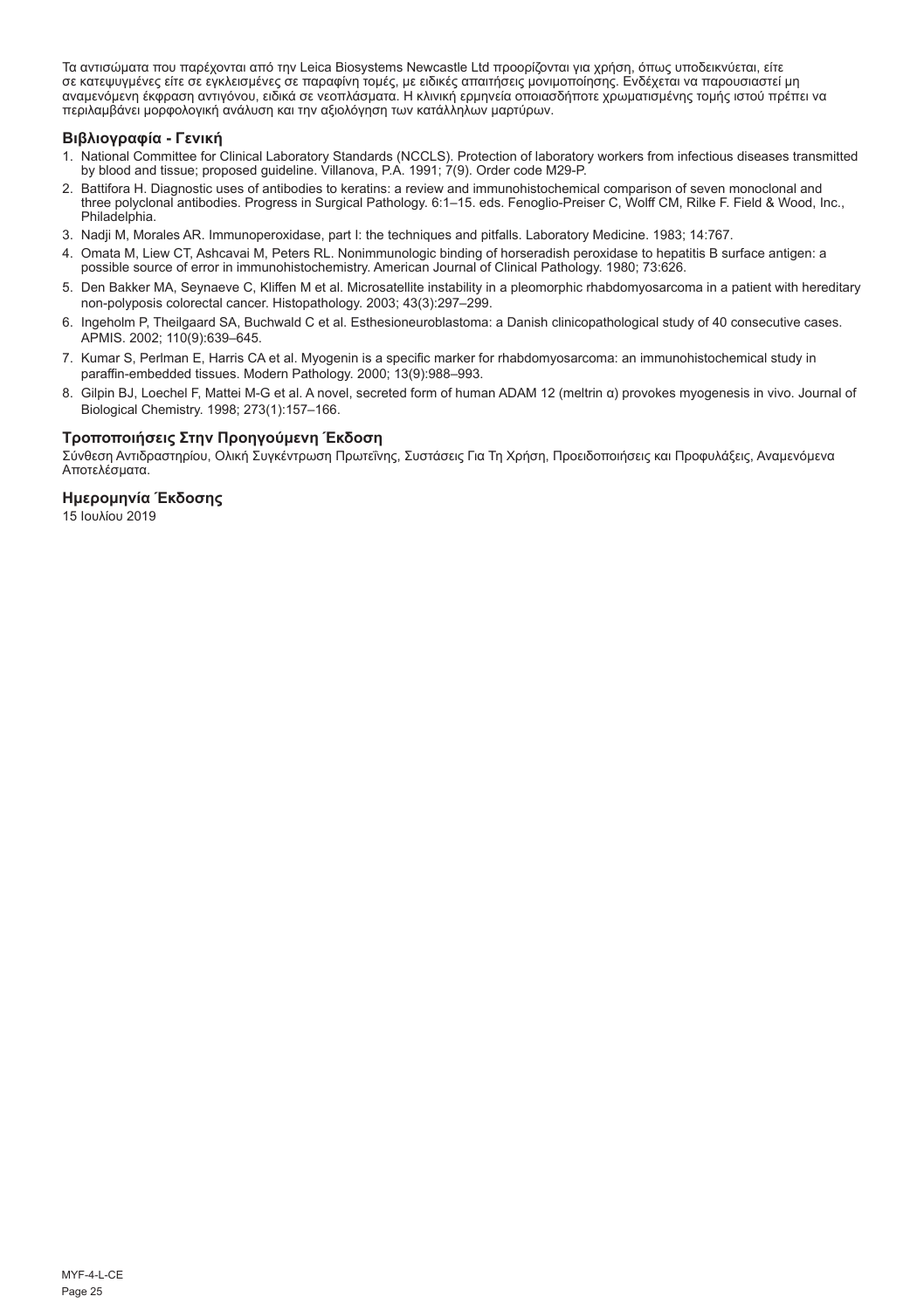## <span id="page-26-0"></span>**NovocastraTM Væskeformigt Monoklonalt Museantistof Myf-4 (Rhabdomyosarcoma Marker) Produktkode: NCL-L-Myf-4**

### **Tilsigtet Anvendelse**

#### *Til in vitro diagnostisk anvendelse*.

NCL-L-Myf-4 er beregnet til kvalitativ identifikation af Myf-4 (Rhabdomyosarcoma Marker)-molekyler i paraffinsnit ved lysmikroskopi. Klinisk fortolkning af farvning eller mangel derpå skal suppleres med morfologiske undersøgelser under anvendelse af passende kontroller og bør evalueres i sammenhæng med patientens kliniske historie og andre diagnostiske tests af en kvalificeret patolog.

### **Procedureprincip**

Immunhistokemiske (IHC) farvningsteknikker muliggør visualisering af antigener via sekventiel tilsætning af et specifikt antistof mod antigenet (primært antistof), et sekundært antistof mod det primære antistof og et enzym kompleksbundet til et kromogent substrat med indskudte vasketrin. Den enzymatiske aktivering af kromogenet resulterer i et synligt reaktionsprodukt på antigenstedet. Prøven kan derefter kontrastfarves og dækkes med et dækglas. Resultaterne fortolkes ved anvendelse af et lysmikroskop og medvirker til differentiel diagnose af patofysiologiske processer, som muligvis kan være associeret med et bestemt antigen.

#### **Klon**

LO26

#### **Immunogen**

Prokaryot rekombinant fusionsprotein svarende til Myf-4-molekylet.

#### **Specificitet**

Humant Myf-4-genprodukt.

#### **Reagenssammensætning**

NCL-L-Myf-4 er en flydende vævskultursupernatant indeholdende natriumazid som konserveringsmiddel.

#### **Ig-klasse**

IgG1

## **Totalproteinkoncentration Total Protein**

Den partispecifikke totale proteinkoncentration kan findes på hætteglassets etiket.

#### **Antistofkoncentration**

Større end eller lig med 13 mg/L som bestemt ved ELISA. Se etiketten på hætteflasken for lotspecifik Ig-koncentration.

#### **Anbefalinger Vedrørende Anvendelse**

Immunhistokemi på paraffinsnit.

**Varmeinduceret epitopgenfinding (HIER):** Følg brugsanvisningen for Novocastra Epitope Retrieval Solution pH 6.

**Foreslået fortynding:** 1:40 i 30 minutter ved 25 °C. Dette er kun vejledende, og brugerne skal bestemme deres egne optimale arbejdsopløsninger.

**Visualisering:** Følg brugsanvisningen til Novolink™ Polymer Detection Systems. For yderligere produktinformation eller support kan du kontakte din lokale forhandler eller regionskontoret til Leica Biosystems, eller du kan besøge Leica Biosystems' hjemmeside på www.LeicaBiosystems.com

Udførelsen af dette antistof bør valideres, når den anvendes sammen med andre manuelle farvningssystemer eller automatiserede platforme.

#### **Opbevaring Og Holdbarhed**

Opbevares ved 2–8 ℃. Må ikke fryses. Sættes tilbage til 2–8 ℃ umiddelbart efter brug. Må ikke anvendes efter udløbsdatoen angivet på hætteflaskens etikette. Andre opbevaringsbetingelser end de ovenfor angivne skal verificeres af brugeren.

#### **Prøveklargøring**

Det anbefalede fiksativ er 10% neutralbufferjusteret formalin til paraffinindstøbte vævssnit.

#### **Advarsler Og Forholdsregler**

Dette reagens er fremstillet ud fra supernatanten af en cellekultur. Da det er et biologisk produkt, skal der tages fornuftige sikkerhedsforanstaltninger ved dets håndtering.

Reagenset indeholder natriumazid. Et sikkerhedsdatablad er tilgængeligt efter forespørgsel eller tilgængeligt fra www.LeicaBiosystems.com

Konsulter landsdækkende og lokale love og regler vedrørende bortskaffelse af alle potentielt toksiske komponenter.

Prøver skal før og efter fiksering, lige som alle materialer eksponeret mod prøverne, håndteres som potentielt smittefarlige og bortskaffes under iagttagelse af passende forholdsregler<sup>1</sup>. Pipetter aldrig reagenser med munden og undgå, at reagenser og prøver kommer i kontakt med huden eller slimhinder. Hvis reagenser eller prøver kommer i kontakt med følsomme områder, skal der skylles efter med rigelige mængder vand. Søg læge.

Minimer mikrobiel kontaminering af reagenserne, da der ellers kan forekomme øget uspecifik farvning.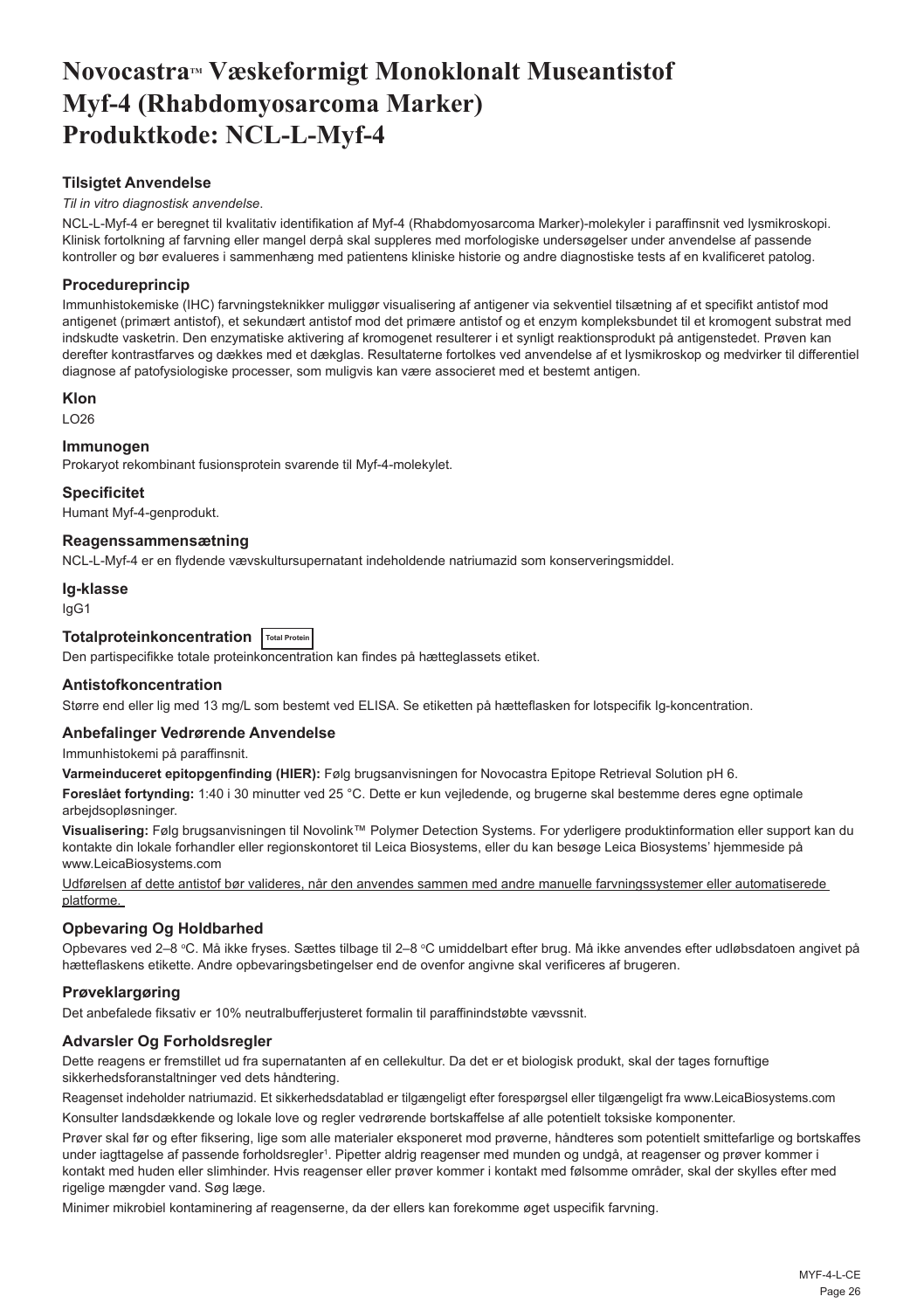Inkubationstider eller -temperaturer andre end de specificerede kan give fejlagtige resultater. Alle sådanne ændringer skal valideres af brugeren.

#### **Kvalitetskontrol**

Forskelle i behandlingen af væv og forskelle i tekniske procedurer i brugerens laboratorium kan frembringe betydeligt varierende resultater og nødvendiggøre regelmæssig udførelse af kontroller på stedet ud over nedenstående procedurer.

Kontrollerne skal være friske autopsier/biopsier/kirurgiske prøver fikseret i formalin og behandlet og indstøbt i paraffin så hurtigt som muligt på samme måde som patientprøver.

#### **Positiv Vævskontrol**

Anvendes til påvisning af, at vævet er fremstillet korrekt, og at der er anvendt korrekte farvningsteknikker.

Der bør inkluderes en positiv vævskontrol for hvert sæt testbetingelser i hver farvekørsel.

Svagt positivt farvet væv er mere egnet end kraftigt positivt farvet væv til optimal kvalitetskontrol og påvisning af små niveauer af reagensnedbrydning.<sup>2</sup>

Anbefalet positivt kontrolvæv er rhabdomyosarkom eller RH30-cellelinien.

Hvis den positive vævskontrol ikke udviser positiv farvning, skal resultater af testprøverne kasseres.

#### **Negativ Vævskontrol**

Skal undersøges efter den positive vævskontrol for at sikre, at det primære antistof mærker målantigenet specifikt.

Det anbefalede negative kontrolvæv er tonsil, hvor lymfocytterne er negative.

Alternativt frembyder de mange forskellige celletyper, der er til stede i de fleste vævssnit, ofte negative kontrolsteder, men dette skal verificeres af brugeren.

Uspecifik farvning har, hvis til stede, ofte et diffust udseende. Sporadisk farvning af bindevæv kan ligeledes observeres i vævssnit af væv, der er fikseret for kraftigt i formalin. Anvend intakte celler til fortolkning af farvningsresultaterne. Nekrotiske eller degenererede celler farves ofte mere uspecifikt.<sup>3</sup>Der kan eventuelt ses falske positive resultater, der skyldes non-immunologisk binding af proteiner eller substratreaktionsprodukter. Dette kan ligeledes skyldes endogene enzymer, såsom pseudoperoxidase (erytrocytter), endogen peroxidase (cytochrom C) eller endogent biotin (f.eks. lever, bryst, hjerne, nyre) afhængigt af den anvendte type immunfarve. For at differentiere mellem endogen enzymaktivitet eller uspecifik enzymbinding og specifik immunreaktivitet kan yderligere patientvæv eventuelt farves udelukkende med henholdsvis substratkromogen eller enzymkomplekser (avidin-biotin, streptavidin, mærket polymer) og substratkromogen. Hvis der optræder specifik farvning i den negative vævskontrol, skal resultaterne af patientprøverne kasseres.

#### **Negativ Reagenskontrol**

Anvend en uspecifik negativ reagenskontrol i stedet for det primære antistof på et vævssnit af hver patientprøve for at vurdere uspecifik farvning og muliggøre bedre fortolkning af specifik farvning på antigenstedet.

#### **Patientvæv**

Eksaminer patientprøver farvet med NCL-L-Myf-4 sidst. Intensiteten af positiv farvning bør vurderes i sammenhæng med eventuel uspecifik baggrundsfarvning af den negative reagenskontrol. Som med alle immunhistokemiske tests betyder et negativt resultat, at antigenet ikke blev påvist. Ikke at antigenet var fraværende i de analyserede celler eller det analyserede væv. Om nødvendigt anvendes et panel af antistoffer til identifikation af falske negative reaktioner.

#### **Forventede Resultater**

#### Normalt væv

Normalt væv: Klon LO26 viste ingen farvning i en række normale væv (samlet antal normale tilfælde, der blev evalueret = 115). Tumorvæv

Abnorme væv: Klon LO26 farvede 20/48 alveolære rhabdomyosarcomer, 15/52 embryonale rhabdomyosarcomer, 9/59 pleomorphic rhabdomyosarcoma og 8/30 spindelcelle rhabdomyosarcomer. Der blev ikke observeret farvning i 0/3 overgangscellekarcinomer i blæren, 0/3 invasive ductal carcinomer i brystet, 0/3 astrocytomer, 0/2 adenocarcinomer i tyktarmen, 0/1 signet ringcellekarcinom i tyktarmen, 0/3 squamous cellcarcinomer i spiserøret, 0/5 adenocarcinomer i galdeblæren, 0/3 renalcellecarcinomer, 0/3 adenocarcinomer i lungen, 0/3 adenocarcinomer i bugspytkirtlen, 0/2 adenocarcinomer i prostata, 0/3 adenocarcinomer i maven, 0/2 papillære karcinomer i skjoldbruskkirtlen og 0/3 pladecellecarcinomer i livmoderhalsen (samlet antal evaluerede, abnorme tilfælde = 228).

**NCL-L-Myf-4 anbefales til påvisning af humant Myf-4-gen i normale og neoplastiske væv som et hjælpemiddel til traditionel histopatologi ved brug af ikke-immunologiske histokemiske farvninger.**

#### **Generelle Begrænsninger**

Immunhistokemi er en diagnostisk proces bestående af mange trin, der omfatter specialiseret uddannelse i valg af passende reagenser, vævsselektion, -fiksering og -behandling samt fremstilling af IHC-objektglas og fortolkning af farvningsresultaterne.

Vævsfarvning er afhængig af håndteringen og behandlingen af vævet inden farvning. Forkert fiksering, frysning, optøning, vask, tørring, opvarmning, sektionering eller kontaminering med andet væv eller andre væsker kan frembringe artefakter, indfangning af antistof eller falske negative resultater. Inkonsistente resultater kan skyldes variationer i fikserings- og indstøbningsmetoder eller irregulariteter indeholdt i vævet.<sup>4</sup>

For kraftig eller ukomplet kontrastfarvning kan gøre korrekt fortolkning af resultaterne vanskelig.

Klinisk fortolkning af farvning eller mangel derpå skal suppleres med morfologiske undersøgelser under anvendelse af passende kontroller og bør evalueres i sammenhæng med patientens kliniske historie og andre diagnostiske tests af en kvalificeret patolog.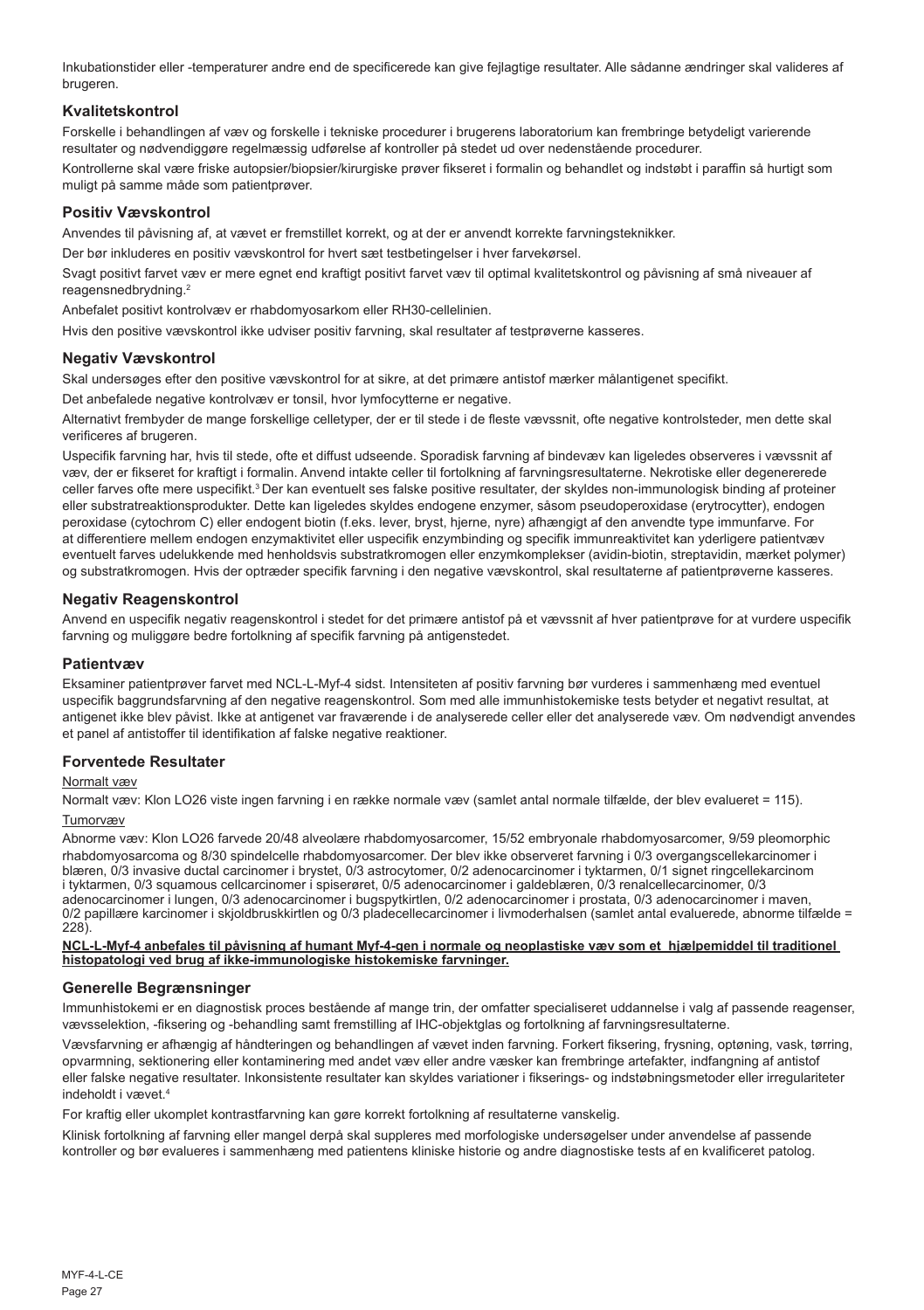Antistoffer fra Leica Biosystems Newcastle Ltd er som angivet beregnet til anvendelse på enten frosne eller paraffinindstøbte vævssnit med specifikke krav til fiksering. Der kan forekomme uventet antigenekspression, navnlig i neoplasmer. Den kliniske fortolkning af alle farvede vævssnit skal indbefatte morfologisk analyse og evaluering af passende kontroller.

#### **Bibliografi - Generelt**

- 1. National Committee for Clinical Laboratory Standards (NCCLS). Protection of laboratory workers from infectious diseases transmitted by blood and tissue; proposed guideline. Villanova, P.A. 1991;7(9). Order code M29-P.
- 2. Battifora H. Diagnostic uses of antibodies to keratins: a review and immunohistochemical comparison of seven monoclonal and three polyclonal antibodies. Progress in Surgical Pathology. 6:1–15. eds. Fenoglio-Preiser C, Wolff CM, Rilke F. Field & Wood, Inc., Philadelphia.
- 3. Nadji M, Morales AR. Immunoperoxidase, part I: the techniques and pitfalls. Laboratory Medicine. 1983; 14:767.
- 4. Omata M, Liew CT, Ashcavai M, Peters RL. Nonimmunologic binding of horseradish peroxidase to hepatitis B surface antigen: a possible source of error in immunohistochemistry. American Journal of Clinical Pathology. 1980; 73:626.
- 5. Den Bakker MA, Seynaeve C, Kliffen M et al. Microsatellite instability in a pleomorphic rhabdomyosarcoma in a patient with hereditary non-polyposis colorectal cancer. Histopathology. 2003; 43(3):297–299.
- 6. Ingeholm P, Theilgaard SA, Buchwald C et al. Esthesioneuroblastoma: a Danish clinicopathological study of 40 consecutive cases. APMIS. 2002; 110(9):639–645.
- 7. Kumar S, Perlman E, Harris CA et al. Myogenin is a specific marker for rhabdomyosarcoma: an immunohistochemical study in paraffin-embedded tissues. Modern Pathology. 2000; 13(9):988–993.
- 8. Gilpin BJ, Loechel F, Mattei M-G et al. A novel, secreted form of human ADAM 12 (meltrin α) provokes myogenesis in vivo. Journal of Biological Chemistry. 1998; 273(1):157–166.

## **Rettelser Til Tidligere Udgave**

Reagenssammensætning, total proteinkoncentration, anbefalinger vedrørende anvendelse, advarsler og forholdsregler, forventede resultater.

#### **Udgivelsesdato**

15 juli 2019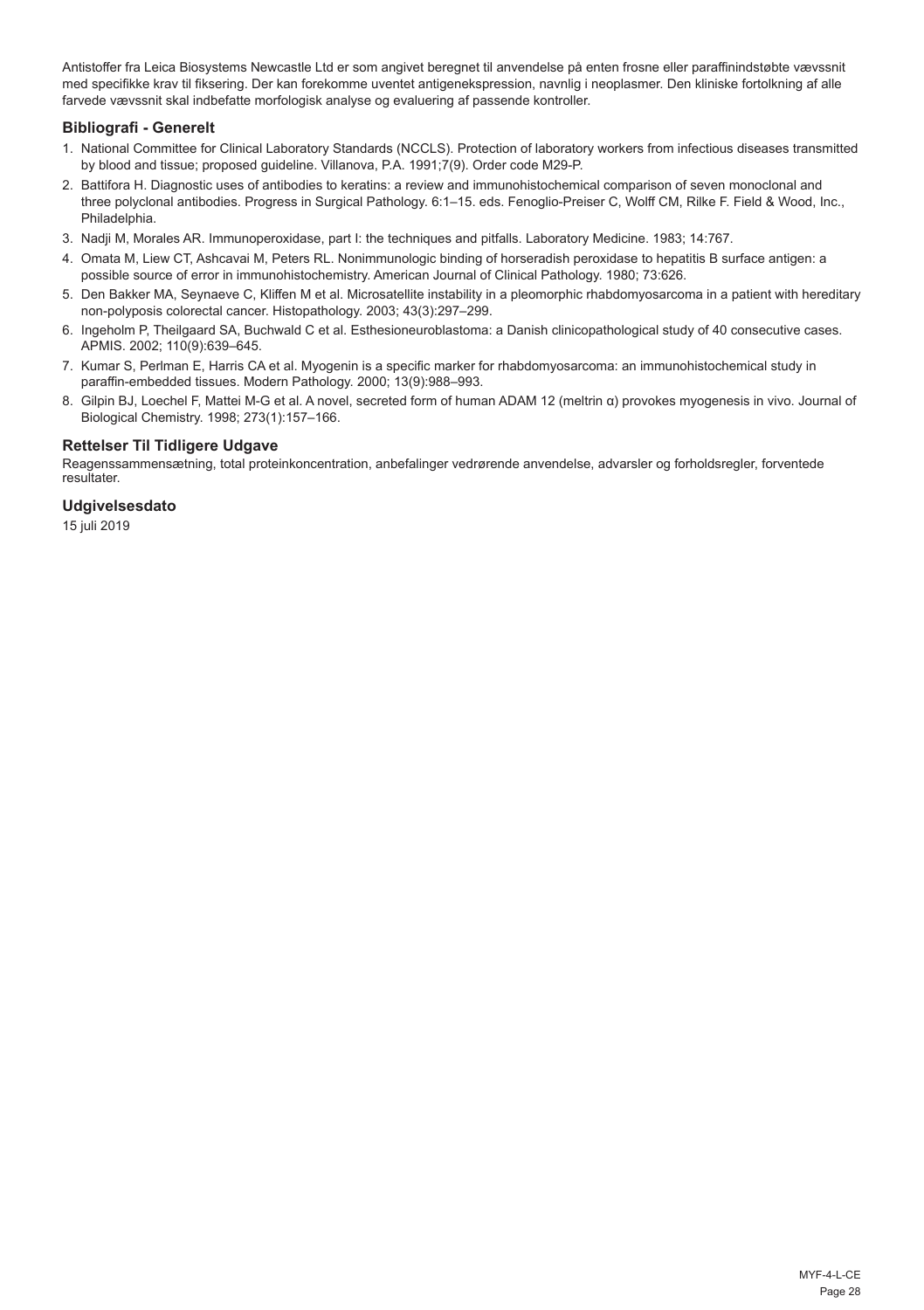## <span id="page-29-0"></span>**NovocastraTM vloeibaar monoklonaal muisantilichaam Myf-4 (Rhabdomyosarcoma Marker) Productcode: NCL-L-Myf-4**

## **Beoogd gebruik**

#### *Voor gebruik bij in-vitrodiagnostiek*

NCL-L-Myf-4 is bedoeld voor de kwalitatieve identificatie, door middel van lichtmicroscopie, van Myf-4 (Rhabdomyosarcoma Marker) moleculen in paraffinecoupes. De klinische interpretatie van elke kleuring of het ontbreken hiervan moet worden aangevuld door morfologische studies met de juiste controles en moet binnen de context van de klinische voorgeschiedenis van de patiënt en andere diagnostische tests worden geëvalueerd door een bevoegd patholoog.

#### **Principe van de procedure**

Immunohistochemische (IHC) kleuringstechnieken maken het mogelijk om antigenen te visualiseren via de sequentiële toepassing van een specifiek antilichaam op het antigeen (primair antilichaam), een secundair antilichaam op het primaire antilichaam en een enzymcomplex met een chromogeen substraat met ingevoegde wasstappen. De enzymatische activering van het chromogeen resulteert in een zichtbaar reactieproduct op de antigeenplaats. Het monster kan dan worden tegengekleurd en met een dekglaasje worden bedekt. De resultaten worden geïnterpreteerd met behulp van een lichtmicroscoop en helpen bij de differentiële diagnose van pathofysiologische processen, die al dan niet met een bepaald antigeen kunnen worden geassocieerd.

### **Kloon**

LO26

#### **Immunogeen**

Prokaryotisch recombinant fusie-eiwit, overeenkomend met het Myf-4-molecuul.

#### **Specificiteit**

Humaan Myf-4-genproduct.

#### **Reagenssamenstelling**

NCL-L-Myf-4 is een vloeibaar supernatant uit weefselkweek met natriumazide als conserveermiddel.

#### **Ig-klasse**

IgG1

## **Totale eiwitconcentratie Total Protein**

Zie het etiket van de flacon voor de totale eiwitconcentratie van de partij.

#### **Antilichaamconcentratie**

Groter dan of gelijk aan 13 mg/l zoals bepaald door ELISA. Zie het flaconlabel voor specifieke Ig-concentratie van de partij.

#### **Aanbevelingen voor het gebruik**

Immunohistochemie op paraffinecoupes.

**Warmte-geïnduceerd epitoopherstel (Heat Induced Epitope Retrieval, HIER):** Volg de aanwijzingen voor gebruik in Novocastra Epitope Retrieval Solution pH 6.

**Voorgestelde verdunning:** 1:40 gedurende 30 minuten bij 25 °C. Dit is een richtsnoer en gebruikers moeten zelf de voor hen optimale werkverdunning bepalen.

**Visualisatie:** Volg de instructies voor het gebruik in de Novolink™ Polymer Detection Systems. Voor verdere productinformatie of -ondersteuning kunt u contact opnemen met uw lokale distributeur of de regionale vestiging van Leica Biosystems of u kunt naar de Leica Biosystems Website gaan, www.LeicaBiosystems.com

De prestaties van dit antilichaam moeten worden gevalideerd bij gebruik met andere handmatige kleuringssystemen of geautomatiseerde platformen.

### **Opslag en stabiliteit**

Bewaar bij 2–8°C. Niet invriezen. Direct na gebruik weer bij 2–8°C opslaan. Niet gebruiken na de vervaldatum die op het etiket van de flacon staat. Andere dan de hierboven genoemde opslagcondities moeten door de gebruiker worden geverifieerd.

#### **Monsterpreparatie**

Het aanbevolen fixatief is 10% neutraal gebufferde formaline voor in paraffine ingebedde weefselcoupes.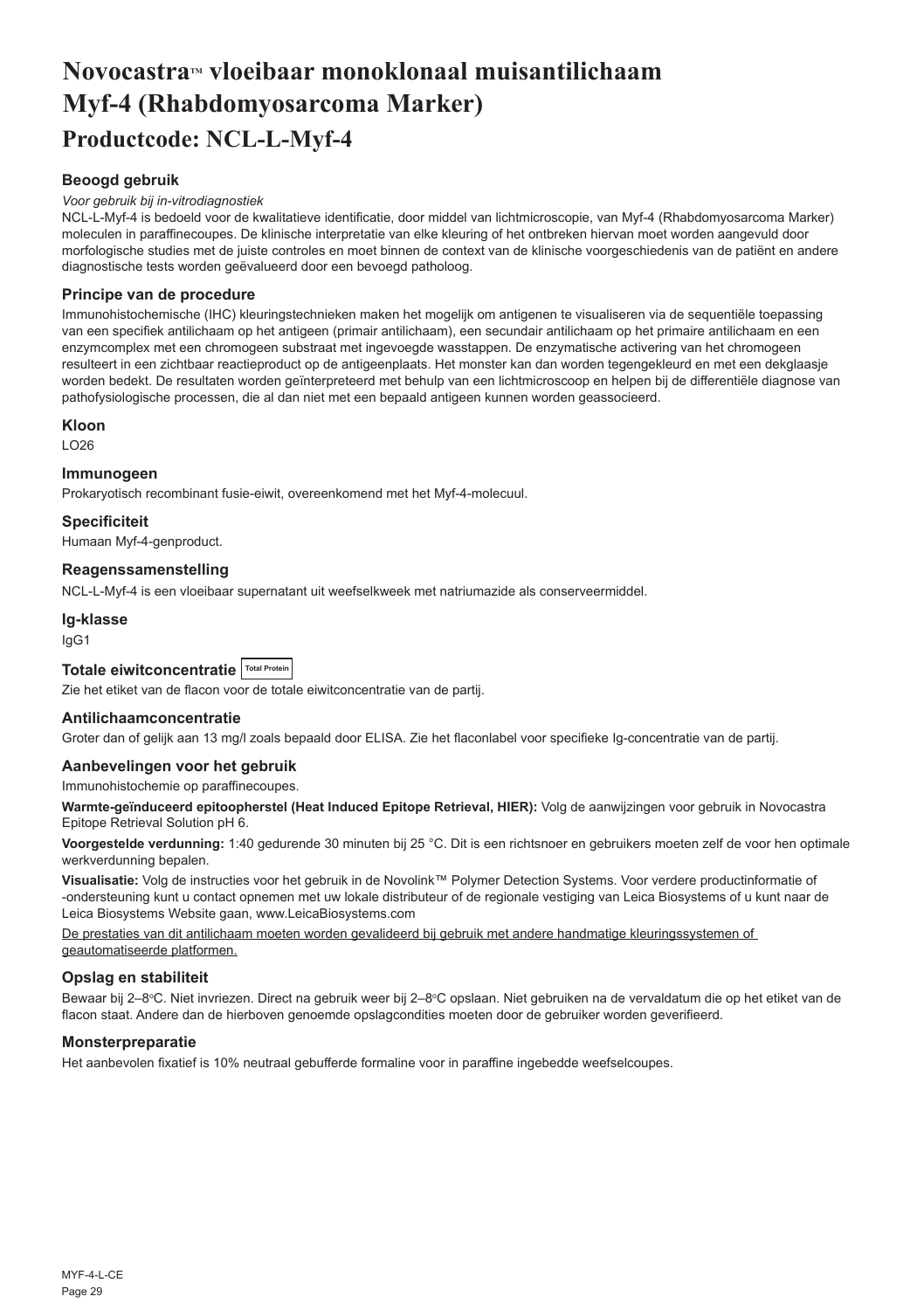#### **Waarschuwingen en voorzorgsmaatregelen**

Dit reagens is bereid uit het supernatant van celkweek. Aangezien dit een biologisch product is, moet redelijke voorzichtigheid worden betracht bij het hanteren ervan.

Dit reagens bevat natriumazide. Een veiligheidsinformatieblad is verkrijgbaar op aanvraag of op www.LeicaBiosystems.com Raadpleeg de nationale, regionale en plaatselijke voorschriften voor het afvoeren van potentieel giftige componenten.

Specimens, zowel voor als na de fixatie, en alle materialen die eraan worden blootgesteld, moeten worden behandeld als potentiële overdragers van infecties en met inachtneming van de juiste voorzorgsmaatregelen worden afgevoerd.1 Pipetteer reagentia nooit met de mond en vermijd dat de huid en slijmvliezen in aanraking komen met reagentia en specimens. Indien reagentia of monsters in aanraking komen met gevoelige gebieden, moet u deze wassen met een overvloedige hoeveelheid water. Raadpleeg een arts.

Minimaliseer de kans op microbiële contaminatie van reagentia omdat hierdoor de niet-specifieke kleuring kan toenemen.

Andere incubatietijden of temperaturen dan hierin vermeld, kunnen onjuiste resultaten opleveren. Dergelijke wijzigingen moeten door de gebruiker worden gevalideerd.

#### **Kwaliteitscontrole**

Verschillen in weefselbewerking en technische procedures in het laboratorium van de gebruiker kunnen tot aanzienlijke variabiliteit in de resultaten leiden, waardoor het nodig is om regelmatig interne controles uit te voeren in aanvulling op de volgende procedures. Controles zijn verse autopsie-/biopsie-/chirurgische monsters die zo snel mogelijk en op dezelfde manier als het monster of de monsters van de patiënt zijn gefixeerd in formaline, bewerkt en ingebed in paraffinewas.

#### **Positieve weefselcontrole**

Wordt gebruikt om aan te geven dat weefsels correct geprepareerd zijn en dat passende kleuringstechnieken zijn gebruikt. Voor elke set testvoorwaarden in elke kleuringsrun moet één positieve weefselcontrole worden opgenomen.

Voor optimale kwaliteitscontrole en detectie van lichte degeneratie van het reagens is een weefsel met zwakke positieve kleuring meer geschikt dan een weefsel met sterke positieve kleuring.<sup>2</sup>

Aanbevolen positief controleweefsel is rhabdomyosarcoom van RH30-cellijn.

Als de positieve weefselcontrole geen positieve kleuring vertoont, moeten de resultaten die met testmonsters zijn verkregen als ongeldig worden beschouwd.

#### **Negatieve weefselcontrole**

De negatieve weefselcontrole moet na de positieve weefselcontrole worden onderzocht om de specificiteit van de labeling van het doelantigeen door het primaire antilichaam te verifiëren.

Aanbevolen negatief controleweefsel is tonsil daar waar de lymfocyten negatief zijn.

Aan de andere kant levert de verscheidenheid aan diverse celtypen die in de meeste weefselcoupes aanwezig zijn, vaak negatieve controlelocaties op, maar dit moet wel worden geverifieerd door de gebruiker.

Niet-specifieke kleuring, indien aanwezig, ziet er doorgaans diffuus uit. Een sporadische kleuring van bindweefsel kan ook worden waargenomen in coupes van bovenmatig in formaline gefixeerde weefsels. Gebruik intacte cellen voor het interpreteren van kleuringsresultaten. Necrotische of gedegenereerde cellen kleuren vaak niet-specifiek.<sup>3</sup> Fout-positieve resultaten kunnen optreden als gevolg van niet-immunologische binding van eiwitten of substraatreactieproducten. Ze kunnen ook worden veroorzaakt door endogene enzymen zoals pseudoperoxidase (erytrocyten), endogene peroxidase (cytochroom c) of endogeen biotine (bv. lever, borst, hersenen, nier), afhankelijk van het gebruikte type immunokleuring. Om activiteit van endogene enzymen of niet-specifieke binding van enzymen te onderscheiden van specifieke immunoreactiviteit, kunnen aanvullende patiëntweefsels worden gekleurd met respectievelijk uitsluitend substraatchromogeen of enzymcomplexen (avidine-biotine, streptavidine, gelabeld polymeer) en substraatchromogeen. Als er specifieke kleuring optreedt in de negatieve weefselcontrole, moeten resultaten met de patiëntmonsters als ongeldig worden beschouwd.

#### **Negatieve reagenscontrole**

Gebruik een niet-specifieke negatieve reagenscontrole van het primaire antilichaam met een coupe van elk patiëntspecimen om nietspecifieke kleuring te evalueren en specifieke kleuring op de antigeenlocatie beter te kunnen interpreteren.

#### **Patiëntweefsel**

Onderzoek de patiëntmonsters die met NCL-L-Myf-4 zijn gekleurd als laatste. De intensiteit van de positieve kleuring moet worden geëvalueerd binnen de context van niet-specifieke achtergrondkleuring van de negatieve reagenscontrole. Zoals bij elke immunohistochemische test betekent een negatief resultaat dat het antigeen niet is gedetecteerd. Het betekent niet dat het antigeen afwezig was in de onderzochte cellen of het onderzochte weefsel. Gebruik zo nodig een panel antilichamen om fout-negatieve reacties te identificeren.

#### **Verwachte resultaten**

#### Normale weefsels

Normale weefsels: Kloon LO26 demonstreerde geen kleuring in verscheidene normale weefsels (totaal aantal beoordeelde normale  $gevallen = 115$ ).

#### Afwijkende weefsels

Abnormale weefsels: Kloon LO26 kleurde 20/48 alveolaire rhabdomyosarcomen, 15/52 embryonale rhabdomyosarcomen, 9/59 pleomorfe rhabdomyosarcomen en 8/30 spindelcel-rhabdomyosarcomen. Geen kleuring werd waargenomen in 0/3 overgangscelcarcinomen van de blaas, 0/3 invasieve ductale carcinomen van de borst, 0/3 astrocytomen, 0/2 adenocarcinomen van de colon, 0/1 zegelringcelcarcinoom van de colon, 0/3 plaveiselcelcarcinomen van de slokdarm, 0/5 adenocarcinomen van de galblaas, 0/3 'clear cell'-niercarcinomen, 0/3 adenocarcinomen van de long, 0/3 adenocarcinomen van de pancreas, 0/2 adenocarcinomen van de prostaat, 0/3 adenocarcinomen van de maag, 0/2 papillaire carcinomen van de schildklier, en 0/3 plaveiselcelcarcinomen van de cervix (totaal aantal beoordeelde afwijkende gevallen = 228).

**NCL-L-Myf-4 wordt aanbevolen voor het detecteren van het humane Myf-4-genproduct in normale en neoplastische weefsels, als aanvulling op conventionele histopathologie waarbij niet-immunologische histochemische kleuringen worden gebruikt.**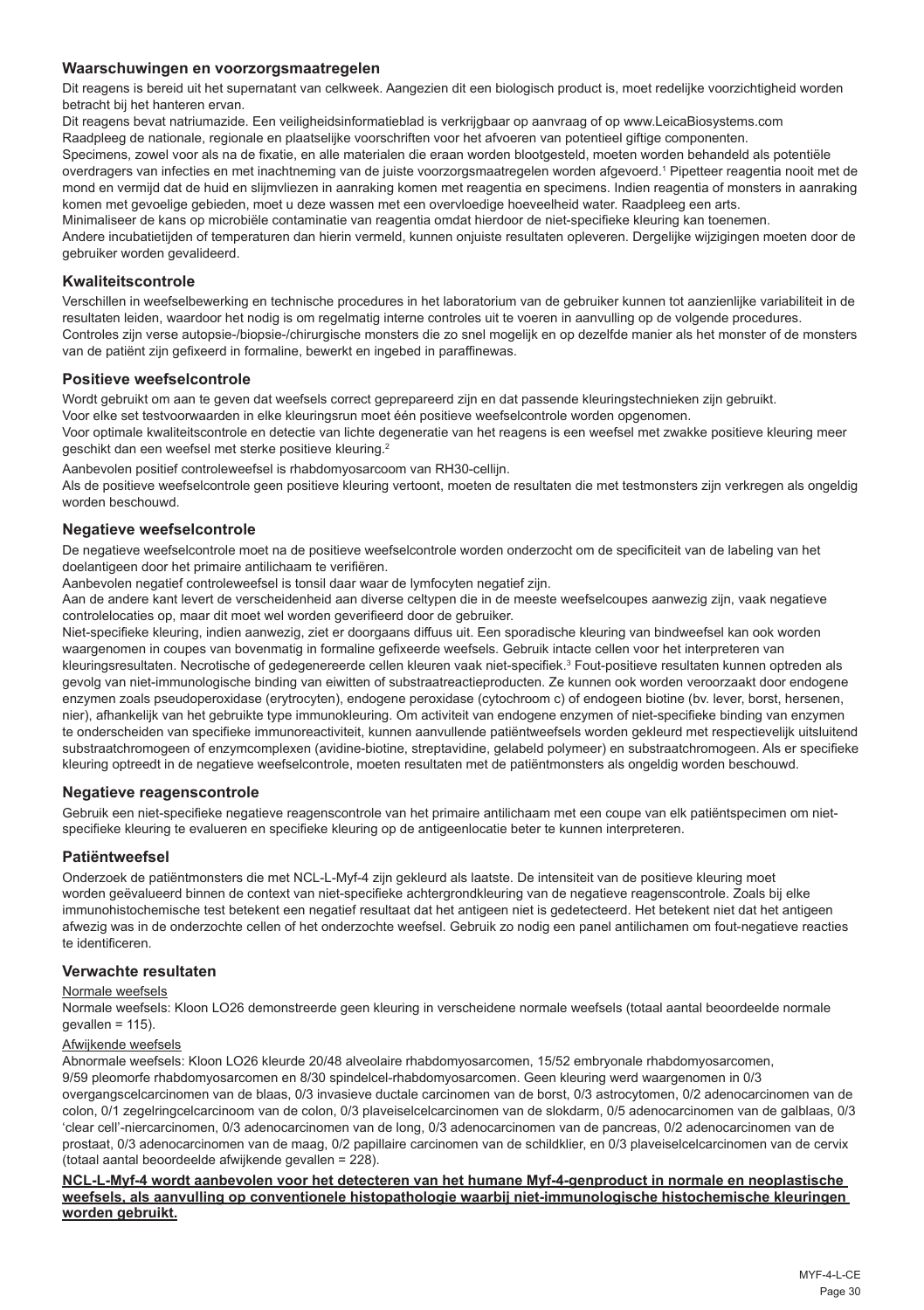## **Algemene beperkingen**

Immunohistochemie (IHC) is een diagnostisch meerstapsproces waarvoor een gespecialiseerde opleiding nodig is in het kiezen van de juiste reagentia, het selecteren, fixeren en bewerken van weefsel, het prepareren van IHC-objectglaasjes en het interpreteren van de kleuringsresultaten.

Weefselkleuring is afhankelijk van de manier waarop het weefsel vóór de kleuring wordt behandeld en bewerkt. Verkeerd fixeren, invriezen, ontdooien, wassen, drogen, verwarmen, snijden, of contaminatie met andere weefsels of vloeistoffen kan tot artefacten, insluiting van antilichamen of fout-negatieve resultaten leiden. Inconsistente resultaten kunnen te wijten zijn aan variaties in de fixatie- en inbeddingsmethodes, of aan intrinsieke onregelmatigheden in het weefsel.<sup>4</sup>

Een te sterke of onvolledige tegenkleuring kan een juiste interpretatie van de resultaten bemoeilijken of onmogelijk maken. De klinische interpretatie van elke kleuring of het ontbreken hiervan moet worden aangevuld door morfologische studies met de juiste controles en moet binnen de context van de klinische voorgeschiedenis van de patiënt en andere diagnostische tests worden geëvalueerd door een bevoegd patholoog.

Antilichamen van Leica Biosystems Newcastle Ltd zijn bedoeld voor gebruik, zoals aangegeven, op bevroren of in paraffine ingebedde coupes die een specifieke fixatie vereisen. Er kan onverwachte antigeenexpressie optreden, met name bij neoplasmata. De klinische interpretatie van gekleurde weefselcoupes moet een morfologische analyse en de evaluatie van overeenkomstige controles bevatten.

#### **Literatuurlijst – algemeen**

- 1. National Committee for Clinical Laboratory Standards (NCCLS). Protection of laboratory workers from infectious diseases transmitted by blood and tissue; proposed guideline. Villanova, P.A. 1991; 7(9). Order code M29-P.
- 2. Battifora H. Diagnostic uses of antibodies to keratins: a review and immunohistochemical comparison of seven monoclonal and three polyclonal antibodies. Progress in Surgical Pathology. 6:1–15. eds. Fenoglio-Preiser C, Wolff CM, Rilke F. Field & Wood, Inc., Philadelphia.
- 3. Nadji M, Morales AR. Immunoperoxidase, part I: the techniques and pitfalls. Laboratory Medicine. 1983; 14:767.
- 4. Omata M, Liew CT, Ashcavai M, Peters RL. Nonimmunologic binding of horseradish peroxidase to hepatitis B surface antigen: a possible source of error in immunohistochemistry. American Journal of Clinical Pathology. 1980; 73:626.
- 5. Den Bakker MA, Seynaeve C, Kliffen M et al. Microsatellite instability in a pleomorphic rhabdomyosarcoma in a patient with hereditary non-polyposis colorectal cancer. Histopathology. 2003; 43(3):297–299.
- 6. Ingeholm P, Theilgaard SA, Buchwald C et al. Esthesioneuroblastoma: a Danish clinicopathological study of 40 consecutive cases. APMIS. 2002; 110(9):639–645.
- 7. Kumar S, Perlman E, Harris CA et al. Myogenin is a specific marker for rhabdomyosarcoma: an immunohistochemical study in paraffin-embedded tissues. Modern Pathology. 2000; 13(9):988–993.
- 8. Gilpin BJ, Loechel F, Mattei M-G et al. A novel, secreted form of human ADAM 12 (meltrin α) provokes myogenesis in vivo. Journal of Biological Chemistry. 1998; 273(1):157–166.

#### **Aanpassingen ten opzichte van de vorige uitgave**

Reagentiasamenstelling, Totale Proteïneconcentratie, Aanbevelingen over het Gebruik, Waarschuwingen en Voorzorgsmaatregelen, Verwachte Resultaten.

## **Datum uitgave**

15 juli 2019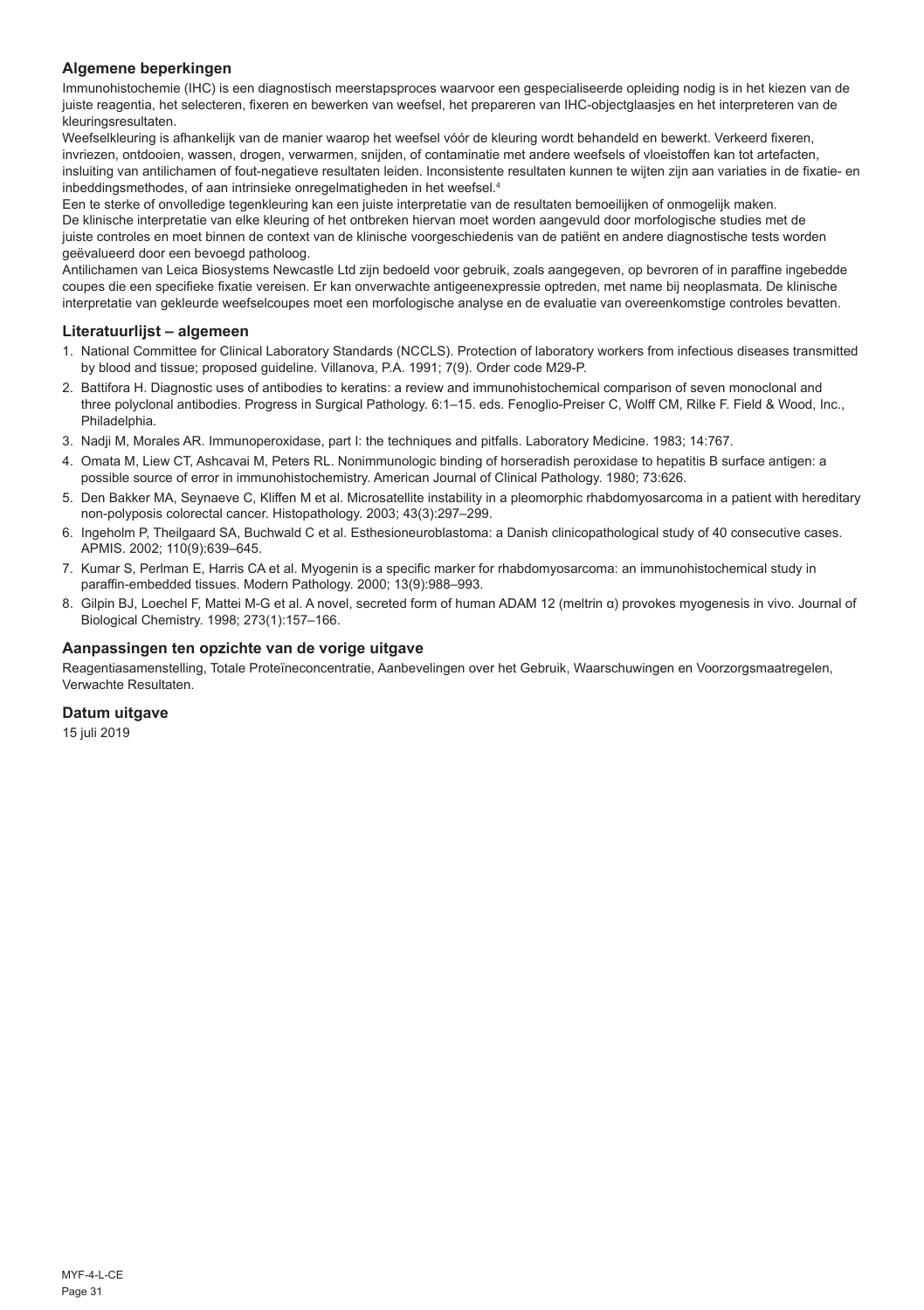## <span id="page-32-0"></span>Novocastra<sup>*M*</sup> flytende murint monoklonalt antistoff **Myf-4 (Rhabdomyosarcoma Marker) Produktkode: NCL-L-Myf-4**

### **Tiltenkt bruk**

#### *Til in vitro-diagnostisk bruk.*

NCL-L-Myf-4 er beregnet for kvalitativ identifisering ved lysmikroskopering av Myf-4 (rabdomyosarkom-markør)-molekyler i paraffinsnitt. Den kliniske tolkningen av en farging eller uteblitt farging skal suppleres av morfologiske studier ved bruk av riktige kontroller og skal evalueres av en kvalifisert patolog innenfor sammenhengen av pasientens kliniske historie og andre diagnostiske tester.

#### **Prinsipp for prosedyren**

Teknikker for immunhistokjemisk (IHC) farging muliggjør visualisering av antigener via sekvensiell applikasjon av et spesifikt antistoff på antigenet (primært antistoff), et sekundært antistoff på det primære antistoffet og et enzymkompleks med et kromogensubstrat med mellomliggende vasketrinn. Den enzymatiske aktiveringen av kromogenet resulterer i et synlig reaksjonsprodukt på antigenstedet. Prøven kan deretter kontrastfarges og påføres dekkglass. Resultatene tolkes ved hjelp av lysmikroskop og bidrar til differensialdiagnosen for patofysiologiske prosesser, som kan være tilknyttet et spesielt antigen eller ikke.

#### **Klon**

LO26

### **Immunogen**

Prokaryotisk rekombinant protein tilsvarende Myf-4-molekylet.

#### **Spesifisitet**

Humant Myf-4-genprodukt.

## **Reagenssammensetning**

NCL-L-Myf-4 er en flytende vevskultursupernatant som inneholder natriumazid som konserveringsmiddel.

#### **Ig-klasse**

IgG1

## **Totalproteinkonsentrasjon Total Protein**

Se etiketten på hetteglasset for partispesifikk totalproteinkonsentrasjon.

#### **Antistoffkonsentrasjon**

Større enn eller likt med 13 mg/l som fastslått av ELISA. Se etiketten på hetteglasset for batchspesifikk Ig-konsentrasjon.

#### **Anbefalinger for bruk**

Immunhistokjemi på parafinsnitt.

**Varmeindusert epitopgjenfinning (Heat Induced Epitope Retrieval, HIER):** Følg bruksanvisningen for Novocastra Epitope Retrieval Solution pH 6.

**Foreslått fortynning:** 1:40 i 30 minutter ved 25 °C. Dette er kun veiledende, og brukerne bør fastslå egne optimale fortynninger for sitt arbeid.

**Visualisering:** Følg bruksanvisningen for Novolink™ Polymer Detection Systems. Hvis du ønsker ytterligere produktinformasjon eller -støtte, kan du kontakte din lokale forhandler eller regionkontoret til Leica Biosystems, eller du kan besøke Leica Biosystems' nettsted på www.LeicaBiosystems.com

Ytelsen til dette antistoffet skal valideres når det brukes med andre systemer for manuell farging eller automatiserte plattformer.

#### **Oppbevaring og stabilitet**

Oppbevar ved 2–8 °C. Må ikke fryses. Returner til 2–8 °C umiddelbart etter bruk. Må ikke brukes etter utløpsdatoen som er angitt på etiketten på hetteglasset. Andre oppbevaringsforhold enn de som er angitt ovenfor, må verifiseres av brukeren.

#### **Prøveklargjøring**

Anbefalt fiksativ er 10 % nøytralt bufret formalin for parafininnstøpte vevsnitt.

#### **Advarsler og forholdsregler**

Dette reagenset ble fremstilt fra supernatanten fra cellekultur. Ettersom det er et biologisk produkt, må det utvises rimelig forsiktighet når det håndteres.

Denne reagensen inneholder natriumazid. Et sikkerhetsdatablad er tilgjengelig på forespørsel eller tilgjengelig fra www.LeicaBiosystems.com. Se lokale, regionale eller statlige forskrifter for avhending av potensielt toksiske komponenter.

Prøver, før og etter fiksering, og alle materialer som utsettes for dem, skal håndteres som smittefarlige og avhendes etter egnede forholdsregler.<sup>1</sup> Pipetter aldri reagenser via munnen og unngå kontakt med hud og slimhinner med reagenser og prøver. Hvis reagenser eller prøver kommer i kontakt med følsomme områder, skyll med rikelige mengder vann. Oppsøk lege.

Minimer mikrobiell kontaminering av reagenser, ellers kan det forekomme en økning i ikke-spesifikk farging. Andre inkubasjonstider eller temperaturer enn de som er spesifisert, kan gi feilaktige resultater. Enhver slik endring må valideres av

brukeren.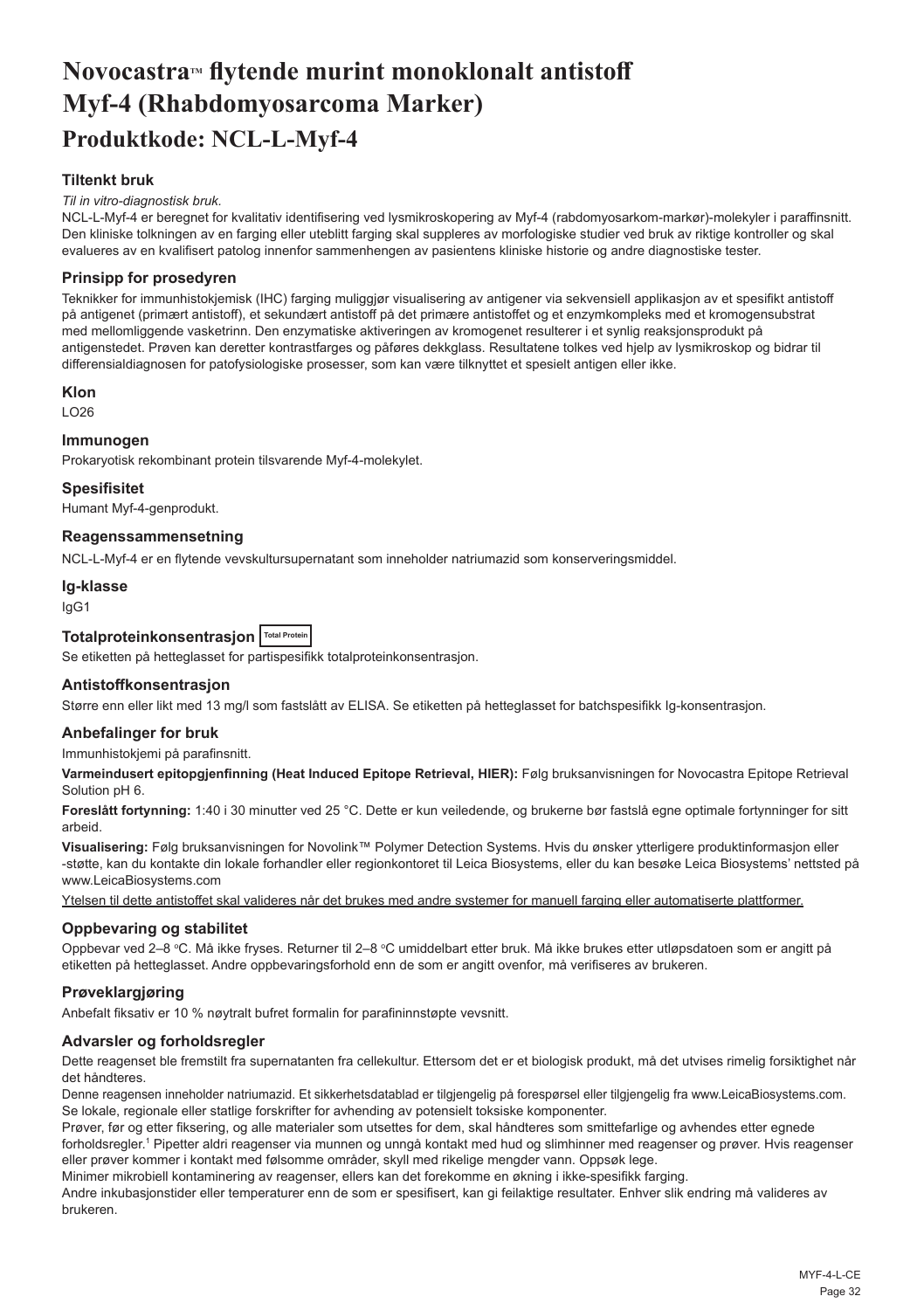## **Kvalitetskontroll**

Forskjeller i vevprosessering og tekniske prosedyrer i brukerens laboratorium kan frembringe signifikant variasjon i resultatene og gjør det påkrevd med regelmessige interne ytelseskontroller i tillegg til følgende prosedyrer.

Kontroller skal være ferske prøver fra obduksjon/biopsi/kirurgi, som er formalinfiksert, behandlet og parafinvoksinnstøpt så snart som mulig på samme måte som pasientprøven(e).

### **Positiv vevkontroll**

Brukes for å indikere riktig klargjorte vev og riktige fargingsteknikker.

Én positiv vevkontroll bør inkluderes for hvert sett med testbetingelser i hver fargerunde.

Svakt positivt farget vev er mer egnet enn kraftig positivt farget vev til optimal kvalitetskontroll og påvisning av små nivåer reagensnedbrytning.<sup>2</sup>

Anbefalt positivt kontrollvev er rabdomyosarkom eller RH30-cellelinje.

Hvis den positive vevkontrollen ikke gir positiv farging, skal resultater med testprøvene betraktes som ugyldige.

#### **Negativ vevkontroll**

Skal undersøkes etter den positive vevkontrollen for å verifisere spesifisiteten i merkingen av målantigenet med det primære antistoffet. Anbefalt negativt kontrollvev er mandel der lymfocytter er negative.

Alternativt gir variasjonen av forskjellige celletyper som kan finnes i de fleste vevsnitt ofte rom for negativ kontroll, men dette må verifiseres av brukeren.

Ikke-spesifikk farging, hvis dette forekommer, har vanligvis et diffust utseende. Sporadisk farging av bindevev vil også kunne observeres i vevsnitt som er fiksert i for mye formalin. Bruk intakte celler til tolkning av fargingsresultater. Nekrotiske eller degenererte celler farger ofte uspesifikt.<sup>3</sup> Falske positive resultater kan sees på grunn av ikke-immunologisk binding av proteiner eller substratreaksjonsprodukter. De kan også forårsakes av endogene enzymer slik som pseudoperoksidase (erytrocytter), endogen peroksidase (cytokrom C) eller endogent biotin (f.eks. lever, bryst, hjerne, nyre) avhengig av type immunfarging som brukes. For å differensiere endogen enzymaktivitet eller ikke-spesifikk binding av enzymer fra spesifikk immunreaktivitet kan ekstra pasientvev farges eksklusivt med henholdsvis substratkromogen eller enzymkomplekser (avidin-biotin, streptavidin, merket polymer) og substratkromogen. Hvis det forekommer spesifikk farging i de negative vevkontrollene, skal resultater med pasientprøvene betraktes som ugyldige.

### **Negativ reagenskontroll**

Bruk en uspesifikk negativ reagenskontroll i stedet for det primære antistoffet med et snitt av hver pasientprøve for å evaluere uspesifikk farging og gi bedre mulighet for tolkning av den spesifikke fargingen på antigenstedet.

#### **Pasientvev**

Undersøk pasientprøver farget med NCL-L-Myf-4 sist. Positiv fargingsintensitet skal vurderes i lys av eventuell ikke-spesifikk bakgrunnsfarging i den negative reagenskontrollen. På samme måte som for alle andre immunhistokjemiske tester betyr et negativt resultat at antigenet ikke ble påvist, ikke at antigenet ikke var til stede i cellene / det analyserte vevet. Om nødvendig, skal det brukes et panel med antistoffer til å identifisere falske negative reaksjoner.

#### **Forventede resultater**

#### Normale vev

Normale vev: Klon LO26 utviste ingen farging i en rekke normale vev (totalt antall evaluerte normale tilfeller = 115).

#### Unormale vev

Unormale vev: Klon LO26 farget 20/48 alveolare rabdomyosarkomer, 15/52 embryonale rabdomyosarkomer, 9/59 pleomorfe rabdomyosarkomer og 8/30 spindelcelle-rabdomyosarkomer. Ingen farging ble observert i 0/3 transisjonelle cellekarsinomer i blæren, 0/3 invasive duktale karsinomer i brystet, 0/3 astrocytomer, 0/2 adenokarsinomer i kolon, 0/1 signetring-cellekarsinom i kolon, 0/3 skvamøse cellekarsinomer i øsofag, 0/5 adenokarsinomer i galleblæren, 0/3 renale klarcellekarsinomer, 0/3 adenokarsinomer i lungen, 0/3 adenokarsinomer i pankreas, 0/2 adenokarsinomer i prostata, 0/3 adenokarsinomer i magen, 0/2 papillære karsinomer i tyreoidea og 0/3 skvamøse cellekarsinomer i cervix (totalt antall evaluerte unormale tilfeller = 228).

#### **NCL-L-Myf-4 anbefales for deteksjon av humant Myf-4-genp i normale og neoplastiske vev, som et tillegg til konvensjonell histopatologi ved bruk av ikke-immunologiske histokjemiske farger.**

#### **Generelle begrensninger**

Immunhistokjemi er en flertrinns diagnostisk prosess som krever spesialisert opplæring i valg av egnede reagenser, valg, fiksering og behandling av vev, klargjøring av IHC-objektglass og tolkning av fargingsresultater.

Vevfargingen er avhengig av håndteringen og behandlingen av vevet før det farges. Uriktig fiksering, dypfrysing, opptining, vasking, tørking, oppvarming, snitting eller kontaminering med annet vev eller væsker kan frembringe artefakter, fanging av antistoff eller falske negative resultater. Inkonsistente resultater kan skyldes variasjoner i fikserings- og innstøpingsmetoder eller uregelmessigheter i vevet.<sup>4</sup> Overdreven eller ufullstendig kontrastfarging kan hindre riktig tolkning av resultater.

Den kliniske tolkningen av en farging eller uteblitt farging skal suppleres av morfologiske studier ved bruk av riktige kontroller og skal evalueres av en kvalifisert patolog innenfor sammenhengen av pasientens kliniske historie og andre diagnostiske tester. Antistoffer fra Leica Biosystems Newcastle Ltd er til bruk, som indisert, på enten frosne eller parafininnstøpte snitt med spesifikke fikseringskrav. Det kan forekomme uventet antigenuttrykk, spesielt i neoplasmer. Den kliniske tolkningen av ethvert farget vevsnitt må inkludere morfologisk analyse og evaluering av egnede kontroller.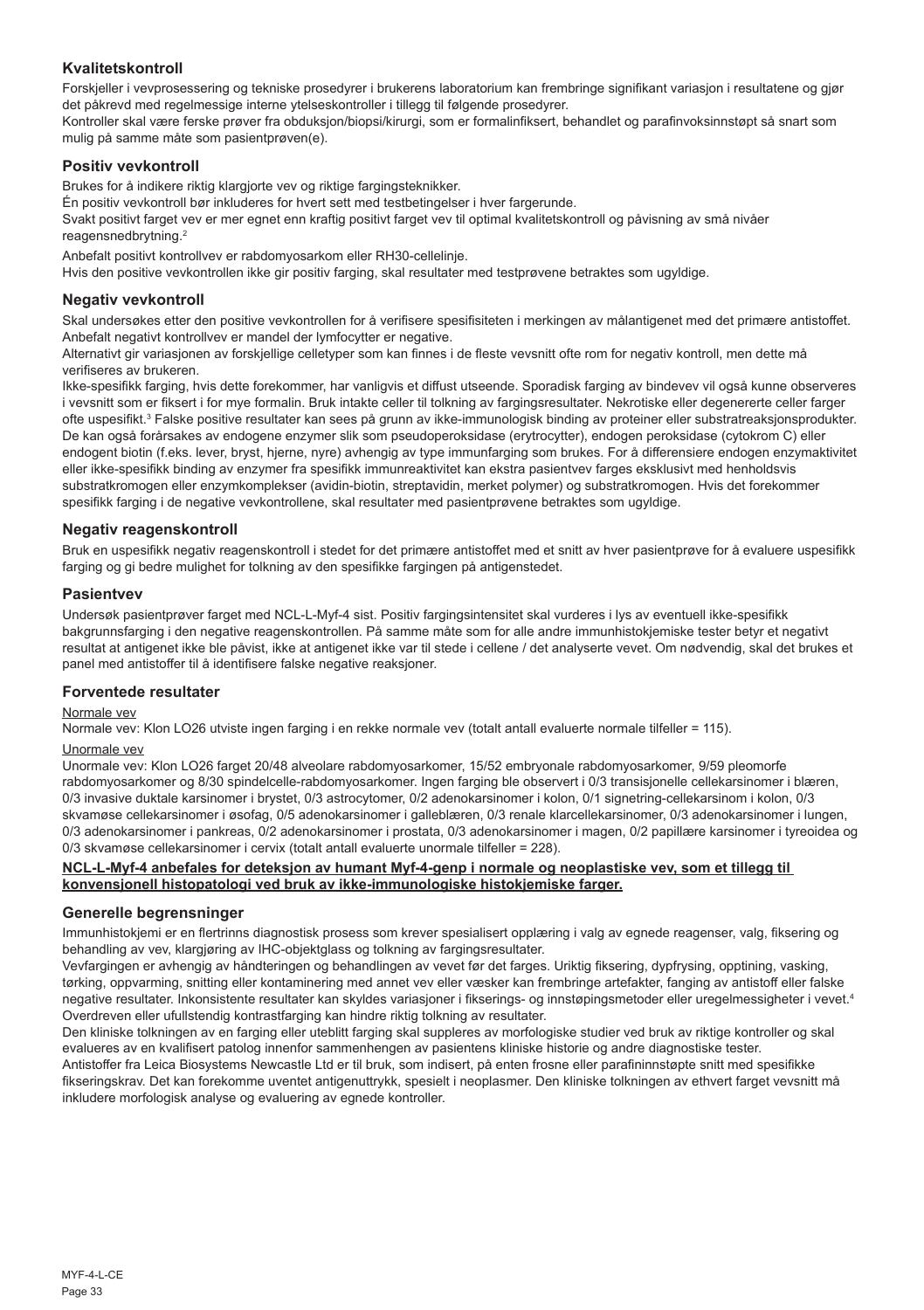## **Bibliografi – generelt**

- 1. National Committee for Clinical Laboratory Standards (NCCLS). Protection of laboratory workers from infectious diseases transmitted by blood and tissue; proposed guideline. Villanova, P.A. 1991; 7(9). Order code M29-P.
- 2. Battifora H. Diagnostic uses of antibodies to keratins: a review and immunohistochemical comparison of seven monoclonal and three polyclonal antibodies. Progress in Surgical Pathology. 6:1–15. eds. Fenoglio-Preiser C, Wolff CM, Rilke F. Field & Wood, Inc., Philadelphia.
- 3. Nadji M, Morales AR. Immunoperoxidase, part I: the techniques and pitfalls. Laboratory Medicine. 1983; 14:767.
- 4. Omata M, Liew CT, Ashcavai M, Peters RL. Nonimmunologic binding of horseradish peroxidase to hepatitis B surface antigen: a possible source of error in immunohistochemistry. American Journal of Clinical Pathology. 1980; 73:626.
- 5. Den Bakker MA, Seynaeve C, Kliffen M et al. Microsatellite instability in a pleomorphic rhabdomyosarcoma in a patient with hereditary non-polyposis colorectal cancer. Histopathology. 2003; 43(3):297–299.
- 6. Ingeholm P, Theilgaard SA, Buchwald C et al. Esthesioneuroblastoma: a Danish clinicopathological study of 40 consecutive cases. APMIS. 2002; 110(9):639–645.
- 7. Kumar S, Perlman E, Harris CA et al. Myogenin is a specific marker for rhabdomyosarcoma: an immunohistochemical study in paraffin-embedded tissues. Modern Pathology. 2000; 13(9):988–993.
- 8. Gilpin BJ, Loechel F, Mattei M-G et al. A novel, secreted form of human ADAM 12 (meltrin α) provokes myogenesis in vivo. Journal of Biological Chemistry. 1998; 273(1):157–166.

## **Endringer på tidligere utgave**

Reagenssammensetning, Totalproteinkonsentrasjon, Anbefalinger for bruk, Advarsler og forholdsregler, Forventede resultater.

## **Utstedelsesdato**

15 juli 2019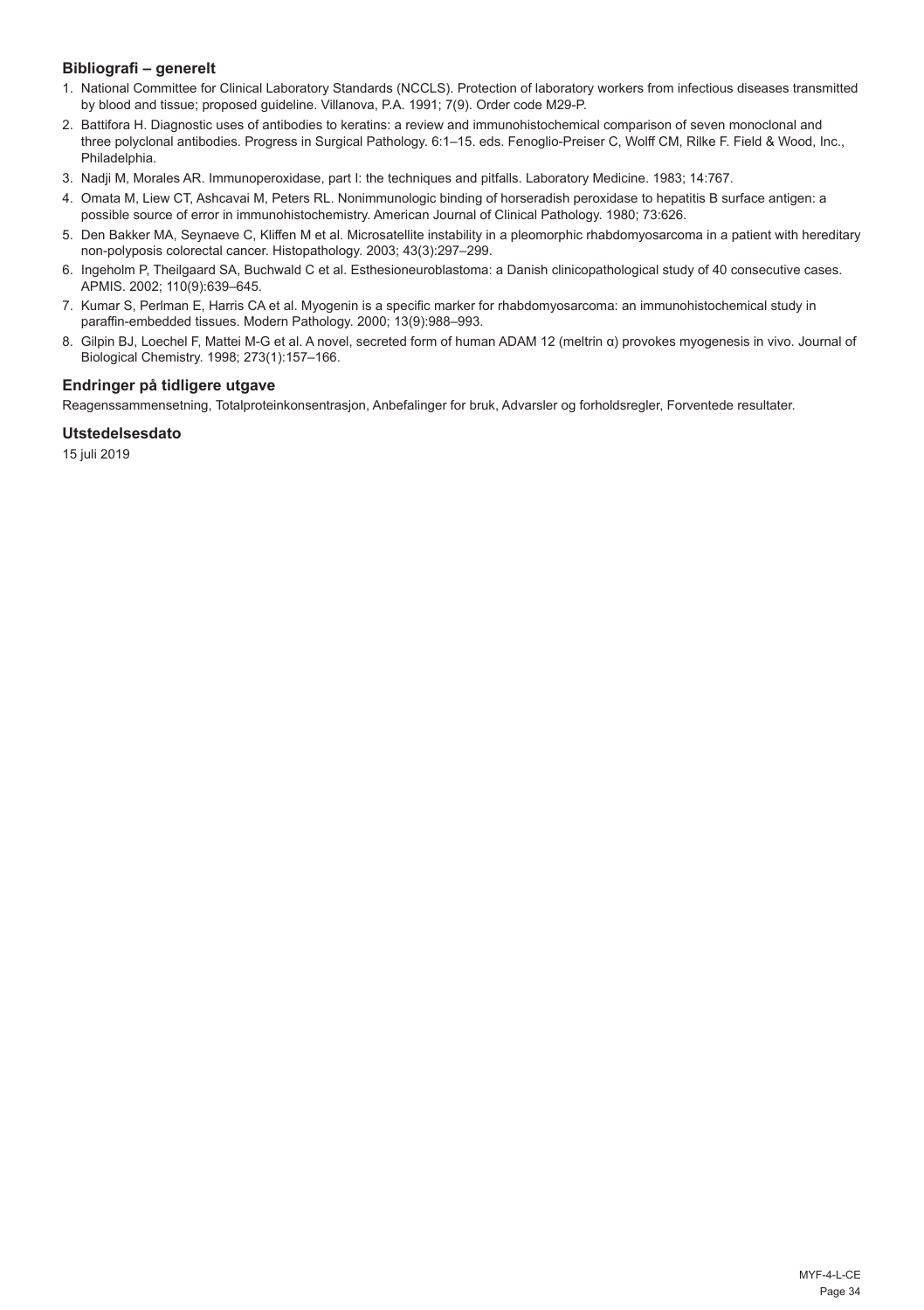## <span id="page-35-0"></span>**NovocastraTM Likit Monoklonal Fare Antikoru Myf-4 (Rhabdomyosarcoma Marker) Ürün Kodu: NCL-L-Myf-4**

## **Kullanım Amacı**

#### *İn vitro diagnostik kullanım içindir.*

NCL-L-Myf-4, parafin bölümlerindeki Myf-4 (Rabdomiyosarkom markör) moleküllerinin ışık mikroskopisi ile kalitatif tanımlanması içindir. Herhangi bir boyanmanın veya yokluğunun klinik yorumlaması hastanın klinik öyküsü ve diğer tanısal testler bağlamında nitelikli bir patoloji uzmanı tarafından değerlendirilmeli ve uygun kontroller kullanılarak morfolojik çalışmalarla desteklenmelidir.

### **İşlem Prensibi**

İmmünohistokimyasal (İHK) boyama teknikleri, antijene ardışık olarak belirli bir antikorun uygulanması (birincil antikor), birincil antikora ikincil bir antikorun uygulanması ve aralardaki yıkama adımları ile, antijenlerin kromojenik substratlı bir enzim kompleksi yoluyla görselleştirilmesine olanak tanır. Kromojenin enzimle etkinleştirilmesi, antijen alanında gözle görülür bir tepkiye yol açar. Numune daha sonra karşıt boyanabilir ve lamelle örtülebilir. Sonuçlar bir ışık mikroskobu kullanılarak yorumlanır ve belirli bir antijen ile ilişkili olabilecek veya olmayabilecek patofizyolojik süreçlerin ayırıcı tanısına yardımcı olur.

#### **Clone**

LO26

#### **İmmünojen**

Myf-4 molekülüne karşılık gelen prokaryotik rekombinant füzyon proteini.

#### **Özgüllük**

İnsan Myf-4 geni ürünü.

#### **Reaktif Bileşimi**

NCL-L-Myf-4, koruyucu olarak sodyum azid içeren bir sıvı doku kültürü supernatantıdır.

#### **Ig Sınıfı**

IgG1

## **Toplam Protein Konsantrasyonu Total Protein**

Lota özgü toplam protein konsantrasyonu için flakon etiketine başvurun.

#### **Antikor Konsantrasyonu**

ELISA tarafından belirlendiği gibi 13 mg/L'ye eşit veya bu değerden yüksek. Seriye özgü Ig konsantrasyonu için flakon etiketine bakın.

#### **Kullanım Önerileri**

Parafin kesitlerinde immünohistokimya.

**Isı İndüklü Epitop Alımı (Heat Induced Epitope Retrieval, HIER):** Novocastra Epitope Retrieval Solution pH 6 içinde kullanım için lütfen talimatları takip edin.

**Önerilen dilüsyon:** 25 °C'de 30 dakika süreyle 1:40. Bu değer kılavuz olarak verilmiştir ve kullanıcılar kendileri için en uygun çalışma dilüsyonlarını kendileri belirlemelidir.

**Görselleştirme:** Lütfen Novolink™ Polymer Detection Systems'ın kullanım talimatlarını izleyin. Ürünle ilgili daha fazla bilgi veya destek için yerel disribütörünüzle veya Leica Biosystems bölge ofisiyle iletişime geçebilir ya da bunun yerine Leica Biosystems Web sitesini ziyaret edebilirsiniz: www.LeicaBiosystems.com

Bu antikorun performansı, diğer manuel boyama sistemleriyle veya otomatik platformlarla birlikte kullanıldığında doğrulanmalıdır.

#### **Saklama ve Stabilite**

2-8ºC'de saklayın. Dondurmayın. Kullanımdan hemen sonra 2-8ºC'ye geri alın. Flakon etiketinde belirtilen son kullanma tarihinden sonra kullanmayın. Yukarıda belirtilenler dışında saklama koşulları kullanıcı tarafından doğrulanmalıdır.

#### **Numune Hazırlama**

Parafine gömülü doku kesitleri için önerilen fiksatif %10 nötr tamponlanmış formalindir.

#### **Uyarılar ve Önlemler**

Bu reaktif hücre kültürü süpernatanından hazırlanmıştır. Biyolojik bir ürün olduğundan, elleçleme sırasında makul düzeyde dikkatli olunmalıdır.

Bu reaktif sodyum azid içerir. Malzeme Güvenlik Bilgileri Formu talep üzerine sağlanmaktadır ve www.LeicaBiosystems.com sitesinde mevcuttur. Olası toksik bileşenlerin atılması ile ilgili yerel, bölgesel veya ulusal düzenlemelere başvurun.

Fiksasyondan önce ve sonra örnekler ve onlara maruz kalmış bütün materyaller, enfeksiyon yayabilecekmiş gibi işlem görmelidir ve gerekli önlemler alınarak atılmalıdır.<sup>1</sup>Reaktifleri hiçbir zaman ağızla pipetlemeyin. Cildin ve mukoz membranların reaktifler ve örneklerle temas etmesini önleyin. Reaktifler veya numuneler hassas bölgelere temas ederse bol miktarda suyla yıkayın. Tıbbi yardım isteyin. Reaktiflerin mikrobiyel kontaminasyonunu minimuma indirin yoksa nonspesifik boyanmada bir artış olabilir.

Belirtilenler dışındaki inkübasyon süreleri veya sıcaklıklar hatalı sonuçlara yol açabilir. Bu tür değişiklikler kullanıcı tarafından doğrulanmalıdır.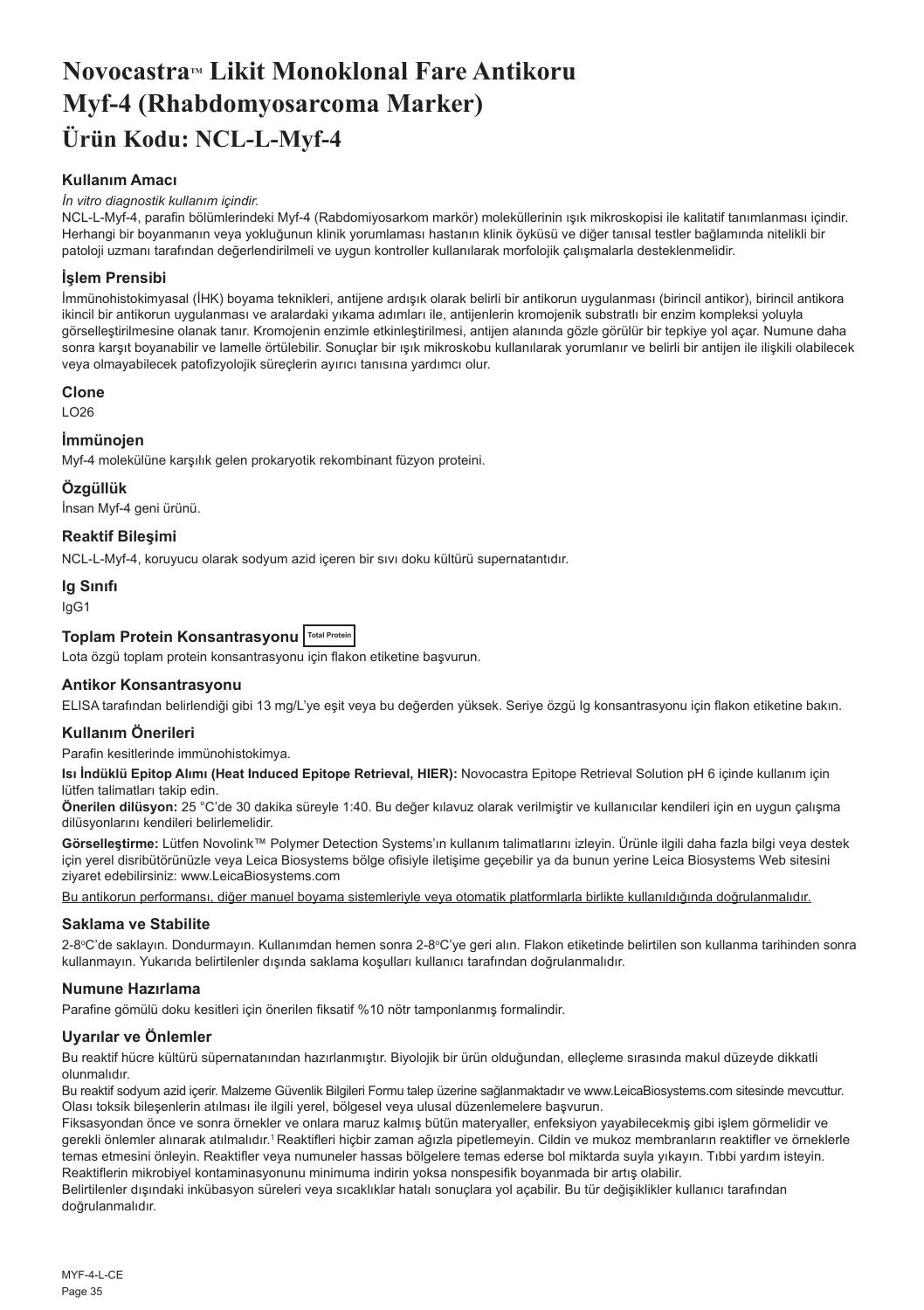## **Kalite Kontrol**

Kullanıcının laboratuvarında doku işleme ve teknik işlemlerdeki farklar sonuçlarda önemli değişkenliğe neden olabilir ve aşağıdaki işlemlere ek olarak düzenli şekilde tesis içi kontrollerin kullanılmasını gerektirir.

Kontroller, hasta numunesi/numuneleriyle aynı şekilde mümkün olduğunca kısa süre içinde formalin fiksasyonlu, işlenmiş ve parafine gömülü taze otopsi/biyopsi/cerrahi materyal olmalıdır.

### **Pozitif Doku Kontrolü**

Doğru hazırlanmış dokuları ve uygun boyama tekniklerini belirtmek için kullanılır.

Her boyama döngüsünde her test koşulu setine bir pozitif doku kontrolü dahil edilmelidir.

Zayıf pozitif boyama yapılmış doku, optimal kalite kontrolü ve minör reaktif bozunma düzeylerini saptamak için güçlü pozitif boyama yapılmış dokudan daha uygundur.<sup>2</sup>

Önerilen pozitif kontrol dokusu rabdomiyosarkom veya Rh30 hücre hattıdır.

Eğer pozitif doku kontrolü pozitif boyanma göstermezse, test numunelerinin sonuçları geçersiz kabul edilmelidir.

#### **Negatif Doku Kontrolü**

Primer antikor tarafından hedef antijenin etiketlenmesinin spesifikliğini doğrulamak için, pozitif doku kontrolünden sonra incelenmelidir. Önerilen negatif kontrol dokusu lenfositlerin negatif olduğu tonsildir.

Alternatif olarak çoğu doku kesitinde bulunan farklı hücre tiplerinin çeşitliliği sıklıkla negatif kontrol bölgeleri sunar ama bu durum kullanıcı tarafından doğrulanmalıdır.

Eğer varsa nonspesifik boyanmanın görünümü genellikle difüzdür. Aşırı formalin fiksasyonlu dokulardan kesitlerde bağ dokusunun sporadik boyanması da görülebilir. Boyanma sonuçlarının yorumlanması için sağlam hücreler kullanın. Nekrotik ve dejenere hücreler genellikle spesifik olmayan şekilde boyanır.<sup>3</sup> Proteinlerin veya substrat reaksiyon ürünlerinin immünolojik olmayan bağlanması nedeniyle yanlış pozitif sonuçlar görülebilir. Bu sonuçlar ayrıca, kullanılan immün-boyaya bağlı olarak psödoperoksidaz (eritrositler), endojen peroksidaz (sitokrom C) veya endojen biotin (örn. karaciğer, meme, beyin, böbrek) gibi endojen enzimlerden de kaynaklanabilir. Endojen enzim aktivitesini veya nonspesifik enzim bağlanmasını spesifik immünoreaktiviteden ayırmak için ek hasta dokuları sırasıyla sadece substrat kromojen veya enzim kompleksleri (avidin-biotin, streptavidin, etiketli polimer) ve substrat kromojen ile boyanabilir. Negatif doku kontrolünde spesifik boyanma oluşursa hasta numunelerinin sonuçları geçersiz kabul edilmelidir.

#### **Negatif Reaktif Kontrolü**

Spesifik olmayan boyamayı değerlendirmek ve antijen bölgesinde spesifik boyanmayı daha iyi yorumlayabilmek için her hasta örneği kesitinde primer antikor yerine spesifik olmayan bir negatif reaktif kontrolü kullanın.

#### **Hasta Dokusu**

NCL-L-Myf-4 ile boyanmış hasta numunelerini en son inceleyin. Pozitif boyama yoğunluğu, negatif reaktif kontrolünün spesifik olmayan herhangi bir arka plan boyaması bağlamında değerlendirilmelidir. Her immünohistokimyasal testle olduğu gibi negatif bir sonuç antijenin saptanmadığı anlamına gelir ve antijenin çalışılan hücrelerde/dokuda bulunmadığı anlamına gelmez. Gerekirse yalancı negatif reaksiyonları tanımlamak için bir antikor paneli kullanın.

#### **Öngörülen Sonuçlar**

#### Normal Dokular

Normal dokular: Klon LO26 birçok farklı normal dokuda boyama göstermemiştir (Değerlendirilen toplam normal vaka sayısı = 115). Anormal Dokular

Anormal dokular: Klon LO26; 20/48 alveolar rabdomiyosarkomlarını, 15/52 embriyonal rabdomiyosarkomlarını, 9/59 pleomorfik rabdomiyosarkomlarını ve 8/30 iğne hücre rabdomiyosarkomlarını boyamıştır. 0/3 mesane transizyonel hücre karsinomlarında, 0/3 meme invaziv duktal karsinomlarında, 0/3 astrositomlarda, 0/2 kolon adenokarsinomlarında, 0/1 kolonun taş yüzüklü hücre karsinomunda, 0/3 yutak skuamöz hücreli karsinomlarında, 0/5 safra kesesi adenokarsinomlarında, 0/3 renal berrak hücreli karsinomlarda, 0/3 akciğer adenokarsinomlarında, 0/3 pankreas adenokarsinomlarında, 0/2 prostat adenokarsinomlarında, 0/3 mide adenokarsinomlarında, 0/2 tiroid papiller karsinomlarında ve 0/3 servikal skuamöz hücreli karsinomlarında boyama görülmemiştir

(Değerlendirilen toplam anormal vaka sayısı = 228).

#### **NCL-L-Myf-4, immünolojik olmayan histokimyasal boyamalar kullanılarak yapılan geleneksel histopatolojiye yardımcı olarak normal ve neoplastik dokularda insan Myf-4 gen ürününün saptanması için önerilir.**

#### **Genel Sınırlamalar**

İmmünohistokimya; uygun reaktiflerin seçimi, doku seçimi, fiksasyonu ve işlenmesi, IHC slaytının hazırlanması ve boyama sonuçlarının yorumlanması alanlarında özel eğitimden oluşan, çok adımlı bir diagnostik süreçtir.

Doku boyama, boyama öncesinde dokunun kullanımına ve işlenmesine bağlıdır. Uygun olmayan fiksasyon, dondurma, çözme, yıkama, kurutma, ısıtma, kesit alma veya diğer dokular veya sıvılarla kontaminasyon artefaktlara, antikor tutulmasına veya yalancı negatif sonuçlara yol açabilir. Tutarsız sonuçlar, fiksasyon ve gömme yöntemlerindeki değişikliklerden ya da dokunun yapısından kaynaklanan düzensizliklerden kaynaklanabilir.<sup>4</sup>

Aşırı ya da tam olmayan karşıt boyama, sonuçların düzgün yorumlanmasını olumsuz etkileyebilir.

Herhangi bir boyanmanın veya yokluğunun klinik yorumlaması hastanın klinik öyküsü ve diğer tanısal testler bağlamında nitelikli bir patoloji uzmanı tarafından değerlendirilmeli ve uygun kontroller kullanılarak morfolojik çalışmalarla desteklenmelidir.

Leica Biosystems Newcastle Ltd'in antikorları, belirtilen şekilde, özel fiksasyon gereklilikleriyle parafine gömülü veya dondurulmuş kesitler üzerinde kullanılır. Özellikle neoplazmlarda beklenmeyen antijen ekspresyonu oluşabilir. Herhangi bir boyanmış doku kesitinin klinik yorumu morfolojik analizi ve uygun kontrollerin değerlendirilmesini içermelidir.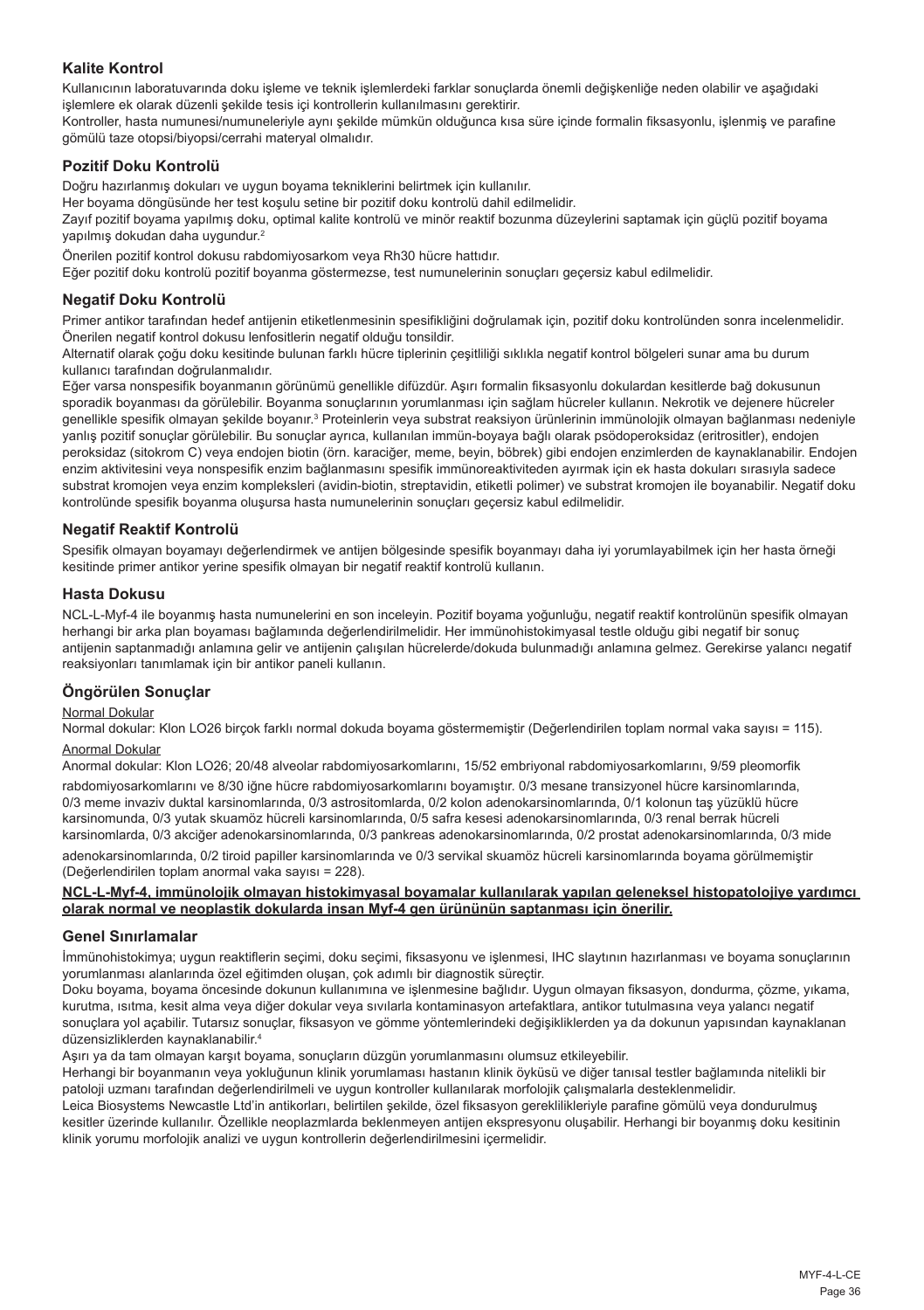## **Kaynakça - Genel**

- 1. National Committee for Clinical Laboratory Standards (NCCLS). Protection of laboratory workers from infectious diseases transmitted by blood and tissue; proposed guideline. Villanova, P.A. 1991; 7(9). Order code M29-P.
- 2. Battifora H. Diagnostic uses of antibodies to keratins: a review and immunohistochemical comparison of seven monoclonal and three polyclonal antibodies. Progress in Surgical Pathology. 6:1–15. eds. Fenoglio-Preiser C, Wolff CM, Rilke F. Field & Wood, Inc., Philadelphia.
- 3. Nadji M, Morales AR. Immunoperoxidase, part I: the techniques and pitfalls. Laboratory Medicine. 1983; 14:767.
- 4. Omata M, Liew CT, Ashcavai M, Peters RL. Nonimmunologic binding of horseradish peroxidase to hepatitis B surface antigen: a possible source of error in immunohistochemistry. American Journal of Clinical Pathology. 1980; 73:626.
- 5. Den Bakker MA, Seynaeve C, Kliffen M et al. Microsatellite instability in a pleomorphic rhabdomyosarcoma in a patient with hereditary non-polyposis colorectal cancer. Histopathology. 2003; 43(3):297–299.
- 6. Ingeholm P, Theilgaard SA, Buchwald C et al. Esthesioneuroblastoma: a Danish clinicopathological study of 40 consecutive cases. APMIS. 2002; 110(9):639–645.
- 7. Kumar S, Perlman E, Harris CA et al. Myogenin is a specific marker for rhabdomyosarcoma: an immunohistochemical study in paraffin-embedded tissues. Modern Pathology. 2000; 13(9):988–993.
- 8. Gilpin BJ, Loechel F, Mattei M-G et al. A novel, secreted form of human ADAM 12 (meltrin α) provokes myogenesis in vivo. Journal of Biological Chemistry. 1998; 273(1):157–166.

## **Önceki Sayıya Göre Değişiklikler**

Reaktif Bileşimi, Toplam Protein Konsantrasyonu, Kullanım Hakkında Öneriler, Uyarılar ve Önlemler, Beklenen Sonuçlar.

## **Yayın Tarihi**

15 Temmuz 2019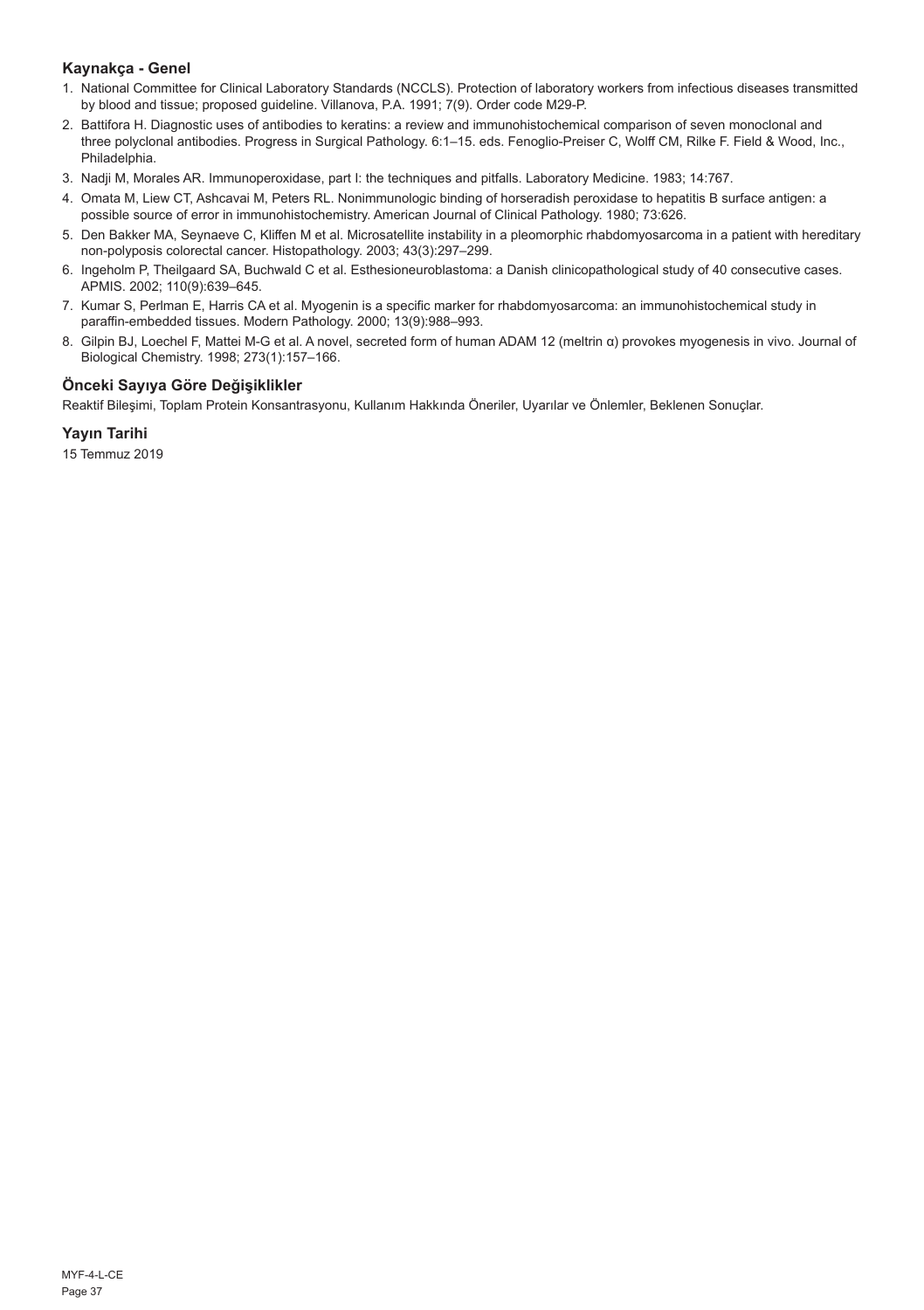## <span id="page-38-0"></span>**Течно мише моноклонално антитяло Novocastra™ Myf-4 (Rhabdomyosarcoma Marker) Код на продукта: NCL-L-Myf-4**

#### **Предназначение**

#### *За употреба при in vitro диагностика.*

Продуктът NCL-L-Myf-4 е предназначен за качествено идентифициране посредством оптична микроскопия на молекули Myf-4 (Rhabdomyosarcoma Marker) в парафинови срези. Клиничната интерпретация на всяко оцветяване или неговата липса следва да бъде допълнена от морфологични проучвания с помощта на подходящи контроли и трябва да се оценява в контекста на клиничната история на пациента и други диагностични изследвания от квалифициран патолог.

#### **Принцип на процедурата**

Техниките на имунохистохимично (IHC) оцветяване позволяват визуализация на антигени чрез последователно приложение на специфично антитяло на антигена (първично антитяло), вторично антитяло на първичното антитяло и ензимен комплекс с хромогенен субстрат, с междинни стъпки на промиване. Ензимното активиране на хромогена води до видим реакционен продукт на мястото на антигена. След това може да се направи контраоцветяване на спесимена и да се постави покривно стъкло. Резултатите се интерпретират с използване на оптичен микроскоп и са в помощ при диференциалната диагностика на патофизиологични процеси, които може да са или да не са свързани с определен антиген.

#### **Клонинг**

LO26

#### **Имуноген**

Прокариотен рекомбинантен синтезиран протеин, съответстващ на Myf-4 молекулата.

#### **Специфичност**

Човешки Myf-4 генен продукт.

## **Състав на реагента**

NCL-L-Myf-4 е течен супернатант от тъканна култура, съдържащ натриев азид като консервант

#### **Имуноглобулинов клас**

IgG1

#### **Обща концентрация на протеин Total Protein**

Вижте етикета на флакона относно специфичната за партидата концентрация на общ протеин.

#### **Концентрация на антитела**

По-висока или равна на 13 mg/L, както е определено от ELISA. Вижте етикета на флакона относно специфичната за партидата концентрация на имуноглобулин.

#### **Препоръки за употреба**

Имунохистохимия върху парафинови срези.

**Термично индуцирано извличане на епитоп (Heat Induced Epitope Retrieval, HIER):** Моля, спазвайте инструкциите за употреба, включени в опаковката на Novocastra Epitope Retrieval Solution pH 6.

**Предложение за разреждане:** 1:40 за 30 минути при 25°C. Това е дадено като указание, като потребителите трябва сами да определят техни собствени оптимални работни разреждания.

**Визуализация:** Спазвайте инструкциите за употреба, приложени към Novolink™ Polymer Detection Systems. За допълнителна информация за продукта или помощ се свържете с вашия местен дистрибутор или с регионалния офис на Leica Biosystems, а също така може да посетите уеб сайта на Leica Biosystems www.LeicaBiosystems.com

Работните характеристики на това антитяло трябва да бъдат валидирани при употреба с други мануални системи за оцветяване или автоматизирани платформи.

#### **Съхранение и стабилност**

Съхранявайте при температура 2 – 8 °С. Не замразявайте. Да се върне на температура 2 – 8 °С веднага след употреба. Да не се използва след срока на годност, отбелязан върху етикета на флакона. Други условия на съхранение, освен посочените по-горе, трябва да бъдат проверени от потребителя.

#### **Подготовка на спесимени**

Препоръчителният фиксиращ разтвор е неутрален буфериран формалин 10% за тъканни срези, вградени в парафин.

#### **Предупреждения и предпазни мерки**

Този реактив е приготвен от супернатант от клетъчна култура. Тъй като е биологичен продукт, необходимо е повишено внимание при работа с него.

Този реагент съдържа натриев азид. Информационен лист за безопасност на материалите е наличен при запитване или на адрес www.LeicaBiosystems.com

Консултирайте се с федералните, държавните или местните регламенти относно изхвърлянето на потенциално токсични компоненти.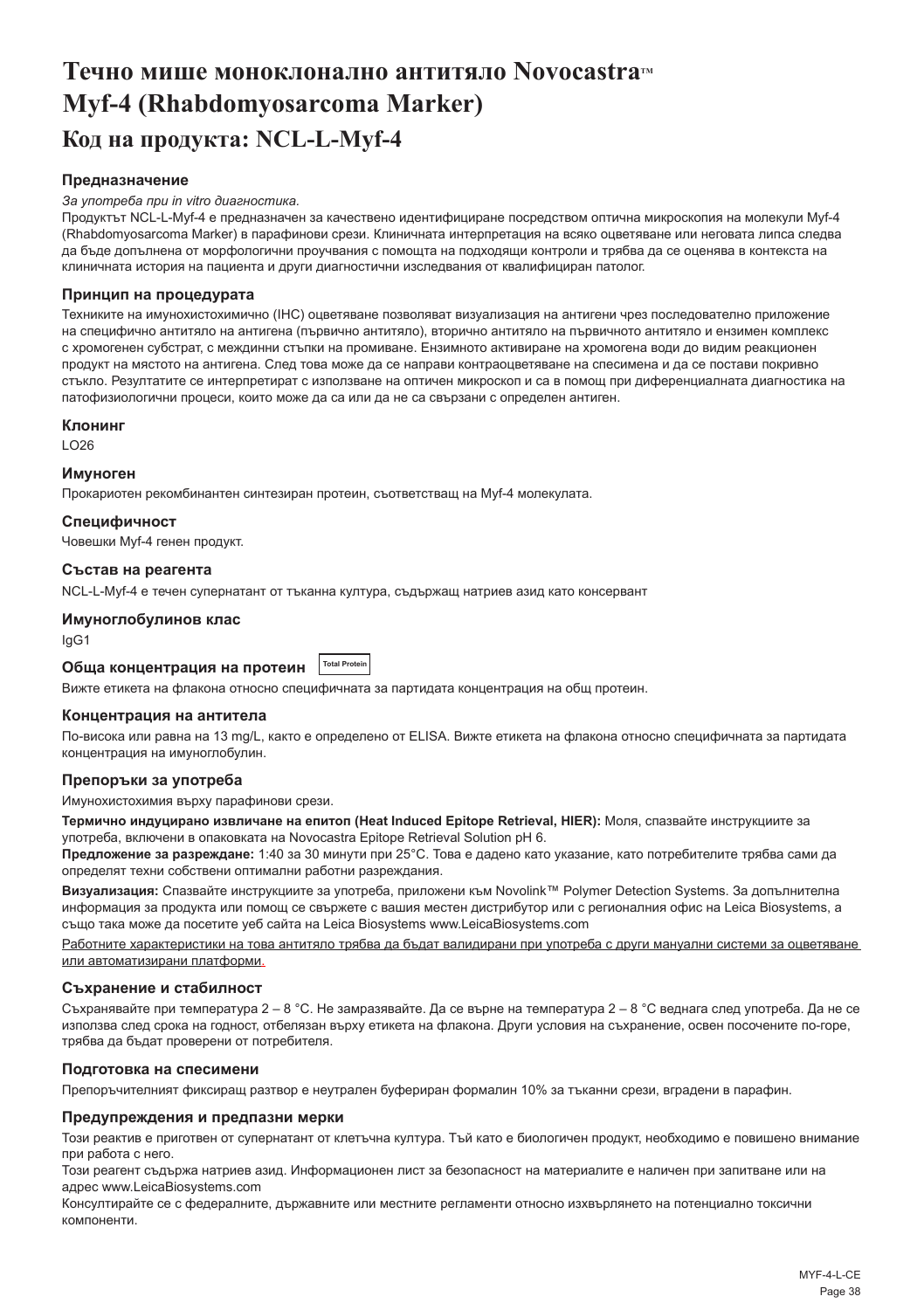Всички спесимени преди и след фиксация, както и всички материали, изложени на тях, трябва да се третират като възможни преносители на инфекция и да се изхвърлят, като се вземат правилни предпазни мерки.' Никога не пипетирайте реагенти с уста и избягвайте контакт на кожата и лигавиците с реагенти и спесимени. В случай че реактиви или спесимени влязат в контакт с чувствителни зони, да се измият с обилно количество вода. Потърсете медицинска помощ.

Свеждайте до минимум микробната контаминация на реактивите, иначе може да се появи увеличаване на неспецифичното оцветяване.

Инкубационни времена или температури, различни от посочените, могат да доведат до грешни резултати. Всички подобни промени трябва да бъдат валидирани от потребителя.

#### **Качествен контрол**

Различията в обработката на тъканите и техническите процедури в лабораторията на потребителя могат да доведат до значително вариране на резултатите, налагащо редовно извършване на вътрешен контрол в допълнение към следните процедури.

Контролите трябва да са свежи спесимени, взети по време на аутопсия/биопсия/операция, фиксирани във формалин, обработени и вградени в парафинов восък, възможно най-бързо, по същия начин като проба(та) на пациента(ите).

#### **Позитивна тъканна контрола**

Използва се, за да се покажат правилно приготвени тъкани и правилни техники на оцветяване.

Една позитивна тъканна контрола трябва да бъде включена за всеки сет с тестови условия при всяка серия проби за оцветяване.

Тъкан със слабо позитивно оцветяване е по-подходяща от тъкан със силно позитивно оцветяване за оптимален качествен контрол и за откриване на по-малки нива на деградация на реагента.<sup>2</sup>

Препоръчителната тъкан за позитивна контрола е рабдомиосарком или клетъчна линия RH30.

Ако позитивната тъканна контрола не показва позитивно оцветяване, резултатите от спесимените, включени в теста, трябва да се считат за невалидни.

#### **Негативна тъканна контрола**

Трябва да се изследва след позитивната тъканна контрола, за да се провери специфичността на белязването на таргетния антиген от първичното антитяло.

Препоръчителната тъкан за негативна контрола е сливица, където лимфоцитите са негативни.

Алтернативно, разнообразието от различни видове клетки, присъстващи в повечето тъканни срези, често предлага места за негативна контрола, но това трябва да се провери от потребителя.

Неспецифичното оцветяване, ако присъства, обикновено е дифузно на вид. Спорадично оцветяване на съединителна тъкан може да се наблюдава и в части от прекомерно фиксирани във формалин тъкани. Използвайте интактни клетки за интерпретация на резултатите от оцветяването. Некротичните или дегенериралите клетки често се оцветяват неспецифично.<sup>3</sup> Може да се видят неверни позитивни резултати поради неимунологично свързване на протеини или реакционни продукти на субстрата. Те може да са причинени и от ендогенни ензими, като например псевдопероксидаза (еритроцити), ендогенна пероксидаза (цитохром C) или ендогенен биотин (напр. черен дроб, гърда, мозък, бъбрек) в зависимост от типа на използваното имунно оцветяване. За диференциране на ендогенна ензимна активност или неспецифично ензимно свързване от специфична имунна реактивност ексклузивно може да се оцветят допълнителни тъкани от пациента, съответно със субстрат-хромоген или с ензимни комплекси (авидин-биотин, стрептавидин, маркиран полимер) и субстрат-хромоген. Ако се появи специфично оцветяване в негативната тъканна контрола, резултатите от спесимените на пациентите трябва да се считат за невалидни.

#### **Негативна контрола на реагента**

Използвайте неспецифична негативна контрола на реагента, вместо първичното антитяло, със срез от всеки спесимен на пациента, за да се направи оценка на неспецифичното оцветяване и да се даде по-добра интерпретация на специфичното оцветяване на мястото на антигена.

#### **Тъкан от пациента**

Спесимените на пациенти, оцветени с NCL-L-Myf-4, трябва да се изследват последни. Наситеността на позитивното оцветяване трябва да бъде оценена в контекста на всяко неспецифично фоново оцветяване на негативната контрола на реагента. Както при всеки имунохистохимичен тест, един отрицателен резултат означава, че антигенът не е открит, а не че антигенът отсъства в анализираните клетки/тъкан. Ако се налага, използвайте панел от антитела за идентифициране на фалшиво отрицателни реакции.

#### **Очаквани резултати**

#### Нормални тъкани

Нормални тъкани: Клонинг LO26 не демонстрира оцветяване в редица нормални тъкани (Общ брой на оценените нормални случаи = 115).

#### Абнормни тъкани

Абнормни тъкани: Клонинг LO26 оцветява 20/48 алвеоларни рабдомиосаркома, 15/52 ембрионални рабдомиосаркома, 9/59 плеоморфни рабдомиосаркома и 8/30 вретеновидноклетъчни рабдомиосаркома. Не се наблюдава оцветяване при 0/3 преходноклетъчни карцинома на пикочния мехур, 0/3 инвазивни дуктални карцинома на гърдата, 0/3 астроцитома, 0/2 аденокарцинома на ободното черво, 0/1 пръстеновидноклетъчни карцинома на ободното черво, 0/3 плоскоклетъчни карцинома на хранопровода, 0/5 аденокарцинома на жлъчния мехур, 0/3 светлоклетъчни карцинома на бъбреците, 0/3 аденокарцинома на белия дроб, 0/3 аденокарцинома на панкреаса, 0/2 аденокарцинома на простатата, 0/3 аденокарцинома на стомаха, 0/2 папиларни карцинома на щитовидната жлеза и 0/3 плоскоклетъчни карцинома на цервикса (Общ брой на оценените абнормни случаи = 228).

**Продуктът NCL-L-Myf-4 се препоръчва за откриване на човешки генен продукт Myf-4 в нормални и неопластични тъкани като допълнение към конвенционалната хистопатология с използване на неимунологични хистохимични оцветявания.**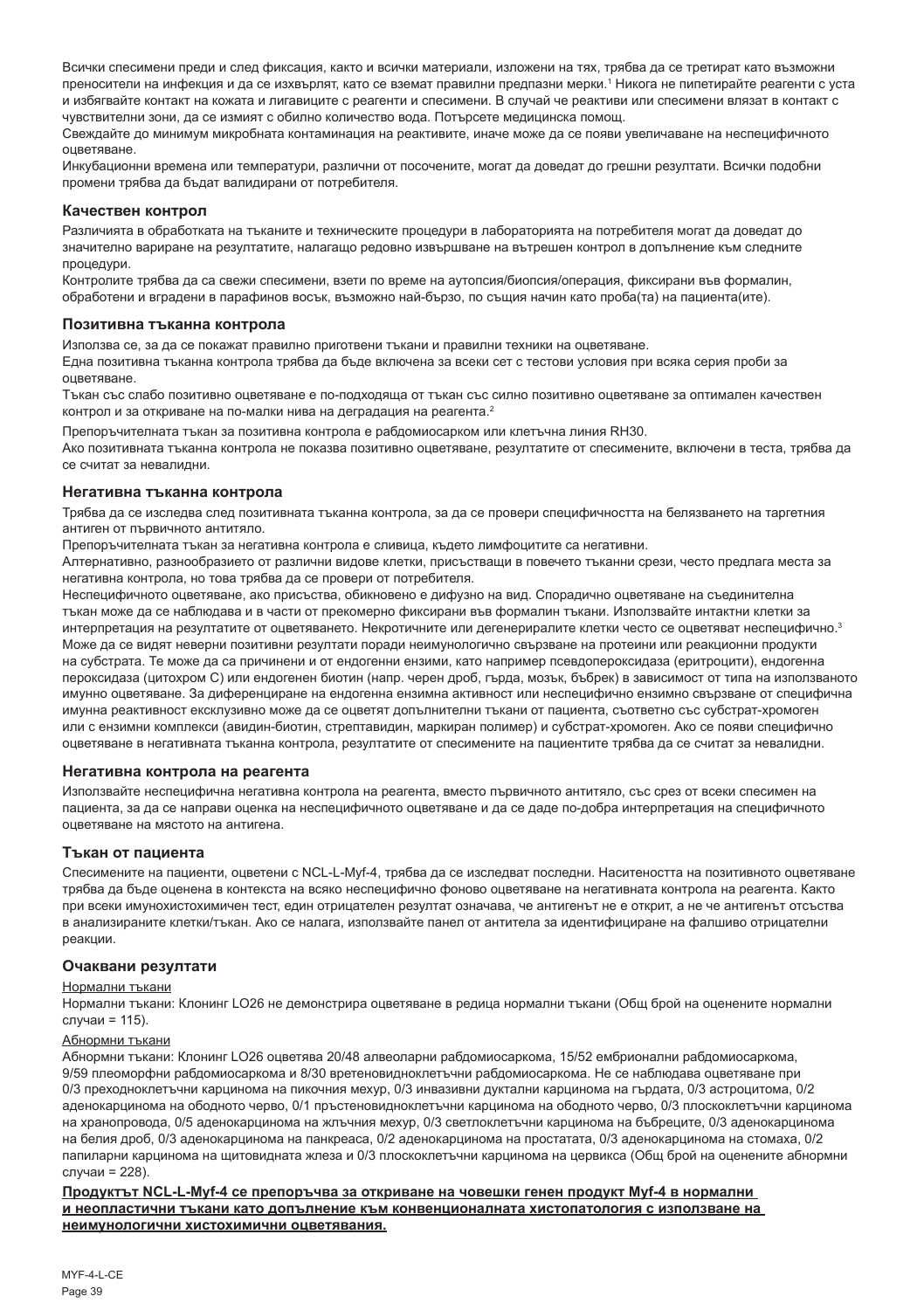#### **Общи ограничения**

Имунохистохимията е многостъпков диагностичен процес, който се състои от специализирано обучение за избор на подходящи реактиви, избор на тъкани, фиксация и обработка, подготовка на IHC предметно стъкло и интерпретация на резултатите от оцветяването.

Тъканното оцветяване зависи от боравенето с тъканта и нейната обработка преди оцветяването. Неправилната фиксация, замразяване, размразяване, промиване, изсушаване, затопляне, срязване или контаминацията с други тъкани или течности може да причини поява на артефакти, блокиране на антителата или фалшиво отрицателни резултати. Несъответстващите резултати може да се дължат на вариации в методите на фиксация и вграждане или на присъща нерегулярност в тъканта.<sup>4</sup> Прекомерното или непълно контраоцветяване може да попречи на правилната интерпретация на резултатите.

Клиничната интерпретация на всяко оцветяване или неговата липса следва да бъде допълнена от морфологични проучвания с помощта на подходящи контроли и трябва да се оценява в контекста на клиничната история на пациента и други диагностични изследвания от квалифициран патолог.

Антителата от Leica Biosystems Newcastle Ltd са предназначени за употреба, както е указано, върху замразени или вградени в парафин срези със специфични изисквания за фиксация. Възможно е да настъпи неочаквана антигенна експресия, особено при неоплазми. Клиничната интерпретация на всеки оцветен тъканен срез трябва да включва морфологичен анализ и оценката на подходящи контроли.

#### **Библиография – основна**

- 1. National Committee for Clinical Laboratory Standards (NCCLS). Protection of laboratory workers from infectious diseases transmitted by blood and tissue; proposed guideline. Villanova, P.A. 1991; 7(9). Order code M29-P.
- 2. Battifora H. Diagnostic uses of antibodies to keratins: a review and immunohistochemical comparison of seven monoclonal and three polyclonal antibodies. Progress in Surgical Pathology. 6:1–15. eds. Fenoglio-Preiser C, Wolff CM, Rilke F. Field & Wood, Inc., Philadelphia.
- 3. Nadji M, Morales AR. Immunoperoxidase, part I: the techniques and pitfalls. Laboratory Medicine. 1983; 14:767.
- 4. Omata M, Liew CT, Ashcavai M, Peters RL. Nonimmunologic binding of horseradish peroxidase to hepatitis B surface antigen: a possible source of error in immunohistochemistry. American Journal of Clinical Pathology. 1980; 73:626.
- 5. Den Bakker MA, Seynaeve C, Kliffen M et al. Microsatellite instability in a pleomorphic rhabdomyosarcoma in a patient with hereditary non-polyposis colorectal cancer. Histopathology. 2003; 43(3):297–299.
- 6. Ingeholm P, Theilgaard SA, Buchwald C et al. Esthesioneuroblastoma: a Danish clinicopathological study of 40 consecutive cases. APMIS. 2002; 110(9):639–645.
- 7. Kumar S, Perlman E, Harris CA et al. Myogenin is a specific marker for rhabdomyosarcoma: an immunohistochemical study in paraffin-embedded tissues. Modern Pathology. 2000; 13(9):988–993.
- 8. Gilpin BJ, Loechel F, Mattei M-G et al. A novel, secreted form of human ADAM 12 (meltrin α) provokes myogenesis in vivo. Journal of Biological Chemistry. 1998; 273(1):157–166.

#### **Изменения на предишно издание**

Състав на реагента, Концентрация на общ протеин, Препоръки за употреба, Предупреждения и предпазни мерки, Очаквани резултати.

#### **Дата на издаване**

15 Юли 2019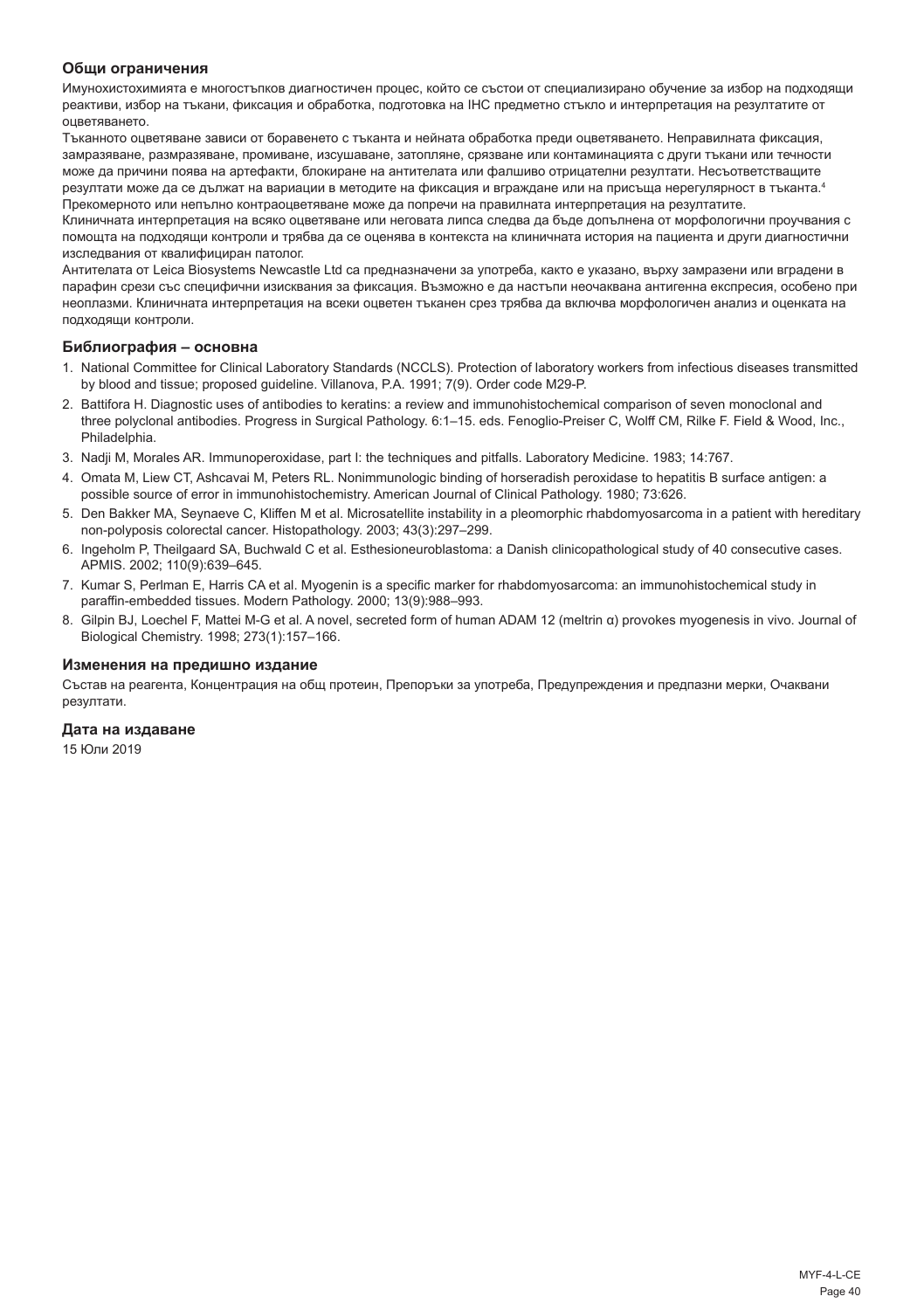## <span id="page-41-0"></span>Novocastra™ folyékony egér monoklonális antitest **Myf-4 (Rhabdomyosarcoma Marker) Termékkód: NCL-L-Myf-4**

## **Alkalmazási terület**

#### *In vitro diagnosztikai használatra.*

Az NCL-L-Myf-4 a Myf-4 (rabdomioszarkóma marker) molekulák fénymikroszkóppal végzett kvalitatív azonosítására szolgál paraffinos metszetekben. Minden festődés meglétének vagy hiányának klinikai értelmezését morfológiai vizsgálatokkal és megfelelő kontrollokkal kell kiegészíteni, valamint az értékelést a beteg klinikai kórtörténete és egyéb diagnosztikai vizsgálatok figyelembevételével, képzett patológusnak kell elvégeznie.

#### **Az eljárás elve**

Az immunhisztokémiai (immunohistochemical, IHC) megfestési technikák az antigén elleni specifikus antitest (elsődleges antitest), az elsődleges antitest elleni másodlagos antitest és egy enzim kromogén szubsztráttal alkotott komplexének egymás után következő alkalmazásán keresztül, közbeiktatott mosási lépések mellett lehetővé teszik az antigének megjelenítését. A kromogén enzimaktiválása látható reakcióterméket eredményez az antigén helyén. Ezután a minta kontrasztfesthető és lefedhető. Az eredmények fénymikroszkóp használatával értelmezhetők, majd segítségül használhatók a patofiziológiás folyamatok differenciáldiagnózisa során, amely folyamatok az esetek egy részében konkrét antigénhez kapcsolódnak.

#### **Klón**

LO26

#### **Immunogén**

A Myf-4 molekulának megfelelő prokarióta eredetű rekombináns fúziós fehérje.

#### **Specificitás**

Humán Myf-4 géntermék.

### **A reagens összetétele**

Az NCL-L-Myf-4 egy tartósítószerként nátrium-azidot tartalmazó folyékony szövetkultúra felülúszó.

#### **Ig-osztály**

IgG1

| Összfehérje-koncentráció Total Protein |  |
|----------------------------------------|--|
|                                        |  |

A sarzsspecifikus összfehérje-koncentrációt lásd az üveg címkéjén.

#### **Antitest-koncentráció**

Legalább 13 mg/l, ELISA módszerrel meghatározva. A sarzsspecifikus Ig-koncentrációt lásd az üveg címkéjén.

#### **Felhasználási javaslatok**

Immunhisztokémia paraffinos metszeteken.

**Hőindukált epitópfeltárás (heat induced epitope retrieval, HIER):** Kövesse a Novocastra Epitope Retrieval Solution pH 6 termék használati útmutatóját.

**Javasolt hígítás:** 1:40, 30 percen át, 25 °C-on. Az adatok csak útmutatásul szolgálnak, a felhasználóknak kell meghatározniuk saját optimális munkaoldataikat.

**Megjelenítés:** Kövesse a Novolink™ Polymer Detection Systems rendszerek használati útmutatóját. Ha további termékinformációkra vagy támogatásra van szüksége, forduljon a Leica Biosystems helyi forgalmazójához vagy regionális irodájához, vagy keresse fel a Leica Biosystems weboldalát a www.LeicaBiosystems.com címen.

Más manuális festési rendszerekkel vagy automata platformokkal való használat esetén validálni kell az antitest teljesítményét.

#### **Tárolás és stabilitás**

2–8 °C-on tárolandó. Tilos fagyasztani. Felhasználás után azonnal tegye vissza 2–8 °C közötti hőmérsékletre. Ne használja az üveg címkéjén feltüntetett lejárati dátum után. A fentiekben előírtaktól eltérő tárolási feltételeket a felhasználónak ellenőriznie kell.

#### **A minták előkészítése**

A javasolt fixálószer a paraffinba ágyazott szövetmetszeteknél 10%-os, semleges pufferolású formalin.

#### **Figyelmeztetések és óvintézkedések**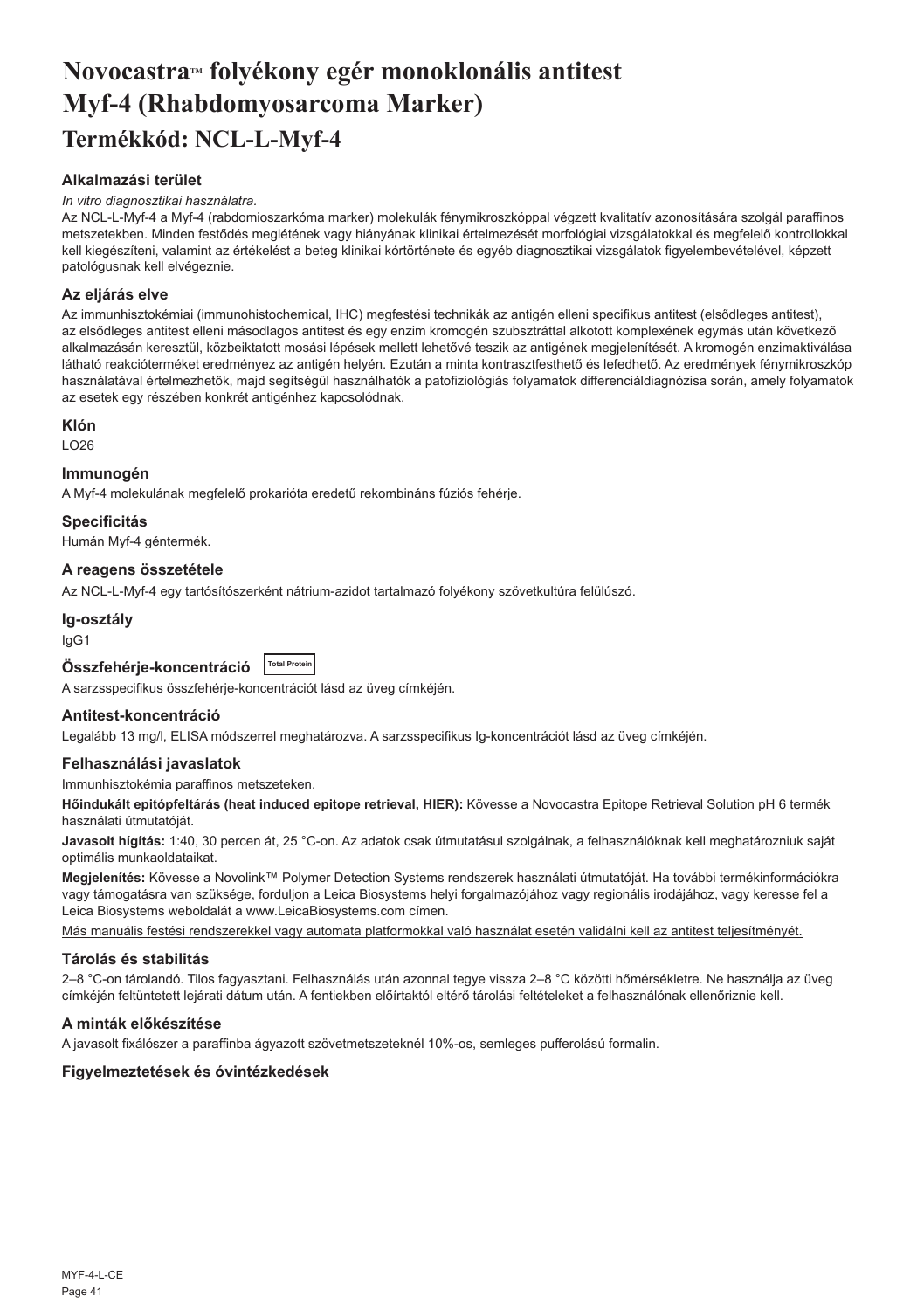Ez a reagens a sejtkultúra felülúszójából készült. Mivel biológiai termék, kezelésekor észszerű körültekintéssel kell eljárni. Ez a reagens nátrium-azidot tartalmaz. Az anyagbiztonsági adatlapot igény esetén rendelkezésre bocsátjuk, illetve elérhető a www.LeicaBiosystems.com címen.

Minden potenciálisan toxikus összetevő ártalmatlanításával kapcsolatban kövesse a szövetségi, állami és helyi előírásokat. A mintákat fixálás előtt és után, valamint a velük érintkező összes anyagot fertőzések terjesztésére képes anyagként kell kezelni, és megfelelő körültekintéssel kell ártalmatlanítani.' Soha ne pipettázza szájjal a reagenseket, továbbá kerülje a bőr és a nyálkahártyák érintkezését a reagensekkel és a mintákkal. Ha a reagensek vagy minták érzékeny területtel érintkeznek, bő vízzel mossa le az érintett területet. Forduljon orvoshoz.

Minimálisra kell csökkenteni a reagensek mikrobiális szennyeződését, különben megnövekedhet a nem specifikus festődés. A megadottaktól eltérő inkubációs idők és hőmérsékletek hibás eredményekhez vezethetnek. A felhasználónak minden ilyen jellegű változtatást validálnia kell.

#### **Minőség-ellenőrzés**

A felhasználó laboratóriumában alkalmazott szövetfeldolgozási és technikai eljárások eltérései jelentős különbséget okozhatnak az eredményekben, ami az alábbi eljárásokon túl belső kontrollok rendszeres futtatását teszi szükségessé.

Kontrollként friss boncolási/biopsziás/sebészeti mintákat kell használni, amelyeket a lehető leghamarabb a betegmintákkal megegyező módon kell formalinban fixálni, feldolgozni és paraffinviaszba ágyazni.

#### **Pozitív szövetkontroll**

A megfelelő szövet-előkészítés és festési technikák ellenőrzésére használatos.

Minden tesztelési körülményegyüttes esetében és minden megfestési sorozatban kell alkalmazni egy pozitív szövetkontrollt. A gyengén pozitív festődésű szövet alkalmasabb az erősebben pozitív festődésű szövetnél az optimális minőség-ellenőrzéshez, valamint a kismértékű reagensbomlás észleléséhez.<sup>2</sup>

A javasolt pozitív kontrollszövet a rabdomioszarkóma vagy az RH30 sejtvonal.

Ha a pozitív szövetkontroll nem mutat pozitív festődést, a vizsgált minták eredményeit érvénytelennek kell tekinteni.

#### **Negatív szövetkontroll**

A pozitív szövetkontroll után azért kell megvizsgálni, hogy a vizsgált antigén elsődleges antitest segítségével történő jelölésének specificitását ellenőrizni lehessen.

A javasolt negatív kontrollszövet a tonsilla, ahol a limfociták negatívak.

Ezenkívül a legtöbb szövetmetszetben jelen lévő különböző sejttípusok gyakran használhatók negatív kontrollként, de ezeket a felhasználónak kell ellenőriznie.

Ha van nem specifikus festődés, az rendszerint diffúz megjelenésű. A formalinban túlfixált szövetekből származó metszeteknél a kötőszövet szórványos festődése is megfigyelhető. A festési eredmények értelmezésére ép sejteket használjon. A nekrotizált vagy degenerálódott sejtek gyakran nem specifikusan festődnek meg.<sup>3</sup> A fehérjék vagy a szubsztrát reakciótermékeinek nem immunológiai kötődése miatt álpozitív eredmények jelentkezhetnek. Az alkalmazott immunfestés típusától függően álpozitív eredményeket okozhatnak olyan endogén enzimek is, mint a pszeudoperoxidáz (vörösvérsejtek), endogén peroxidáz (citokróm C), illetve endogén biotin (pl. máj, emlő, agy, vese). Az endogén enzim aktivitásának vagy az enzimek nem specifikus kötődésének a specifikus immunreakciótól való megkülönböztetésére további betegszövetek festhetők kizárólag szubsztrát–kromogén oldattal vagy enzimkomplexekkel (avidinbiotin, sztreptavidin, jelölt polimer) és szubsztrát–kromogénnel. Ha a negatív szövetkontroll specifikus festődést mutat, a betegminták eredményeit érvénytelennek kell tekinteni.

#### **Negatív reagenskontroll**

A nem specifikus festődés kiértékeléséhez és az antigén helyén létrejövő specifikus festődés jobb értelmezéséhez minden betegminta esetén egy metszeten alkalmazzon az elsődleges antitest helyett nem specifikus negatív reagenskontrollt.

#### **Betegszövet**

Az NCL-L-Myf-4 reagenssel festett betegmintákat vizsgálja meg utolsóként. A pozitív festődés intenzitását a negatív reagenskontroll esetleges nem specifikus háttérfestődésének viszonylatában értékelje. Mint minden immunhisztokémiai vizsgálatnál, a negatív eredmény azt jelenti, hogy az antigén nem volt kimutatható, nem pedig azt, hogy az antigén nem volt jelen a vizsgált sejtekben/ szövetben. Szükség esetén az álnegatív reakciók azonosítására használjon antitestpanelt.

#### **Várható eredmények**

#### Normál szövetek

Az LO26 klón nem mutatott festődést a különféle normál szövetekben (vizsgált normál esetek összesített száma = 115).

#### Kóros szövetek

Az LO26 klón megfestett 20/48 alveoláris rabdomioszarkómát, 15/52 embrionális rabdomioszarkómát, 9/59 pleomorf rabdomioszarkómát és 8/30 orsósejtes rabdomioszarkómát. Nem volt festődés megfigyelhető átmeneti sejtes húgyhólyag-karcinómák (0/3), invazív duktális emlőkarcinómák (0/3), asztrocitómák (0/3), vastagbél-adenokarcinómák (0/2), pecsétgyűrű-sejtes vastagbél-karcinóma (0/1), laphámsejtes nyelőcső-karcinómák (0/3), epehólyag-adenokarcinómák (0/5), világossejtes vesekarcinómák (0/3), tüdő-adenokarcinómák (0/3), hasnyálmirigy-adenokarcinómák (0/3), prosztata-adenokarcinómák (0/2), gyomor-adenokarcinómák (0/3), papilláris pajzsmirigykarcinómák (0/2) és laphámsejtes méhnyak-karcinómák (0/3) esetében (vizsgált kóros esetek összesített száma = 228).

#### **Az NCL-L-Myf-4 a humán Myf-4 géntermék kimutatására ajánlott egészséges és tumoros szövetekben, a nem immunológiai hisztokémiai festést használó hagyományos kórszövettani eljárások kiegészítéseként.**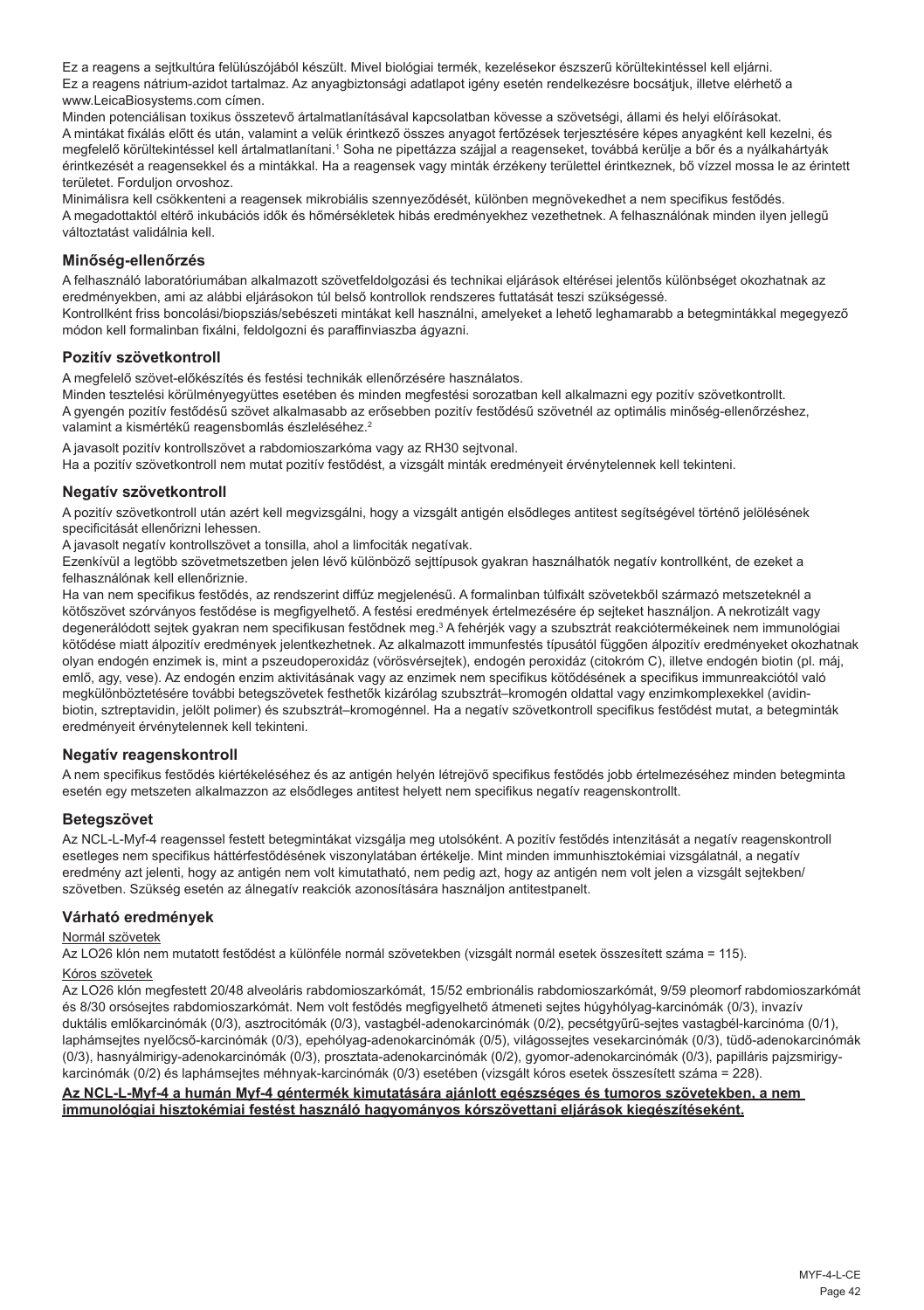## **Általános korlátozások**

Az immunhisztokémia több lépésből álló diagnosztikai folyamat, amely a következőket foglalja magában: speciális képzés alapján a megfelelő reagensek kiválasztása; a szövetek kiválasztása, fixálása és feldolgozása; az IHC tárgylemez előkészítése; és a festési eredmények értelmezése.

A szövet festődése függ a szövet festés előtti kezelésétől és feldolgozásától. A nem megfelelő fixálás, a fagyasztás, olvasztás, mosás, szárítás, melegítés, metszetkészítés, illetve a más szövetekkel vagy folyadékokkal történő szennyezés műtermékeket, az antitestek befogását, illetve álnegatív eredményeket okozhat. Ellentmondó eredményekhez vezethetnek a fixálási vagy beágyazási módszerek eltérései, illetve a szövet eredendő rendellenességei.<sup>4</sup>

A túlzott vagy hiányos kontrasztfestés ronthatja az eredmények megfelelő értelmezését.

Minden festődés meglétének vagy hiányának klinikai értelmezését morfológiai vizsgálatokkal és megfelelő kontrollokkal kell kiegészíteni, valamint az értékelést a beteg klinikai kórtörténete és egyéb diagnosztikai vizsgálatok figyelembevételével, képzett patológusnak kell elvégeznie.

A Leica Biosystems Newcastle Ltd által biztosított antitestek specifikus fixálási követelmények mellett, az utasításoknak megfelelően fagyasztott vagy paraffinba ágyazott metszeteken történő felhasználásra szolgálnak. Időnként váratlan antigén-expresszió fordulhat elő, különösen daganatok esetében. Bármely festett szövetmetszet klinikai értelmezéséhez morfológiai elemzést is kell végezni, és ki kell értékelni a megfelelő kontrollokat.

#### **Bibliográfia – általános**

- 1. National Committee for Clinical Laboratory Standards (NCCLS). Protection of laboratory workers from infectious diseases transmitted by blood and tissue; proposed guideline. Villanova, P.A. 1991; 7(9). Order code M29-P.
- 2. Battifora H. Diagnostic uses of antibodies to keratins: a review and immunohistochemical comparison of seven monoclonal and three polyclonal antibodies. Progress in Surgical Pathology. 6:1–15. eds. Fenoglio-Preiser C, Wolff CM, Rilke F. Field & Wood, Inc., Philadelphia.
- 3. Nadji M, Morales AR. Immunoperoxidase, part I: the techniques and pitfalls. Laboratory Medicine. 1983; 14:767.
- 4. Omata M, Liew CT, Ashcavai M, Peters RL. Nonimmunologic binding of horseradish peroxidase to hepatitis B surface antigen: a possible source of error in immunohistochemistry. American Journal of Clinical Pathology. 1980; 73:626.
- 5. Den Bakker MA, Seynaeve C, Kliffen M et al. Microsatellite instability in a pleomorphic rhabdomyosarcoma in a patient with hereditary non-polyposis colorectal cancer. Histopathology. 2003; 43(3):297–299.
- 6. Ingeholm P, Theilgaard SA, Buchwald C et al. Esthesioneuroblastoma: a Danish clinicopathological study of 40 consecutive cases. APMIS. 2002; 110(9):639–645.
- 7. Kumar S, Perlman E, Harris CA et al. Myogenin is a specific marker for rhabdomyosarcoma: an immunohistochemical study in paraffin-embedded tissues. Modern Pathology. 2000; 13(9):988–993.
- 8. Gilpin BJ, Loechel F, Mattei M-G et al. A novel, secreted form of human ADAM 12 (meltrin α) provokes myogenesis in vivo. Journal of Biological Chemistry. 1998; 273(1):157–166.

### **Módosítások az előző változathoz képest**

A reagens összetétele, Összfehérje-koncentráció, Felhasználási javaslatok, Figyelmeztetések és óvintézkedések, Várható eredmények.

#### **Kiadás dátuma**

15 július 2019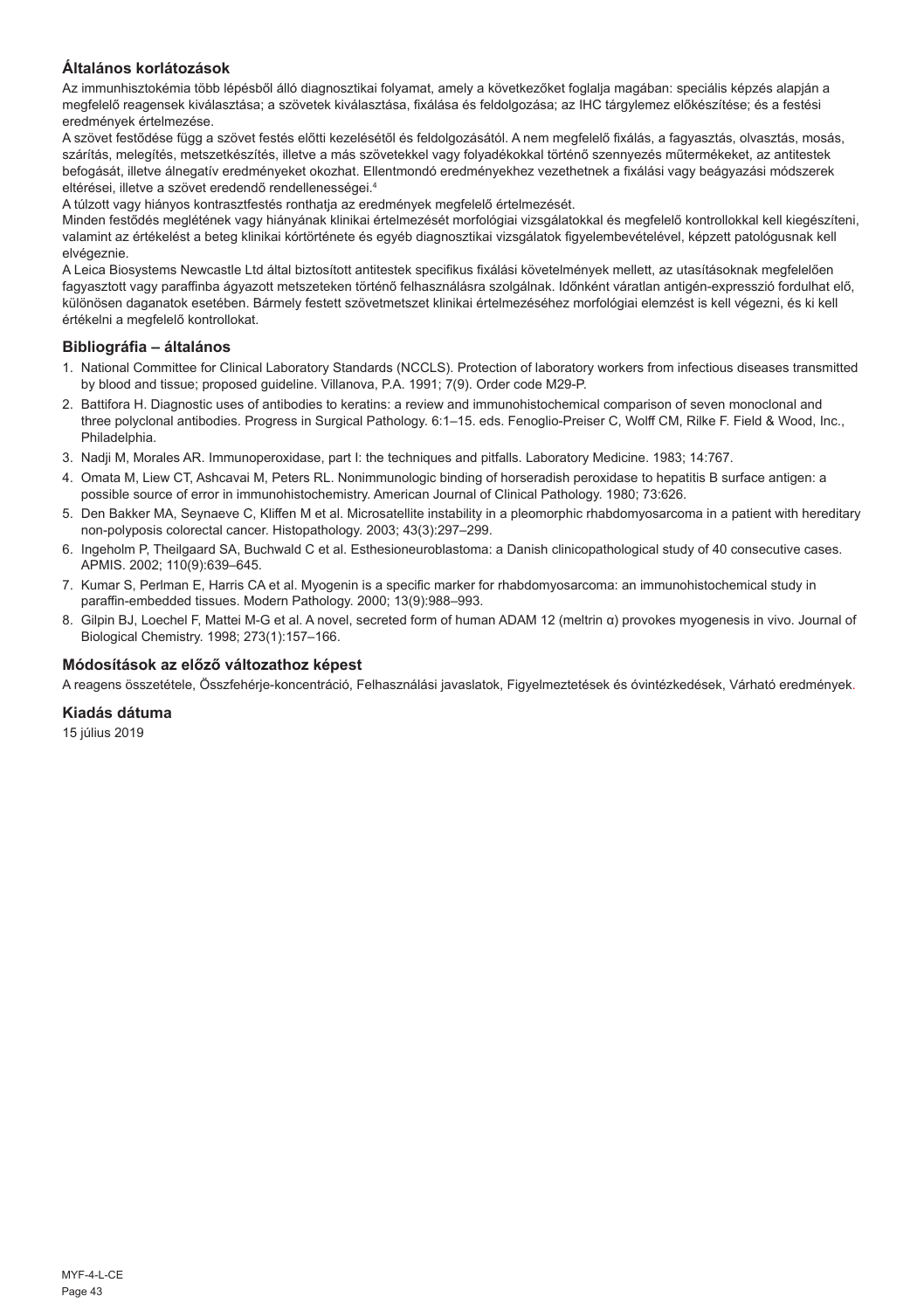## <span id="page-44-0"></span>**NovocastraTM Anticorp monoclonal lichid de șoarece Myf-4 (Rhabdomyosarcoma Marker) Cod produs: NCL-L-Myf-4**

## **Utilizare prevăzută**

#### *Pentru diagnosticare in vitro.*

NCL-L-Myf-4 este destinat identificării calitative, prin intermediul microscopiei optice, a moleculelor Myf-4 (Marker de rabdomiosarcom) în secțiunile de parafină. Interpretarea clinică a oricărei colorări sau a absenței acesteia trebuie completată cu studii morfologice utilizând controale adecvate și trebuie evaluată în contextul antecedentelor clinice ale pacientului, precum și al altor teste de diagnosticare efectuate de către un patolog calificat.

#### **Principiul de procedură**

Tehnicile de colorare imunohistochimică (IHC) permit vizualizarea antigenilor prin aplicarea secvențială a unui anumit anticorp pe antigen (anticorp primar), a unui anticorp secundar pe anticorpul primar și a unui complex enzimatic cu un substrat cromogen, cu etape de spălare intercalate. Activarea enzimatică a cromogenului duce la un produs de reacție vizibil la locul aplicării antigenului. Specimenul poate fi apoi contracolorat și acoperit cu lamelă. Rezultatele sunt interpretate folosind un microscop optic și ajută la diagnosticul diferențial al proceselor patofiziologice, care pot sau nu să fie asociate cu un anumit antigen.

#### **Clonă**

LO26

#### **Imunogen**

Proteină recombinantă procariotică de fuziune corespunzând moleculei Myf-4.

#### **Specificitate**

Produs al genei Myf-4 umane.

#### **Compoziția reactivului**

NCL-L-Myf-4 este un supernatant de cultură tisulară liofilizat, care conține azidă de sodiu drept conservant.

#### **Clasa Ig**

IgG1

## **Concentrație proteină totală Total Protein**

Consultați eticheta flaconului pentru concentrația proteinelor totale specifică lotului.

#### **Concentrație anticorpi**

Mai mare sau egală cu 13 mg/L, asa cum este determinată prin ELISA. Consultati eticheta flaconului pentru concentratia Ig specifică lotului.

#### **Recomandări privind utilizarea**

Imunohistochimie pe secțiuni de parafină.

**Recuperarea indusă de căldură a epitopilor (HIER):** Urmați instrucțiunile de utilizare din Novocastra Epitope Retrieval Solution pH 6.

**Diluție sugerată:** 1:40 timp de 30 de minute la 25 °C. Aceste informații sunt furnizate cu rol de îndrumare, iar utilizatorii trebuie să-și stabilească singuri propriile diluții de lucru optime.

**Vizualizare:** Respectați instrucțiunile de utilizare din Novolink™ Polymer Detection Systems. Pentru informații sau asistență suplimentare cu privire la produs, luați legătura cu distribuitorul dvs. local sau cu biroul regional al Leica Biosystems sau, ca alternativă, vizitați site-ul web al Leica Biosystems, www.LeicaBiosystems.com.

Performanța acestui anticorp trebuie validată atunci când este utilizat cu alte sisteme de colorare manuală sau alte platforme automatizate.

#### **Depozitare și stabilitate**

A se depozita la 2–8 °C. A nu se congela. A se returna la 2–8 °C imediat după utilizare. A nu se utiliza după data expirării indicată pe eticheta flaconului. Alte condiții de depozitare decât cele specificate mai sus trebuie verificate de către utilizator.

#### **Pregătirea specimenului**

Mediul de fixare recomandat este formalină tamponată neutru 10% pentru secțiunile de țesut încorporate în parafină.

#### **Avertismente și precauții**

Acest reactiv a fost pregătit din supernatantul culturii celulare. Întrucât este un produs biologic, trebuie să se acționeze cu prudență rezonabilă la manipularea sa.

Acest reactiv conține azidă de sodiu. O Fişă tehnică de securitate a materialului este disponibilă la cerere sau poate fi obținută de la www.LeicaBiosystems.com.

Consultați reglementările naționale, județene sau locale pentru informații privind eliminarea la deșeuri a oricăror componente cu potențial toxic.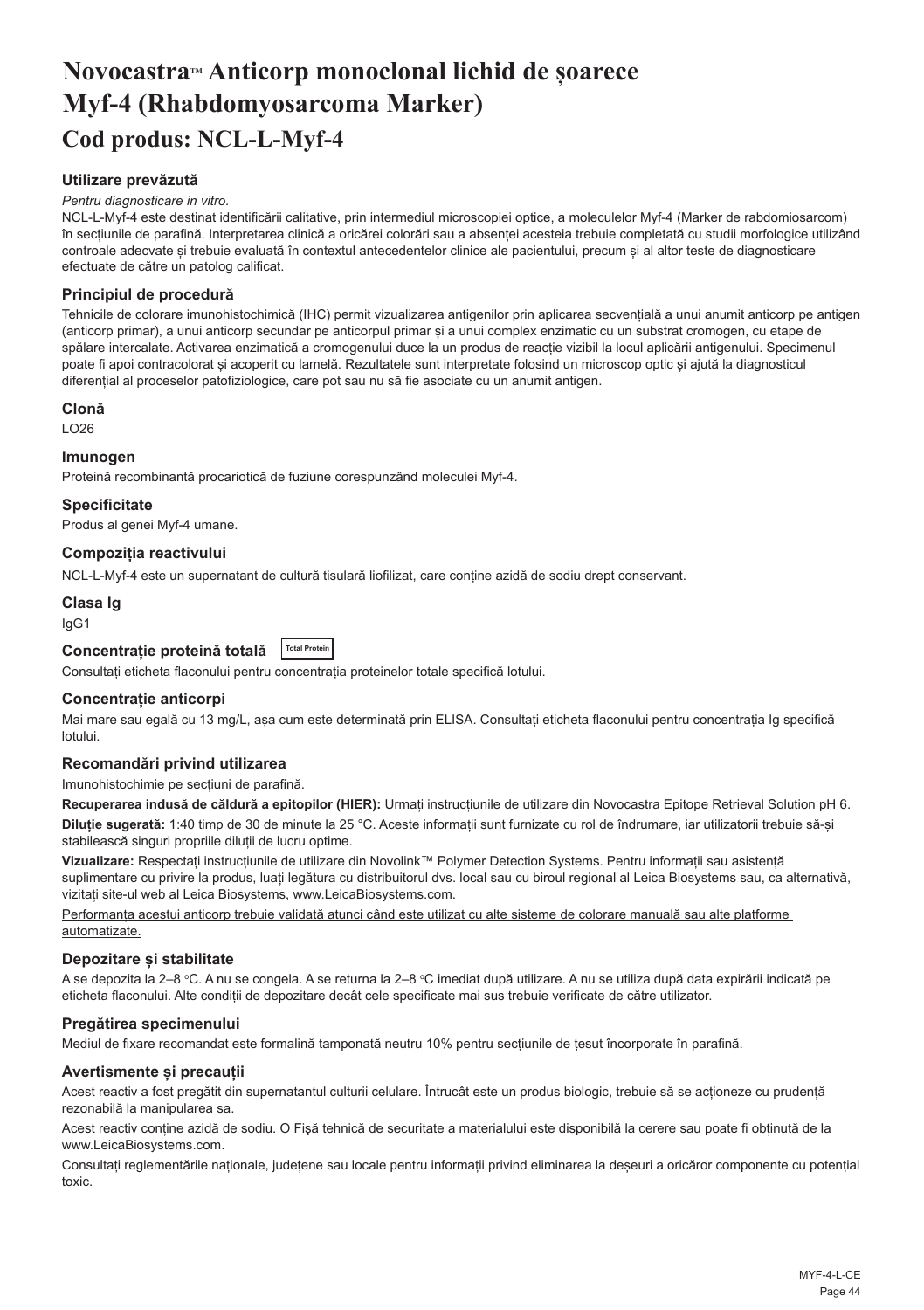Specimenele, înainte și după fixare, precum și toate materialele expuse la acestea, trebuie manevrate ca și când ar avea potențialul de a transmite infecții și trebuie eliminate luând măsurile de precauție adecvate.' Nu pipetați niciodată reactivii cu gura și evitați contactul reactivilor și specimenelor cu pielea și membranele mucoase. Dacă reactivii sau probele vin în contact cu suprafețele sensibile, spălați cu apă din abundență. Solicitați asistență medicală.

Reduceți la minimum contaminarea microbiană a reactivilor, în caz contrar poate apărea o creștere a colorării nespecifice. Timpii sau temperaturile de incubație care diferă de valorile specificate pot genera rezultate eronate. Orice astfel de modificări trebuie validate de către utilizator.

## **Controlul calității**

Diferentele în ceea ce priveste procesarea tesutului si procedurile tehnice în laboratorul utilizatorului pot cauza o variabilitate semnificativă a rezultatelor, necesitând efectuarea cu regularitate de controale interne, în plus față de următoarele proceduri. Probele de control trebuie să fie probe proaspete de autopsie/biopsie/chirurgicale, fixate în formalină, procesate și încorporate în ceară de parafină cât mai curând posibil și în aceeași manieră ca și probele pacientului.

### **Țesutul de control pozitiv**

Folosit pentru a indica țesuturile pregătite corect și tehnicile de colorare adecvate.

O probă de țesut de control pozitiv trebuie să fie inclusă pentru fiecare set de condiții de testare în fiecare etapă de colorare. Un țesut cu colorare pozitivă slabă este mai adecvat decât un țesut cu colorare pozitivă puternică în vederea unui control optim al calității și pentru a detecta nivelurile minore de degradare a reactivului.<sup>2</sup>

Țesutul de control pozitiv recomandat este rabdomiosarcom sau linie celulară RH30. Dacă țesutul de control pozitiv nu demonstrează colorația pozitivă, rezultatele obținute cu acele probe de testare trebuie considerate nevalide.

## **Țesutul de control negativ**

Trebuie examinat după țesutul de control pozitiv pentru a verifica specificitatea informațiilor de etichetare ale antigenului țintă în funcție de anticorpul primar.

Țesutul de control negativ recomandat este amigdală unde limfocitele sunt negative.

Ca alternativă, varietatea de tipuri diferite de celule prezente în majoritatea secțiunilor tisulare oferă frecvent locuri de control negativ, dar acest lucru trebuie verificat de către utilizator.

Colorația nespecifică, dacă este prezentă, are, de obicei, un aspect difuz. Colorația sporadică a țesutului conjunctiv poate fi observată, de asemenea, în secțiuni de țesuturi fixate în mod excesiv în formalină. Folosiți celule intacte pentru interpretarea rezultatelor de colorare. Celulele necrotice sau degenerate se colorează deseori într-un mod nespecific.<sup>3</sup>Se pot observa rezultate fals pozitive ca urmare a legării non-imunologice a proteinelor sau produșilor de reacție ai substratului. Acestea pot fi cauzate, de asemenea, de enzimele endogene precum pseudoperoxidaza (eritrocite), peroxidaza endogenă (citocromul C) sau biotina endogenă (de exemplu, ficat, sân, creier, rinichi), în funcție de tipul de imunocolorație folosit. Pentru a diferenția activitatea enzimelor endogene sau legarea nespecifică a enzimelor de imunoreactivitatea specifică, pot fi colorate țesuturi suplimentare de la pacient numai cu substrat-cromogen sau, respectiv, complexe enzimatice (avidină-biotină, streptavidină, polimer etichetat) și substrat-cromogen. În cazul în care colorația specifică are loc în țesutul de control negativ, rezultatele obținute pe probele pacientului trebuie să fie considerate nevalide.

#### **Reactivul de control negativ**

Folosiți un reactiv de control negativ non-specific în locul anticorpului primar cu o secțiune din fiecare specimen al pacientului pentru a evalua

colorația nespecifică și a permite o mai bună interpretare a colorării specifice la situl antigenului.

## **Țesutul pacientului**

Examinați specimenele pacientului colorate cu NCL-Myf-4 ultimele. Intensitatea colorației pozitive trebuie evaluată în contextul oricărei colorații de fond nespecifice a reactivului de control negativ. La fel ca în cazul oricărui test imunohistochimic, un rezultat negativ înseamnă că antigenul nu a fost detectat, și nu că antigenul a fost absent în celulele/țesuturile analizate. Dacă este necesar, folosiți un panel pentru anticorpi pentru identificarea reacțiilor fals negative.

## **Rezultate așteptate**

#### Țesuturi normale

Clona LO26 nu a prezentat vreo colorare într-o varietate de țesuturi normale (Număr total de cazuri normale evaluate = 115).

#### Țesuturi anormale

Clona LO26 a colorat 20/48 rabdomiosarcoame alveolare, 15/52 rabdomiosarcoame embrionale, 9/59 rabdomiosarcoame pleomorfice și 8/30 rabdomiosarcoame cu celule fus. Nu a fost observată vreo colorare în 0/3 carcinoame cu celule tranziționale ale vezicii urinare, 0/3 carcinoame mamare ductale invazive, 0/3 astrocitoame, 0/2 adenocarcinoame ale colonului, 0/1 carcinom cu celule sigiliu al colonului, 0/3 carcinoame cu celule scuamoase ale esofagului, 0/5 adenocarcinoame ale vezicii biliare, 0/3 carcinoame cu celule renale clare, 0/3 adenocarcinoame ale plămânului, 0/3 adenocarcinoame ale pancreasului, 0/2 adenocarcinoame ale prostatei, 0/3 adenocarcinoame ale stomacului, 0/2 carcinoame papilare ale tiroidei și 0/3 carcinoame cu celule scuamoase ale colului uterin (Număr total de cazuri anormale evaluate=228).

#### **NCL-L-Myf-4 este recomandat pentru detectarea produsului genei Myf-4 umane în țesuturile normale și neoplazice, ca adjuvant al histopatologiei convenționale, utilizând coloranți histochimici non-imunologici.**

## **Limitări generale**

Imunohistochimia este un proces de diagnostic cu mai multe etape, care constă din instruirea specializată în ceea ce privește alegerea reactivilor adecvați; alegerea, fixarea și procesarea țesutului; prepararea lamei IHC; și interpretarea rezultatelor de colorare.

Colorarea tisulară depinde de manipularea și procesarea tesutului înainte de colorare. Fixarea, congelarea, dezghetarea, spălarea, uscarea, încălzirea, secționarea necorespunzătoare sau contaminarea cu alte țesuturi ori fluide pot cauza artefacte, captura anticorpilor sau rezultate fals negative. Rezultatele inconsecvente pot fi atribuite diferențelor în ceea ce privește metodele de fixare și încorporare, ori neregularităților inerente ale tesutului.<sup>4</sup>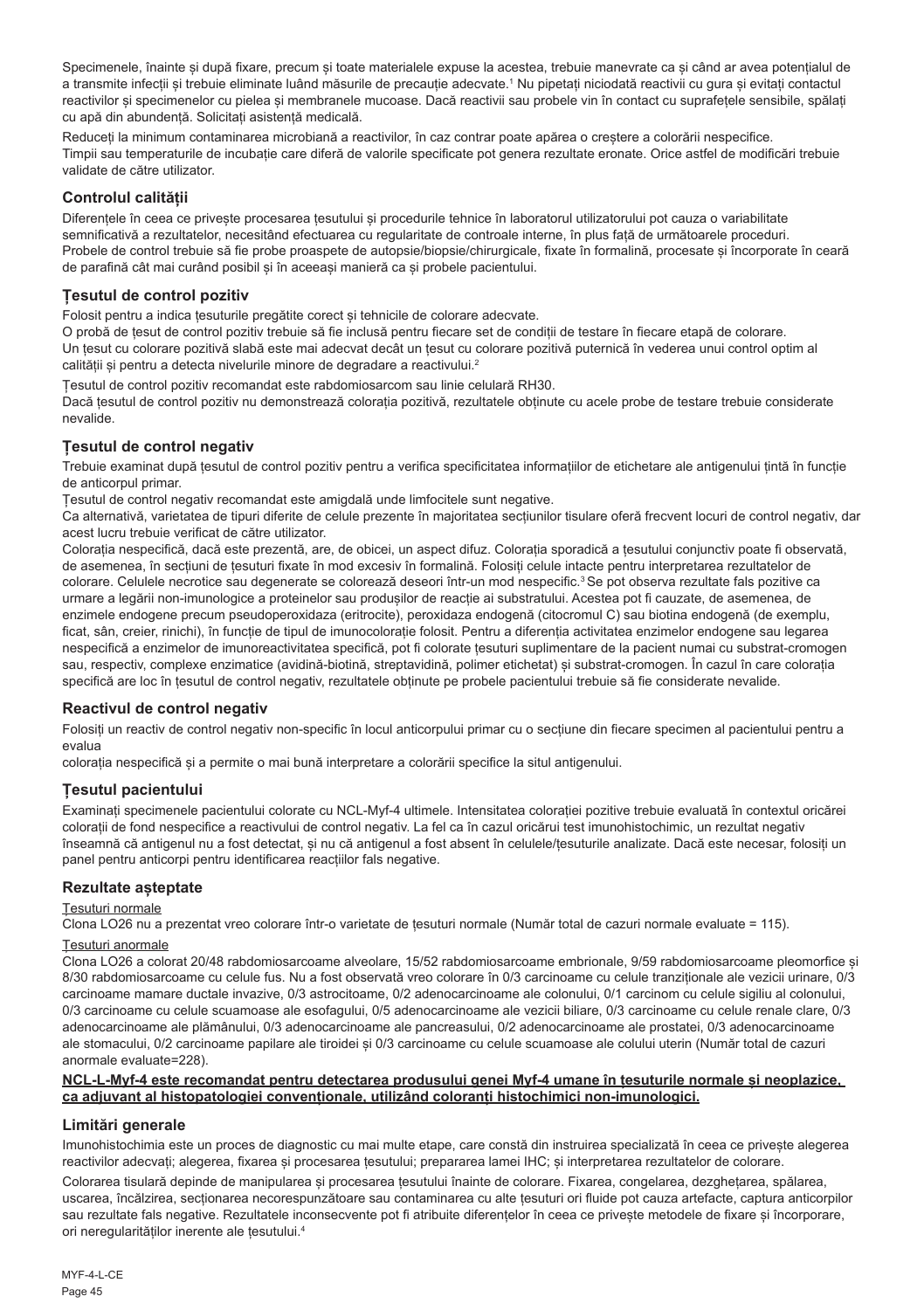Contracolorația excesivă sau incompletă poate compromite interpretarea adecvată a rezultatelor.

Interpretarea clinică a oricărei colorări sau a absenței acesteia trebuie completată cu studii morfologice utilizând controale adecvate și trebuie evaluată în contextul antecedentelor clinice ale pacientului, precum și al altor teste de diagnosticare efectuate de către un patolog calificat.

Anticorpii de la Leica Biosystems Newcastle Ltd sunt destinați utilizării, conform indicațiilor, fie pe secțiuni congelate, fie pe secțiuni încorporate în parafină cu cerințe de fixare specifice. Poate apărea exprimarea neașteptată a antigenului, în special în neoplasme. Interpretarea clinică a oricărei secțiuni tisulare colorate trebuie să includă analiza morfologică și evaluarea probelor de control adecvate.

#### **Bibliografie - General**

- 1. National Committee for Clinical Laboratory Standards (NCCLS). Protection of laboratory workers from infectious diseases transmitted by blood and tissue; proposed guideline. Villanova, P.A. 1991; 7(9). Order code M29-P.
- 2. Battifora H. Diagnostic uses of antibodies to keratins: a review and immunohistochemical comparison of seven monoclonal and three polyclonal antibodies. Progress in Surgical Pathology. 6:1–15. eds. Fenoglio-Preiser C, Wolff CM, Rilke F. Field & Wood, Inc., Philadelphia.
- 3. Nadji M, Morales AR. Immunoperoxidase, part I: the techniques and pitfalls. Laboratory Medicine. 1983; 14:767.
- 4. Omata M, Liew CT, Ashcavai M, Peters RL. Nonimmunologic binding of horseradish peroxidase to hepatitis B surface antigen: a possible source of error in immunohistochemistry. American Journal of Clinical Pathology. 1980; 73:626.
- 5. Den Bakker MA, Seynaeve C, Kliffen M et al. Microsatellite instability in a pleomorphic rhabdomyosarcoma in a patient with hereditary non-polyposis colorectal cancer. Histopathology. 2003; 43(3):297–299.
- 6. Ingeholm P, Theilgaard SA, Buchwald C et al. Esthesioneuroblastoma: a Danish clinicopathological study of 40 consecutive cases. APMIS. 2002; 110(9):639–645.
- 7. Kumar S, Perlman E, Harris CA et al. Myogenin is a specific marker for rhabdomyosarcoma: an immunohistochemical study in paraffin-embedded tissues. Modern Pathology. 2000; 13(9):988–993.
- 8. Gilpin BJ, Loechel F, Mattei M-G et al. A novel, secreted form of human ADAM 12 (meltrin α) provokes myogenesis in vivo. Journal of Biological Chemistry. 1998; 273(1):157–166.

#### **Amendamente la ediția anterioară**

Compoziția reactivilor, Concentrația totală a proteinelor, Concentrația anticorpului, Recomandări de utilizare, Avertizări și măsuri de precauție, Rezultate preconizate.

#### **Data publicării**

15 iulie 2019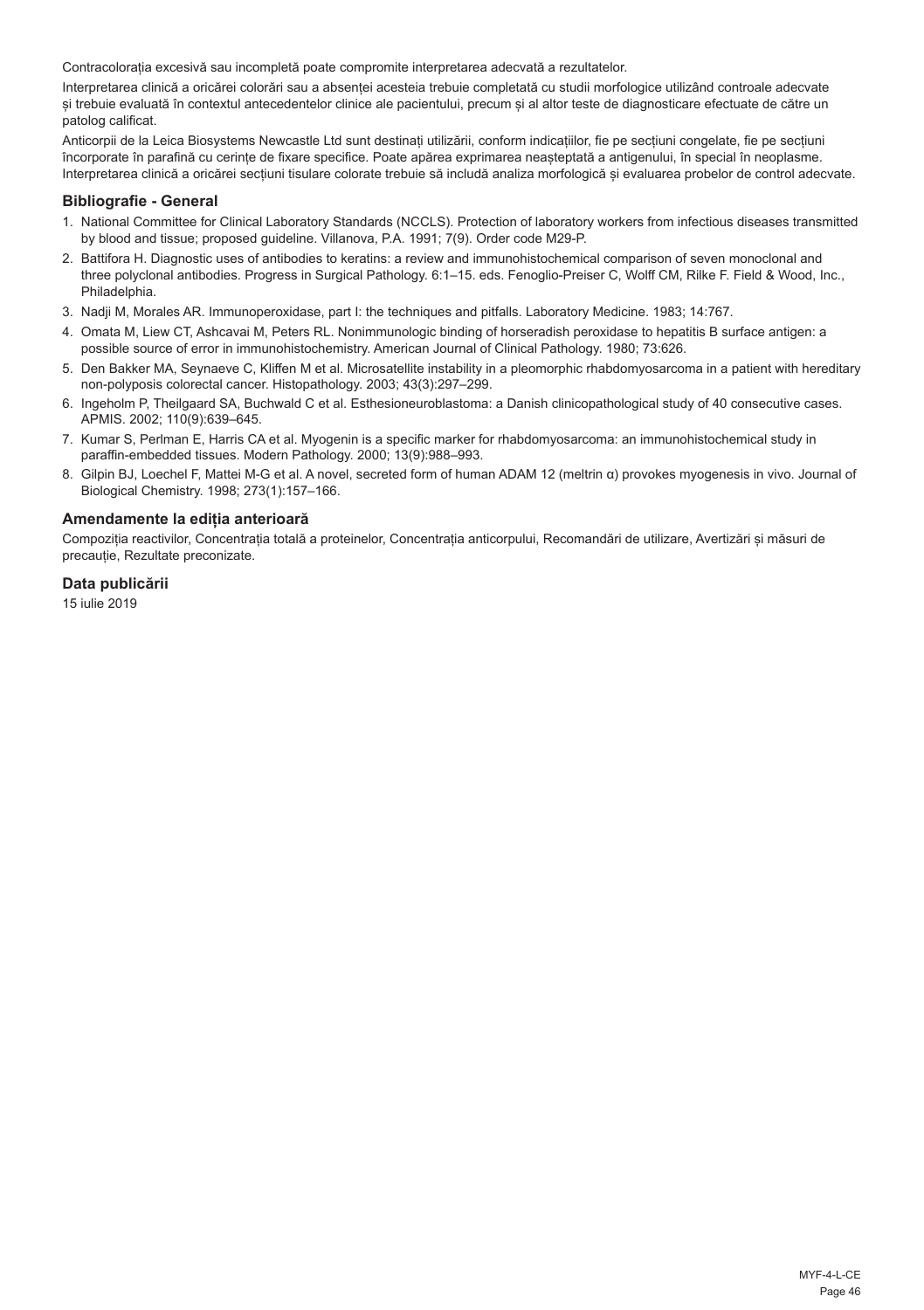# <span id="page-47-0"></span>Жидкая форма моноклональных антител мыши Novocastra<sup>™</sup> **Myf-4 (Rhabdomyosarcoma Marker) Код продукта: NCL-L-Myf-4**

#### **Назначение**

#### *Для диагностики in vitro*

Препарат NCL-L-Myf-4 предназначен для качественного определения молекул Myf-4 (Rhabdomyosarcoma Marker) в парафиновых срезах методом световой микроскопии. Клиническая интерпретация любого окрашивания или его отсутствия должна быть дополнена морфологическими исследованиями с надлежащими контролями и должна быть оценена квалифицированным патологом с учетом анамнеза пациента и других диагностических тестов.

#### **Принцип метода**

Иммуногистохимические (ИГХ) методы окрашивания позволяют визуализировать антигены путем последовательного связывания специфического антитела с антигеном (первичное антитело), вторичного антитела с первичным антителом и ферментного комплекса с хромогенным субстратом. Между этими этапами выполняется промежуточная промывка. Ферментная активация хромогена приводит к образованию видимого продукта реакции в месте расположения антигена. После этого образцы можно подвергать контрастному окрашиванию и заключить под покровную пленку. Интерпретацию результатов выполняют под световым микроскопом и используют для дифференциальной диагностики патофизиологических процессов, которые могут быть связаны или не связаны с конкретным антигеном.

#### **Клон**

 $LO26$ 

#### **Иммуноген**

Рекомбинантный слитый белок из прокариотических клеток, соответствующий молекуле Myf-4.

#### **Специфичность**

Myf-4 генный продукт клеток человека.

#### **Состав реактива**

NCL-L-Myf-4 является супернатантом жидкой культуры тканей, содержащим азид натрия в качестве консерванта.

## **Класс иммуноглобулинов**

IgG1

## **Общая концентрация белка Total Protein**

Общая концентрация белка в каждой партии указана на этикетке флакона.

#### **Концентрация антитела**

Не менее 13 мг/л при измерении методом ИФА. Концентрация иммуноглобулина, соответствующая данной серии, указана на этикетке флакона.

#### **Рекомендации по применению**

Иммуногистохимическое окрашивание парафиновых срезов.

**Тепловая демаскировка эпитопа (Heat Induced Epitope Retrieval, HIER):** выполняйте инструкцию по применению, прилагаемую к препарату Novocastra Epitope Retrieval Solution pH 6.

**Рекомендуемое разведение:** 1:40 в течение 30 минут при 25 °C. Эти указания следует считать ориентировочными, и пользователи должны определить свои собственные параметры оптимального рабочего разведения.

**Визуализация:** Пожалуйста, следуйте инструкциям по применению, которые прилагаются к системам визуализации Novolink™ Polymer Detection Systems. Для получения дополнительной информации о продукции и технической поддержки обратитесь к местному дистрибьютору или в региональный офис компании Leica Biosystems либо, в качестве альтернативы, посетите вебсайт компании Leica Biosystems: www.LeicaBiosystems.com

Если данные антитела используются с другими автоматизированными платформами или системами для окрашивания образцов, которое выполняется вручную, их характеристики следует валидировать.

#### **Хранение и стабильность**

Хранить при температуре 2–8 °C. Не замораживать. После использования незамедлительно вернуть на хранение при температуре 2–8 ° C. Не использовать после указанной на этикетке флакона даты истечения срока годности. Условия хранения, отличающиеся от указанных выше, должны быть проверены пользователем.

#### **Подготовка образцов**

Для приготовления залитых в парафин срезов тканей рекомендуется фиксация в 10 % нейтральном забуференном формалине.

#### **Предупреждения и меры предосторожности**

Этот реактив был изготовлен из супернатанта культуры клеток. При обращении с этим продуктом, как и с другими биологическими продуктами, следует соблюдать разумную осторожность.

Этот реактив содержит азид натрия. Паспорт безопасности химической продукции предоставляется по запросу или доступен на сайте: www.LeicaBiosystems.com.

По вопросам утилизации любых возможно токсических компонентов выполняйте требования федеральных, региональных или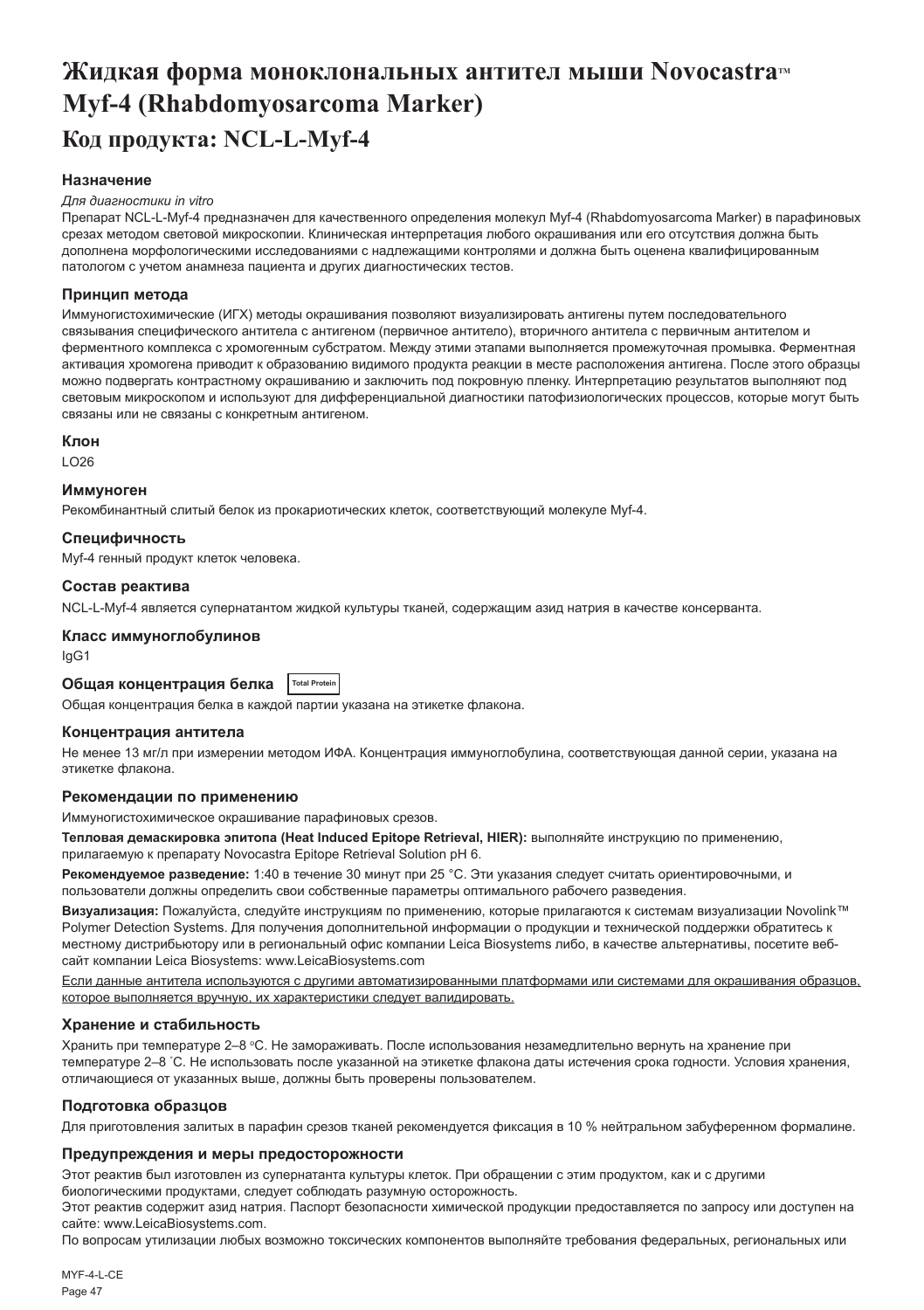#### местных нормативных документов.

С образцами (до и после фиксации) и всеми материалами, которые находятся под их воздействием, следует обращаться как со способными к передаче инфекции и утилизировать, соблюдая соответствующие меры предосторожности.<sup>1</sup>Никогда не набирайте реактивы в пипетку ртом и не допускайте контакта реактивов и образцов с кожей и слизистыми оболочками. В случае контакта реактивов или образцов с чувствительными зонами промойте их большим количеством воды. Обратитесь за медицинской помощью. Сводите к минимуму микробное загрязнение реактивов во избежание усиления неспецифического окрашивания. Инкубация при сроках и температурах, отличных от указанных в инструкции, может дать ошибочные результаты. Любые подобные изменения должны быть валидированы пользователем.

#### **Контроль качества**

Различия в методах обработки тканей и технических процедурах, выполняемых в лаборатории пользователя, могут привести к существенной вариабельности результатов, в связи с чем требуется регулярное выполнение внутрилабораторных контролей в дополнение к указанным ниже процедурам.

В качестве контролей следует использовать свежие образцы, полученные при аутопсии, биопсии или хирургических процедурах, фиксированные в формалине, обработанные и как можно скорее залитые в парафин так же, как были обработаны полученные у пациентов образцы.

#### **Положительный контроль ткани**

Применяется для проверки правильности подготовки тканей и методов окрашивания.

В каждый набор условий теста при каждом цикле окрашивания следует включать один срез ткани для положительного контроля. Для оптимального контроля качества и обнаружения незначительных уровней деградации реактива более подходит ткань со слабым положительным окрашиванием, чем ткань с сильным положительным окрашиванием.<sup>2</sup>

В качестве положительного контроля рекомендуется использовать ткань рабдомиосаркомы или клеточную линию RH30. При отсутствии положительного окрашивания ткани, использующейся в качестве положительного контроля, результаты, полученные с исследуемыми образцами, считаются недействительными.

#### **Отрицательный контроль ткани**

Этот тест необходимо выполнять после положительного контроля ткани для проверки специфичности мечения целевого антигена первичным антителом.

В качестве отрицательного контроля рекомендуется использовать ткани миндалин с отрицательным окрашиванием лимфоцитов.

Кроме того, разнообразные типы клеток для отрицательного контроля можно часто найти в большинстве срезов тканей, однако такие препараты должны быть проверены пользователем.

Неспецифическое окрашивание, если оно присутствует, обычно выглядит диффузным. В срезах тканей, избыточно фиксированных формалином, можно также иногда увидеть окрашивание соединительной ткани. Для интерпретации результатов окрашивания используйте интактные клетки. Некротизированные или разрушенные клетки часто окрашиваются неспецифически.<sup>з</sup> Неиммунное связывание белков или продуктов реакции с субстратом может привести к ложноположительным результатам. Такие же результаты могут быть связаны с эндогенными ферментами, например псевдопероксидазой (в эритроцитах), эндогенной пероксидазой (цитохром C) или эндогенным биотином (например, в печени, молочной железе, головном мозге или почке) в зависимости от типа использованного иммунного окрашивания. Чтобы отличить активность эндогенных ферментов или неспецифическое связывание ферментов от специфической иммунореактивности, можно выполнить окрашивание дополнительных тканей пациента исключительно хромогенным субстратом или ферментными комплексами (авидин-биотин, стрептавидин, меченый полимер) и хромогенным субстратом соответственно. При наличии специфического окрашивания в отрицательном контроле ткани результаты исследования полученных у пациентов образцов считаются недействительными.

#### **Отрицательный контроль реактива**

Для оценки неспецифического окрашивания и лучшей интерпретации специфического окрашивания в области связывания антигена, исследуя срезы каждого образца, взятого у пациента, вместо первичных антител используйте реактив, служащий в качестве неспецифического отрицательного контроля.

#### **Ткань, полученная у пациента**

Исследуйте полученные у пациентов образцы, окрашенные NCL-L-Myf-4, в последнюю очередь. Интенсивность положительного результата окрашивания следует оценивать с учетом любого неспецифического фонового окрашивания реактива, представляющего собой отрицательный контроль. Как и при любом иммуногистохимическом исследовании, отрицательный результат означает необнаружение антигена, но не его отсутствие в исследованных клетках или ткани. При необходимости следует использовать панель антител для выявления ложноотрицательных реакций.

#### **Ожидаемые результаты**

#### Нормальные ткани

Клон LO26 не продемонстрировал окрашивание в различных нормальных тканях (общее число случаев изучения нормальных тканей = 115).

#### Патологически измененные ткани

Клон LO26 окрасил в 20/48 случаев альвеолярной рабдомиосаркомы, 15/52 случаев эмбриональной рабдомиосаркомы, 9/59 случаев плеоморфной рабдомиосаркомы и 8/30 случаев рабдомиосаркомы веретенообразных клеток. При следующих случаях окрашивания не наблюдалось: 0/3 случаев карциномы переходных клеток мочевого пузыря, 0/3 случаев инвазивной карциномы протоков груди, 0/3 случаев астроцитомы, 0/2 случаев аденокарциномы толстой кишки, 0/1 случая карциномы перстневидных клеток толстой кишки, 0/3 случаев плоскоклеточной карциномы пищевода, 0/5 случаев аденокарциномы желчного пузыря, 0/3 случаев светлоклеточной почечной карциномы, 0/3 случаев аденокарциномы легкого, 0/3 случаев аденокарциномы поджелудочной железы, 0/2 случаев аденокарциномы простаты, 0/3 случаев аденокарциномы желудка, 0/2 случаев папиллярной карциномы щитовидной железы и 0/3 случаев плоскоклеточной карциномы шейки матки (общее число исследованных патологически измененных образцов = 228).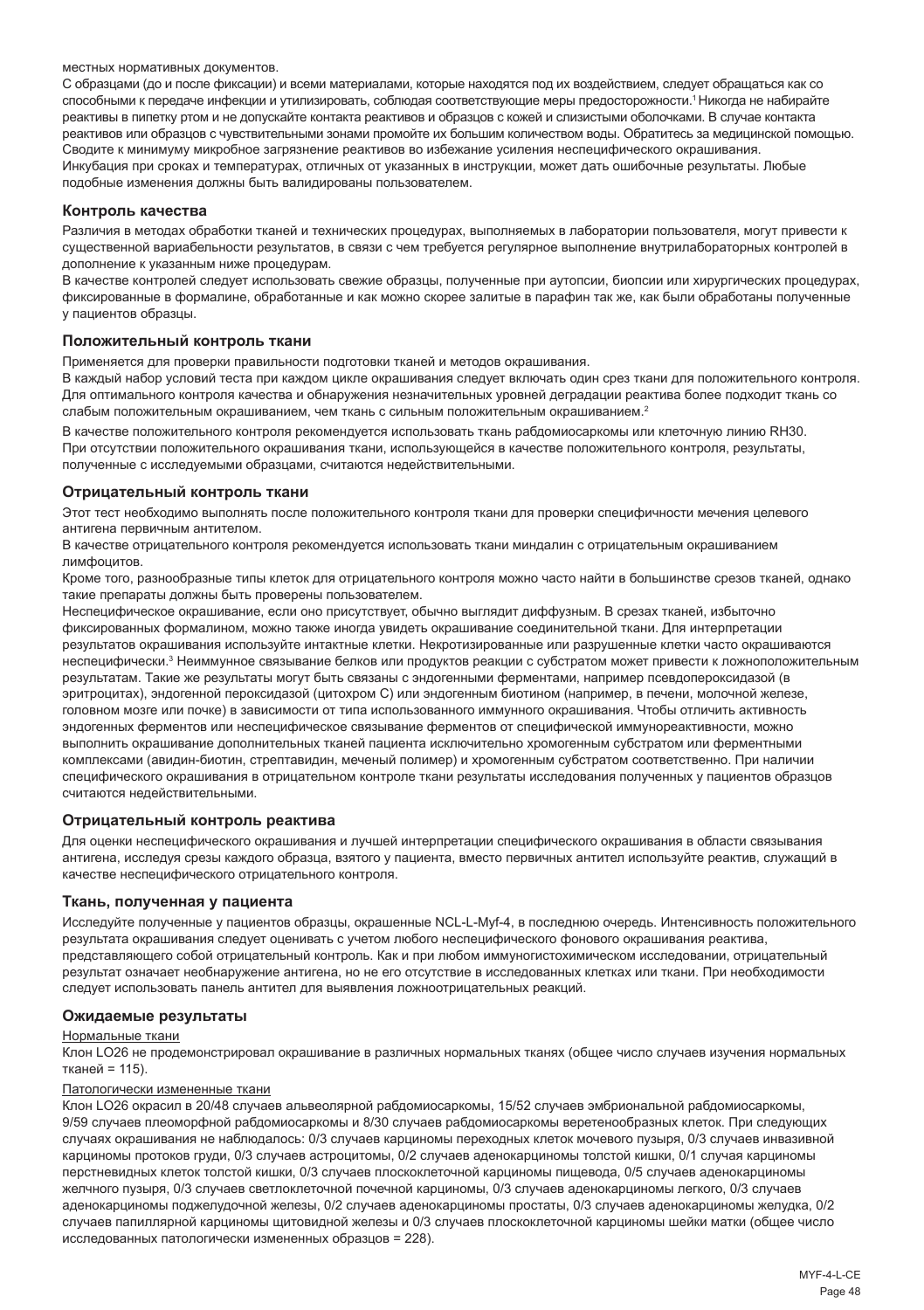#### **NCL-L-Myf-4 рекомендуется использовать для обнаружения продукта гена Myf-4 человека в здоровых и пораженных опухолью тканях в качестве дополнения к обычным гистопатологическим исследованиям с неиммунным гистохимическим окрашиванием.**

#### **Общие ограничения**

Иммуногистохимическое исследование является многостадийным диагностическим процессом, требующим специальных навыков в выборе надлежащих реактивов; выборе, фиксации и обработке тканей; приготовлении среза с ИГХ препаратом; интерпретации результатов окрашивания.

Окрашивание тканей зависит от обращения с тканями и их обработкой перед окрашиванием. Неправильные процедуры фиксации, замораживания, оттаивания, промывки, сушки, нагрева, приготовления срезов, а также загрязнение другими тканями или жидкостями могут приводить к артефактам, захвату антител или ложноотрицательным результатам. Противоречивые результаты могут быть обусловлены различиями методов фиксации и заливки препарата или присущей тканям внутренней неравномерностью структуры.<sup>4</sup>

Чрезмерное или неполное контрастирование может негативно отразиться на точности интерпретации результатов. Клиническая интерпретация любого окрашивания или его отсутствия должна быть дополнена морфологическими исследованиями с надлежащими контролями и должна быть оценена квалифицированным патологом с учетом анамнеза пациента и других диагностических тестов.

Изготовленные компанией Leica Biosystems Newcastle Ltd антитела предназначены, как указано выше, для применения на замороженных или залитых в парафин срезах и требуют выполнения конкретных требований по фиксации. Возможна непредвиденная экспрессия антигена, особенно в опухолях. Клиническая интерпретация любого окрашенного среза ткани должна включать морфологический анализ и оценку соответствующих контролей.

#### **Литература — общая**

- 1. National Committee for Clinical Laboratory Standards (NCCLS). Protection of laboratory workers from infectious diseases transmitted by blood and tissue; proposed guideline. Villanova, P.A. 1991; 7(9). Order code M29-P.
- 2. Battifora H. Diagnostic uses of antibodies to keratins: a review and immunohistochemical comparison of seven monoclonal and three polyclonal antibodies. Progress in Surgical Pathology. 6:1–15. eds. Fenoglio-Preiser C, Wolff CM, Rilke F. Field & Wood, Inc., Philadelphia.
- 3. Nadji M, Morales AR. Immunoperoxidase, part I: the techniques and pitfalls. Laboratory Medicine. 1983; 14:767.
- 4. Omata M, Liew CT, Ashcavai M, Peters RL. Nonimmunologic binding of horseradish peroxidase to hepatitis B surface antigen: a possible source of error in immunohistochemistry. American Journal of Clinical Pathology. 1980; 73:626.
- 5. Den Bakker MA, Seynaeve C, Kliffen M et al. Microsatellite instability in a pleomorphic rhabdomyosarcoma in a patient with hereditary non-polyposis colorectal cancer. Histopathology. 2003; 43(3):297–299.
- 6. Ingeholm P, Theilgaard SA, Buchwald C et al. Esthesioneuroblastoma: a Danish clinicopathological study of 40 consecutive cases. APMIS. 2002; 110(9):639–645.
- 7. Kumar S, Perlman E, Harris CA et al. Myogenin is a specific marker for rhabdomyosarcoma: an immunohistochemical study in paraffin-embedded tissues. Modern Pathology. 2000; 13(9):988–993.
- 8. Gilpin BJ, Loechel F, Mattei M-G et al. A novel, secreted form of human ADAM 12 (meltrin α) provokes myogenesis in vivo. Journal of Biological Chemistry. 1998; 273(1):157–166.

#### **Дополнения к предыдущему выпуску**

Состав реактивов, суммарная концентрация белка, рекомендации по использованию, предупреждения и меры предосторожности, предполагаемые результаты.

#### **Дата выпуска**

15 Июль 2019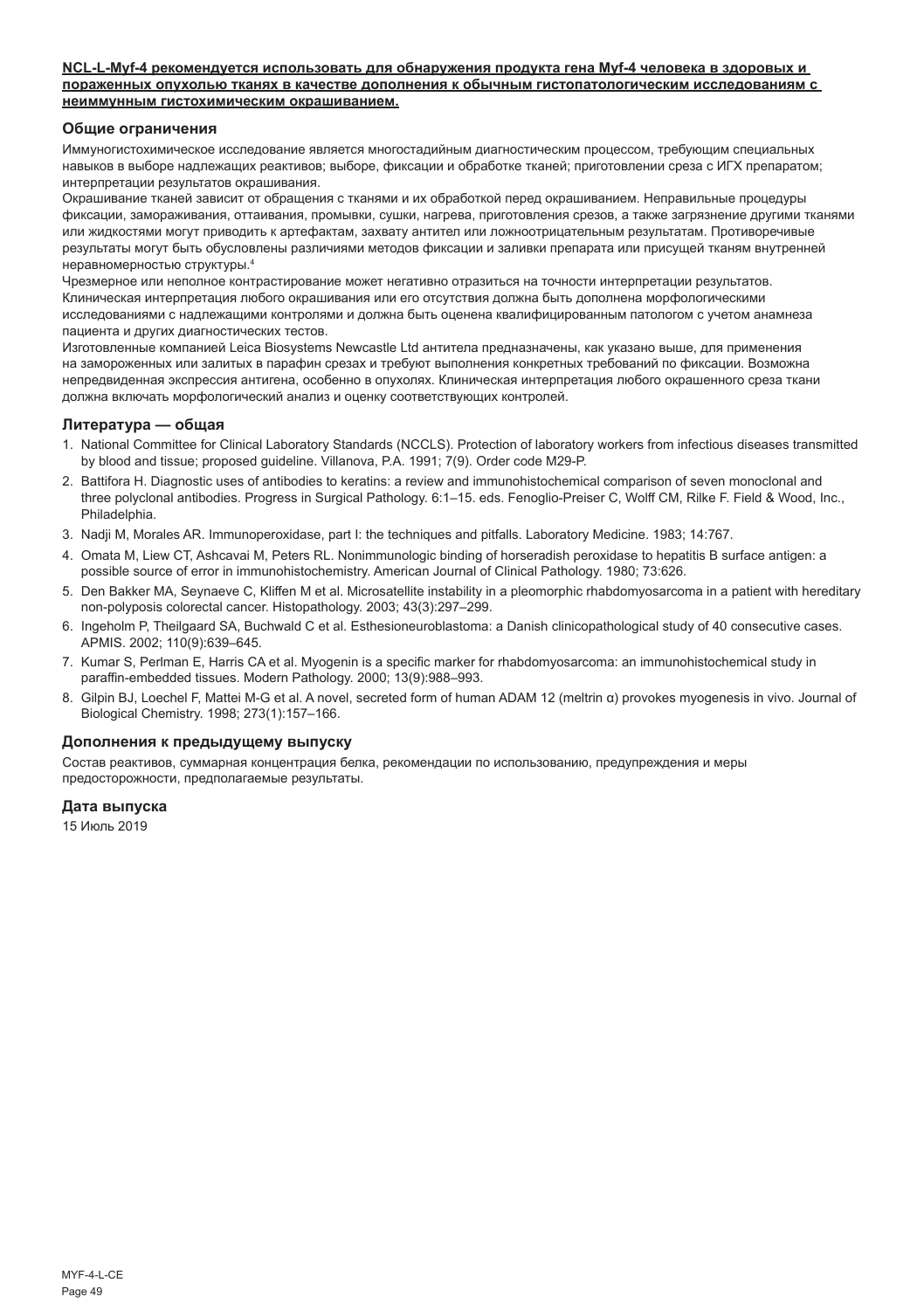## <span id="page-50-0"></span>**Płynne mysie przeciwciało monoklonalne Novocastra<sup>***M***</sup> Myf-4 (Rhabdomyosarcoma Marker) Kod produktu: NCL-L-Myf-4**

#### **Przeznaczenie**

#### *Do diagnostyki in vitro.*

NCL-L-Myf-4 jest przeznaczony do jakościowej identyfikacji za pomocą mikroskopii świetlnej cząsteczek Myf-4 (markera mięśniakomięsaka prążkowanokomórkowego) w skrawkach parafinowych. Kliniczną interpretację barwienia lub jego braku należy uzupełnić badaniami morfologicznymi oraz odpowiednimi kontrolami. Ocenę powinien przeprowadzić wykwalifikowany patolog w kontekście historii choroby pacjenta oraz innych badań diagnostycznych.

#### **Zasady postepowania**

Metody barwienia immunohistochemicznego (IHC) umożliwiają wizualizację antygenów dzięki zastosowaniu – po kolei – swoistego przeciwciała przeciwko antygenowi (przeciwciała pierwszorzędowego), przeciwciała drugorzędowego przeciwko przeciwciału pierwszorzędowemu i kompleksu enzymu z substratem chromogennym z etapami przemywania. Aktywacja enzymatyczna chromogenu prowadzi do wytworzenia widocznego produktu reakcji w miejscu antygenu. Następnie można wykonać barwienie kontrastowe próbki i zakryć ją szkiełkiem nakrywkowym. Wyniki są interpretowane przy użyciu mikroskopu świetlnego i pomagają w diagnostyce różnicowej procesów patofizjologicznych, które mogą mieć związek z określonym antygenem.

#### **Klon**

LO26

#### **Immunogen**

Prokariotyczne rekombinowane białko fuzyjne odpowiadające cząsteczce Myf-4.

#### **Swoistość**

Produkt genu ludzkiego Myf-4.

### **Skład odczynnika**

NCL-L-Myf-4 jest płynnym supernatantem hodowli tkankowej konserwowanym azydkiem sodu.

#### **Klasa Ig**

IgG1

| Całkowite stężenia białka |  | <b>Total Protein</b> |
|---------------------------|--|----------------------|
|                           |  |                      |

Całkowite stężenie białka w danej serii podano na etykiecie fiolki.

#### **Stężenie przeciwciał**

Większe lub równe 13 mg/L oznaczone za pomocą testu ELISA. Stężenie Ig w danej serii podano na etykiecie fiolki.

#### **Zalecenia dotyczące stosowania**

Badanie immunohistochemiczne skrawków zatopionych w parafinie.

**Cieplne odmaskowywanie epitopu (HIER):** Należy postępować zgodnie z instrukcją stosowania załączoną do roztworu Novocastra Epitope Retrieval Solution pH 6.

**Sugerowane rozcieńczenie:** 1:40 przez 30 minut w temperaturze 25 °C. Są to jedynie wskazówki i użytkownicy powinni sami określić swoje optymalne rozcieńczenie robocze.

**Wizualizacja:** Należy postępować zgodnie z instrukcją stosowania dołączoną do Novolink™ Polymer Detection Systems. W celu uzyskania dodatkowych informacji o produkcie lub pomocy należy kontaktować się z lokalnym dystrybutorem lub z regionalnym biurem firmy Leica Biosystems lub odwiedzić stronę firmy Leica Biosystems www.LeicaBiosystems.com

Jeżeli przeciwciało jest używane jednocześnie z innymi ręcznymi metodami barwienia lub platformami automatycznymi, należy zweryfikować jego działanie.

#### **Przechowywanie i trwałość**

Przechowywać w temperaturze 2–8 °C. Nie zamrażać. Niezwłocznie po użyciu ponownie umieścić w temperaturze 2–8 °C. Nie używać po upływie daty ważności podanej na etykiecie fiolki. Przechowywanie w warunkach innych od wskazanych powyżej wymaga weryfikacji użytkownika.

#### **Przygotowanie próbek**

Zalecanym utrwalaczem jest 10-procentowa obojętna buforowana formalina do zatopionych w parafinie skrawków tkankowych.

#### **Ostrzeżenia i środki ostrożności**

Odczynnik został przygotowany z supernatantu hodowli tkankowej. Ponieważ jest to produkt biologiczny, podczas jego używania należy zachować odpowiednie środki ostrożności.

Ten odczynnik zawiera azydek sodu. Karta charakterystyki jest udostępniana na żądanie lub można ją pobrać ze strony

#### www.LeicaBiosystems.com.

Wszelkie potencjalnie toksyczne składniki należy utylizować zgodnie z krajowymi lub lokalnymi przepisami.

Próbki przed i po utrwaleniu oraz wszelkie materiały narażone na kontakt z nimi należy traktować jak materiały potencjalnie zakaźne i należy je utylizować z zachowaniem odpowiednich środków ostrożności.<sup>1</sup> Podczas pobierania pipetą nie wolno zasysać odczynników ustami i należy unikać kontaktu odczynników i preparatów ze skórą oraz błonami śluzowymi. W razie kontaktu odczynników lub próbek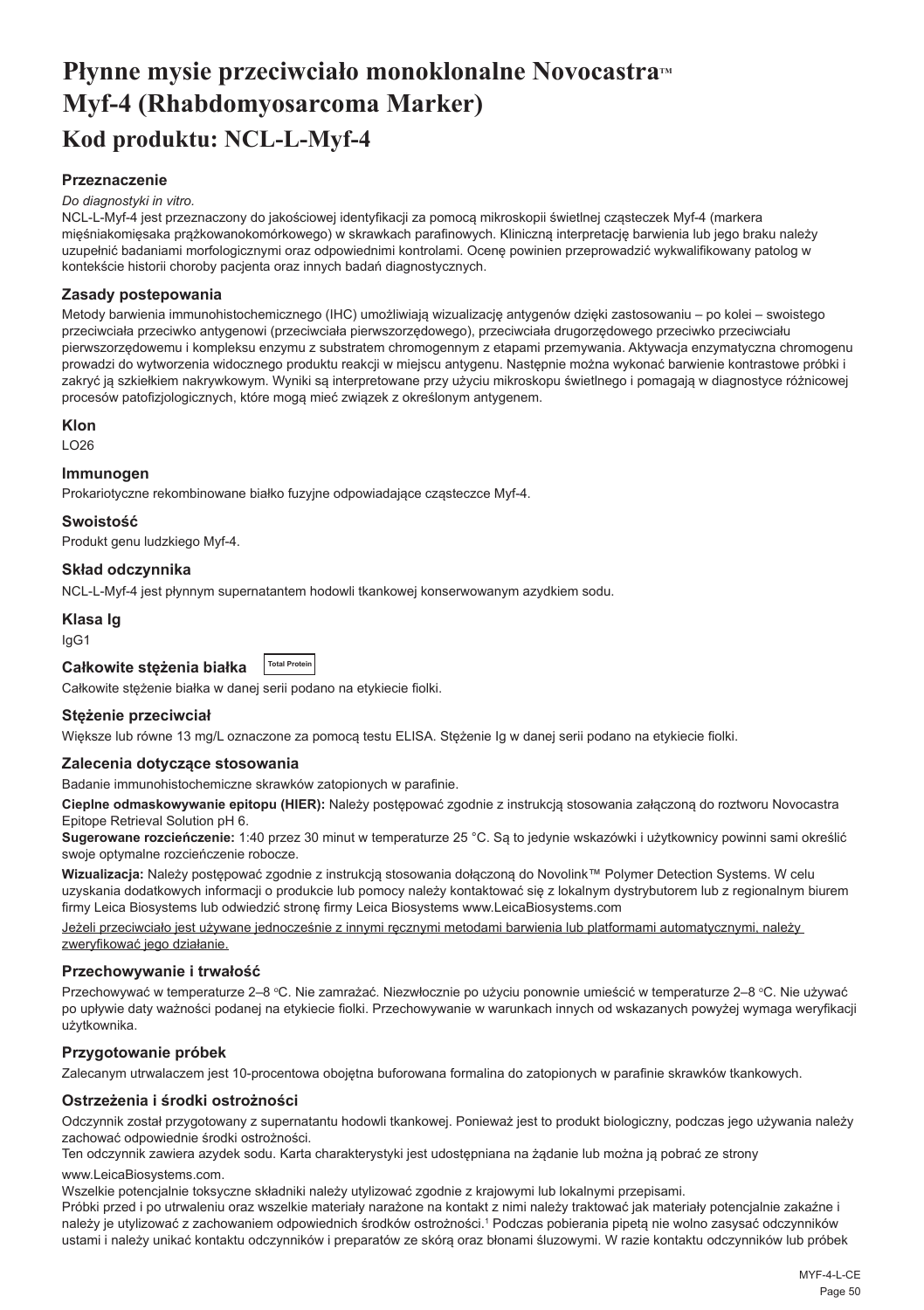ze szczególnie narażonymi miejscami przemyć miejsce kontaktu dużą ilością wody. Należy zasięgnąć porady lekarza. Chronić odczynniki przed skażeniem drobnoustrojami, ponieważ może ono doprowadzić do zwiększonego barwienia niespecyficznego. Zastosowanie okresów inkubacji i temperatur innych niż podano w instrukcji może spowodować błędne wyniki. Wszelkie zmiany tego typu muszą zostać zweryfikowane przez użytkownika.

## **Kontrola jakości**

Różnice w przetwarzaniu tkanek i procedurach technicznych w laboratorium użytkownika mogą doprowadzić do znacznej zmienności wyników, co oznacza konieczność dodatkowego przeprowadzania regularnych kontroli wewnętrznych. Kontrole należy przeprowadzać jak najszybciej na świeżych próbkach z autopsji/biopsji/operacji chirurgicznej utrwalonych, przetworzonych i zatopionych w parafinie, taką samą metodą, jaką badane są pobrane tkanki.

#### **Tkankowa kontrola pozytywna**

Stosowana w celu wskazania prawidłowo przygotowanych tkanek i prawidłowych technik barwienia. W każdej serii barwienia każdy zestaw warunków testowych powinien uwzględniać jedną tkankową kontrolę pozytywną. Do optymalnej kontroli jakości i do wykrywania niewielkich poziomów degradacji odczynników bardziej nadaje się tkanka o słabym barwieniu pozytywnym niż tkanka o silnym barwieniu pozytywnym.<sup>2</sup>

Tkankowa kontrola pozytywna powinna obejmować mięśniakomięsaka prążkowanokomórkowego lub linię komórkową RH30. Jeśli tkankowa kontrola pozytywna nie wykaże odpowiedniego barwienia pozytywnego, wyniki testu przeprowadzonego na próbkach pobranych od pacjenta należy uznać za nieważne.

#### **Tkankowa kontrola negatywna**

Należy ja wykonać po tkankowej kontroli pozytywnej, aby sprawdzić swoistość znakowania docelowego antygenu przez przeciwciało pierwszorzędowe.

Tkankowa kontrola negatywna powinna obejmować migdałek.gdzie limfocyty mają wynik pozytywny.

Ewentualnie tkankowa kontrola negatywna może obejmować różne typy komórek obecne w większości skrawków tkankowych, jednak powinno to zostać zweryfikowane przez użytkownika.

Barwienie niespecyficzne, jeżeli jest obecne, zwykle ma charakter rozproszony. Na skrawkach wykonanych z materiału tkankowego nadmiernie utrwalonego w formalinie można również zaobserwować sporadyczne barwienie tkanki łącznej. Do interpretacji wyników barwienia należy używać nieuszkodzonych komórek. Komórki martwicze lub zdegenerowane często powodują barwienie niespecyficzne.<sup>3</sup> Wyniki fałszywie pozytywne mogą pojawić się w następstwie nieimmunologicznego wiązania białek lub występowania produktów reakcji substratów. Mogą być również spowodowane przez endogenne enzymy, takie jak pseudoperoksydaza (erytrocyty), endogenna peroksydaza (cytochrom C) lub endogenna biotyna (np. wątroba, piersi, mózg, nerki), w zależności od zastosowanego barwnika immunohistochemicznego. Aby odróżnić endogenną aktywność enzymatyczną lub niespecyficzne wiązanie enzymów od swoistej immunoreaktywności, dodatkowe tkanki pacjenta mogą być barwione wyłącznie substratem chromogenem lub kompleksem enzymatycznym (awidyna-biotyna, streptawidyna, znakowany polimer) i substratem-chromogenem. Jeśli w trakcie tkankowej kontroli negatywnej nastąpi barwienie specyficzne, wyniki testu przeprowadzonego na próbkach pobranych od pacjenta należy uznać za nieważne.

#### **Negatywna kontrola odczynnika**

Aby przeprowadzić ocenę barwienia niespecyficznego oraz umożliwić lepszą interpretację barwienia specyficznego na każdym skrawku z próbki pobranej od pacjenta należy przeprowadzić nieswoistą kontrolę negatywną odczynnika w miejscu wiązania przeciwciała pierwszorzędowego.

#### **Tkanka pacjenta**

Próbki pacjenta wybarwione testem NCL-L-Myf-4 należy badać jako ostatnie. Intensywność barwienia pozytywnego należy oceniać w kontekście ewentualnego barwienia niespecyficznego tła w negatywnej kontroli odczynnika. Tak jak we wszystkich innych badaniach immunohistochemicznych wynik ujemny oznacza, że antygen nie został wykryty, co jednak nie oznacza, że jest on nieobecny w badanych komórkach/tkankach. W razie konieczności do identyfikacji reakcji fałszywie negatywnych należy wykorzystać panel przeciwciał.

#### **Oczekiwane wyniki**

#### Tkanki prawidłowe

Klon LO26 nie wybarwił wielu innych prawidłowych tkanek (Całkowita liczba ocenionych prawidłowych przypadków = 115).

#### Tkanki nieprawidłowe

Klon LO26 wybarwił 20/48 mięśniakomięsaków prążkowanokomórkowych, 15/52 mięsaków prążkowanokomórkowych, 9/59 pleomorficznych mięśniakomięsaków prążkowanokomórkowych i 8/30 mięśniakomięsaków prążkowanokomórkowych z komórek wrzecionowatych. Nie obserwowano barwienia w 0/3 rakach przejściowokomórkowych pęcherza moczowego, 0/3 inwazyjnych rakach przewodowych sutka, 0/3 gwiaździakach, 0/2 gruczolakorakach okrężnicy, 0/1 raku sygnetowatokomórkowym okrężnicy, 0/3 rakach płaskonabłonkowych przełyku, 0/5 gruczolakorakach pęcherzyka żółciowego, 0/3 rakach jasnokomórkowych, 0/3 gruczolakorakach płuca, 0/3 gruczolakorakach trzustki, 0/2 gruczolakoraki gruczołu krokowego, 0/3 gruczolakorakach żołądka, 0/2 rakach brodawkowatych tarczycy i 0/3 rakach płaskonabłonkowych szyjki macicy (Całkowita liczba ocenionych nieprawidłowych przypadków = 228).

#### **Zaleca się stosowanie NCL-L-Myf-4 do wykrywania ludzkiego produktu genu Myf-4 w tkankach zdrowych i rakowych, jako uzupełnienie konwencjonalnego badania histopatologicznego opartego na nieimmunologicznym barwieniu histologicznym.**

#### **Ograniczenia ogólne**

Badanie immunohistochemiczne to wieloetapowy proces diagnostyczny, który wymaga specjalistycznego szkolenia w zakresie doboru odpowiednich odczynników i tkanek, utrwalania i przetwarzania tkanek, przygotowywania preparatów immunohistochemicznych oraz interpretacji wyników barwienia.

Barwienie tkanek zależy od postępowania z tkanką i jej przetwarzania przed barwieniem. Nieprawidłowe utrwalanie, zamrażanie, rozmrażanie, przemywanie, suszenie, podgrzewanie, ścinanie skrawków lub skażenie innymi tkankami lub płynami może powodować artefakty, zatrzymywanie przeciwciał lub wyniki fałszywie negatywne. Niespójne wyniki mogą wynikać z różnic w metodach utrwalania i zatapiania lub nieprawidłowości związanej z tkanką.<sup>4</sup> Nadmierne lub niepełne barwienie kontrastowe może negatywnie wpływać na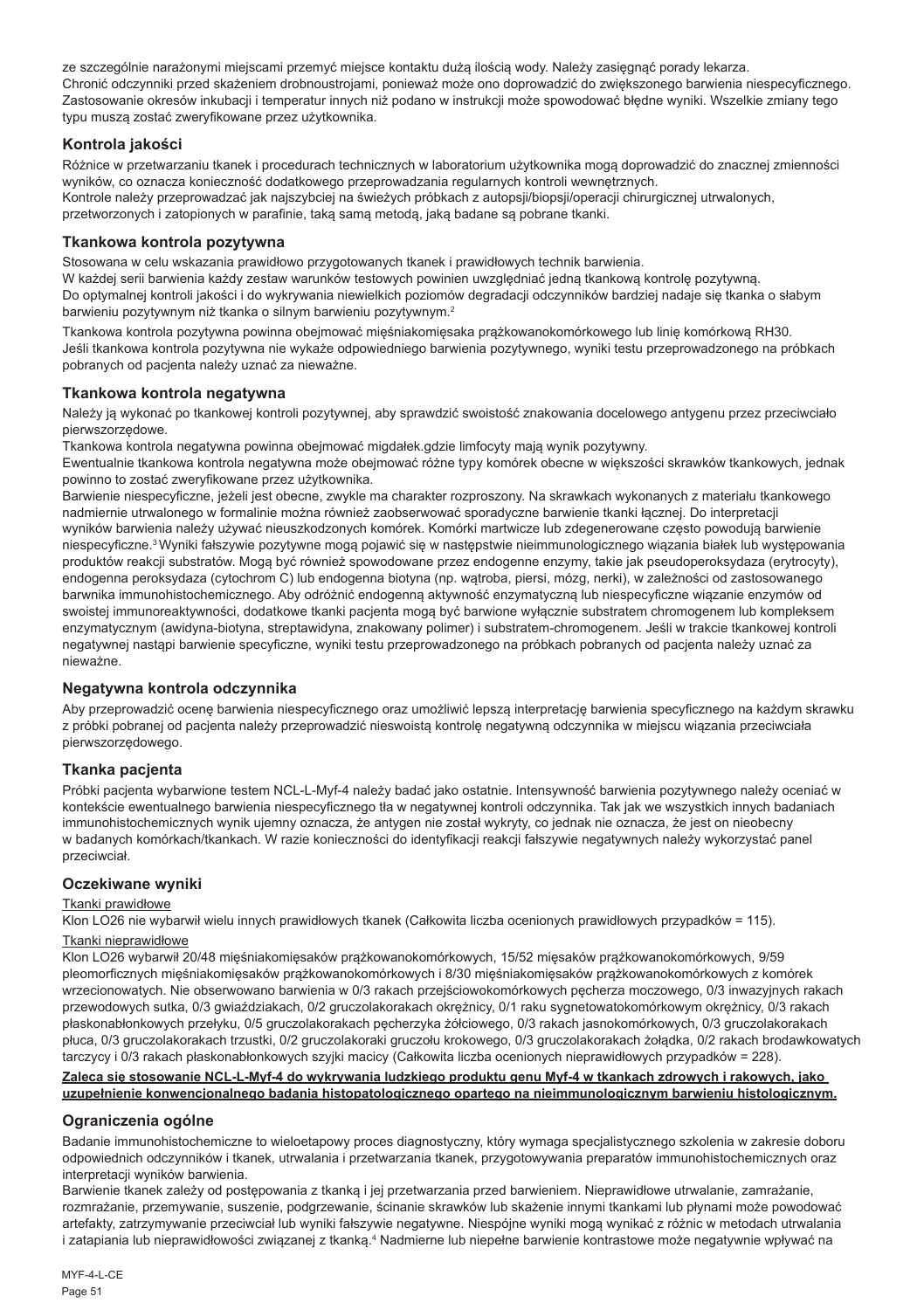właściwą interpretację wyników.

Kliniczną interpretację barwienia lub jego braku należy uzupełnić badaniami morfologicznymi oraz odpowiednimi kontrolami. Ocenę powinien przeprowadzić wykwalifikowany patolog w kontekście historii choroby pacjenta oraz innych badań diagnostycznych. Przeciwciała firmy Leica Biosystems Newcastle Ltd są przeznaczone do badania skrawków zamrożonych lub zatopionych w parafinie, które utrwalono zgodnie z określonymi wymogami. Może wystąpić nieoczekiwana ekspresja antygenu, szczególnie w przypadku nowotworów. Interpretacja kliniczna wybarwionych skrawków musi obejmować analizę morfologiczną oraz ocenę przeprowadzoną w ramach odpowiednich kontroli.

#### **Piśmiennictwo - ogólne.**

- 1. National Committee for Clinical Laboratory Standards (NCCLS). Protection of laboratory workers from infectious diseases transmitted by blood and tissue; proposed guideline. Villanova, P.A. 1991; 7(9). Order code M29-P.
- 2. Battifora H. Diagnostic uses of antibodies to keratins: a review and immunohistochemical comparison of seven monoclonal and three polyclonal antibodies. Progress in Surgical Pathology. 6:1–15. eds. Fenoglio-Preiser C, Wolff CM, Rilke F. Field & Wood, Inc., Philadelphia.
- 3. Nadji M, Morales AR. Immunoperoxidase, part I: the techniques and pitfalls. Laboratory Medicine. 1983; 14:767.
- 4. Omata M, Liew CT, Ashcavai M, Peters RL. Nonimmunologic binding of horseradish peroxidase to hepatitis B surface antigen: a possible source of error in immunohistochemistry. American Journal of Clinical Pathology. 1980; 73:626.
- 5. Den Bakker MA, Seynaeve C, Kliffen M et al. Microsatellite instability in a pleomorphic rhabdomyosarcoma in a patient with hereditary non-polyposis colorectal cancer. Histopathology. 2003; 43(3):297–299.
- 6. Ingeholm P, Theilgaard SA, Buchwald C et al. Esthesioneuroblastoma: a Danish clinicopathological study of 40 consecutive cases. APMIS. 2002; 110(9):639–645.
- 7. Kumar S, Perlman E, Harris CA et al. Myogenin is a specific marker for rhabdomyosarcoma: an immunohistochemical study in paraffin-embedded tissues. Modern Pathology. 2000; 13(9):988–993.
- 8. Gilpin BJ, Loechel F, Mattei M-G et al. A novel, secreted form of human ADAM 12 (meltrin α) provokes myogenesis in vivo. Journal of Biological Chemistry. 1998; 273(1):157–166.

#### **Zmiany wprowadzone do poprzedniego wydania**

Skład odczynnika, Całkowite stężenie białka, Zalecenia dotyczące stosowania, Ostrzeżenia i środki ostrożności, Spodziewane wyniki.

## **Data publikacji**

15 lipca 2019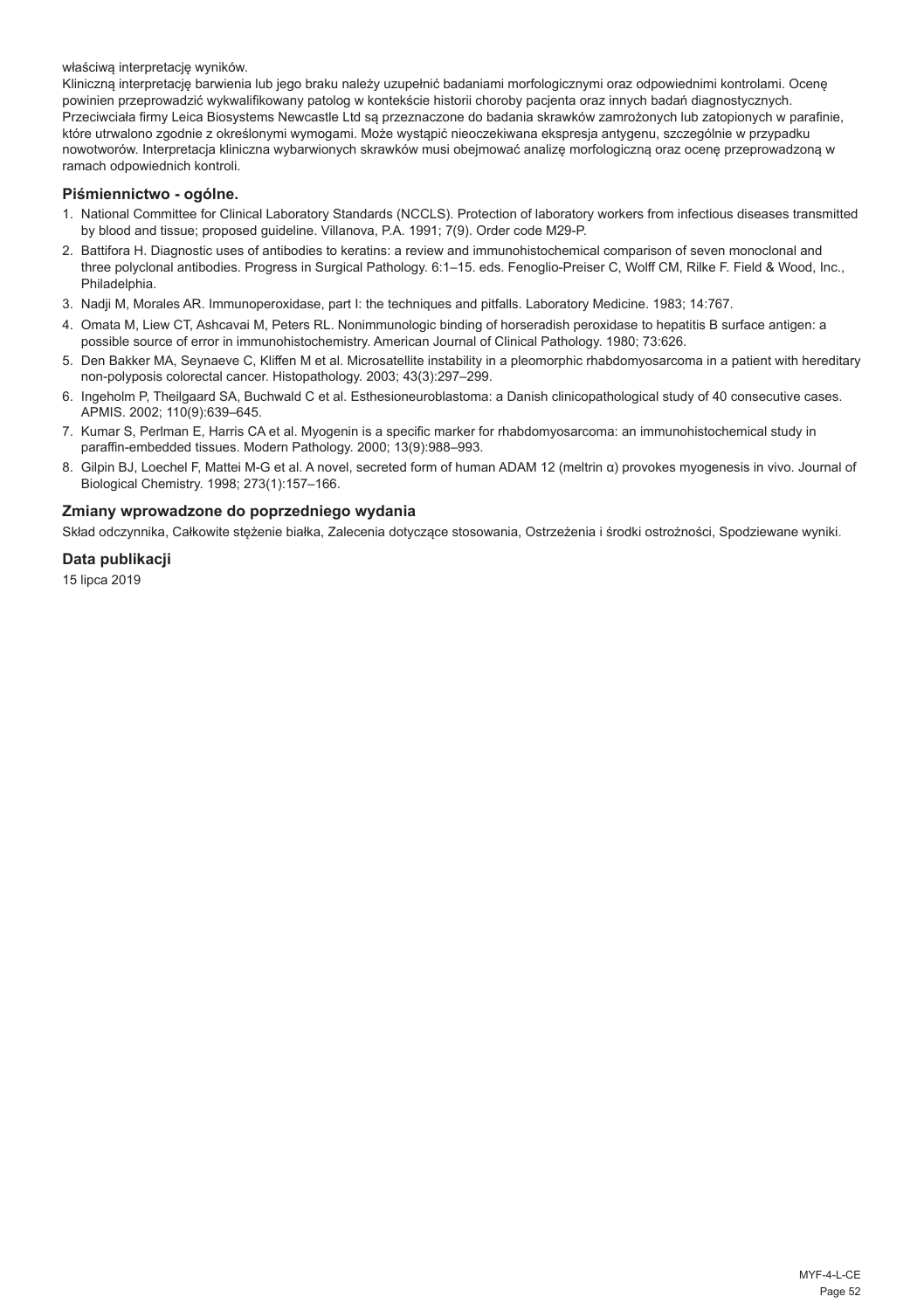# <span id="page-53-0"></span>Tekoče mišje monoklonsko protitelo Novocastra™ **Myf-4 (Rhabdomyosarcoma Marker) Koda izdelka: NCL-L-Myf-4**

## **Predvidena uporaba**

#### *Za diagnostično uporabo in vitro.*

Izdelek NCL-L-Myf-4 je namenjen za kvalitativno identifikacijo molekul Myf-4 (označevalca rabdomiosarkoma) v parafinskih rezinah s pomočjo svetlobne mikroskopije. Klinično razlago obarvanja ali odsotnosti le-tega morajo dopolnjevati morfološke študije ustreznih kontrolnih vzorcev, ki jih v okviru klinične anamneze bolnika in drugih diagnostičnih testov oceni usposobljen patolog.

#### **Načelo postopka**

Imunohistokemijske (IHC) tehnike barvanja omogočajo vizualizacijo antigenov z izvajanjem zaporednega nanosa - z vmesnimi koraki izpiranja - specifičnega protitelesa na antigen (primarno protitelo), sekundarnega protitelesa na primarno protitelo in encimskega kompleksa s kromogenim substratom. Encimska aktivacija kromogena povzroči vidno reakcijo izdelka na mestu antigena. Tak vzorec lahko nato nasprotno barvamo in pokrijemo s krovnim stekelcem. Rezultate nato obdelamo s pomočjo svetlobnega mikroskopa in jih uporabimo pri diferencialni diagnozi patološko-fizioloških procesov, ki so morda povezani z določenim antigenom ali pa tudi ne.

#### **Klon**

LO26

#### **Imunogen**

Prokariontski rekombinantni fuzijski protein, ki ustreza molekuli Myf-4.

#### **Specifičnost**

Produkt človeškega gena Myf-4.

#### **Sestava reagenta**

NCL-L-Myf-4 je tekočinski supernatant kulture tkiva in vsebuje natrijev azid kot konzervans.

#### **Razred Ig**

IgG1

#### **Skupna koncentracija beljakovin Total Protein**

Skupna koncentracija beljakovin v določeni seriji je navedena na oznaki na viali.

## **Koncentracija protiteles**

Višja ali enaka 13 mg/l, določena s testom ELISA. Za specifično koncentracijo Ig v seriji glejte oznako na viali.

#### **Priporočila za uporabo**

Imunohistokemija parafinskih rezin.

**Toplotno pridobivanje epitopa (HIER):** Upoštevajte navodila za uporabo raztopine za pridobivanje epitopov Novocastra Epitope Retrieval Solution pH 6.

**Predlagano redčenje:** 1:40 za 30 minut pri 25 °C. To so samo smernice; uporabniki naj poiščejo svoje lastne najbolj učinkovite delovne razredčine.

**Vizualizacija:** Upoštevajte navodila za uporabo sistemov za zaznavanje polimerov Novolink™ Polymer Detection Systems. Za več podatkov o izdelku ali podporo se obrnite na svojega lokalnega distributerja ali regionalno pisarno podjetja Leica Biosystems, lahko pa tudi obiščete spletno mesto podjetja Leica Biosystems na www.LeicaBiosystems.com

Učinkovitost tega protitelesa je treba validirati, kadar ga uporabljate z drugimi sistemi za ročno barvanje ali avtomatiziranimi okolji.

#### **Shranjevanje in stabilnost**

Hraniti pri temperaturi 2–8 °C. Ne zamrzujte. Takoj po uporabi ohladite na temperaturo 2–8 °C. Ne uporabljajte po datumu izteka roka uporabnosti, ki je naveden na oznaki na viali. Uporabnik naj preveri pogoje shranjevanja, ki se razlikujejo od zgoraj navedenih.

#### **Priprava vzorcev**

Priporočena fiksirna raztopina je 10-% formalin v nevtralnem pufru za tkivne rezine, vstavljene v parafin.

#### **Opozorila in previdnostni ukrepi**

Vir priprave tega reagenta je supernatant celične kulture. Ker je to biološki izdelek, je treba z njim ravnati z ustrezno skrbnostjo.

Ta reagent vsebuje natrijev azid. Varnostni list je na voljo na zahtevo ali na spletnem mestu www.LeicaBiosystems.com.

Sledite zveznim, državnim ali lokalnim predpisom za odstranjevanje katerih koli morebitno strupenih sestavin.

Z vzorci, pred fiksiranjem in po njem, in vsemi materiali, s katerimi so prišli v stik, morate rokovati, kot da bi lahko prenašali okužbe, in pri njihovem odstranjevanju slediti ustreznim previdnostnim ukrepom.1 Nikoli ne pipetirajte reagentov z usti; pazite, da reagenti in vzorci ne pridejo v stik s kožo in sluznicami. Če reagenti ali vzorci pridejo v stik z občutljivimi deli, jih izperite z obilo vode. Poiščite zdravniško pomoč.

Pazite, da ne pride do mikrobne okužbe reagentov, saj lahko povzroči nespecifično barvanje.

Če uporabite čas ali temperature inkubacije, ki se razlikujejo od navedenih, lahko pridobite napačne rezultate. Uporabnik mora validirati morebitne spremembe.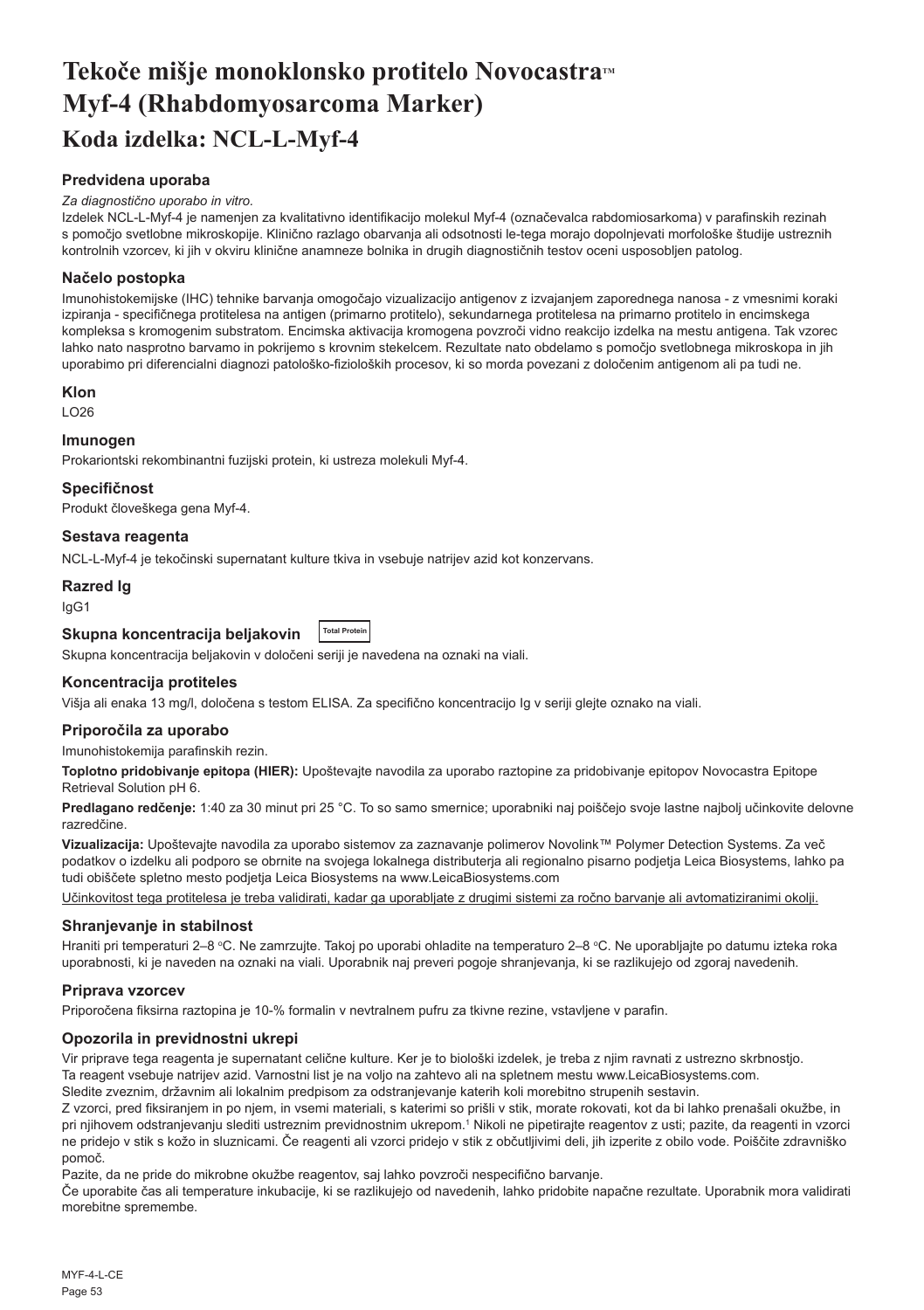### **Kontrola kakovosti**

Razlike pri obdelavi tkiva in tehničnih postopkih v laboratoriju uporabnika lahko vodijo do precejšnje variabilnosti rezultatov, kar zahteva redne interne kontrole učinkovitosti poleg spodaj navedenih postopkov.

Kontrolni vzorci morajo biti sveži vzorci, pridobljeni z obdukcijo/biopsijo/kirurškim posegom, fiksirani s formalinom, obdelani in shranjeni v parafinskem vosku kakor hitro je mogoče ter na isti način, kot vzorci bolnikov.

#### **Pozitivni kontrolni vzorci tkiva**

Uporabite jih za opredelitev pravilno pripravljenih tkiv in ustreznih tehnik barvanja.

Pri vsakem postopku barvanja morate vsakemu sklopu preizkusnih pogojev dodati en pozitiven kontrolni vzorec tkiva.

Za kar najboljšo kontrolo kakovosti in boljše zaznavanje manjših stopenj razkroja reagenta je bolj primerno uporabiti tkivo s šibkim pozitivnim obarvanjem kot tkivo z močnim pozitivnim obarvanjem.<sup>2</sup>

Priporočeno tkivo za pozitivno kontrolo je celična linija RH30 rabdomiosarkoma.

Če pozitivni kontrolni vzorci tkiva ne pokažejo pozitivnega obarvanja, morate rezultate preizkusnih vzorcev zavreči kot neveljavne.

#### **Negativni kontrolni vzorci tkiva**

Pregledati jih morate po pregledu pozitivnih kontrolnih vzorcev tkiva, da preverite specifičnost oznake ciljnega antigena glede na primarno protitelo.

Za negativno kontrolo tkiva priporočamo tonzilo z negativnimi limfociti.

Drugače pa se kot negativni kontrolni vzorci pogosto uporablja vrsta različnih celic, ki so prisotne v večini rezin tkiv, vendar pa mora tako uporabo preveriti uporabnik.

Nespecifično barvanje, če je prisotno, je običajno razpršeno. Opazite lahko tudi posamično obarvanje vezivnega tkiva v rezinah tkiv, kot posledica premočnega fiksiranja s formalinom. Za razlago rezultatov obarvanja uporabite nespremenjene celice. Obarvanje nekrotičnih ali degeneriranih celic je pogosto nespecifično.<sup>3</sup> Lažno pozitivni rezultati se lahko pojavijo zaradi ne-imunološke vezave proteinov ali produktov reakcije substrata. Povzročijo jih lahko tudi endogeni encimi, kot so psevdoperoksidaza (eritrociti), endogena peroksidaza (citokromni C) ali endogeni biotin (npr. jetra, dojke, možgani, ledvice), odvisno od vrste uporabljenega imunskega barvila. Za razlikovanje med endogensko aktivnostjo encimov ali nespecifično vezavo encimov zaradi specifične imunske reaktivnosti, lahko barvate dodatna tkiva bolnika izključno ali s kromogenskim substratom ali encimskimi kompleksi (avidin-biotin, streptavidin, označeni polimer) in kromogenskim substratom. Če pride do specifičnega obarvanja negativnih kontrolnih vzorcev tkiva, morate rezultate vzorcev bolnika zavreči kot neveljavne.

#### **Negativni kontrolni reagent**

Za oceno nespecifičnega barvanja in boljšo razlago specifičnega obarvanja na antigenskem mestu uporabite nespecifični negativni kontrolni reagent namesto primarnega protitelesa z eno rezino vsakega vzorca bolnika.

#### **Bolnikovo tkivo**

Nazadnje preglejte bolnikove vzorce, obarvane z izdelkom NCL-L-Myf-4. Intenzivnost pozitivnega obarvanja ocenite v okviru morebitnega nespecifičnega obarvanja ozadja z negativnim kontrolnim reagentom. Tako kot pri vseh imunohistokemijskih preizkusih negativen rezultat pomeni, da antigen ni bil zaznan, ne pa odsotnosti antigena v testiranih celicah/tkivih. Po potrebi uporabite nabor protiteles za opredelitev napačnih negativnih reakcij.

#### **Pričakovani rezultati**

#### Normalna tkiva

Klon LO26 ni prikazal obarvanja v številnih drugih normalnih tkivih (skupno število ocenjenih normalnih tkiv = 115).

#### Nenormalna tkiva

Klon LO26 je obarval 20/48 alveolarnih rabdomiosarkomov, 15/52 embrionalnih rabdomiosarkomih, 9/59 pleomorfnih

rabdomiosarkomih in 8/30 delitvenih celičnih rabdomiosarkomih. Obarvanje ni bilo opaženo v 0/3 karcinomih tranzicijskih celic mehurja, 0/3 invazivnih duktalnih karcinomov prsi, 0/3 astrocitomov, 0/2 adenokarcinomih debelega črevesa, 0/1 karcinoma celic pečatnega prstana debelega črevesa, 0/3 skvamoznih celičnih karcinomih požiralnika, 0/5 adenokarcinomih žolčnika, 0/3 ledvičnih jasnih celičnih karcinomih, 0/3 adenokarcinomih pljuč, 0/3 adenokarcinomih trebušne slinavke, 0/2 adenokarcinomih prostate, 0/3 adenokarcinomih trebuha, 0/2 papilarnih karcinomih ščitnice in 0/3 skvamoznih celičnih karcinomih materničnega vratu (Skupno število ocenjenih

anomalnih primerov = 228).

#### **Izdelek NCL-L-Myf-4 se priporoča za zaznavanje izdelka človeškega gena Myf-4 v normalnih in neoplastičnih tkivih kot dodatna analiza konvencionalni histopatologiji z uporabo neimunoloških histokemičnih barvil.**

#### **Splošne omejitve**

Imunohistokemija je diagnostični postopek z več koraki, ki zahteva specializirano usposabljanje za izbiro ustreznih reagentov, izbiro, fiksiranje in obdelavo tkiv, pripravo IHC preparata in razlago rezultatov obarvanja.

Obarvanje tkiva je odvisno od rokovanja s tkivom in njegovo obdelavo pred barvanjem. Nepravilno fiksiranje, zamrzovanje, odtajanje, izpiranje, sušenje, segrevanje, rezanje ali okužba z drugimi tkivi ali tekočinami lahko povzroči nastanek artefaktov, lovljenje protitelesa ali lažne negativne rezultate. Nedosledni rezultati so lahko posledica razlik pri metodah fiksiranja in priprave ali pa so del nepravilnosti tkiva samega.<sup>4</sup> Prekomerno ali nepopolno nasprotno barvanje lahko neugodno vpliva na pravilno tolmačenje rezultatov.

Klinično razlago obarvanja ali odsotnosti le-tega morajo dopolnjevati morfološke študije ustreznih kontrolnih vzorcev, ki jih v okviru klinične anamneze bolnika in drugih diagnostičnih testov oceni usposobljen patolog.

Protitelesa družbe Leica Biosystems Newcastle Ltd so namenjena uporabi, kot je navedeno, na zamrznjenih ali v parafin vstavljenih rezinah z določenimi zahtevami za fiksiranje. Lahko pride do nepričakovanega izražanja antigena, zlasti pri neoplazmah. Pri klinični razlagi obarvane rezine tkiva morate upoštevati morfološko analizo in oceno ustreznih kontrol.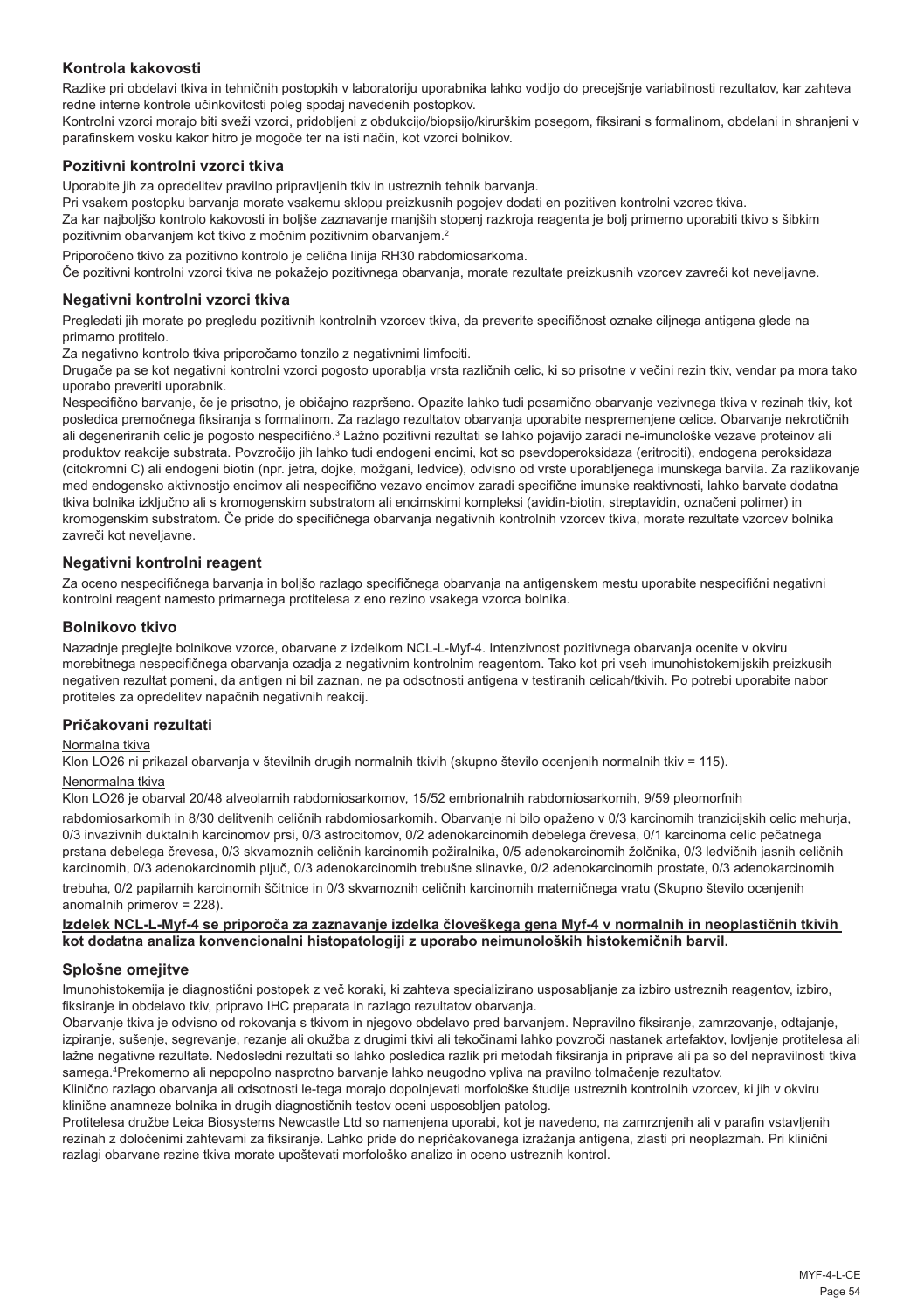## **Splošna literatura**

- 1. National Committee for Clinical Laboratory Standards (NCCLS). Protection of laboratory workers from infectious diseases transmitted by blood and tissue; proposed guideline. Villanova, P.A. 1991; 7(9). Order code M29-P.
- 2. Battifora H. Diagnostic uses of antibodies to keratins: a review and immunohistochemical comparison of seven monoclonal and three polyclonal antibodies. Progress in Surgical Pathology. 6:1–15. eds. Fenoglio-Preiser C, Wolff CM, Rilke F. Field & Wood, Inc., Philadelphia.
- 3. Nadji M, Morales AR. Immunoperoxidase, part I: the techniques and pitfalls. Laboratory Medicine. 1983; 14:767.
- 4. Omata M, Liew CT, Ashcavai M, Peters RL. Nonimmunologic binding of horseradish peroxidase to hepatitis B surface antigen: a possible source of error in immunohistochemistry. American Journal of Clinical Pathology. 1980; 73:626.
- 5. Den Bakker MA, Seynaeve C, Kliffen M et al. Microsatellite instability in a pleomorphic rhabdomyosarcoma in a patient with hereditary non-polyposis colorectal cancer. Histopathology. 2003; 43(3):297–299.
- 6. Ingeholm P, Theilgaard SA, Buchwald C et al. Esthesioneuroblastoma: a Danish clinicopathological study of 40 consecutive cases. APMIS. 2002; 110(9):639–645.
- 7. Kumar S, Perlman E, Harris CA et al. Myogenin is a specific marker for rhabdomyosarcoma: an immunohistochemical study in paraffin-embedded tissues. Modern Pathology. 2000; 13(9):988–993.
- 8. Gilpin BJ, Loechel F, Mattei M-G et al. A novel, secreted form of human ADAM 12 (meltrin α) provokes myogenesis in vivo. Journal of Biological Chemistry. 1998; 273(1):157–166.

## **Dodatki in spremembe k prejšnji izdaji**

Sestava reagentov, Skupna koncentracija beljakovin, Priporočila za uporabo, Opozorila in previdnostni ukrepi, Pričakovani rezultati.

### **Datum izdaje**

15 julij 2019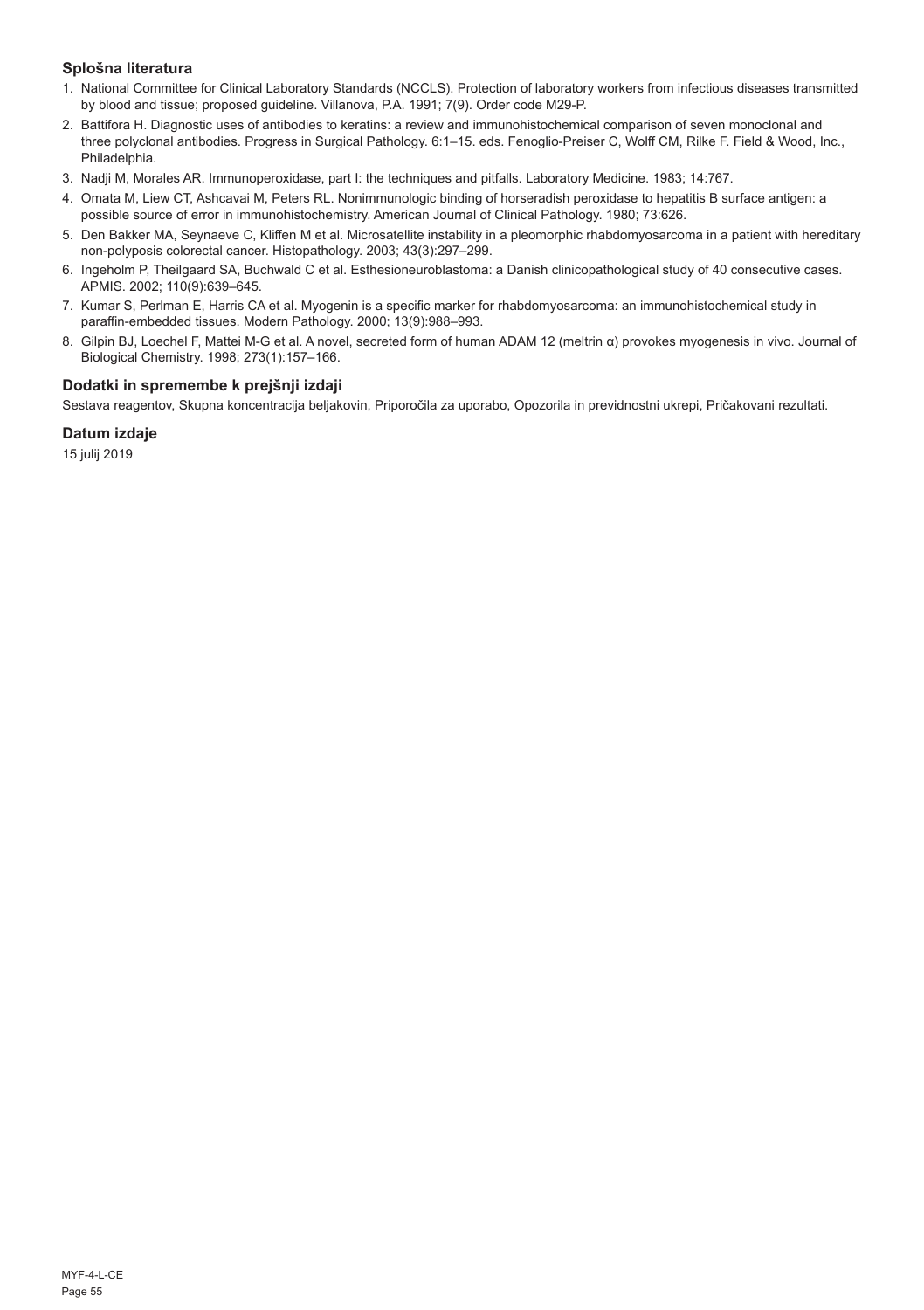## <span id="page-56-0"></span>**NovocastraTM Tekutá myší monoklonální protilátka Myf-4 (Rhabdomyosarcoma Marker) Kód výrobku: NCL-L-Myf-4**

## **Zamýšlené použití**

#### *Pro diagnostické použití in vitro.*

NCL-L-Myf-4 je určen ke kvalitativnímu stanovení molekul Myf-4 (marker rhabdomyosarkomu) světelnou mikroskopií na parafínových řezech. Klinickou interpretaci jakéhokoliv barvení nebo jeho nepřítomnosti je nutné doplnit morfologickým vyšetřením s použitím správných kontrol a zhodnotit je musí kvalifikovaný patolog v kontextu s klinickou anamnézou pacienta a jinými diagnostickými testy.

### **Princip metody**

Imunohistochemické (IHC) barvicí techniky umožňují vizualizaci antigenů pomocí sekvenční aplikace specifické protilátky proti antigenu (primární protilátka), sekundární protilátky proti primární protilátce a enzymového komplexu s chromogenním substrátem s interponovanými omývacími kroky. Enzymatická aktivace chromogenu má za následek viditelnou reakci produktu v místě antigenu. Vzorek pak může být kontrastně nabarven a překryt krycím sklíčkem. Výsledky se interpretují ve světelném mikroskopu; jsou pomůckou v diferenciální diagnostice patofyziologických procesů, které mohou, ale nemusí, souviset s příslušným antigenem.

#### **Klon**

LO26

### **Imunogen**

Prokaryotický rekombinantní fúzní protein odpovídající molekule Myf-4.

#### **Specificita**

Genový produkt lidského genu Myf-4.

#### **Složení reagencie**

Produkt NCL-L-Myf-4 je tekutý supernatant z tkáňové kultury obsahující jako konzervační prostředek azid sodný.

#### **Třída Ig**

IgG1

## **Koncentrace celkového proteinu Total Protein**

Koncentrace celkového proteinu specifická pro šarži je uvedena na štítku na lahvičce.

#### **Koncentrace protilátek**

13 mg/l nebo vyšší, stanovená metodou ELISA. Koncentrace imunoglobulinu (Ig) specifická pro šarži je uvedena na štítku na lahvičce.

#### **Doporučení k použití**

Imunohistochemické vyšetření na parafínových řezech.

**Teplem indukované odmaskování epitopu (Heat Induced Epitope Retrieval, HIER):** Postupujte podle pokynů k použití k roztoku Novocastra Epitope Retrieval Solution pH 6.

**Doporučené ředění:** 1:40 po dobu 30 minut při 25 °C. Toto doporučení je uvedeno jako vodítko; uživatelé musí stanovit vlastní optimální pracovní ředění.

**Vizualizace:** Postupujte podle pokynů k použití k systémům Novolink™ Polymer Detection Systems. Další informace o produktu nebo podporu si vyžádejte od místního distributora nebo regionální kanceláře společnosti Leica Biosystems, nebo navštivte web Leica Biosystems www.LeicaBiosystems.com.

Výkon této protilátky je třeba validovat, pokud se používá s jinými systémy pro ruční barvení nebo na automatických platformách.

#### **Skladování a stabilita**

Uchovávejte při teplotě 2–8 °C. Nezmrazujte. Okamžitě po použití vraťte do teploty 2–8 °C. Nepoužívejte po uplynutí data exspirace uvedeného na štítku na lahvičce. Podmínky skladování jiné než výše uvedené musí uživatel validovat.

#### **Příprava vzorku**

Fixační roztok doporučený pro řezy tkáně zalité v parafinu je 10% formalín pufrovaný na neutrální pH.

#### **Varování a bezpečnostní opatření**

Tato reagencie byla připravena ze supernatantu z buněčné kultury. Protože jde o biologický produkt, je nutno manipulaci s ní věnovat náležitou pozornost.

Tato reagencie obsahuje azid sodný. Bezpečnostní list materiálu je k dispozici na vyžádání nebo na webu www.LeicaBiosystems.com Údaje o likvidaci jakýchkoli potenciálně toxických komponent prostudujte ve federálních, státních nebo místních nařízeních.

Se vzorky, před fixací i po fixaci, a se všemi materiály jim vystavenými, je nutno zacházet, jako by mohly způsobit přenos infekce, a likvidovat je s náležitými bezpečnostními opatřeními.1 Reagencie nikdy nepipetujte ústy a zabraňte styku reagencií a vzorků s kůží a sliznicemi. Pokud se reagencie nebo vzorky dostanou do kontaktu s citlivými oblastmi, omyjte je velkým množstvím vody. Vyhledejte lékařskou pomoc.

Minimalizujte mikrobiální kontaminaci reagencií, mohlo by dojít ke zvýšení výskytu nespecifického barvení. Inkubační doby nebo teploty jiné než předepsané mohou vést k chybným výsledkům. Všechny takové změny musí být uživatelem validovány.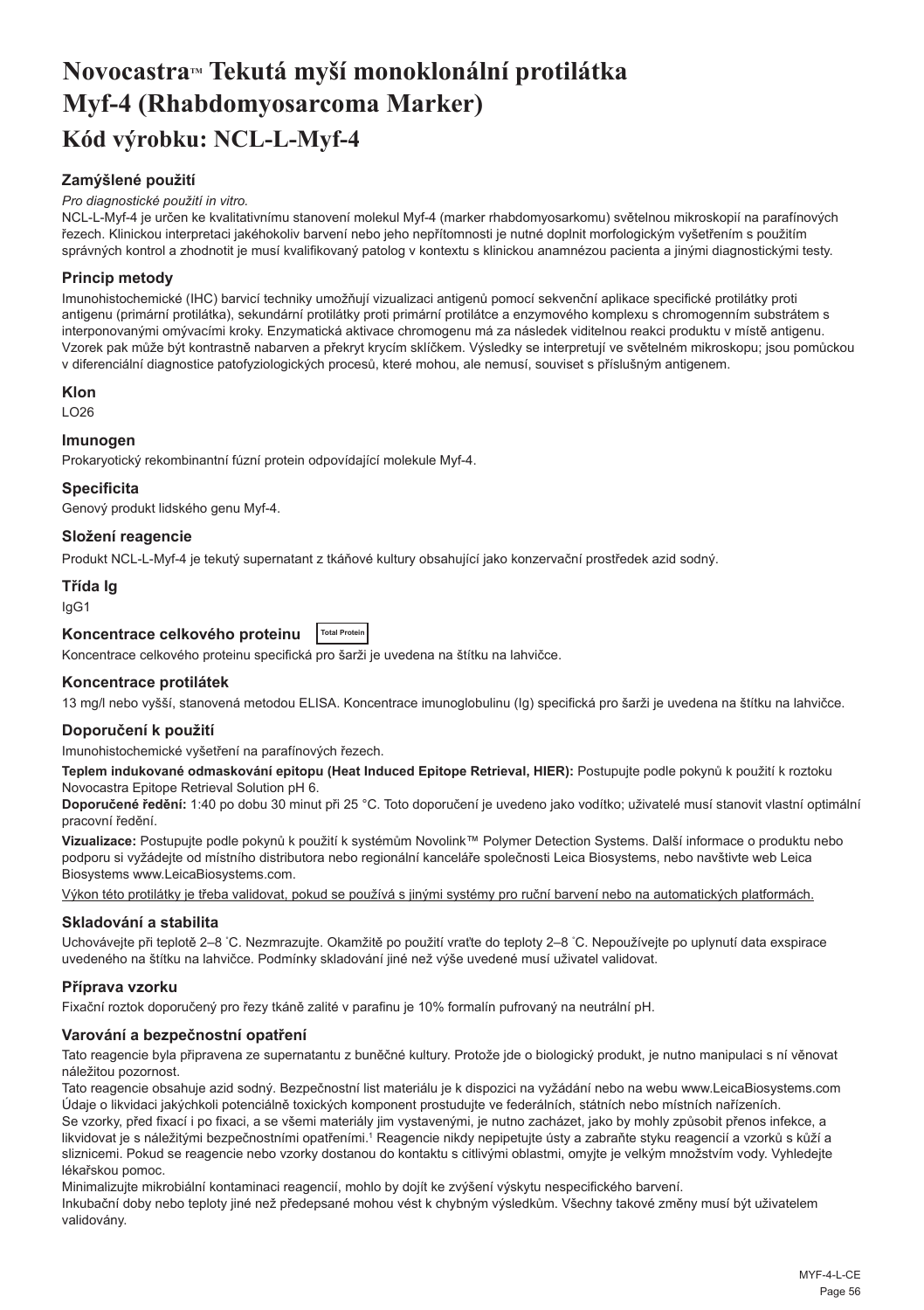## **Kontrola jakosti**

Rozdíly ve zpracování tkání a v technických postupech v laboratoři uživatele mohou způsobit významnou variabilitu výsledků, což vyžaduje kromě níže uvedených postupů i pravidelné provádění kontrol v laboratoři.

Kontroly musí být čerstvé pitevní/bioptické/operační vzorky co nejdříve fixované formalínem, zpracované a zalité do parafínového vosku, stejným způsobem jako vzorek/vzorky pacienta.

## **Pozitivní tkáňová kontrola**

Používá se k průkazu správně připravených tkání a správných barvicích technik.

V každém barvicím cyklu musí být použita jedna pozitivní tkáňová kontrola pro každý soubor testovacích podmínek.

Pro optimální kontrolu jakosti a k detekci menšího stupně degradace reagencie je vhodnější tkáň se slabým pozitivním barvením než tkáň se silným pozitivním barvením.<sup>2</sup>

Doporučená pozitivní tkáňová kontrola je rhabdomyosarkom nebo buněčná linie RH30.

Pokud pozitivní tkáňová kontrola nevykazuje pozitivní barvení, musí být výsledky testovaných vzorků považovány za neplatné.

#### **Negativní tkáňová kontrola**

Musí být vyšetřena po pozitivní tkáňové kontrole k ověření specificity označení cílového antigenu primární protilátkou.

Doporučená negativní tkáňová kontrola je tonzila, kde bývají lymfocyty negativní.

Alternativně často představuje místa negativní kontroly řada různých typů buněk přítomných ve většině tkáňových řezů, to ale musí uživatel validovat.

Nespecifické barvení, je-li přítomno, má obvykle difúzní vzhled. V řezech ze tkání nadměrně fixovaných formalínem může být také zjištěno sporadické barvení pojivové tkáně. K interpretaci výsledků barvení použijte neporušené buňky. Nekrotické nebo degenerované buňky se často barví nespecificky.<sup>3</sup>Falešně pozitivní výsledky mohou být důsledkem neimunologické vazby proteinů nebo produktů reakčního substrátu. Mohou být také způsobeny endogenními enzymy, jako je např. pseudoperoxidáza (erytrocyty), endogenní peroxidáza (cytochrom C) nebo endogenní biotin (např. játra, prs, mozek, ledviny), podle typu použitého imunobarviva. K odlišení aktivity endogenních enzymů či nespecifické vazby enzymů od specifické imunoreaktivity mohou být barveny další tkáně pacienta výlučně chromogenním substrátem, případně enzymovými komplexy (avidin-biotin, streptavidin, značený polymer) a chromogenním substrátem. Pokud dojde v negativní tkáňové kontrole ke specifickému barvení, musí být výsledky vzorků pacienta považovány za neplatné.

#### **Negativní reagenční kontrola**

K vyhodnocení nespecifického barvení a umožnění lepší interpretace specifického barvení v místě antigenu použijte na řezu z každého vzorku pacienta nespecifickou negativní reagenční kontrolu místo primární protilátky.

#### **Tkáň pacienta**

Nakonec vyšetřete vzorky pacienta barvené pomocí NCL-L-Myf-4. Intenzita pozitivního barvení musí být zhodnocena v kontextu se vším nespecifickým barvením pozadí u negativní reagenční kontroly. Jako u každého imunohistochemického vyšetření, negativní výsledek znamená, že antigen nebyl zjištěn, nikoli, že antigen není ve vyšetřovaných buňkách/tkáních přítomen. V případě potřeby použijte k identifikaci falešně negativních reakcí panel protilátek.

#### **Očekávané výsledky**

#### Normální tkáně

Klon LO26 nevykazoval žádné barvení v řadě normálních tkání (celkový počet hodnocených normálních případů = 115).

#### Abnormální tkáně

Klon LO26 barvil 20/48 alveolárních rhabdomyosarkomů, 15/52 embryonálních rhabdomyosarkomů, 9/59 pleomorfních rhabdomyosarkomů a 8/30 rhabdomyosarkomů z vřetenových buněk. Žádné barvení nebylo pozorováno u 0/3 karcinomů z transitních buněk močového měchýře, 0/3 invazivních duktálních karcinomů prsu, 0/3 astrocytomů, 0/2 adenokarcinomů tlustého střeva, 0/1 karcinomu z prstencových buněk tlustého střeva, 0/3 dlaždicobuněčných karcinomů jícnu, 0/5 adenokarcinomů žlučníku, 0/3 renálních světlobuněčných karcinomů, 0/3 adenokarcinomů plic, 0/3 adenokarcinomů slinivky, 0/2 adenokarcinomů prostaty, 0/3 adenokarcinomů žaludku, 0/2 papilárních karcinomů štítné žlázy a 0/3 dlaždicobuněčných karcinomů děložního hrdla (celkový počet hodnocených abnormálních případů = 228).

#### **Produkt NCL-L-Myf-4 se doporučuje použít k detekci produktu genu Myf-4 v normálních a neoplastických tkáních jako doplněk ke konvenční histopatologii s použitím neimunologických histochemických nátěrů.**

#### **Obecná omezení**

Imunohistochemické vyšetření je vícekrokový diagnostický proces, který spočívá ve specializovaném školení ve výběru vhodných reagencií; výběru, fixaci a zpracování tkání; přípravě imunohistochemickího sklíčka; a v interpretaci výsledků barvení. Barvení tkáně závisí na manipulaci s tkání a jejím zpracování před barvením. Nesprávným postupem při fixaci, zmrazení, rozmrazení, omývání, sušení, zahřívání, krájení řezů nebo kontaminací jinými tkáněmi či tekutinami mohou vzniknout artefakty, může dojít k vychytávání protilátek nebo k falešně negativním výsledkům. Nekonzistentní výsledky mohou být důsledkem odchylek ve fixačních metodách a metodách zalití, nebo přirozených odchylek ve tkáni.<sup>4</sup> Nadměrné nebo nedostatečné kontrastní barvení může narušit správnou interpretaci výsledků.

Klinickou interpretaci jakéhokoliv barvení nebo jeho nepřítomnosti je nutné doplnit morfologickým vyšetřením s použitím správných kontrol a zhodnotit je musí kvalifikovaný patolog v kontextu s klinickou anamnézou pacienta a jinými diagnostickými testy. Protilátky společnosti Leica Biosystems Newcastle Ltd se používají, jak bylo uvedeno, u zmrazených nebo u parafínových řezů se specifickými požadavky na fixaci. Může dojít k expresi neočekávaných antigenů, zejména u nádorů. Klinická interpretace jakéhokoli barveného tkáňového řezu musí zahrnovat morfologickou analýzu a zhodnocení příslušných kontrol.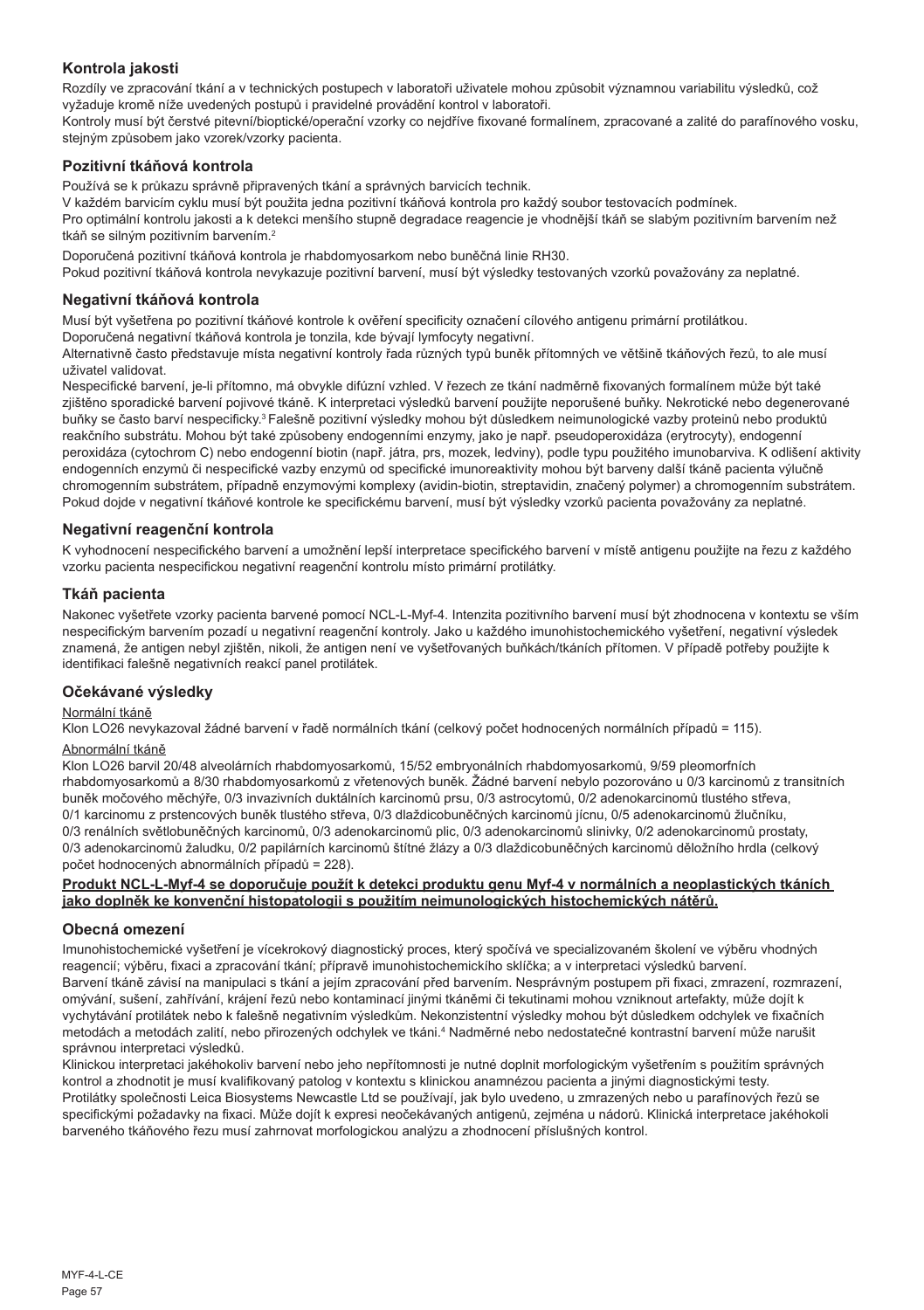#### **Literatura - všeobecná**

- 1. National Committee for Clinical Laboratory Standards (NCCLS). Protection of laboratory workers from infectious diseases transmitted by blood and tissue; proposed guideline. Villanova, P.A. 1991; 7(9). Order code M29-P.
- 2. Battifora H. Diagnostic uses of antibodies to keratins: a review and immunohistochemical comparison of seven monoclonal and three polyclonal antibodies. Progress in Surgical Pathology. 6:1–15. eds. Fenoglio-Preiser C, Wolff CM, Rilke F. Field & Wood, Inc., Philadelphia.
- 3. Nadji M, Morales AR. Immunoperoxidase, part I: the techniques and pitfalls. Laboratory Medicine. 1983; 14:767.
- 4. Omata M, Liew CT, Ashcavai M, Peters RL. Nonimmunologic binding of horseradish peroxidase to hepatitis B surface antigen: a possible source of error in immunohistochemistry. American Journal of Clinical Pathology. 1980; 73:626.
- 5. Den Bakker MA, Seynaeve C, Kliffen M et al. Microsatellite instability in a pleomorphic rhabdomyosarcoma in a patient with hereditary non-polyposis colorectal cancer. Histopathology. 2003; 43(3):297–299.
- 6. Ingeholm P, Theilgaard SA, Buchwald C et al. Esthesioneuroblastoma: a Danish clinicopathological study of 40 consecutive cases. APMIS. 2002; 110(9):639–645.
- 7. Kumar S, Perlman E, Harris CA et al. Myogenin is a specific marker for rhabdomyosarcoma: an immunohistochemical study in paraffin-embedded tissues. Modern Pathology. 2000; 13(9):988–993.
- 8. Gilpin BJ, Loechel F, Mattei M-G et al. A novel, secreted form of human ADAM 12 (meltrin α) provokes myogenesis in vivo. Journal of Biological Chemistry. 1998; 273(1):157–166.

## **Opravy předchozího vydání**

Složení reagencie, Koncentrace celkového proteinu, Doporučení k použití, Varování a bezpečnostní opatření, Očekávané výsledky.

## **Datum vydání**

15 červenec 2019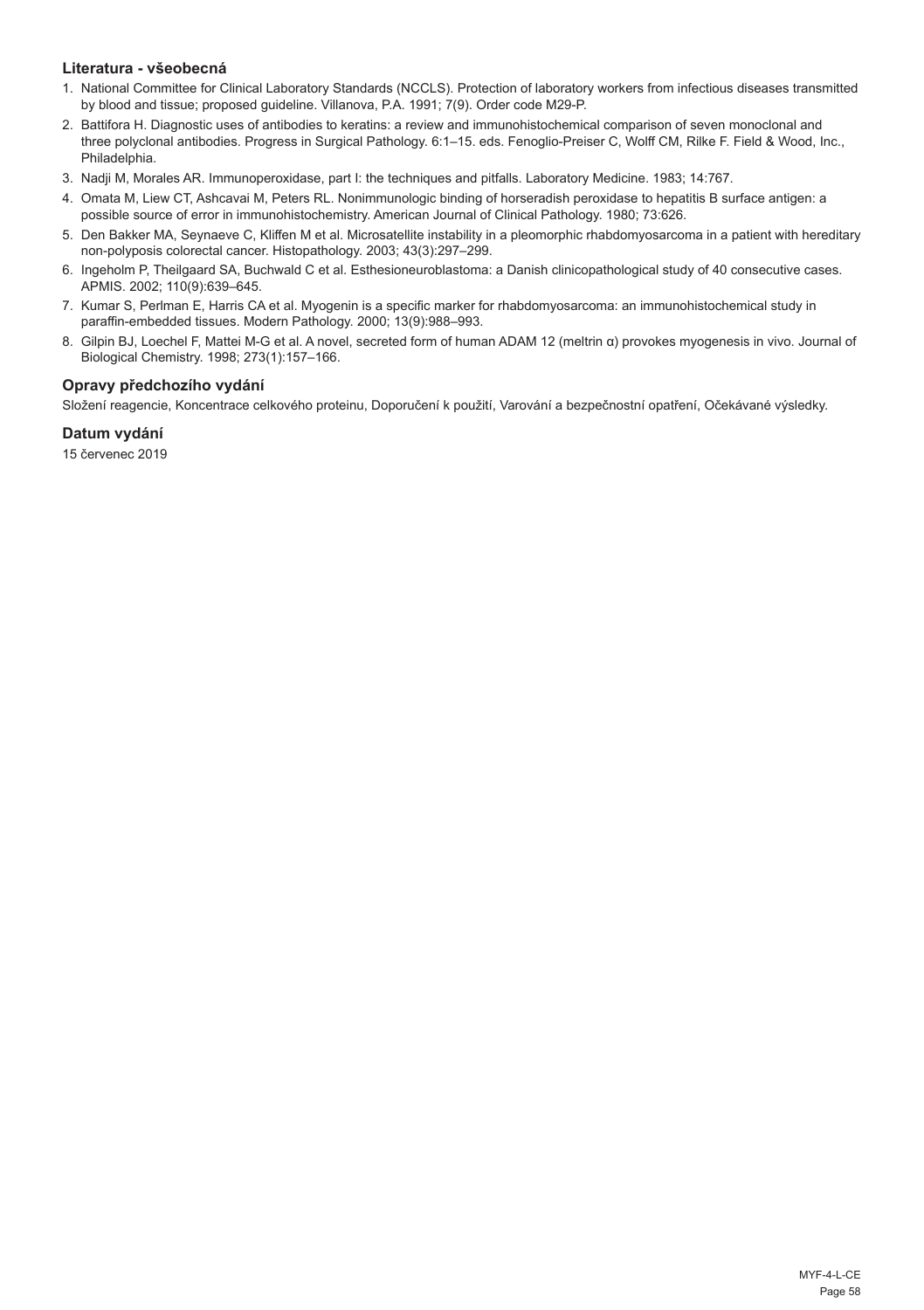## <span id="page-59-0"></span>**Tekutá myšia monoklonálna protilátka NovocastraTM Myf-4 (Rhabdomyosarcoma Marker) Kód produktu: NCL-L-Myf-4**

## **Zamýšľané použitie**

#### *Na diagnostické použitie in vitro.*

NCL-L-Myf-4 slúži na kvalitatívnu identifikáciu molekúl Myf-4 (marker rabdomyosarkómov) v parafínových rezoch pomocou svetelnej mikroskopie. Klinická interpretácia akéhokoľvek zafarbenia alebo jeho absencie musí byť kombinovaná s morfologickými vyšetreniami pri použití zodpovedajúcich kontrol. Výsledky je nutné vyhodnotiť v kontexte klinickej anamnézy pacienta a ďalších diagnostických testov vedených kvalifikovaným patológom.

#### **Princíp postupu**

Techniky imunohistochemického (IHC) zafarbenia umožňujú vizualizáciu antigénov sekvenčnou aplikáciou špecifickej protilátky proti antigénu (primárna protilátka), sekundárnej protilátky proti primárnej protilátke a enzymatického komplexu s chromogénnym substrátom. Medzi jednotlivými krokmi prebieha premývanie. Enzymatická aktivácia chromogénu vytvára v mieste antigénu viditeľné produkty reakcie. Môžete doplniť kontrastné zafarbenie vzorky a zakryť ju krycím sklíčkom. Výsledky sa interpretujú pomocou svetelného mikroskopu a napomáhajú pri diferenciálnej diagnostike patofyziologických procesov, ktoré môžu, ale nemusia byť spojené s určitým antigénom.

#### **Klon**

LO26

#### **Imunogén**

Prokaryotický rekombinantný fúzovaný proteín zodpovedajúci molekule Myf-4.

### **Špecificita**

Génový produkt ľudského Myf-4.

### **Zloženie činidla**

NCL-L-Myf-4 je tekutý supernatant na tkanivovú kultiváciu obsahujúci azid sodný ako konzervačnú látku.

#### **Trieda Ig**

IgG1

#### **Celková koncentrácia proteínov Total Protein**

Celkovú koncentráciu proteínov špecifickú pre šaržu nájdete na štítku fľaštičky.

#### **Koncentrácia protilátok**

Vyššia alebo rovná 13 mg/l podľa ELISA. Koncentráciu Ig špecifickú pre šaržu nájdete na štítku fľaštičky.

#### **Odporúčania na použitie**

#### Imunohistochémia parafínových rezov.

**Záchyt epitopov s tepelnou indukciou (HIER):** Postupujte podľa návodu na použitie systému Novocastra Epitope Retrieval Solution pH 6.

**Odporúčané riedenie:** 1 : 40 po dobu 30 minút pri teplote 25 °C. Táto hodnota je orientačná a používatelia by si mali stanoviť svoje vlastné optimálne pracovné riedenia.

**Vizualizácia:** Postupujte podľa návodu na použitie systémov Novolink™ Polymer Detection Systems (Polymérové detekčné systémy). Ďalšie informácie o produkte alebo podporu vám poskytne váš miestny distribútor alebo lokálne zastúpenie spoločnosti Leica Biosystems. Takisto môžete navštíviť internetovú stránku spoločnosti Leica Biosystems, www.LeicaBiosystems.com Pri použití s inými manuálnymi systémami farbenia alebo automatizovanými platformami je nutné potvrdiť funkčnosť tejto protilátky.

## **Uskladnenie a stabilita**

Skladujte pri teplote 2 – 8 °°C. Nezmrazujte. Okamžite po použití vráťte do teploty 2 – 8 °C. Nepoužívajte po uplynutí dátumu exspirácie uvedeného na štítku fľaštičky. Iné než vyššie uvedené podmienky skladovania si vyžadujú validáciu používateľom.

#### **Príprava vzorky**

Odporúčaný fixačný prípravok je 10 % neutrálny pufrovaný formalín pre bločky tkaniva zaliate do parafínu.

#### **Varovania a bezpečnostné opatrenia**

Toto činidlo bolo pripravené zo supernatantu bunkovej kultúry. Keďže ide o biologický produkt, pri manipulácii je nutné vynaložiť zodpovedajúcu starostlivosť.

Toto činidlo obsahuje azid sodný. Materiálový bezpečnostný list je k dispozícii na požiadanie alebo na stránkach www.LeicaBiosystems.com Likvidáciu prípadných potenciálne toxických súčastí definujú federálne, štátne alebo miestne predpisy.

So vzorkami pred fixáciou a po nej a všetkými materiálmi, ktoré s nimi prišli do kontaktu, je nutné manipulovať ako s potenciálne infekčnými a zlikvidovať ich pri dodržaní zodpovedajúcich bezpečnostných opatrní.<sup>1</sup> Činidlá nikdy nepipetujte ústami a zabráňte kontaktu činidiel a vzoriek s kožou a sliznicami. Ak sa činidlá alebo vzorky dostanú do kontaktu s citlivými oblasťami, umyte ich veľkým množstvom vody. Vyhľadajte lekársku pomoc.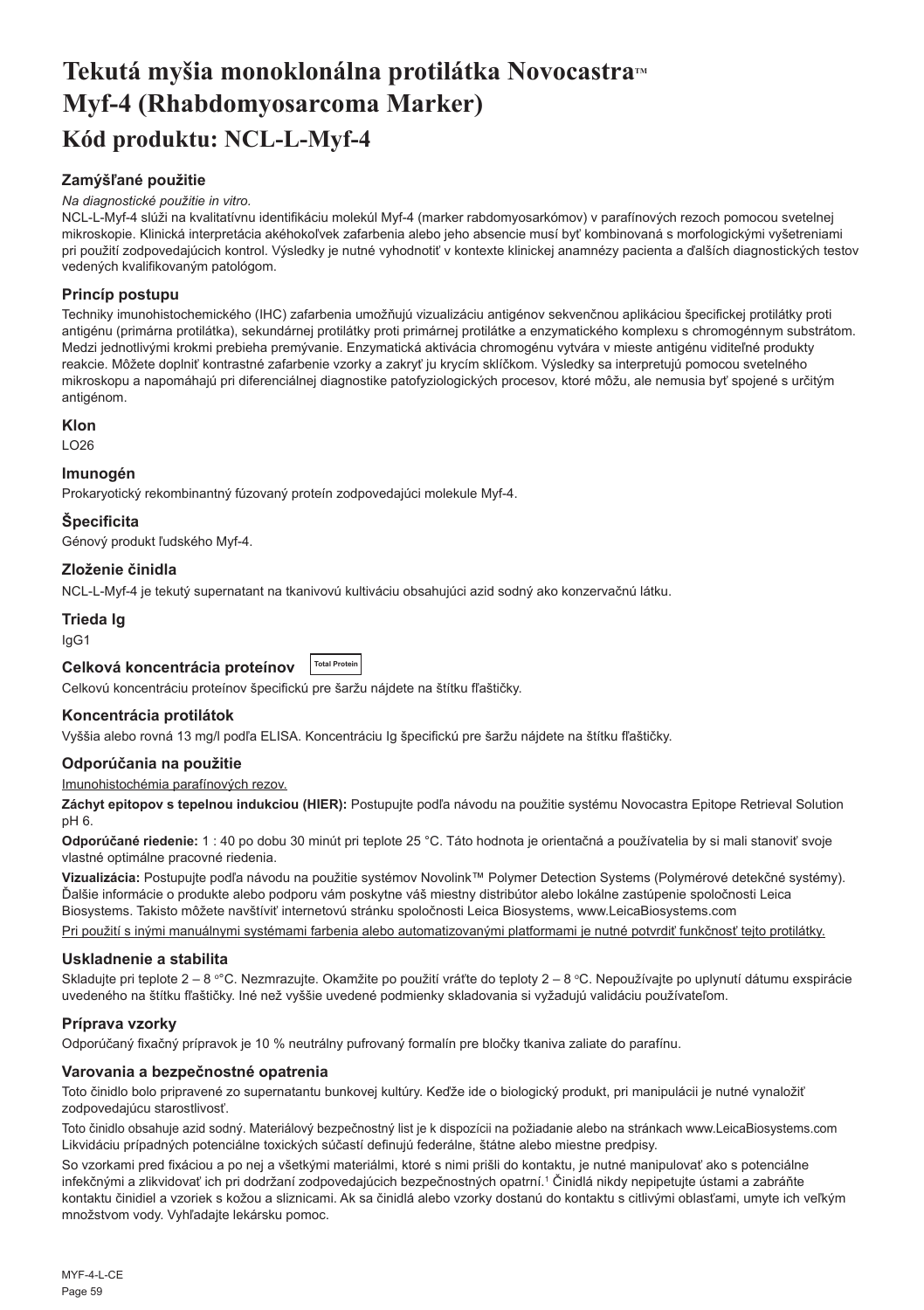Minimalizujte mikrobiálnu kontamináciu činidiel. V opačnom prípade môže dôjsť k zvýšeniu nešpecifického zafarbenia. Nedodržanie predpísaných inkubačných dôb alebo teplôt môže viesť k nesprávnym výsledkom. Všetky takéto zmeny si vyžadujú validáciu používateľom.

#### **Kontrola kvality**

Rozdiely v spracovaní tkaniva a technických postupoch v laboratóriu používateľa môžu viesť k významnému kolísaniu výsledkov, čo si vyžaduje, okrem nasledujúcich postupov, aj pravidelné interné kontroly.

Kontroly by mali byť čerstvé pitevné/bioptické/chirurgické vzorky fixované čo najskôr formalínom a spracované zaliatím do parafínu rovnakým spôsobom ako vzorky pacienta.

#### **Pozitívna kontrola tkanivom**

Identifikuje správne pripravené tkanivá a správne techniky zafarbenia.

Každá súprava testových podmienok v každom cykle zafarbenia musí obsahovať jednu pozitívnu kontrolu tkanivom.

Tkanivo so slabým pozitívnym farbením je pre optimálnu kontrolu kvality a na detekciu slabšej degradácie činidla vhodnejšie než tkanivo so silným pozitívnym farbením.<sup>2</sup>

Odporúčané tkanivo na pozitívnu kontrolu je rabdomyosarkóm alebo bunková línia RH30.

Ak pozitívna kontrola tkanivom nebude vykazovať pozitívne zafarbenie, výsledky testovaných vzoriek je nutné považovať za neplatné.

#### **Negatívna kontrola tkanivom**

Nutné vyšetriť po pozitívnej kontrole tkanivom s cieľom overiť špecificitu značenia cieľového antigénu primárnou protilátkou. Odporúčané tkanivo na negatívnu kontrolu je tonzila, ak sú lymfocyty negatívne.

Ako negatívnu kontrolu je možné použiť aj rôzne typy buniek prítomné vo väčšine tkanivových rezov, takýto postup si však vyžaduje validáciu používateľom.

Prípadné nešpecifické farbenie má obvykle difúzny vzhľad. V rezoch tkanív silne fixovaných formalínom môže byť pozorované sporadické farbenie spojiva. Na interpretáciu výsledkov farbenia používajte intaktné bunky. Nekrotické alebo degenerované bunky sa často farbia nešpecificky.<sup>3</sup> Falošne pozitívne výsledky môžu byť pozorované v dôsledku neimunologickej väzby proteínov alebo produktov reakcie substrátu. Môžu byť spôsobené aj endogénnymi enzýmami, ako napr. pseudoperoxidázou (erytrocyty), endogénnou peroxidázou (cytochróm C) alebo endogénnym biotínom (napr. pečeň, prsník, mozog, oblička) v závislosti od typu imunologického farbenia. S cieľom diferencovať endogénnu enzymatickú aktivitu alebo nešpecifickú väzbu enzýmov od špecifickej imunoreaktivity môžete nafarbiť ďalšie vzorky tkanív pacienta výhradne substrátovým chromogénom alebo enzymatickými komplexmi (avidín-biotín, streptavidín, značený polymér), resp. substrátovým chromogénom. V prípade špecifického farbenia v negatívnej kontrole tkanivom je nutné výsledky vzoriek pacienta považovať za neplatné.

## **Negatívna kontrola činidlom**

Na vyhodnotenie nešpecifického zafarbenia použite nešpecifickú negatívnu kontrolu činidlom miesto primárnej protilátky s rezom jednotlivých vzoriek pacienta, čo umožní lepšiu interpretáciu špecifického farbenia na mieste antigénu.

#### **Tkanivo pacienta**

Pacientske vzorky zafarbené prípravkom NCL-L-Myf-4 preskúmajte ako posledné. Intenzitu pozitívneho farbenia je nutné vyhodnotiť v kontexte prípadného

nešpecifického zafarbenia negatívnej kontroly činidlom na pozadí. Podobne ako pri všetkých imunohistochemických testov znamená negatívny výsledok, že antigén nebol detegovaný. Nepotvrdzuje jeho absenciu v testovaných bunkách/tkanivách. V prípade potreby identifikujte falošne negatívne reakcie pomocou panelu protilátok.

#### **Očakávané výsledky**

#### Normálne tkanivá

Klon LO26 nevykázal žiadne zafarbenie v množstve normálnych tkanív (celkový počet normálnych vyšetrených prípadov = 115).

#### Abnormálne tkanivá

Klon LO26 zafarbil 20/48 alveolárnych rabdomyosarkómov, 15/52 embryonálnych rabdomyosarkómov, 9/59 pleomorfných rabdomyosarkómov a 8/30 vretenovobunkových rabdomyosarkómov. Nebolo zaznamenané žiadne zafarbenie 0/3 karcinómov močového mechúra z prechodných buniek, 0/3 invazívnych duktálnych karcinómov prsníka, 0/3 astrocytómov, 0/2 adenokarcinómov hrubého čreva, 0/1 karcinómu hrubého čreva s bunkami typu pečatného prsteňa, 0/3 dlaždicovobunkových karcinómov pažeráka, 0/5 adenokarcinómov žlčníka, 0/3 svetlobunkových renálnych karcinómov, 0/3 adenokarcinómov pľúc, 0/3 adenokarcinómov pankreasu, 0/2 adenokarcinómov prostaty, 0/3 adenokarcinómov žalúdka, 0/2 papilárnych karcinómov štítnej žľazy a 0/3 dlaždicovobunkových karcinómov krčka maternice (celkový počet abnormálnych vyšetrených prípadov = 228).

#### **Prípravok NCL-L-Myf-4 sa odporúča na detekciu produktu ľudského génu Myf-4 v normálnych a neoplastických tkanivách ako doplnok konvenčnej histopatológie použitím neimunologických histochemických farbení.**

#### **Všeobecné limitácie**

Imunohistochémia je diagnostický postup pozostávajúci z viacerých krokov, ktorý si vyžaduje špecializované zaškolenie vo výbere zodpovedajúcich činidiel, výbere tkanív, fixácie a spracovania, príprave IHC sklíčka a interpretácii výsledkov farbenia.

Farbenie tkaniva závisí od manipulácie s tkanivom a od jeho spracovania pred farbením. Nesprávna fixácia, zmrazovanie, rozmrazovanie, premývanie, sušenie, ohrievanie, rezanie alebo kontaminácia inými tkanivami či tekutinami môžu viesť k vzniku artefaktov, záchytu protilátok alebo falošne negatívnym výsledkom. Inkonzistentné výsledky môžu byť spôsobené zmenami metód fixácie a montáže preparátov alebo inherentnými nepravidelnosťami v tkanive.<sup>4</sup>

Nadmerné alebo neúplné kontrastné farbenie môže narušiť správnosť interpretácie výsledkov.

Klinická interpretácia akéhokoľvek zafarbenia alebo jeho absencie musí byť kombinovaná s morfologickými vyšetreniami pri použití zodpovedajúcich kontrol. Výsledky je nutné vyhodnotiť v kontexte klinickej anamnézy pacienta a ďalších diagnostických testov vedených kvalifikovaným patológom.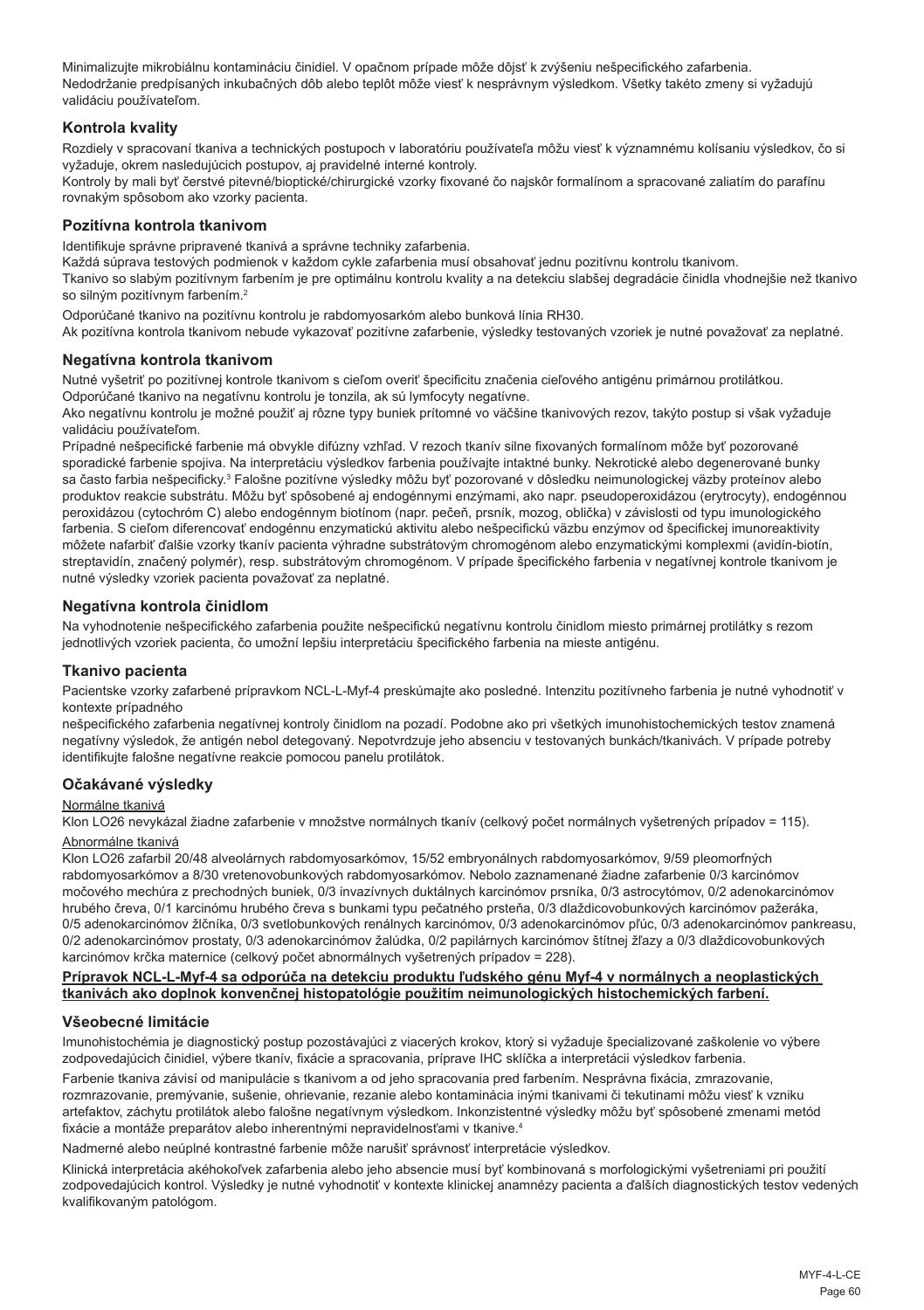Protilátky spoločnosti Leica Biosystems Newcastle Ltd sú určené na použitie na zmrazených rezoch alebo rezoch zaliatych parafínom so špecifickými požiadavkami na fixáciu, ako uvádza tento dokument. Najmä pri neopláziách môže dôjsť k nečakanej expresii antigénov. Klinická interpretácia akýchkoľvek farbených tkanivových rezov musí zahŕňať morfologickú analýzu a vyhodnotenie zodpovedajúcich kontrol.

#### **Bibliografia – všeobecne**

- 1. National Committee for Clinical Laboratory Standards (NCCLS). Protection of laboratory workers from infectious diseases transmitted by blood and tissue; proposed guideline. Villanova, P.A. 1991; 7(9). Order code M29-P.
- 2. Battifora H. Diagnostic uses of antibodies to keratins: a review and immunohistochemical comparison of seven monoclonal and three polyclonal antibodies. Progress in Surgical Pathology. 6:1–15. eds. Fenoglio-Preiser C, Wolff CM, Rilke F. Field & Wood, Inc., Philadelphia.
- 3. Nadji M, Morales AR. Immunoperoxidase, part I: the techniques and pitfalls. Laboratory Medicine. 1983; 14:767.
- 4. Omata M, Liew CT, Ashcavai M, Peters RL. Nonimmunologic binding of horseradish peroxidase to hepatitis B surface antigen: a possible source of error in immunohistochemistry. American Journal of Clinical Pathology. 1980; 73:626.
- 5. Den Bakker MA, Seynaeve C, Kliffen M et al. Microsatellite instability in a pleomorphic rhabdomyosarcoma in a patient with hereditary non-polyposis colorectal cancer. Histopathology. 2003; 43(3):297–299.
- 6. Ingeholm P, Theilgaard SA, Buchwald C et al. Esthesioneuroblastoma: a Danish clinicopathological study of 40 consecutive cases. APMIS. 2002; 110(9):639–645.
- 7. Kumar S, Perlman E, Harris CA et al. Myogenin is a specific marker for rhabdomyosarcoma: an immunohistochemical study in paraffin-embedded tissues. Modern Pathology. 2000; 13(9):988–993.
- 8. Gilpin BJ, Loechel F, Mattei M-G et al. A novel, secreted form of human ADAM 12 (meltrin α) provokes myogenesis in vivo. Journal of Biological Chemistry. 1998; 273(1):157–166.

#### **Úpravy predchádzajúceho vydania**

Zloženie činidla, Celková koncentrácia proteínu, Odporúčania na použitie, Varovania a bezpečnostné opatrenia, Pozitívna kontrola tkanivom, Očakávané výsledky.

## **Dátum vydania**

15 júl 2019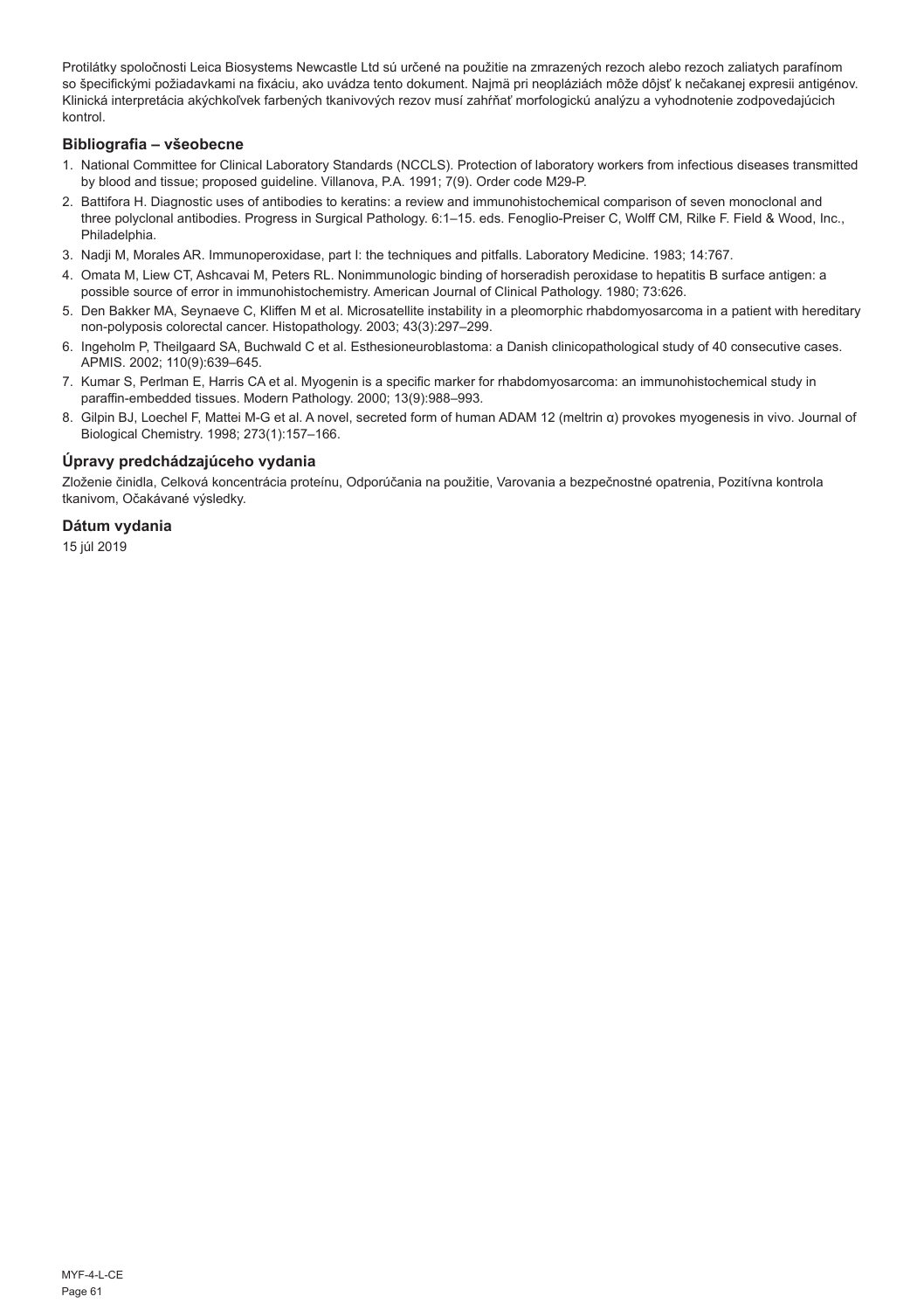# **NovocastraTM جسم مضاد أحادي النسيلة سائل لدى الفئران Myf-4 (Rhabdomyosarcoma Marker) NCL-L-Myf-4 :المنتج رمز**

#### **االستعمال المستهدف**

مخصص لالستعمال في أغراض التشخيص في المختبرات.

<span id="page-62-0"></span>ACL-L-Myf-4 مصمم من اجل التحديد النوعي بواسطة المجهر الضوئي لجزيئات Ayf-4 (دلالات الساركومة العضلية المخططة) في مقاطع البار افين. ينبغي أن يُستكمل التفسير السريري لوجود اي تلطيخ او غيابه من خلال الدراسات المورفولوجية والضوابط الصحيحة، وينبغي تقييم ذلك في الشريط المريري للمريض وغيره من الأختبارات التشخيصية التي يُجريها اخصائي مؤهل في علم الأمراض.

#### **مبدأ اإلجراء**

سَمح تقيات التلوين الكيميائي المناعي (HC) بتصور المستضدات عبر التطبيق المشمس المستخدم الجسم المصدد الأولي)، وهو جسم مصاد ثانوي الجسم المصاد<br>الأولي ومجموع إنزيم مع ركازة مَوَلِّذَة الْون مع خطوات غسل منظمة الأنفية الأنزيم <u>ן</u> َّ֧֖֖֖֖֖֧֚֚֚֚֚֚֚֡֡֬֓֝֬<u>֓</u> نافية مُبلِّنة للعينة وتخليقا برقاقة زجاجية على شريحة مجهر. يتم تفسير النتئج باستخدام المراعة والتشخيص التفريقي للعمليات الفيزيولوجية المرصية، والتي قد ترتبط أو ال ترتبط بمستضد معين.

## **مستنسخ**

LO26

#### **مستضد**

بروتين انصهار مأشوب بدائي النواة متوافق مع جزيء Myf-4.

#### **خصوصية**

منتج جين 4-Myf بشري.

#### **تكوين الكاشف**

-4Myf-L-NCL مادة طافية لمزرعة نسيجية سائلة تحتوي على أزيد الصوديوم كمادة حافظة.

**فئة الغلوبولين المناعي**

IgG1

**تركيز البروتين الكلي Total Protein**

راجع ملصق تسمية القارورة لتشغيلة محددة من تركيز البروتين الكلي.

#### **تركيز الجسم المضاد**

أكبر من أو يساوي 13 مجم/لتر حسبما تحدد مقايسة الممتز المناعي المرتبط باإلنزيم )ELISA). راجع ملصق تسمية القارورة لدفعة محددة من تركيز الغلوبولين المناعي.

#### **توصيات حول االستخدام**

تقنية الكيمياء النسيجية المناعية على مقاطع البارافين.

ا**سترجاع الحاتمة المثار بالحرارة (HIER):** يُرجى اتباع التعليمات لاستخدامها في محلول استرجاع الحاتمة ذي الاس الهيدروجيني 6 من Novocastra .

**التخفيف المقترح:** 1:40 ص لمدة 30 دقيقة في 25 °مئوية. يتم توفير هذا كدليل ويجب على المستخدمين تحديد التخفيفات المثالية للعمل الخاصة بهم.

ا**لتصور**: يُرجى اتباع التعليمات لاستخدامها في انظمة الكشف عن البوليمر Novolink™ . لمزيد من المعلومات أو المحلي أو المحلي أو المكتب الإقليمي لشركة Leica ً من ذلك، قم بزيارة موقع ويب Biosystems Leica ، Biosystems، أو بدال

www.LeicaBiosystems.com

يجب التحقق من صحة أداء هذا الجسم المضاد عند استخدامه مع أنظمة التلطيخ اليدوية أو المنصات اآللية األخرى.

#### **التخزين واالستقرار**

بُخزن في درجة حرارة 2–8 درجة مئوية. يجب عدم تجميده أعد درجة الحرارة إلى 2–8 درجة مئوية بعد الاستعمال مباشرةً. لا يُستعمل بعد تاريخ انتهاء الصلاحية المدون على ملصق الزجاجة. يجب التحقق من ظروف التخزين بمعرفة المستخدم بخالف الظروف المحددة أعاله.

#### **إعداد العينة**

المثَّنِت الموصىى به هو الفورمالين المحمي المحايد %10 لمقاطع الأنسجة المدمجة في البار افين.

#### **تحذيرات واحتياطات**

تم إعداد هذا الكاشف من المادة السائلة الطافية من مزرعة الخلية. بما أنه منتج بيولوجي، يجب توخي الحذر عند التعامل معه. يحتوي هذا الكاشف على أزيد الصوديوم. تتوفر ورقة بيانات سالمة المواد عند الطلب أو متوفرة من com.LeicaBiosystems.www راجع الأنظمة الفيدرالية أو الخاصة بالولاية أو المحلية بشأن التخلص من أي مكونات قد تكون سامة. بنبغي التعامل مع العينات، قبل التثبيت وبعده، وكذلك مع جميع المواد التي تقام ولو كان التخلص والتن التخلص منها مع اتخاذ الاحتياطات السليمة.' لا تقم باستخدام الكواشف أبدًا في الأنبوب الماصة عن طريق الفم وتجنب ملامسة الكواشفين المخاطبة الجلالية الذا كانت الكواشف أو العينات تحتك بمناطق حساسة، فعليك بغسل هذه المناطق بكميات وفيرة من الماء. اطلب المشورة الطبية.

ِل التلوث الميكروبي للكواشف وإال قد تحدث زيادة في التلطيخ غير المحدد. قل j

قد تؤدي أوقات الحضانة أو درجات الحرارة بخالف تلك الظروف المحددة إلى الحصول على نتائج خاطئة. يجب التحقق من أي تغيير كهذا من جانب المستخدم.

#### **ضبط الجودة**

قد تزدي الاختلافات في معالجة الأنسجة والإجراءات التقنية في مختبر المستخدم إلى حدوث تباين كبير في النتائج، مما يتطلب الناشر الماليان المنافة إلى الإجراءات التالية. يجب أن تكون ضوابط عينات تشريح / خزعة / جراحية جديدة، ومثبتة بالفورمالين، ومعالجة، ومضمنة في شمع البرافين في أسرع وقت ممكن بنفس الطريقة مثل عينة (عينات) المريض.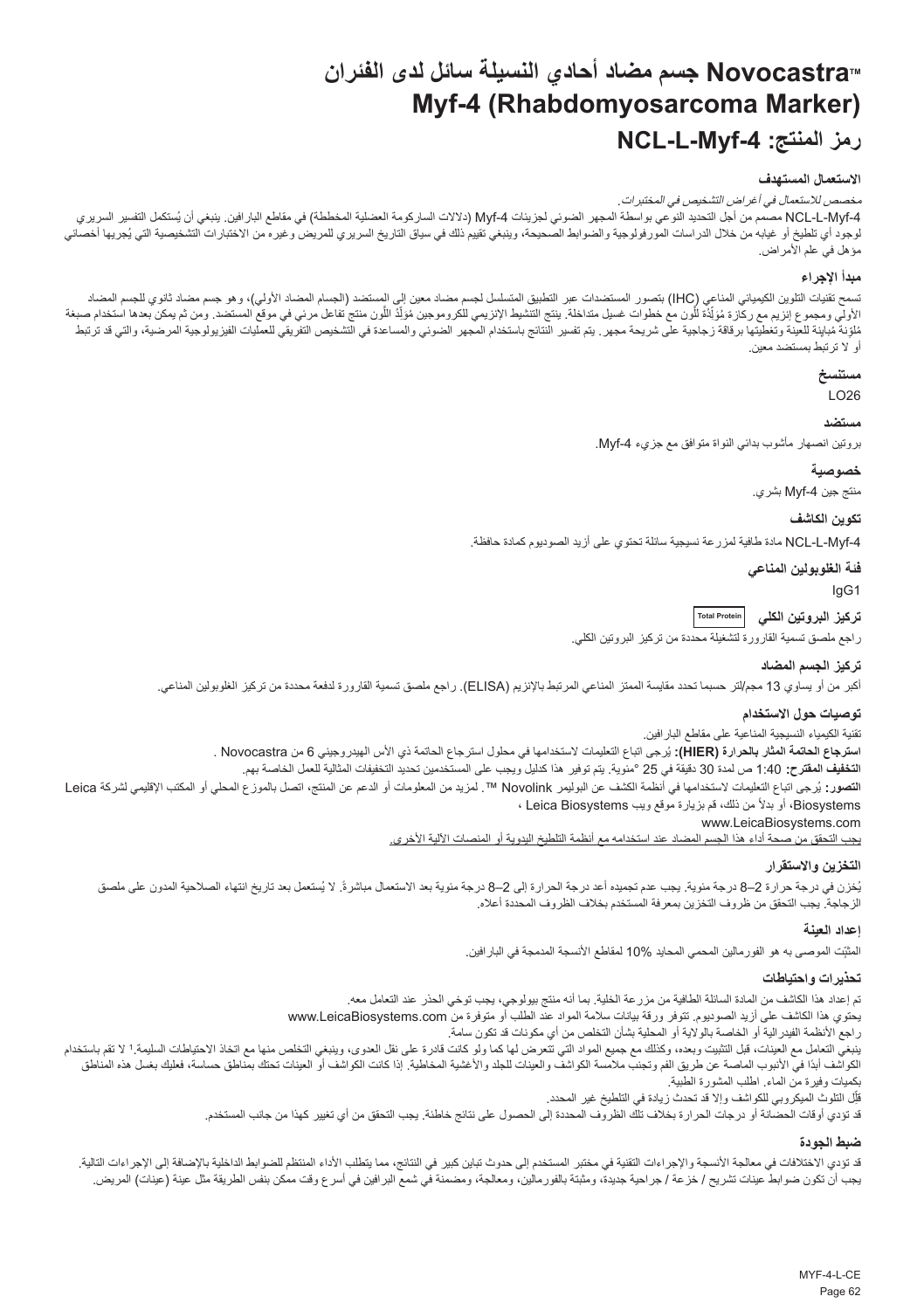#### **ضابط النسيج اإليجابي**

بُستخدم للإشارة إلى الانسجة التي تم إعدادها بصنورة صحيحة واساليب التلطيخ السليمة.

بجب تضمين نسيج إيجابي واحد لكل مجموعة من ظروف الاختبار في كل عملية تلطيخ.<br>يكون النسيج ذو التلطيخ الإيجابي الضعيف ملائمًا بصورة أكبر من النسيج ذي التلفية والتلف التحاري المعالي والكشف عن مستويات طفيفة من تدهور الكاشف.2 ضابط النسيج اإليجابي الموصى بها هو الساركومة العضلية المخططة أو خط الخلية 30RH.

إذا فشل ضابط النسيج اإليجابي في إظهار التلطيخ اإليجابي، فينبغي اعتبار نتائج عينات االختبار غير صحيحة.

## **ضابط النسيج السلبي**

ينبغي فحصه بعد ضابط النسيج اإليجابي للتحقق من خصوصية وضع تسميات وعالمات للمستضد المستهدف عن طريق األجسام المضادة األولية.

ضابط النسيج السلبي الموصى بها هو اللوزتين حيث تكون اللمفاويات أو الخاليا الليمفاوية سالبة.

ربديلاً عن ذلك، هناك مجموعة متنوعة من مختلف أنواع الخلايا الموجودة في معظم قطاعات النسيج توفر في كالها على المعاه عامل التحكم السلبي، ولكن يجب التحقق من هذا من جانب المستخدم.

إن التلطيخ غير المحدد، إن وجد، عادة ما يكون له مظهر منتشر . كما يمكن منتظم من المنطق المثلج النساس الله المتها بالفرسالين بإفراط. استخدام الخلايا السليمة لتفسير نتائج التلطيخ. غالبا مالم المنحا المنحلة المنحلة بشكل غير محدد.3 يمكن المناع المناع المرتباط المنسب الارتباط غير المناعي للبروتينات أو منتجات تفاعل الركيزة. قد تحدث أيضا بسبب إنزيمات داخلية مثل البيروكسيديز الزائف (كريات الدم الحمراء) ، أو البيروكسيديز ذاتي المنشأ

(السيتوكروم سي)، أو البيوتين ذاتي المنشأ (مثل الكبد، الثدي، المخ، المناعي المستخدم الكلميز بين نشاط إنزيم ذاتي المنشأ أو ارتباط غير محدد من الإنزيمات من نوع معين من التفاعلية المناعية، قد يتم تلطخ أنسجة المريض الإصافية بشكل حصري بمركبات الركيزة الركيزة (أفيدين-البيوتين، ستريبتافيدين، البوليمر الموسوم) و كروموجين الركيزة، على التوالي. إذا حدث تلوث محدد في ضابط النسيج السلبي، يجب اعتبار نتائج عينات المرضى غير صالحة.

## **ضابط الكاشف السلبي**

استخدم ضابط كاشف سلبي بدلأ من الأجسام المضادة الأولية مع قطاع من كل المحل التحاريخ غير المحدد والسماح بتفسير التلطيخ المحدد في موقع الجسم المضاد بشكلٍ أفضل.

## **نسيج المريض**

فحص عينات المرضى الملطخة بـ NCL-L-Myf-4 في النهاية. ينبغي تقييم كثافة التلطيخ الإيجابي في سياق أي تلطيخ غير محدد بتلطيخ الخلفية لضابط الكاشف السلبي. كما هو الحال مع أي اختبار كيميائي هيستولوجي مناعي، فإن النتيجة السلبية تعني أن استمتصل معن أن المستضد غير موجود في الخلايا/الأسجة التي تمت معايرتها. إذا لزم الأمر، استخدم لوحة من األجسام المضادة لتحديد التفاعالت السلبية الكاذبة.

### **النتائج المتوقعة**

## ر<br>الأنسجة ا<u>لطبيعية</u>

الأنسجة الطبيعية: لم يلاحظ وجود أي تلطيخ في المستنسخ 262L في مجموعة متنوعة من الأنسجة الطبيعية الأخرى (العدد الإجمالي للحالات الطبيعية = 115).

## األنسجة الورمية

الأنسجة الورمية: المستنسخ 20/48 لطخ 20/48 الساركومة العضلطة السنخية، 15/52 الساركومة العضلية المخطخة المضغية، 9/59 الساركومة العضلية المخططة متعددة الأشكال، و8/3 الساركومة العضلية المخططة بالخلية المغزلية، لم يُشاهد أي تلطيخ في 8/3 سرطان الخلية الغزلية في الغازية في الثدي، 0/3 سرطان الخلايا النجمية، 0/2 ورم سرطاني غدي بالقولون، 0/1 ورم سرطاني حَلَقِيَّ الخائرا بالقولون، 0/3 سرطان الخلايا الحرشفية في المريء، 0/5 ورم سرطاني غدي بالمرارة، 0/3 سرطان الخلايا الصافية ֡**֓** الكلوية، 0/3 ورم سرطاني غدي بالرئة، 0/3 ورم سرطاني غدي بالبنكرياس، 0/2 ورم سرطاني غدي بالبروستاتا، 0/3 ورم سرطاني غدي بالمعدة، 0/2 ورم سرطاني حليمي في الغدة الدرقية، و0/3 سرطان الخلايا الحرشفية في عنق الرحم (إجمالي عدد الحالات الورمية التي تم تقييمها = 228).

#### **يوصى باستخدام -4Myf-L-NCL في الكشف عن نتاج جين -4Myf البشري في األنسجة العادية والورمية، كعامل مساعد لعلم أمراض األنسجة التقليدي باستخدام تلطيخ نسيجي كيميائي غير مناعي.**

#### **القيود العامة**

الكيمياء الهيستولوجية المناعية هي عملية تشخيصية متعددة الخطوات تتكون من من من المناسبة، والمناسبة؛ والختيل الأنسجة، والتثبيت، والمعالجة؛ وإعداد شريحة IHC؛ وإعداد شريحة IHC؛ وتفسير نتائج التلطيخ.

يعتمد تلطيخ الأنسجة على معالجة وتجهيز الأنسجة قبل التطبي التجاريات، أو التبارين الذار التصابين، أو التشوين، أو التقسيم غير السليم أو التلوث مع الأنسجة أو السوائل الأخرى إلى نتاج صنعي، أو احتجاز المستضدات، أو نتائج ملائبة قد تكون النتاسقة قد النسبب الأختلافات في اساليب التثبيت والدمج، أو إلى عيوب كامنة داخل الانسجة. 4

قد يؤثر التلطيخ المُباين المفرط او غير المكتمل على التفسير الصحيح للنتائج.

بنغي ان يُستكمل التفسير السريري لوجود اي تلطيخ او غيابه من خلال الدراسات المورفولوجية والضوابط الصحيحة، وينبغي تقييم ذلك في سياق التاريخ السريري للمريض وغيره من الأختبار ات التشخيصية التي يُجريها اخصـائي مؤهل في علم الأمر اض.

األجسام المضادة من Ltd Newcastle Biosystems Leica مصممة لالستخدام، كما هو محدد، على القطاعات المجمدة أو المثبتة بالبارافين مع متطلبات تثبيت محددة. قد يحدث تعبير مستضد غير متوقع، وخاصة في األورام. يجب أن يشمل التفسير السريري ألي مقطع نسيج ملطخ التحليل المورفولوجي وتقييم الضوابط المناسبة.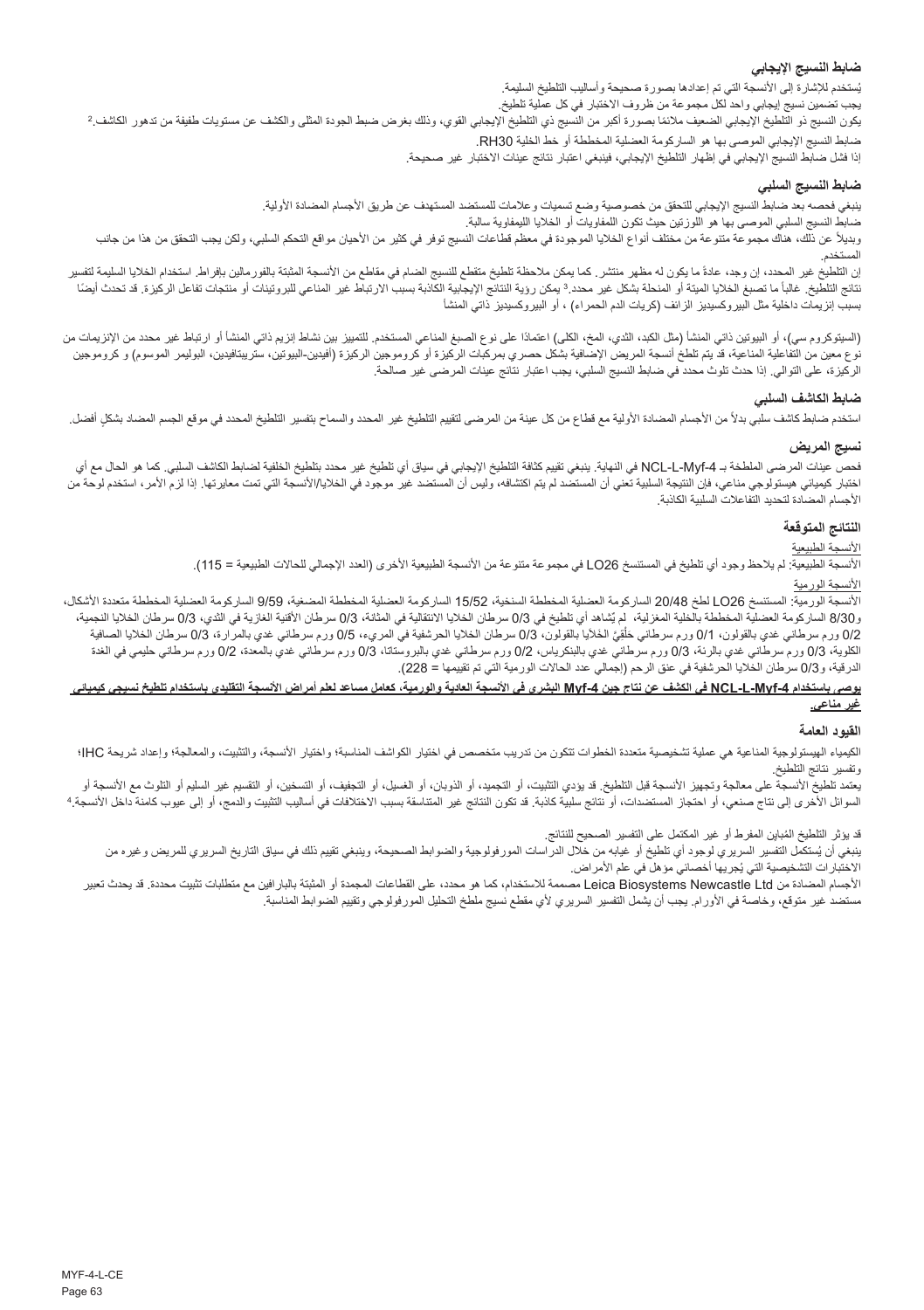- 1. National Committee for Clinical Laboratory Standards (NCCLS). Protection of laboratory workers from infectious diseases transmitted by blood and tissue; proposed guideline. Villanova, P.A. 1991; 7(9). Order code M29-P.
- 2. Battifora H. Diagnostic uses of antibodies to keratins: a review and immunohistochemical comparison of seven monoclonal and three polyclonal antibodies. Progress in Surgical Pathology. 6:1–15. eds. Fenoglio-Preiser C, Wolff CM, Rilke F. Field & Wood, Inc., Philadelphia.
- 3. Nadji M, Morales AR. Immunoperoxidase, part I: the techniques and pitfalls. Laboratory Medicine. 1983; 14:767.
- 4. Omata M, Liew CT, Ashcavai M, Peters RL. Nonimmunologic binding of horseradish peroxidase to hepatitis B surface antigen: a possible source of error in immunohistochemistry. American Journal of Clinical Pathology. 1980; 73:626.
- 5. Den Bakker MA, Seynaeve C, Kliffen M et al. Microsatellite instability in a pleomorphic rhabdomyosarcoma in a patient with hereditary non-polyposis colorectal cancer. Histopathology. 2003; 43(3):297–299.
- 6. Ingeholm P, Theilgaard SA, Buchwald C et al. Esthesioneuroblastoma: a Danish clinicopathological study of 40 consecutive cases. APMIS. 2002; 110(9):639–645.
- 7. Kumar S, Perlman E, Harris CA et al. Myogenin is a specific marker for rhabdomyosarcoma: an immunohistochemical study in paraffin-embedded tissues. Modern Pathology. 2000; 13(9):988–993.
- 8. Gilpin BJ, Loechel F, Mattei M-G et al. A novel, secreted form of human ADAM 12 (meltrin α) provokes myogenesis in vivo. Journal of Biological Chemistry. 1998; 273(1):157–166.

**تعديالت على اإلصدار السابق**

تركيب الكاشف، تركيز البروتين الكلي، توصيات حول االستخدام، التحذيرات واالحتياطات، النتائج المتوقعة.

**تاريخ اإلصدار** 15 يوليو 2019